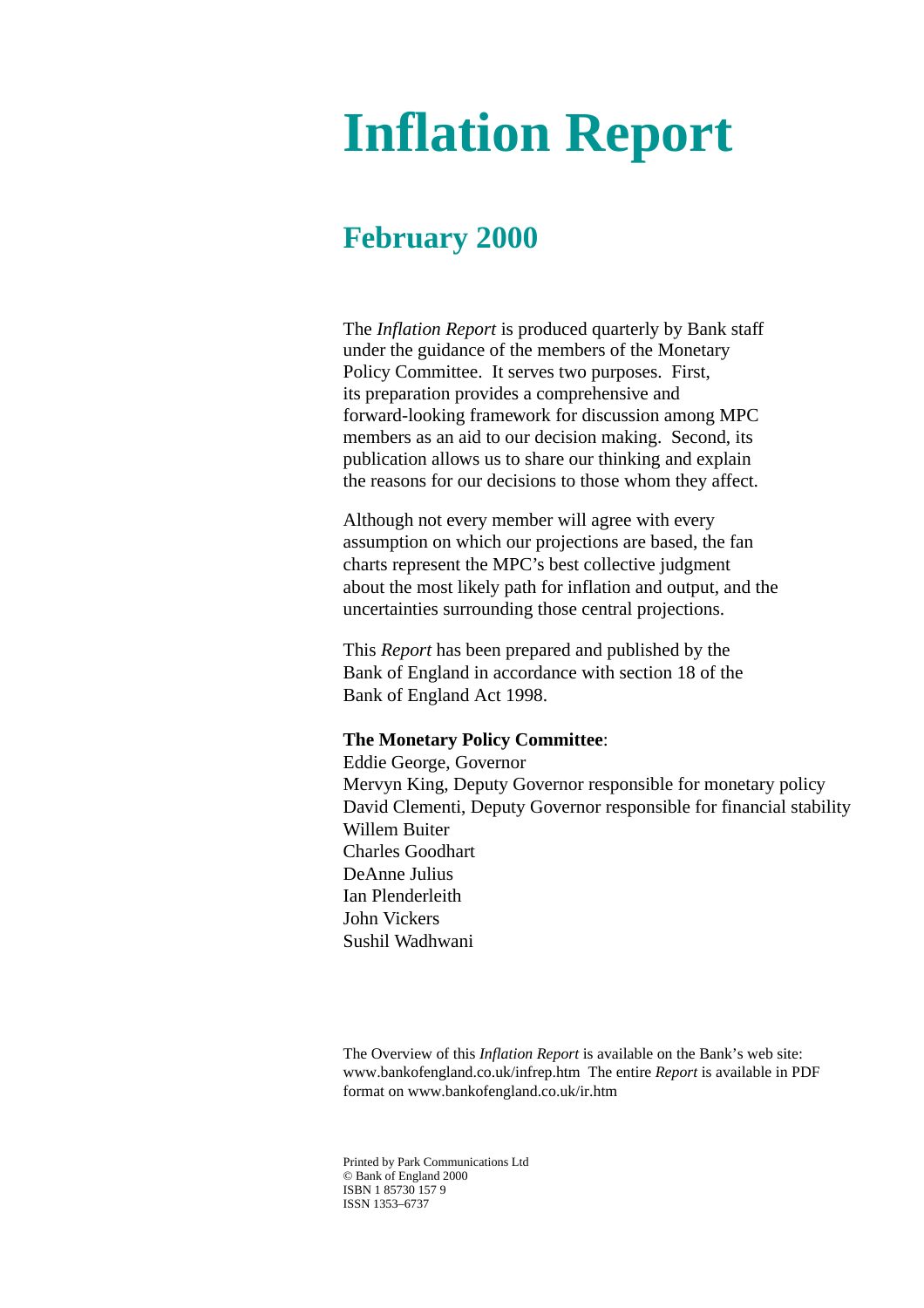# **Overview**

Growth with low inflation has continued in the UK economy. Output in the final quarter of 1999 was 2.7% higher than a year earlier, while inflation remained slightly below the  $2\frac{1}{2}\%$  target. The growth of final domestic demand moderated during the year, but external demand picked up as world activity and trade strengthened. Output growth resumed in manufacturing, but the outlook for net trade and for producers in internationally exposed sectors is affected by the strength of sterling. The further rise in the exchange rate brings downward pressure on inflation in the near term. The labour market may have tightened a little in recent months. Competitive and regulatory pressures on prices and margins are evident in some sectors, but their extent, duration and implications for overall inflation prospects are uncertain.

The world economic outlook has improved further. Demand and output in the United States exceeded expectations throughout 1999, and the prospect is for continued expansion. Activity in the euro area has picked up more rapidly than expected three months ago, and forward-looking indicators point to strengthening recovery. However, the euro has declined and the sterling effective exchange rate has correspondingly risen. There are few signs yet of self-sustaining domestic demand growth in Japan, but activity and trade flows in Asia have risen sharply, and prospects for emerging market economies have generally improved. A number of commodity prices have risen since the autumn, the oil price to its highest level since 1991. In view of the stronger outlook for demand and potentially for inflation, a number of central banks, including the Federal Reserve and the European Central Bank, have tightened monetary policy since the New Year.

Output in the UK economy is estimated to have grown by 0.8%—above trend—in both the third and fourth quarters of 1999. Growth over the year was more balanced sectorally than for some time, though service sector output, which was 2.9% higher in Q4 than a year earlier, continues to grow faster than manufacturing output, which rose by 1.9% over the same period. Recent survey indicators and reports from the Bank's regional Agents point to continuing firm output growth in the near term.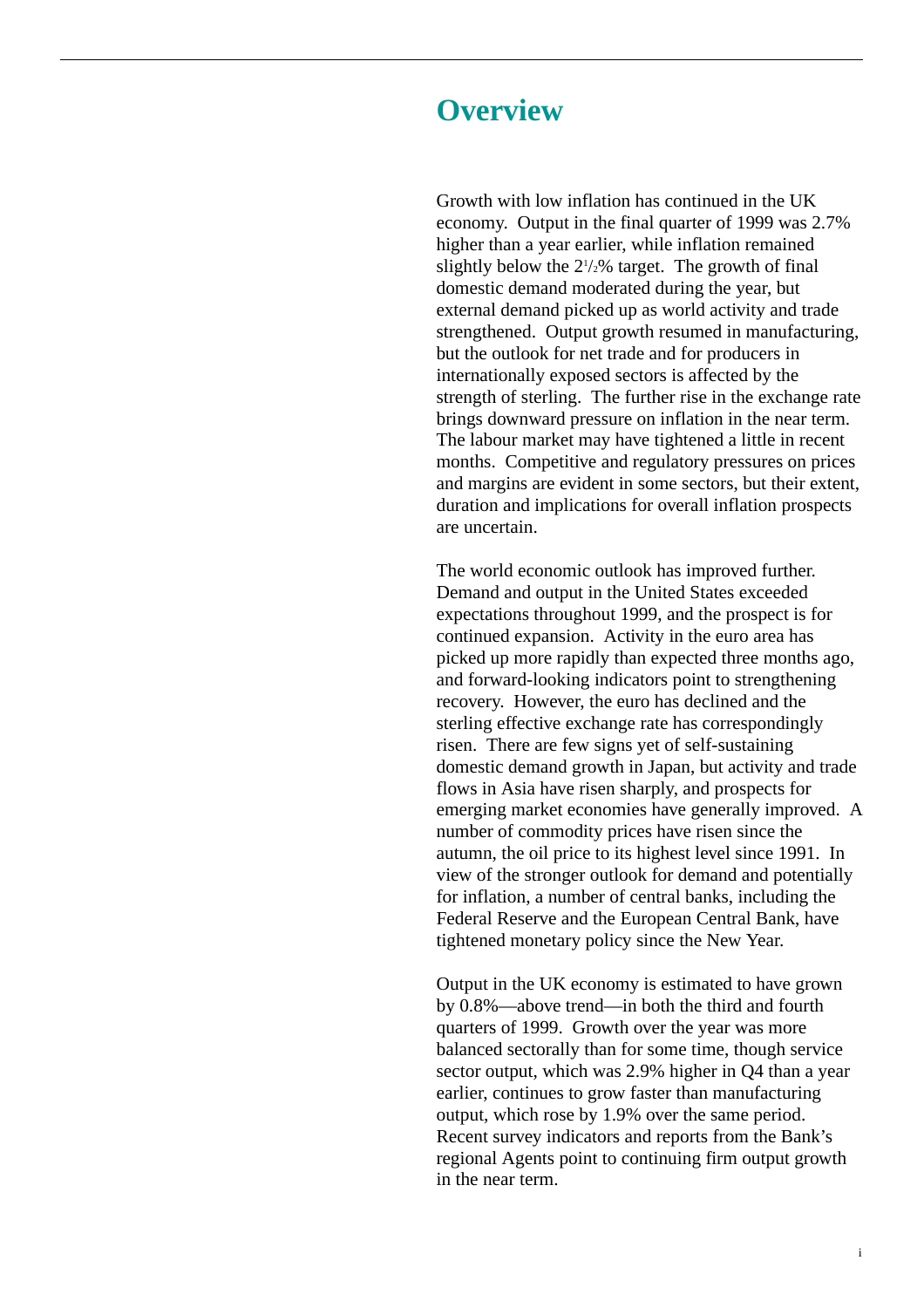The annual growth rate of final domestic demand, which was around 4% in the first half of 1999, appears to have eased somewhat. Business investment slowed markedly, but this may partly reflect a 'millennium pause' in IT-related spending. And household expenditure on cars may have been depressed temporarily by expectations of price reductions. However, rises in incomes, borrowing and wealth are likely to support firm household consumption going forward. Inventory levels, which declined in the first half of 1999, subsequently picked up, perhaps in part for reasons relating to the turn of the millennium.

With the recovery in world trade, UK exports in the middle part of last year grew sharply—perhaps surprisingly so in view of the continued appreciation of sterling—and survey measures of export prospects have held up. But the trade figures in recent months present a weaker picture, and the high exchange rate—if maintained—is likely to lead to renewed deterioration in UK net trade.

Narrow money growth has fallen back from an unusually large year-end surge, but is probably still robust in an underlying sense. Household and non-financial corporate broad money deposits continue to grow steadily, but overall M4 growth remains subdued on account of further reductions in the sterling deposits of non-bank financial corporations. Credit growth is strong. Lending to households was 9.4% higher in Q4 than a year before. This growth in borrowing, which has been associated with buoyant housing market activity, includes rising flows of mortgage equity withdrawal. The Bank's official interest rate was increased by 0.25% in January, and by a further 0.25% to 6% in February. Market interest rate expectations have risen in the United Kingdom and elsewhere since the autumn.

Labour market conditions may have tightened somewhat since the November *Report*. Employment has continued to grow, although at a slower rate. The rate of claimant count unemployment has fallen slightly to 4.0%, its lowest level for 20 years. On the broader Labour Force Survey measure, the unemployment rate has remained constant. Survey measures of employment intentions remain firm, and reports of skilled labour shortages have become more widespread.

Annual pay growth, as measured by the Average Earnings Index, was 4.9% in the three months to November—significantly more than expected at the time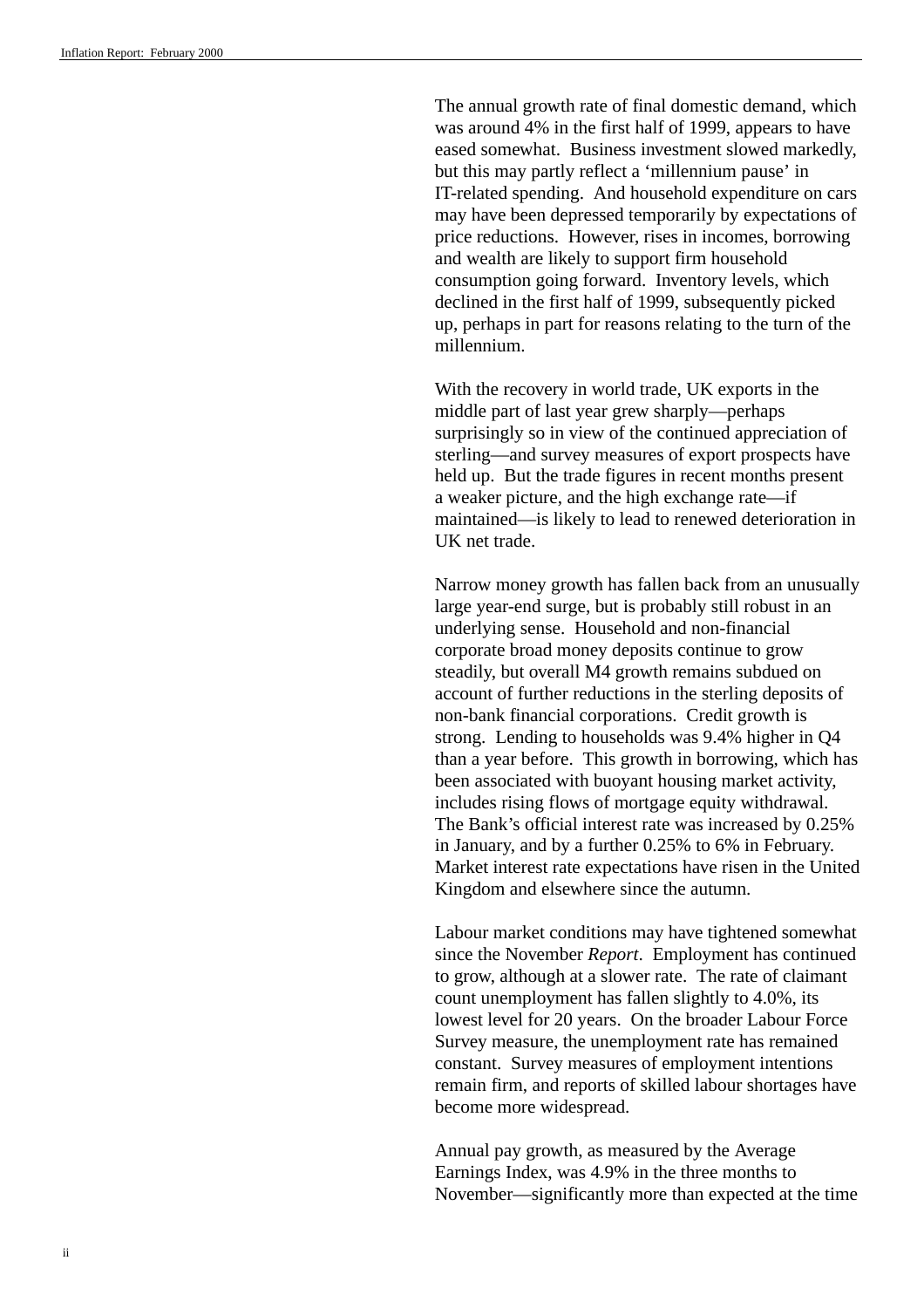### **Chart 1 Current GDP projection based on constant nominal interest rates at 6%**



is rather like a contour map. At any given point during the forecast<br>period, the depth of shading represents the height of the probability<br>density function over a range of outcomes for output. The darkest<br>band includes the

## **Chart 2 Current RPIX inflation projection based on constant nominal interest rates at 6%**



The fan chart depicting the probability distribution for inflation is rather like a contour map. At any given point during the forecast period, the depth of shading represents the height of the probability density function over a range of outcomes for inflation. The darkest band icludes the centra

of the last *Report*. Relatively few wage settlements have been reported so far this year, but those available are if anything a little lower on average than last year. The consequences for firms' costs of pay growth depend on labour productivity. Recent data suggest that whole-economy productivity growth is recovering after several years below trend, and manufacturing productivity has picked up sharply.

Sterling has risen further since the autumn, particularly in relation to the euro. This exchange rate movement cannot readily be explained in terms of recent news about relative cyclical positions. The starting-point for the projections in this *Report* is a sterling effective exchange rate index of 109.4, which is about 4% above the central path assumed in the November *Report*. There is, as always, great uncertainty about exchange rate prospects. The projections below assume, in the central case, that sterling's ERI declines to 107.1 at the two-year forecast horizon.

The MPC's best collective judgment of the prospects for GDP growth—assuming that the official interest rate remains at 6%—is shown in Chart 1. In the central projection, annual growth rises towards 3% before easing to a little below  $2\frac{1}{2}\%$  —near trend—for most of the forecast period. The profile is similar to, but a little softer than, that in the November *Report*. This is largely because the negative effects of the stronger exchange rate on net trade and of higher interest rates on the economy as a whole outweigh the positive effect on consumer demand of increases in income and wealth.

The Committee's best collective judgment of the prospects for RPIX inflation is shown in Chart 2. The most likely outcome is for inflation to decline to around 2% during this year, and then to rise to around the  $2\frac{1}{2}\%$ target in the second year of the projection. Relative to the November profile, the principal upward influences on inflation are a higher path for nominal earnings growth and stronger determinants of consumer demand. The higher exchange rate and the interest rate rises since November are the main downward influences. As the fan charts show, considerable uncertainties surround these projections. The balance of risks to inflation is judged to be slightly on the upside; the risks to output growth are thought to be broadly balanced.

Some Committee members prefer to base their assessment of inflation prospects on assumptions that differ in part from those embodied in the fan chart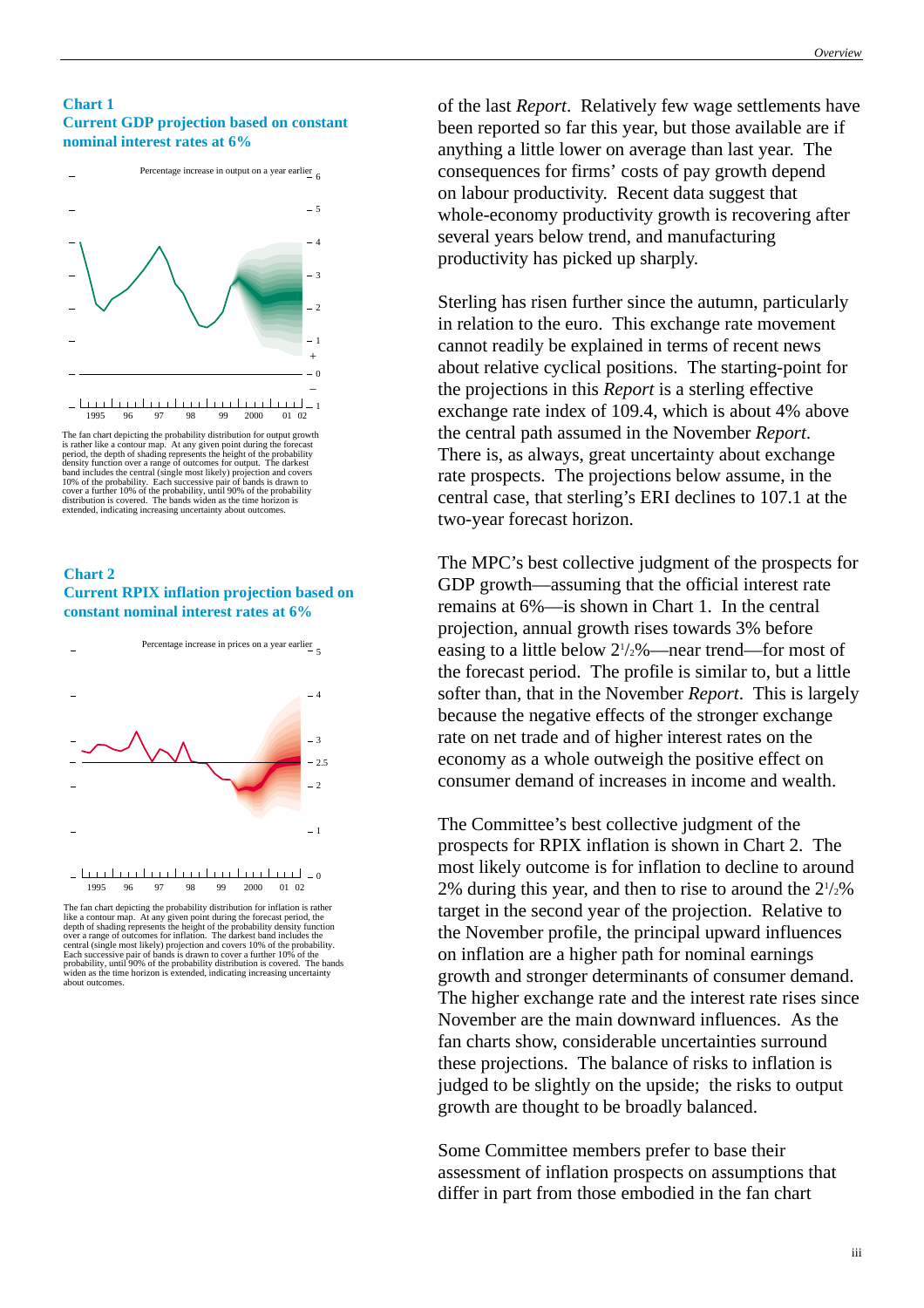projections. Particular uncertainties exist about the future path of the exchange rate, and about the degree to which technological and competitive developments are likely to reduce inflation in the medium term. Alternative judgments on these issues led some Committee members to favour inflation profiles that would be higher or lower than that shown in Chart 2 by up to  $\frac{1}{2}\%$  at the two-year forecast horizon.

The UK economy remains on course for steady growth. The high exchange rate means, however, that the prospect is one of continuing imbalance between domestic demand and external demand, and further pressure on the internationally exposed sectors of the economy. Interest rates will continue to be set to achieve the 21 /2% inflation target. Inflation is at present on track to meet the target.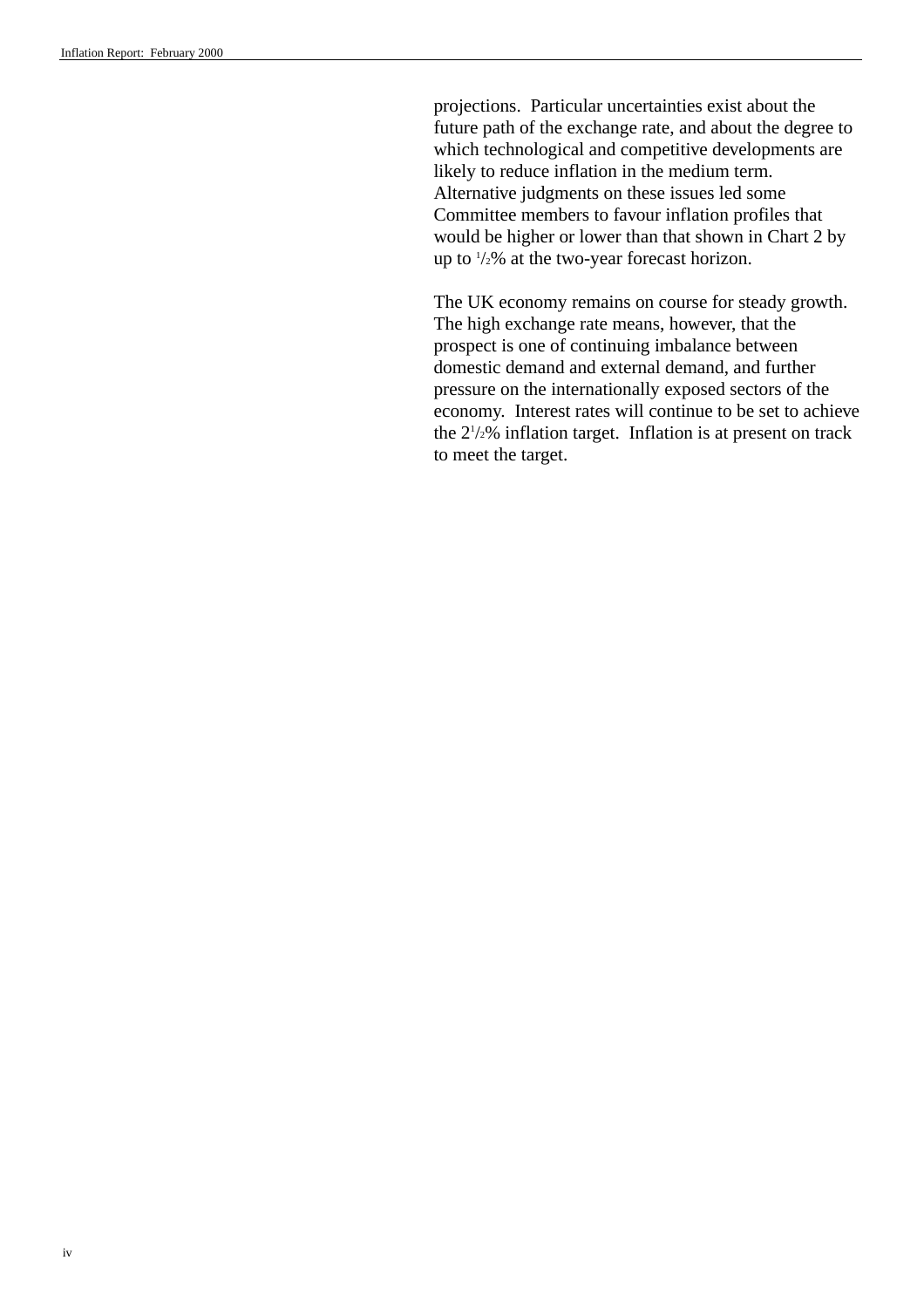# **Contents**

| 1              |             | <b>Money and financial markets</b>     | 3              |
|----------------|-------------|----------------------------------------|----------------|
|                | $1.1\,$     | <b>Money and credit</b>                | 3              |
|                |             | Narrow money                           | 3              |
|                |             | Broad money                            | $\overline{4}$ |
|                |             | Household sector                       | 5              |
|                |             | Private non-financial corporations     | 6              |
|                |             | Other financial corporations           | 7              |
|                | 1.2         | <b>Interest rates and asset prices</b> | 7              |
|                |             | Short-term interest rates              | 7              |
|                |             | Long-term interest rates               | 9              |
|                |             | Equity prices                          | 9              |
|                |             | Property prices                        | 11             |
|                |             | Exchange rates                         | 11             |
|                | 1.3         | <b>Summary</b>                         | 12             |
|                | Box:        | High technology shares                 | 10             |
| $\overline{2}$ |             | <b>Demand and output</b>               | 13             |
|                | 2.1         | <b>External demand</b>                 | 13             |
|                | 2.2         | <b>Domestic demand</b>                 | 15             |
|                |             | Consumption                            | 15             |
|                |             | <b>Investment</b> demand               | 19             |
|                |             | Inventories                            | 21             |
|                |             | Public sector demand                   | 21             |
|                | 2.3         | Output                                 | 22             |
|                | 2.4         | <b>Summary</b>                         | 24             |
|                | <i>Box:</i> | Consumer spending on cars in           |                |
|                |             | the United Kingdom                     | 16             |
| 3              |             | The labour market                      | 25             |
|                | <b>3.1</b>  | <b>Employment, non-employment and</b>  |                |
|                |             | labour market tightness                | 25             |
|                | 3.2         | <b>Earnings and settlements</b>        | 30             |
|                | 3.3         | <b>Summary</b>                         | 32             |
| 4              |             | <b>Costs and prices</b>                | 33             |
|                | 4.1         | Raw materials and commodity prices     | 33             |
|                | 4.2         | Import prices and the exchange rate    | 34             |
|                | 4.3         | Costs and prices in manufacturing      | 35             |
|                | 4.4         | Costs and prices in the service sector | 36             |
|                | 4.5         | <b>Retail prices</b>                   | 36             |
|                | 4.6         | Other price indices                    | 38             |
|                | 4.7         | <b>Summary</b>                         | 39             |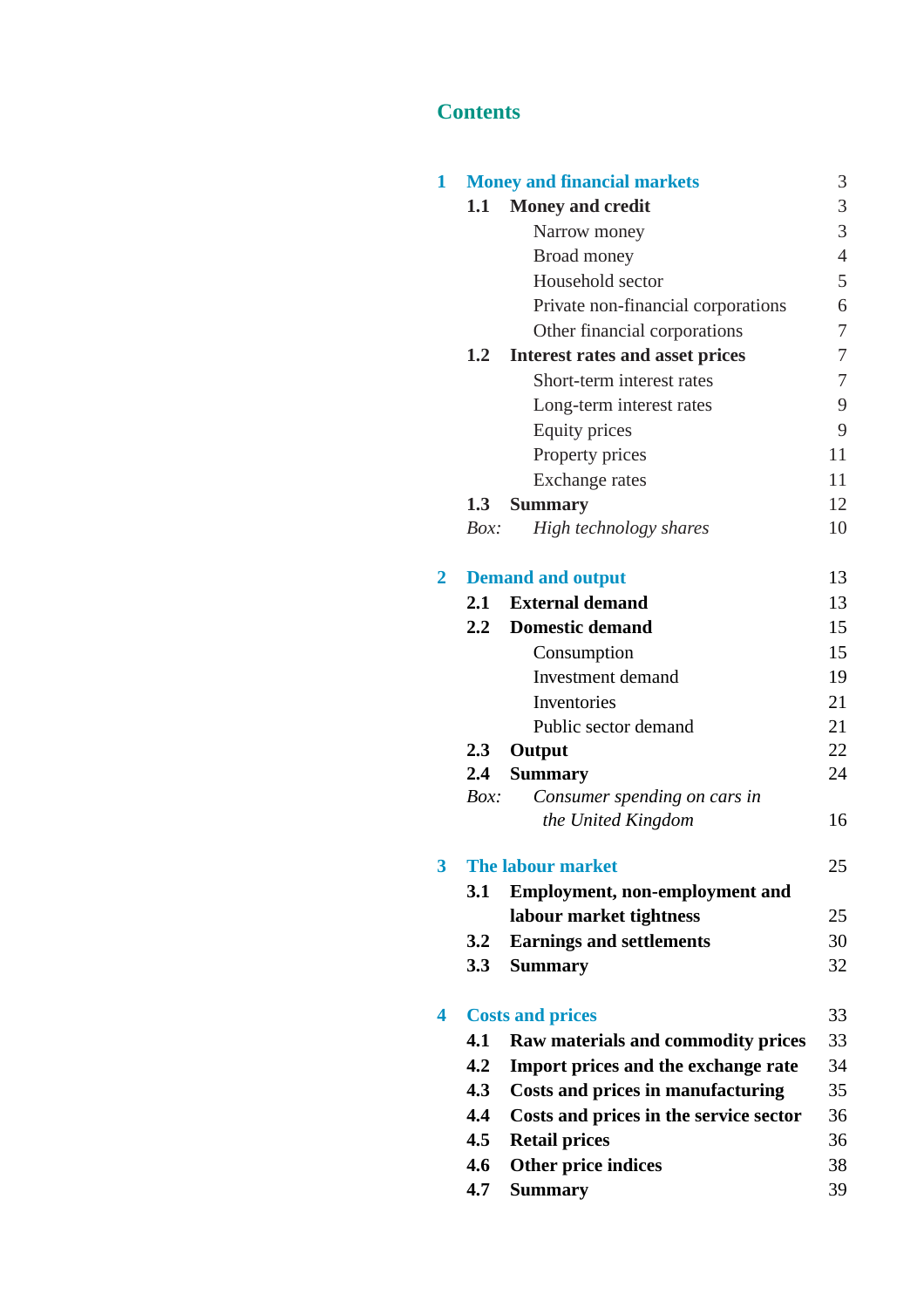# **5 [Monetary policy since the November](#page-44-0)** *Report* 40

| 6   | <b>Prospects for inflation</b>                | 45 |
|-----|-----------------------------------------------|----|
| 6.1 | The inflation projection assumptions          | 45 |
| 6.2 | The output and inflation projections          | 48 |
| 6.3 | <b>Other forecasts</b>                        | 58 |
|     | <b>Agents' summary of business conditions</b> | 61 |
|     | <b>Annex: Minutes of the Monetary Policy</b>  |    |
|     | <b>Committee</b>                              | 65 |
|     | November meeting                              | 67 |
|     | <b>December meeting</b>                       | 75 |
|     | <b>December Press Notice</b>                  | 83 |
|     | <b>January meeting</b>                        | 84 |
|     | <b>January Press Notice</b>                   | 92 |
|     | <b>February Press Notice</b>                  | 93 |
|     | <b>Glossary and other information</b>         | 94 |

# **Link to Quarterly Bulletin**

# **Section 1**

[Sterling wholesale markets: developments in 1999](http://www.bankofengland.co.uk/qb/sterl00.pdf) Quarterly Bulletin, February 2000, pages 38–49.

[New estimates of the UK real and nominal yield curves](http://www.bankofengland.co.uk/qb/qb990402.pdf) Quarterly Bulletin, November 1999, pages 384–92.

[Recent developments in extracting information from](http://www.bankofengland.co.uk/qb/qb000101)  options markets Quarterly Bulletin, February 2000, pages 50–60.

# **Section 2**

The international environment [Quarterly Bulletin, February 2000, pages 23–37.](http://www.bankofengland.co.uk/qb/int00feb.pdf)

# **Section 4**

[Recent developments in extracting information from](http://www.bankofengland.co.uk/qb/qb000101.pdf)  options markets Quarterly Bulletin, February 2000, pages 50–60.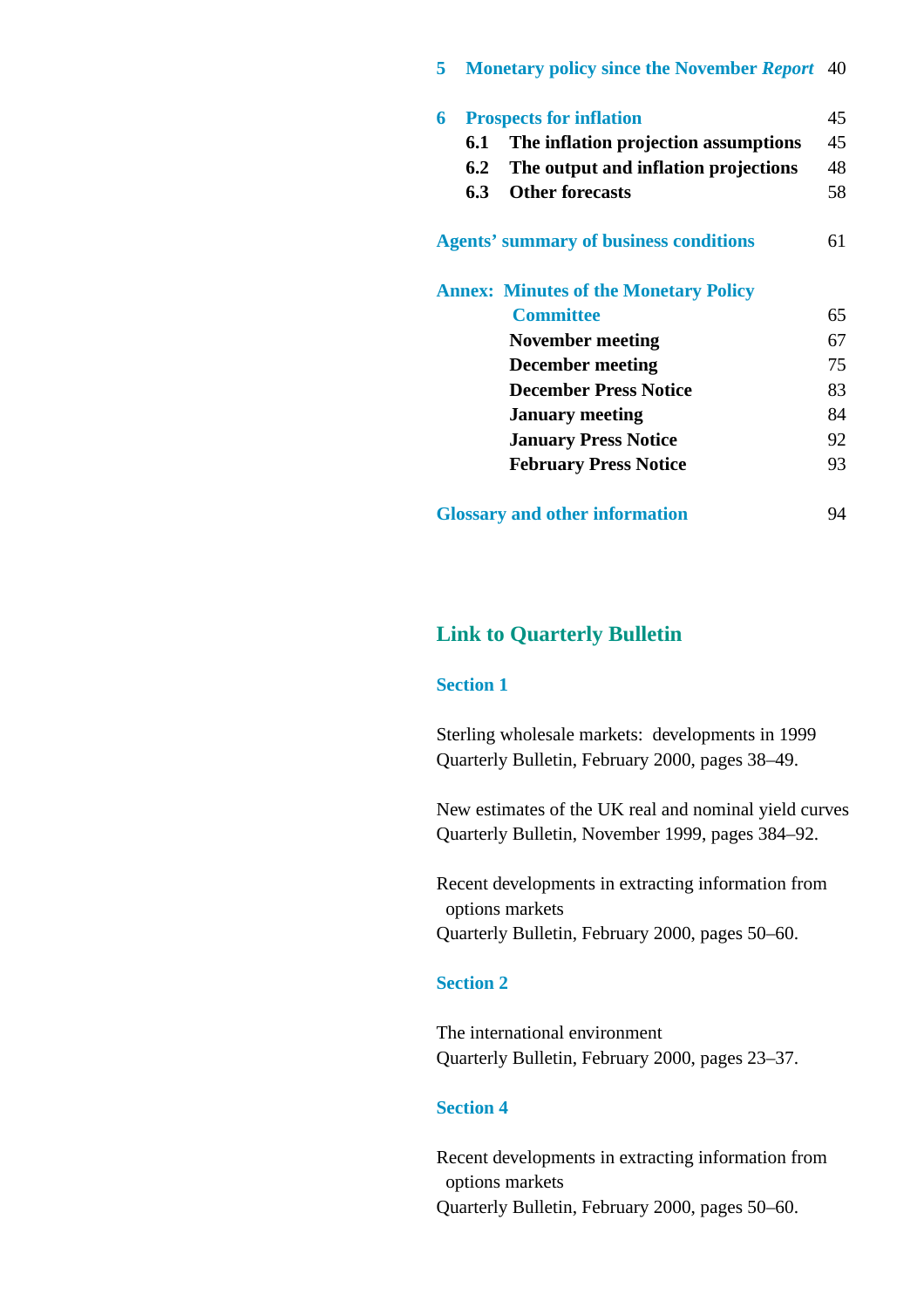# <span id="page-7-0"></span>**Money and financial markets 1**

Narrow money growth remains strong, but unusually erratic movements around the turn of the millennium have obscured the underlying position. Annual broad money growth picked up slightly in 1999 Q4, but has remained slow, owing to further reductions in deposits held by non-bank financial corporations. However, deposits held by households and private non-financial corporations have grown more steadily over the past year. Secured lending growth has strengthened, in line with robust housing market activity, and has included rising flows of mortgage equity withdrawal.

Since the November *Report*, short-term interest rate expectations have risen in UK, euro-area and US financial markets, perhaps in response to stronger-than-expected global economic data and the absence of significant economic disruption associated with the century date change. Official interest rates have also increased. In the United Kingdom, the MPC voted to raise the Bank of England's official repo rate by 0.25 percentage points to 5.75% at its January meeting. And at its February meeting, the MPC voted to raise the Bank's repo rate by a further 0.25 percentage points to 6%. Since the November *Report*, ten-year nominal government bond yields have risen slightly in the United Kingdom, the euro area and the United States.

The sterling exchange rate has strengthened appreciably since the November *Report*, largely reflecting further rises against the euro. Robust house price inflation and higher equity prices have increased household sector wealth, supporting the outlook for consumption.

# **1.1 Money and credit**

# *Narrow money*

Since the November *Report*, there has been an unusually large fluctuation in the value of notes and coin in circulation in the United Kingdom (see Chart 1.1). The level of notes and coin in circulation typically rises sharply each year over the Christmas and New Year period before falling back in January, reflecting seasonal transactions-based demand (the value of retail sales is typically about 40% higher in December than in the rest





Source: Bank of England.

<sup>(</sup>a) Not seasonally adjusted.<br>(b) Week 39 typically corre

<sup>(</sup>b) Week 39 typically corresponds to the start of October. (c) In 1996/97 the series starts at week 40 owing to the leap year.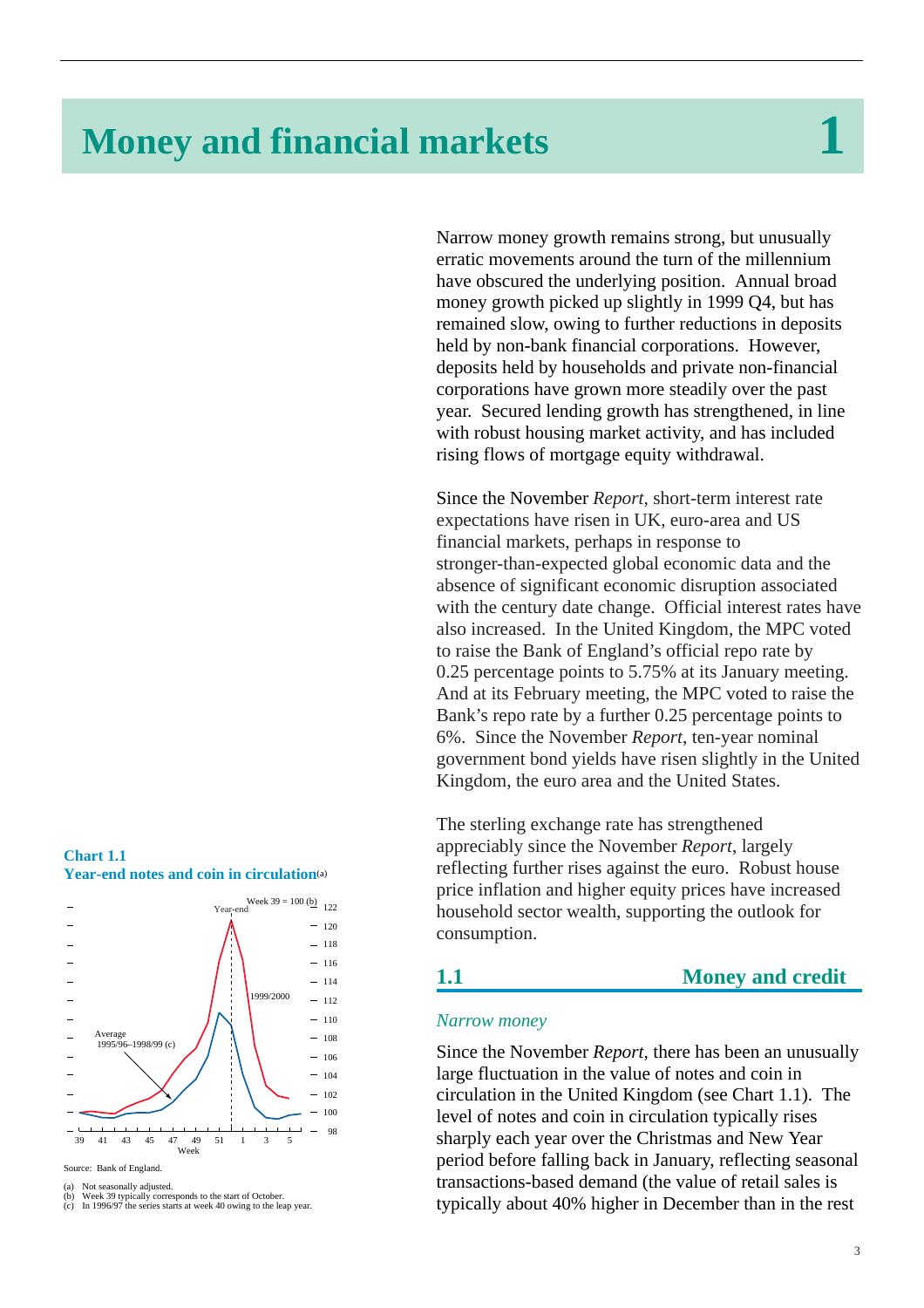<span id="page-8-0"></span>**Chart 1.2 Growth of notes and coin and retail sales values**



Sources: ONS and Bank of England.

### **Table 1.A Growth rates of notes and coin, M4 and M4 lending**(a)

Per cent

|                         | 1999                 | 3 months (b) | 6 months (b) | 12 months   |
|-------------------------|----------------------|--------------|--------------|-------------|
| Notes and coin (c) Nov. | Dec.                 | 7.9<br>23.8  | 8.8<br>15.0  | 8.7<br>12.1 |
|                         | Jan.                 | 30.2         | 17.5         | 13.0        |
| M <sub>4</sub>          | Q1<br>Q2<br>Q3<br>Q4 | 3.7          | 4.1          | 7.0         |
|                         |                      | 3.7          | 3.7          | 5.5         |
|                         |                      | 0.4          | 2.0          | 3.0         |
|                         |                      | 6.6          | 3.4          | 3.6         |
| M4 lending              |                      | 7.2          | 5.9          | 7.3         |
|                         |                      | 8.6          | 7.9          | 7.7         |
|                         |                      | 7.5          | 8.0          | 7.0         |
|                         | Q1<br>Q2<br>Q3<br>Q4 | 10.9         | 9.2          | 8.5         |

Source: Bank of England.

Seasonally adjusted.

(b) Annualised. (c) Growth rates based on an average of weekly observations in the month.

of the year). However, the rise in currency in December 1999 was considerably larger than in previous years. After adjusting for estimated seasonal effects, notes and coin in circulation increased by 3.5% in December, the largest one-month rise since decimalisation in 1971. Despite indications of strong retail spending in December, particularly on items often paid for with cash such as food and drink, increased demand for notes and coin by the general public is unlikely to explain such sharp fluctuations. It appears likely that a large proportion of the rise in December reflected efforts by banks and building societies to ensure that their automatic teller machine cash stocks which count as notes in circulation—were sufficient to satisfy potential peak demand over the unusually long Christmas and new millennium holiday period.

Narrow money growth is calculated using an average of weekly observations of the level of notes and coin in circulation over the course of a month. The unusually high level of notes and coin in circulation persisted well into the New Year, affecting the average weekly level in January proportionately more than in December, before returning to more normal levels later in the month (see Chart 1.1). As a result, monthly growth in notes and coin in circulation remained strong, at 2.0% in January.

Abstracting from these distortions to the underlying pattern, notes and coin growth has nevertheless risen sharply over the past year. Weekly data from the end of January and start of February, when the distortions had largely unwound, suggested annual growth of about 8%–9%, broadly in line with the annual rate in November 1999 and considerably higher than in early 1999. In the past, increases in narrow money growth have often been associated with higher nominal retail spending growth, although the relationship has been far from perfect (see Chart 1.2). In 1999, retail spending growth rose, but by considerably less than narrow money growth, implying a decline in velocity. Some of this fall in velocity might be explained by the reduced opportunity cost of holding cash, owing to the lower level of nominal interest rates in 1999. However, this downward influence on velocity may weaken this year, given recent rises in nominal interest rates.

# *Broad money*

Total M4 grew by 3.6% in the year to 1999 Q4, slightly higher than annual growth in the previous quarter (see Table 1.A). But broad money growth remains subdued,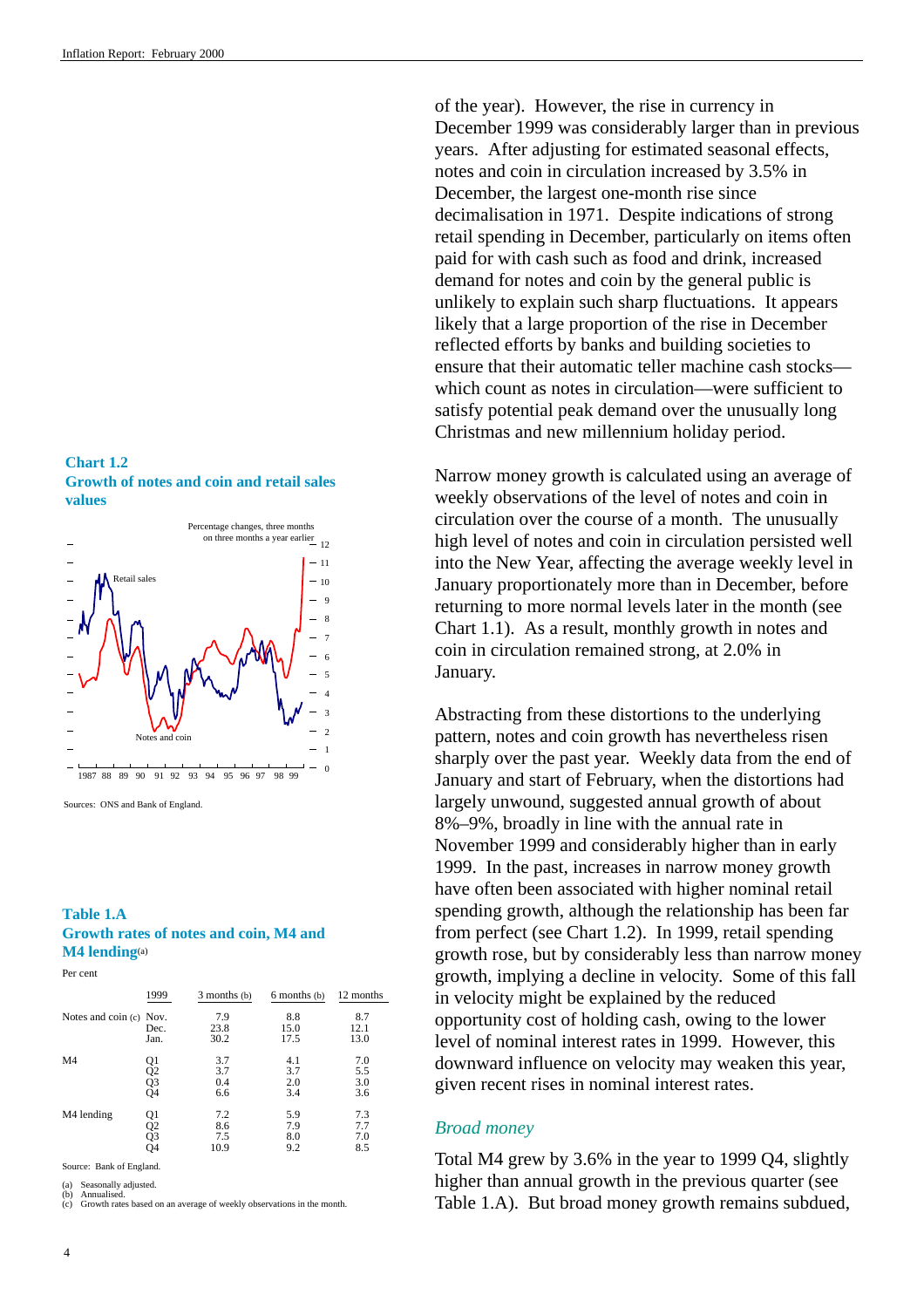<span id="page-9-0"></span>**Chart 1.3 Growth in sectoral M4 deposits**







# **Table 1.B Sectoral M4 lending growth**(a)(b)

Percentage changes on a year earlier, unless noted otherwise

|              | Per cent of total<br>lending stock | 1999 |      |     |      |
|--------------|------------------------------------|------|------|-----|------|
|              | $(1999 \text{ O}4)$ (c)            | O1   | O2   | OЗ  | 94   |
| <b>OFCs</b>  | 22                                 | 8.6  | 10.2 | 5.8 | 11.6 |
| <b>PNFCs</b> | 21                                 | 5.7  | 4.8  | 4.3 | 5.4  |
| Households   | 58                                 | 7.7  | 8.1  | 8.6 | 9.4  |

Source: Bank of England.

(a) Seasonally adjusted.

(b) Excluding the effects of securitisations and other loan transfers. (c) Sums to more than 100 because of rounding.

largely reflecting a continued decline in sterling deposits held by non-bank financial corporations (OFCs) (see Chart 1.3). In recent years, OFCs' deposit holdings and total M4 have fluctuated much more sharply than nominal demand, making it hard to draw inferences about activity from aggregate broad money. The deposit holdings of households and private non-financial corporations (PNFCs) have grown more steadily (see Chart 1.3). Chart 1.4 shows that growth in broad money, excluding OFCs' deposits, has been stable at around 6.5% over the past year, which is more consistent with the recent path of nominal demand growth.

Divisia money provides an alternative indicator of deposits likely to be used in nominal spending. The Divisia index is constructed as a weighted sum of broad money deposits, with more liquid deposit balances given larger weights. The liquidity of a deposit balance is assumed to be inversely related to the interest rate paid on it. So the higher the interest rate, the more likely the deposit is being held as savings rather than for use in transactions, and so the lower the weight given to the deposit in the index. Annual growth in total Divisia slowed by less than M4 growth in the first half of 1999, and picked up slightly, to 4.9%, in the fourth quarter. Growth in household Divisia, which may provide a better indicator of near-term nominal consumer spending, picked up strongly in 1999 Q4 on a quarter earlier, but annual growth remained steady at 6.6%.

On the asset side of the banking sector's balance sheet, annual growth in bank and building society lending increased to 8.5% in 1999 Q4, from 7.0% in the previous quarter (see Table 1.A). Higher bank borrowing by OFCs was a significant factor in the pick-up in lending growth in 1999 Q4 (see Table 1.B). But over the past year as a whole, robust lending to the household sector has accounted for most of the rise in total lending growth; growth in lending to PNFCs has been steady and lending to OFCs has been volatile.

# *Household sector*

Annual growth in household sector deposits has been broadly stable for several years and was 6.5% in 1999 Q4. By contrast, annual growth in bank and building society lending to households picked up in 1999, reaching 9.4% in 1999 Q4, its highest rate since 1991.(1) A wider measure of lending to individuals, which also includes lending by institutions other than

(1) Excluding the effects of securitisations and other loan transfers.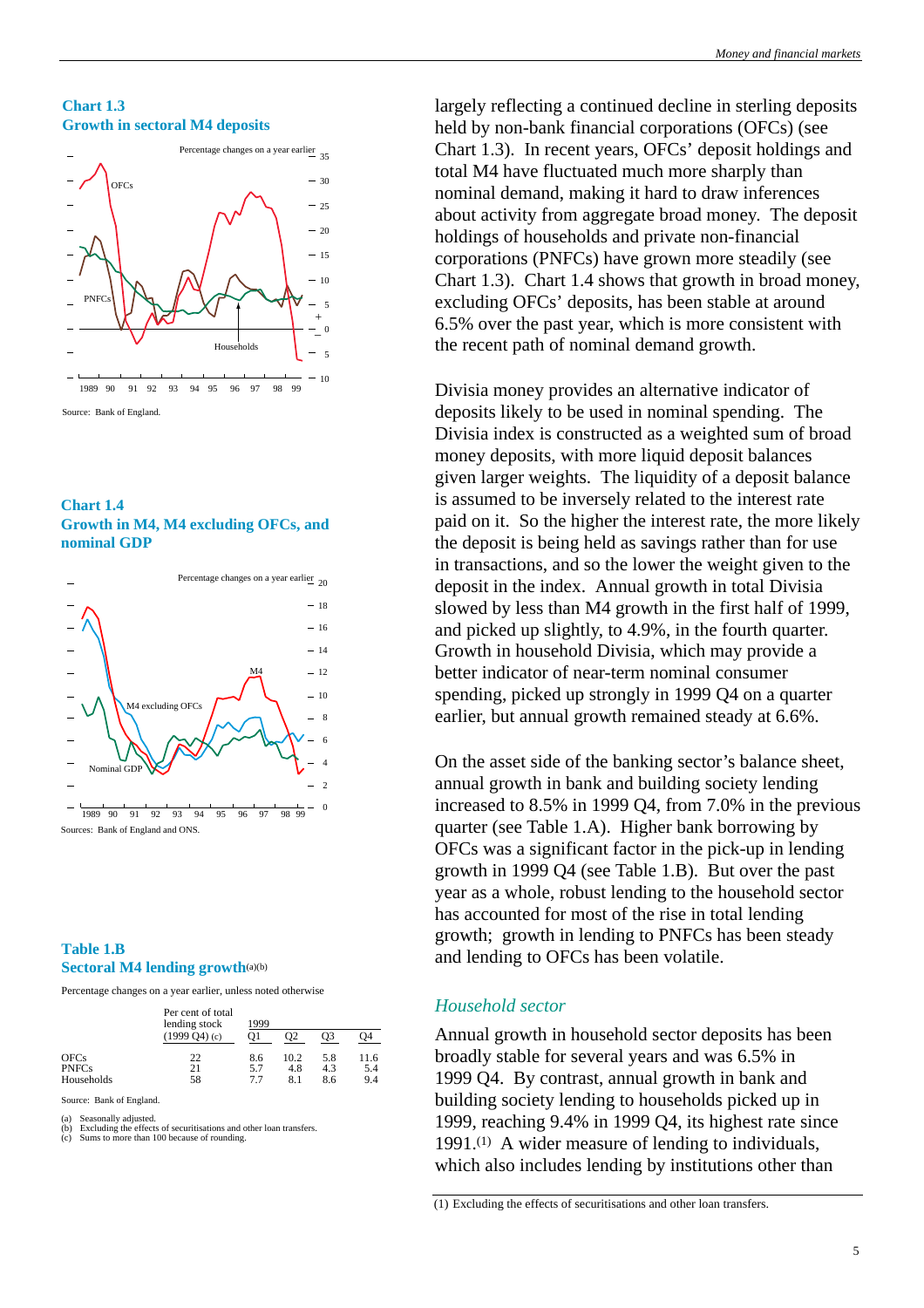# <span id="page-10-0"></span>**Chart 1.5 Secured lending to individuals and loan approvals**(a)



(a) The definition of the value of bank approvals was revised in October 1997 to bring it into line with that for the building societies.





Source: Bank of England.

(a) Defined as gross approvals net of cancellations and gross lending.

# **Chart 1.7 Total lending for consumption and household expenditure**



banks and building societies, increased by 9.3% over the same period.

About 80% of the stock of lending to individuals is secured on assets such as houses, with unsecured lending accounting for the rest. Annual secured lending growth rose to 8.3% in 1999 Q4, from 5.8% in the same quarter a year earlier, more than accounting for the pick-up in total borrowing growth. Annual growth in unsecured lending to individuals has fallen slightly over the past year, but remained high, at 13.8%, in 1999 Q4.

The rise in secured lending growth in 1999 was consistent with increasing housing market activity. Early in the year, approvals of new secured loans rose sharply (see Chart 1.5). Many of these approved loan facilities subsequently flowed into net lending or provided finance for remortgaging activity. But there was also a substantial build-up in the stock of unused approvals (see Chart 1.6). In recent months, new loan approvals have at first stabilised and then fallen, suggesting slower secured lending growth in the near future. But the existing stock of approved loan facilities, if it continues to be drawn down as in recent months, will tend to support secured lending in coming months, unless approval cancellations or mortgage repayments rise.

Recent secured lending has also included a rising element of mortgage equity withdrawal (MEW), as individuals have increased borrowing over and above that required for home purchase or improvements.(1) The Bank estimate of MEW rose to £3.8 billion in 1999 Q3, from £2.3 billion in 1999 Q2. One possibility is that households are turning increasingly to MEW, rather than more expensive unsecured debt, when raising new funds. However, as Chart 1.7 shows, total lending for consumption (defined as the sum of MEW and unsecured lending) rose in 1999 Q3 to its highest share in household disposable income since 1990, providing additional resources to finance current spending or the acquisition of financial assets.

# *Private non-financial corporations*

Annual growth in PNFCs' M4 deposits picked up to 7.3% in 1999 Q4, from weaker growth in the previous two quarters. On the other side of their balance sheet, PNFCs' borrowing from banks and building societies

[<sup>\(1\)</sup> The Bank has made a minor modification to its method of calculating](http://www.bankofengland.co.uk/mew.htm) mortgage equity withdrawal to fit better with National Accounts data. The new measure follows a comparable pattern to the old and in recent quarters the numbers have been very similar. Data and further details of the new approach are available at www.bankofengland.co.uk/mew.htm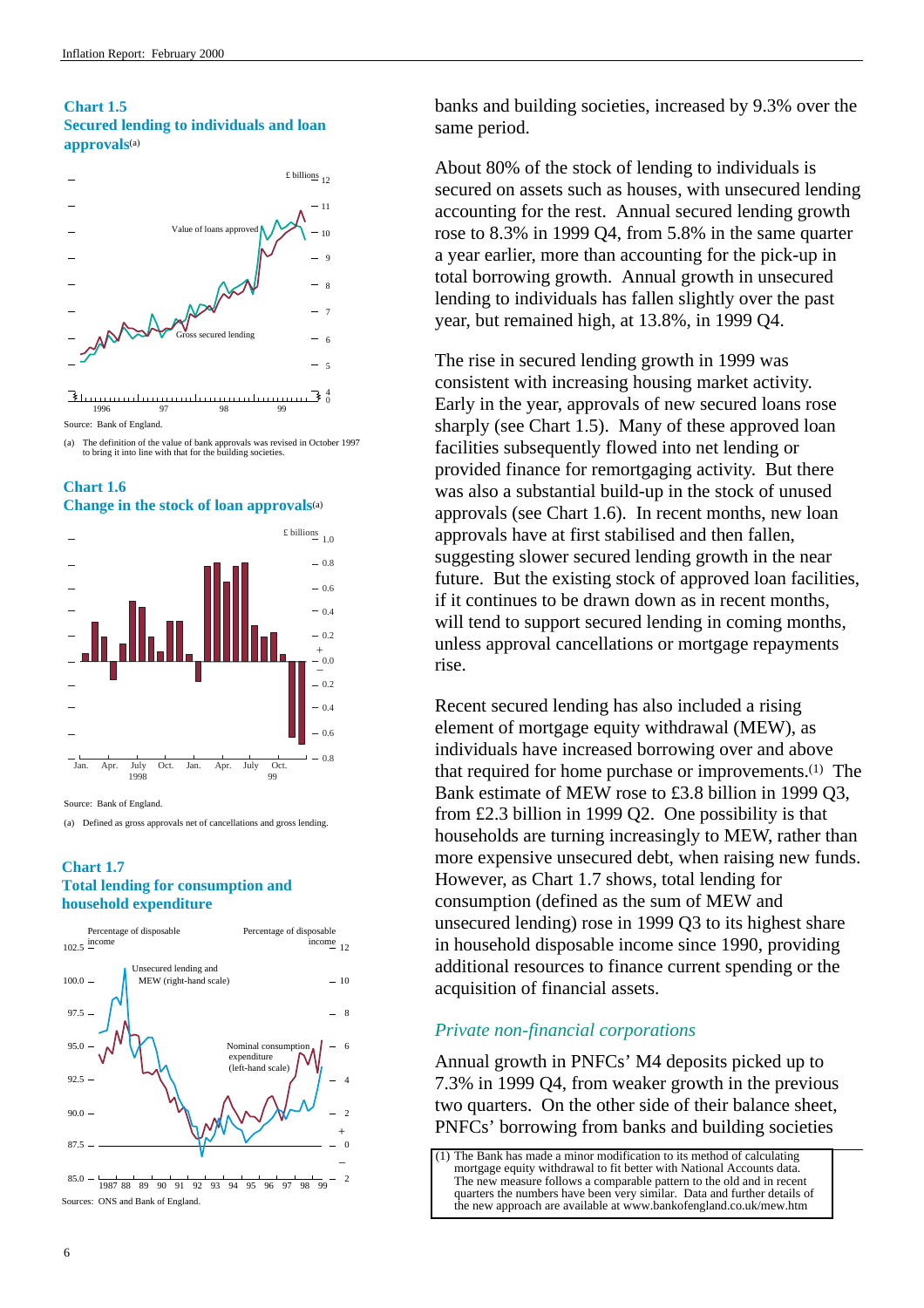# <span id="page-11-0"></span>**Chart 1.8 PNFCs' financial deficit and net new borrowing from M4 institutions**



## **Chart 1.9 Selected life assurance and pension fund asset acquisitions and PNFCs' bond issuance**



#### **Chart 1.10**

**PNFCs' capital and income gearing**



grew by 5.4% over the same period. M4 borrowing by PNFCs has been subdued over the past year relative to the growing imbalance between corporate investment and saving (see Chart 1.8). Instead, the PNFCs sector has met its rising financial deficit using funds raised in capital markets. Part of this shift in the source of new corporate finance may be temporary. Bond issuance was particularly high in early 1999, perhaps as companies reopened capital market borrowing programmes or placed new issues that had been delayed by the turbulence in financial markets in the second half of 1998. But there has also been a longer-term decline in the relative importance to PNFCs of borrowing from the banking sector. Over the past ten years, UK companies have gradually moved away from traditional bank borrowing towards marketable debt and equity finance. In recent years, as government debt issuance has fallen, increased institutional demand for corporate debt might have provided added impetus to this trend (see Chart 1.9).(1)

Financial deficits in recent years have slightly raised the stock of outstanding debt of the PNFCs sector relative to fixed assets valued at replacement cost (see Chart 1.10). But other indicators of PNFCs' financial positions appear more favourable. Income gearing, measured by corporate interest payments relative to current post-tax profits, is near historic lows. And total debt remains low relative to current equity market valuations of corporate capital, which incorporate expectations of future profits.

# *Other financial corporations*

Sterling deposits held by OFCs at UK banks and building societies have continued to contract (see Chart 1.3). In the year to 1999 Q4, the M4 deposits of OFCs fell by 6.3% to levels last seen in 1998 Q2. However, shorter-term comparisons suggest some easing in rates of decline. In contrast to the weakness in deposit growth, sterling lending to OFCs by M4 institutions rose by 11.6% in the year to 1999 Q4, although growth has been particularly volatile in recent quarters (see Table 1.B).

# **1.2 Interest rates and asset prices**

# *Short-term interest rates*

The MPC voted to raise the Bank's official repo rate by 0.25 percentage points on 13 January. At its meeting on

<sup>(</sup>a) Defined as the change in PNFCs' M4 borrowing minus the change in PNFCs' M4 deposits.

[<sup>\(1\)</sup> Recent trends in sterling bond issuance are discussed in 'Sterling](http://www.bankofengland.co.uk/qb/sterl00.pdf) wholesale markets: developments in 1999', *Bank of England Quarterly Bulletin*, February 2000, pages 38–49.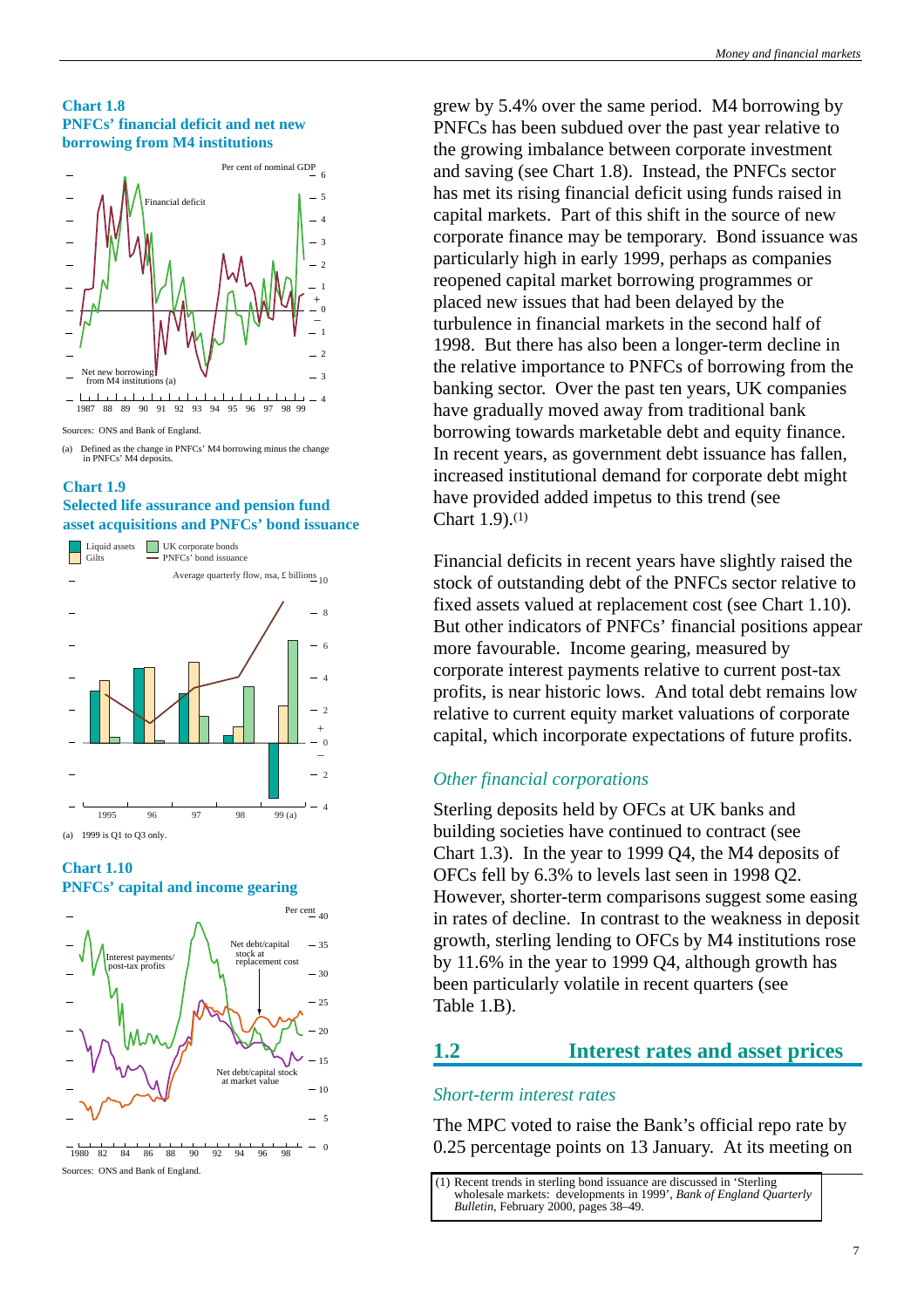# **Chart 1.11 Two-week forward rates**



Source: Bank of England.

**Chart 1.12 Implied distribution for sterling three-month interest rates**



Sources: LIFFE and Bank of England.

The fan chart depicting the probability distribution for short-term in rates is rather like a contour map. At any given point, the depth of shading represents the height of the probability density function implied by the markets over a range of outcomes for short-term interest rates. The markets judge that there is 10% chance of interest rates being within the darkest, central band at<br>any date. Each successive pair of bands covers a further 10% of the probability<br>distribution until 90% of the distribution is covered. The ban 9–10 February the MPC voted to raise the official repo rate by a further 0.25 percentage points to 6%. Official rates have also risen in the euro area and the United States since the previous *Report*. The European Central Bank raised its official rate by 0.25 percentage points on 3 February. And the US Federal Open Market Committee has increased the Federal funds target rate on two separate occasions, by a total of 0.50 percentage points, since the previous *Report*.

The impact of official interest rate decisions on aggregate demand depends partly on the extent to which wholesale markets anticipate these decisions. Chart 1.11 shows two-week forward rates for the United Kingdom derived from government bond and gilt repo rates on 3 November 1999 and 9 February 2000, using the Bank's new yield curve estimation technique.(1) Since 3 November, forward rates have risen by around a quarter of a percentage point at the short end of the yield curve. Technical factors mean that two-week market gilt repo rates tend to lie slightly below the official repo rate. So market expectations of future official interest rates are probably a little above those shown in Chart 1.11. Short-term interest rate expectations also rose in the euro area and the United States over this period, consistent with increasing market confidence about stronger global activity and concurrent rising inflationary concerns. International short-term interest rate expectations increased particularly sharply in early January, perhaps as market fears of possible economic disruption associated with the century date change subsided.

Changes in nominal interest rates reflect the combined effect of revisions to inflation expectations, real interest rates and risk premia. In the United Kingdom, quarterly survey evidence for 1999 Q4 suggests that changes in inflation expectations have been small in recent months. That suggests that much of the rise in nominal rates has been reflected in higher real rates and/or risk premia.

Chart 1.12 shows the risk-neutral probability distribution of expected three-month market interest rates derived from options prices on 9 February 2000. Expectations for the market rate in question—the three-month interbank rate—will generally exceed expectations of the official repo rate. The total width of the distribution at any point in time shows market uncertainty about the path of UK interest rates. The width of the fan above

[<sup>\(1\)</sup> This technique is explained by Anderson, N and Sleath, J, 'New estimates](http://www.bankofengland.co.uk/qb/qb990402.pdf) of the UK real and nominal yield curves', *Bank of England Quarterly Bulletin*, November 1999, pages 384–92.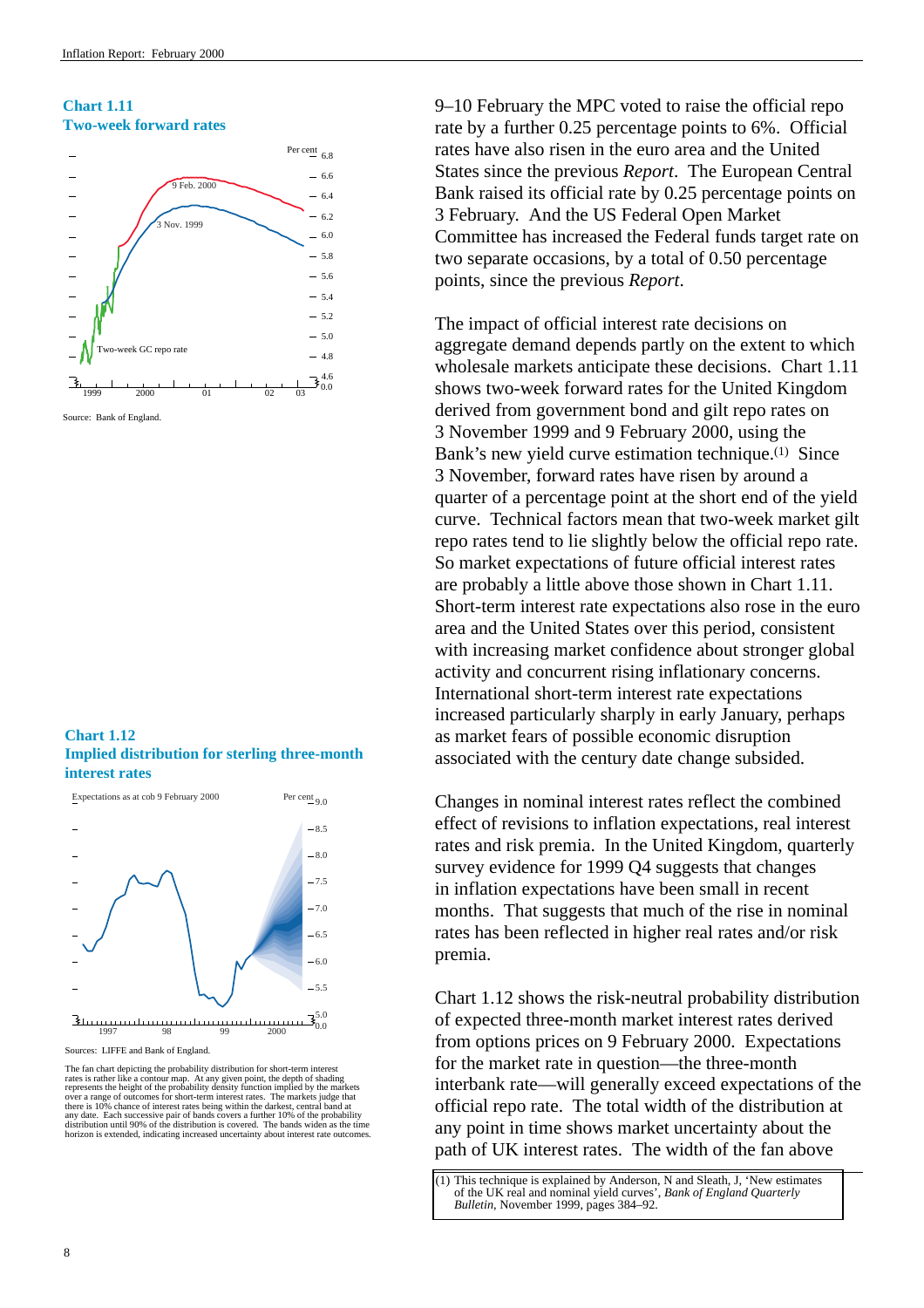# <span id="page-13-0"></span>**Chart 1.13 Standard deviation and skewness of expected three-month interbank rates, six months ahead**



Sources: LIFFE and Bank of England.

<sup>(</sup>a) Defined here as the third central moment of a probability distribution, normalised by the third power of standard deviation.





#### Source: Bank of England

(a) Data to January 2000. The repo rate was raised to 6% on 10 February.

### **Chart 1.15 Five-year fixed mortgage and swap interest rates**(a)



Source: Bank of England.

(a) Data to January 2000.

and below the darkest band illustrates market views about the balance of risks to interest rates. The chart indicates that the market places more weight on upside risks to short-term rates over the next two years. A new technique developed by the Bank can be used to estimate changes over time in market perceptions of risk and uncertainty about the near-term path of interest rates over a constant six-month horizon in the future. These estimates suggest that upside risk and market uncertainty rose in the middle of last year but have changed little since the November *Report* (see Chart 1.13).(1)

One of the channels through which official and expected interest rates affect aggregate demand is their impact on mortgage rates. Over the past year, standard variable mortgage rates have moved broadly in line with official interest rates (see Chart 1.14). Fixed mortgage rates tend to be set in relation to interest rates in the swaps market, at which lenders can exchange fixed-rate income from mortgages for floating-rate income. Fixed mortgage rates have risen since mid-1999, but by somewhat less than swap rates of comparable maturity (see Chart 1.15).

# *Long-term interest rates*

Since the November *Report*, ten-year nominal bond yields have risen in the United Kingdom, the euro area and the United States (see Chart 1.16). The UK ten-year nominal spot rate stood at 5.5% on 9 February, about 0.30 percentage points above its level on 3 November (see Table 1.C), although it remains low by recent historical standards. UK corporate bond rates have also risen since the previous *Report*. The continued low level of long-term corporate bond rates relative to shorter-term yields may partly have explained the pick-up in long-maturity sterling corporate bond issuance since mid-1999.

# *Equity prices*

Equity prices have risen in the United Kingdom, the euro area and the United States since the November *Report* (see Table 1.D). In particular, there have been substantial increases in the valuations of IT stocks. The [box on page 10](#page-14-0) discusses the contribution of these stocks to rises in international aggregate equity indices. In the

[<sup>\(1\)</sup> For a discussion of the technique, see Clews, R, Panigirtzoglou, N and](http://www.bankofengland.co.uk/qb/qb000101.pdf) Proudman, J, 'Recent developments in extracting information from options markets', *Bank of England Quarterly Bulletin*, February 2000, pages 50–60.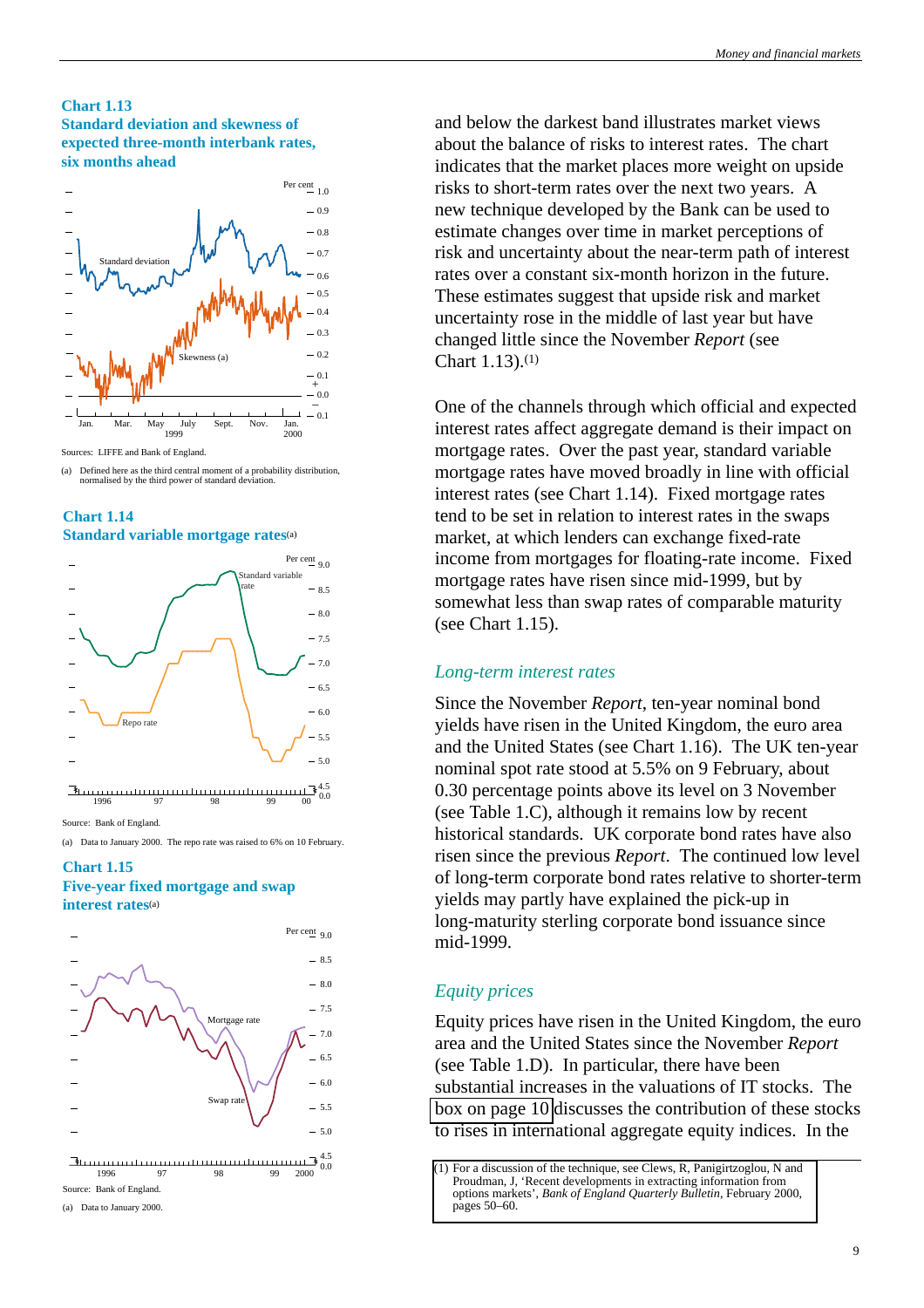# **High technology shares**

<span id="page-14-0"></span>Share prices in the United Kingdom, the United States and the euro area have risen since the November *Report* (see Table 1.D opposite). Within the totals, there have been particularly sharp increases in the share prices of companies operating in high technology sectors (see Chart A). The valuation of the information technology (IT) sector of the FTSE All-Share index in the 15 days up to and including 9 February was double its level in the equivalent period three months ago. The IT sector of the Datastream (DS) euro-area index is about 80% higher on the same basis. Technology share prices in the United States rose by less than in Europe over this period, with the S&P 500 technology sector about 35% higher and the Nasdaq 100 index up by around 50%.



Aggregate share price indices are typically constructed as weighted averages of individual share prices, where the weights are derived from the market values (or capitalisations) of each company. So the impact on the headline index of price rises in any sector will depend on the share of the sector in total market capitalisation.

The table shows that technology sectors vary substantially in size across aggregate indices. In the United States, the technology sector of the S&P 500 index accounts for a considerably larger proportion of total market capitalisation than the IT sectors of the FTSE All-Share and DS euro-area indices. However, there are definitional difficulties in the allocation of companies to sectors, which make it hard to draw inferences from these data about structural variations across countries in the share of IT production in total output, or in IT companies' use of equity finance. Companies are classified to sectors on the basis of their primary activity. So there will

#### **Sizes of technology sectors in aggregate equity indices**

Per cent of total market capitalisation

|                                | 1 Jan.  | 3 Nov.   | 9 Feb.  |
|--------------------------------|---------|----------|---------|
|                                | 1997    | 1999 (a) | 2000(a) |
| US S&P 500 technology index    | 15.9(b) | 23.5     | 30.1    |
| UK FTSE All-Share IT index (c) | 0.7     | 2.0      | 4.4     |
| Euro-area Datastream IT index  | 3.5     | 67       | 97      |

Sources: Datastream and Bank of England.

(a) 15-day average. (b) Bank estimate based on Datastream data. (c) Excluding Marconi (formerly GEC) as it was reclassified to the IT sector only at the end of November.

inevitably be some companies that are not placed in the IT sector, but which still operate in high-technology areas, such as communications or electronics. So the IT sectors of these indices can only provide partial coverage of economy-wide IT-based production.

Notwithstanding these definitional issues, variations in the size of technology sectors across indices imply differing contributions of technology sector share price changes to total equity price movements. For example, the relatively high weight of the technology sector in the S&P 500 index means that it is much more sensitive to technology sector share price changes than the FTSE All-Share and DS euro-area indices. As such, the sector has more than accounted for the 8% rise in the S&P 500 since the previous *Report* (see Chart B), despite a smaller rise in technology share prices than in the European IT indices. In the United Kingdom, the IT sector has accounted for almost half of the 5.7% increase in the FTSE All-Share index. In the euro area, IT explains around a quarter of the 16% rise in the DS euro-area index.

#### **Chart B**

## **Contribution of technology sectors to changes in equity indices**(a)(b)



Source: Datastream.

(a) Quoted currency terms. The DS euro-area index is quoted in US dollars. (b) Contribution of technology sectors to changes in total indices from 3 November 1999 to 9 February 2000 on a 15-day average basis.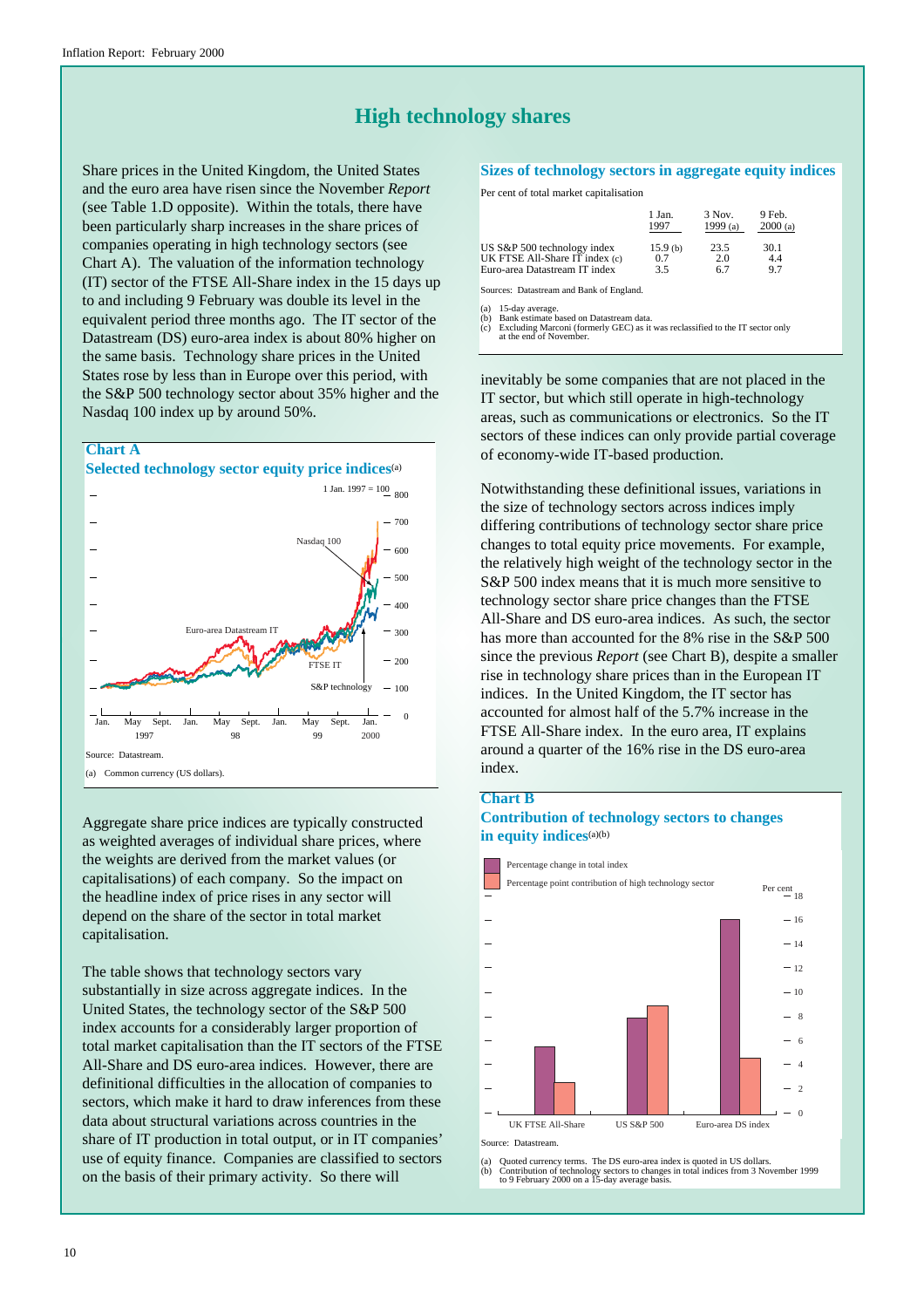### <span id="page-15-0"></span>**Chart 1.16 Ten-year nominal spot interest rates**



(a) Calculated from the prices of French and German government bonds.

# **Table 1.C Selected sterling nominal spot bond yields**

Per cent

|                                                 | $3$ Nov.<br>1999 | 9 Feb.<br>2000 | Basis points<br>change since<br>3 Nov.<br>1999 |
|-------------------------------------------------|------------------|----------------|------------------------------------------------|
| <b>Spot nominal</b><br>government bond vields   |                  |                |                                                |
| 3 year                                          | 6.08             | 6.42           | 34                                             |
| 5 year                                          | 5.92             | 6.24           | 32                                             |
| 10 year                                         | 5.22             | 5.52           | 30                                             |
| 25 year                                         | 3.94             | 4.24           | 30                                             |
| Spot nominal corporate<br>bond yields (A-rated) |                  |                |                                                |
| 5 year                                          | 7.08             | 7.43           | 35                                             |
| 10 year                                         | 6.66             | 7.13           | 47                                             |
| 25 year                                         | 6.06             | 6.55           | 49                                             |

Sources: Bloomberg and Bank of England.

### **Table 1.D Changes in selected world equity indices to 9 February**(a)(b)

Percentage changes from specified dates

|                 | 1999   |        |  |
|-----------------|--------|--------|--|
|                 | 1 Jan. | 3 Nov. |  |
| <b>FTSE 100</b> | 10.1   | 3.8    |  |
| FTSE All-Share  | 14.9   | 5.7    |  |
| S&P 500         | 17.7   | 8.0    |  |
| Nikkei 225      | 37.4   | 10.3   |  |
| Euro Stoxx      | 45.8   | 28.1   |  |

Sources: Bloomberg and Datastream.

(a) 15-working day average basis (b) In domestic currency terms.

United Kingdom, the FTSE All-Share index averaged 2996 in the 15 working days up to and including 9 February, 5.7% above the 15 working day average used as the starting-point for the projection in the November *Report*.

# *Property prices*

Annual house price inflation has strengthened further in recent months. The Halifax index rose by 16.0% in the year to January 2000, its highest rate of increase since July 1989 (see Chart 1.17), and the Nationwide index rose by 13.1% over the same period. Sharp increases in house prices over the past year have led to substantial rises in household sector housing wealth [\(see Section 2\).](#page-17-0)

Evidence points to strengthening activity in the commercial property market. Higher property rents and capital values have raised annual growth in total commercial property returns, as measured by the Investment Property Databank Ltd Index, to 14.2% in December 1999.

# *Exchange rates*

The sterling effective exchange rate index (ERI) appreciated through most of 1999 and has risen by 2.4% on a trade-weighted basis between 3 November and 9 February (see Chart 1.18). The 15 working day average of the ERI up to and including 9 February, used as the starting-point for the current projection, is 109.4, 3.6% higher than in the equivalent period three months ago and about 4.1% above the central projection for February implied in the November *Report*.

Most of the rise in the ERI has reflected continued appreciation of sterling against the euro (see Chart 1.18). On a 15 day average basis, sterling has risen by 5.5% against the euro since the November *Report*, and by nearly 16% since the start of 1999. These movements do not appear to be explained by changes in expected relative interest rate differentials between the United Kingdom and euro area, as reflected in yield curves. Against the US dollar, sterling has depreciated by 2.0% since the November *Report* on the same basis.

UK trade flows partly depend on the level of the real exchange rate. By combining consumer price inflation and nominal exchange rate expectations from Consensus Economics surveys, it is possible to construct a proxy expected real ERI for the United Kingdom. Chart 1.19 shows that in November 1997, following the real appreciation of sterling in 1996, respondents expected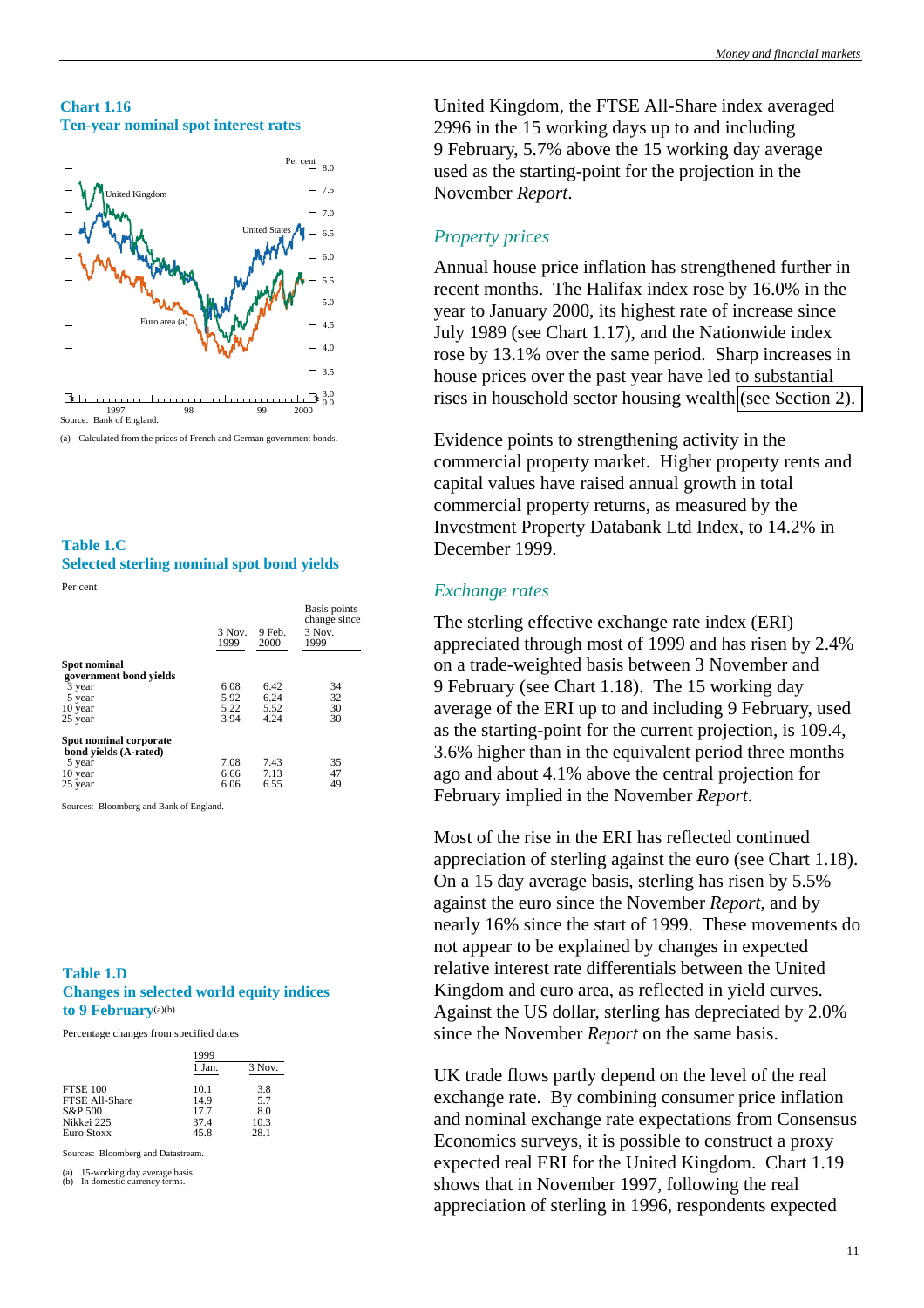# <span id="page-16-0"></span>**Chart 1.17 House price inflation**



# **Chart 1.18 Selected sterling exchange rates**



# **Chart 1.19**

**Consensus survey for the real sterling exchange rate vs M6 currencies**(a)



Note: The M6 countries are: Canada, France, Germany, Italy, Japan and the United States.

Source: Consensus Economics.

(a) Derived from a combination of nominal exchange rate and consumer price inflation forecasts for the major six economies.

much of the appreciation to be unwound. More recent surveys suggest that agents came to expect less depreciation in the real sterling exchange rate than at that time.

# **1.3 Summary**

Narrow money has continued to grow strongly in recent months. Exceptionally high growth over the year-end appears largely to reflect a temporary surge associated with the turn of the millennium, rather than any discernible change in trend. Annual broad money growth has risen slightly but remains subdued, reflecting a continued rundown in deposits held by non-bank financial corporations. Secured lending has picked up further and has included rising flows of mortgage equity withdrawal. Equity prices have risen further and house price inflation has strengthened since the November *Report*. Substantial increases in equity and house prices over the past year have raised household sector wealth.

The sterling effective exchange rate has strengthened appreciably, particularly against the euro. Short-term interest rates have risen in the United Kingdom. Longer-term interest rates have also increased but remain low by recent historical standards.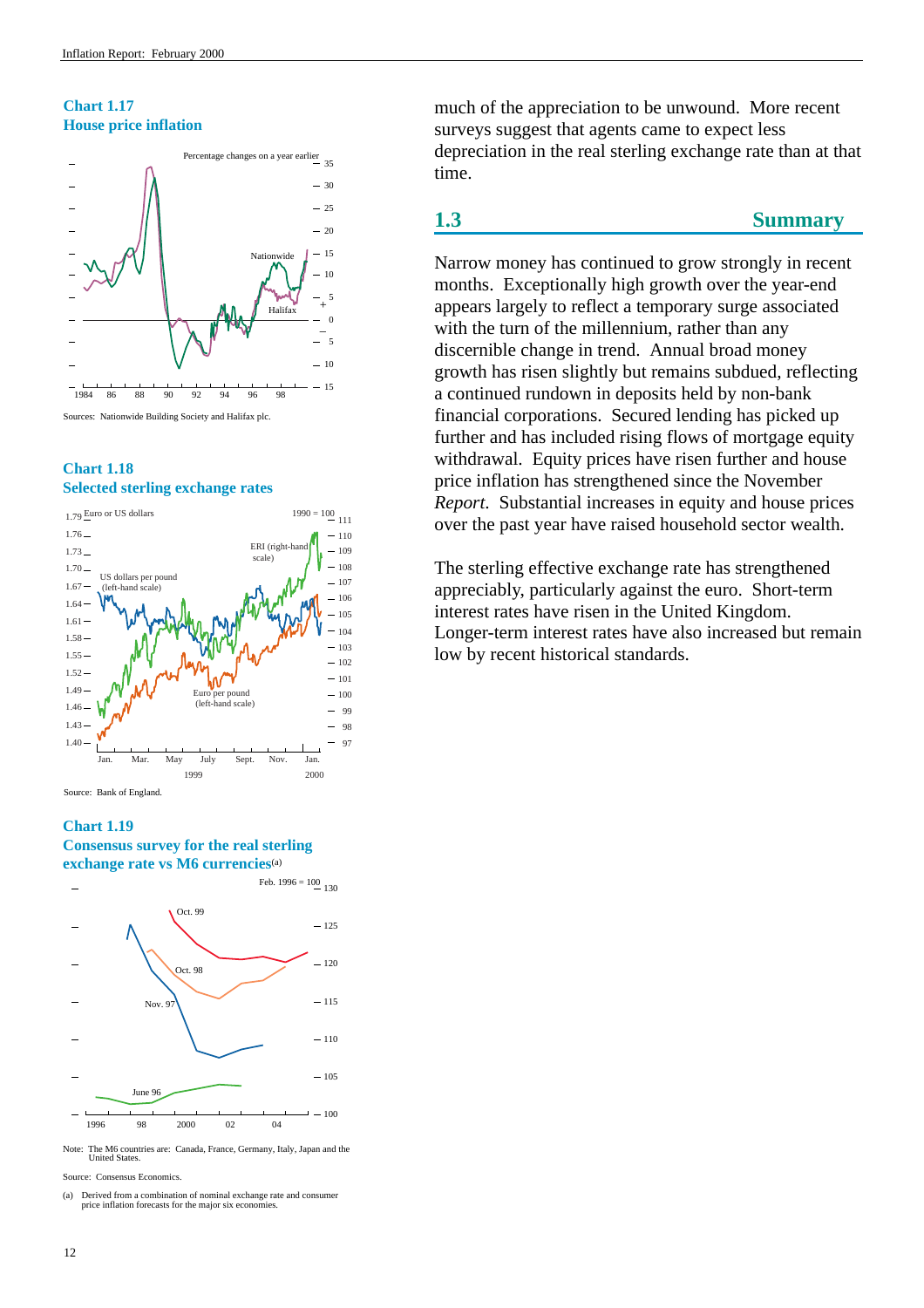# <span id="page-17-0"></span>**Demand and output 2**





Sources: ONS, NIESR and Bank of England.

## **Chart 2.2 Volumes of UK goods exports to EU and non-EU countries**(a)



Output growth strengthened in the second half of 1999. GDP rose by 0.8% in both the third and fourth quarters of the year, broadly in line with the projections in the November *Report*. In terms of demand components, there was particularly strong growth in Q3 in non-vehicle consumption, exports and imports. By contrast, investment demand continued to slow, though that may have reflected temporary factors. The balance of growth across different sectors of the economy has improved somewhat, as the pace of expansion has quickened in manufacturing and construction. And the outlook for overseas demand growth has strengthened since November, reflecting developments both in industrialised economies and in the emerging markets.

# **2.1 External demand**

The outlook for growth in UK export markets has strengthened since the November *Report*.(1) The pace of expansion in the United States has remained remarkably robust, with GDP growth of 1.4% in both the third and fourth quarters of 1999. In addition, recent revisions to estimated productivity growth suggest that the trend output growth rate in the United States may be higher than previously thought. Demand growth in the euro area strengthened during 1999, and GDP rose by 1.0% in the third quarter of the year. The outlook for continued growth in the region is supported by euro-area consumer and industrial confidence, which remain at high levels. Prospects for growth in Japan are broadly unchanged since November, but the outlook for the emerging Asian economies appears stronger, owing both to the improved economic outturns in China and Korea and to the significant recovery of output and trade growth in 1999 for most other countries in the region.

Reflecting expanding demand in the United Kingdom's export markets, growth in the volume of goods and services exported by the United Kingdom has recovered since the beginning of 1999, having slowed sharply in 1998 (see Chart 2.1). Exports grew particularly rapidly in 1999 Q3, even excluding oil and erratic components: the volume of exports rose by 6.0%, compared with

<sup>(</sup>a) The UK export market is defined as the volume of goods and services<br>imported by the rest of the world, weighted by each country's share in<br>UK trade. Recent values for imports by the emerging market economies<br>were deriv

[<sup>\(1\)</sup> For a detailed discussion of international economic developments, see](http://www.bankofengland.co.uk/qb/int00feb.pdf) 'The international environment' article in the *Bank of England Quarterly Bulletin*, February 2000, pages 23–37.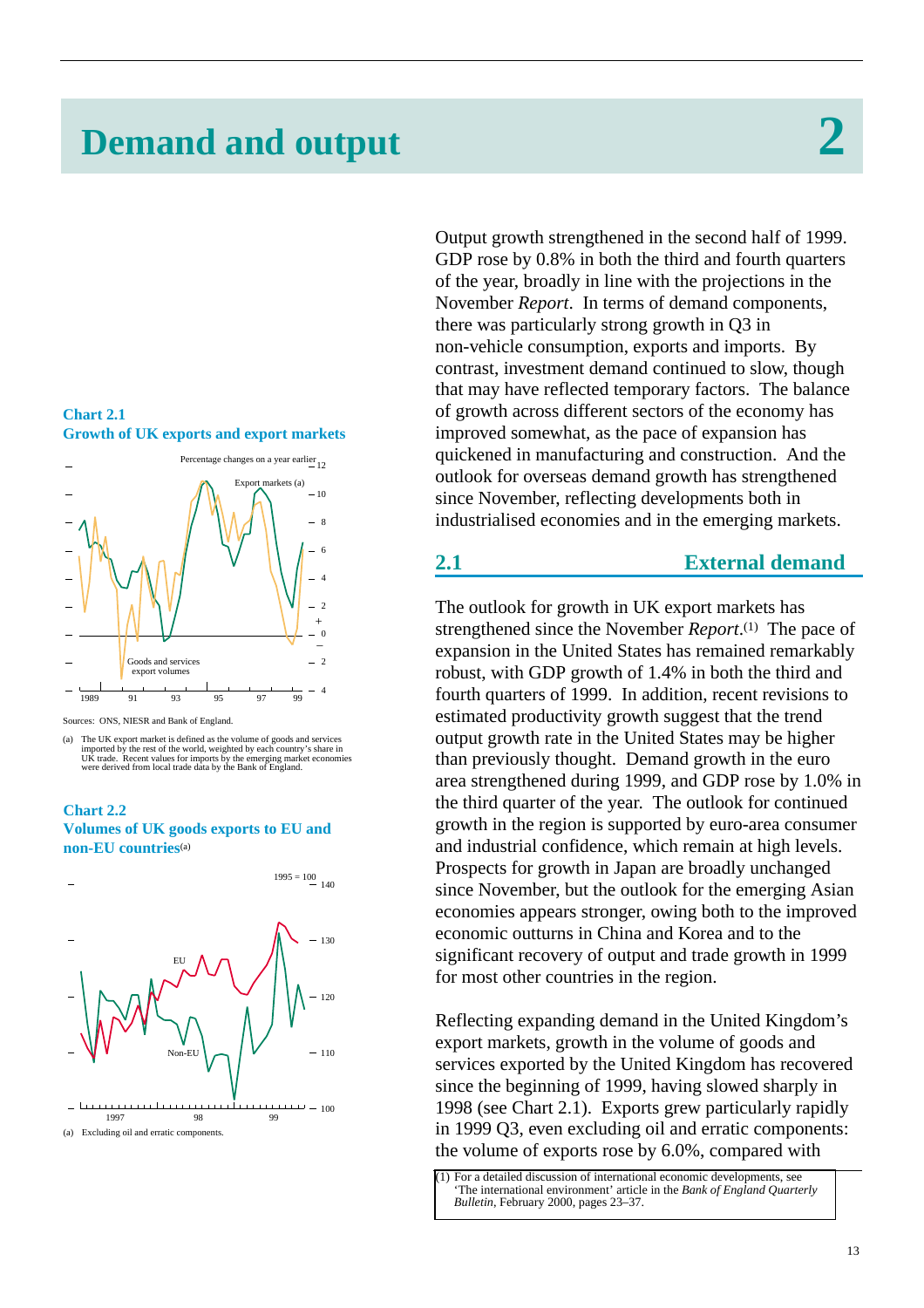# **Table 2.A UK export outlook**(a)

|                                               | 1998 |    |                |                | 1999 |                                    |                                         |       |
|-----------------------------------------------|------|----|----------------|----------------|------|------------------------------------|-----------------------------------------|-------|
|                                               |      | O2 | O <sub>3</sub> | O <sub>4</sub> | 01   | O <sub>2</sub>                     | O <sub>3</sub>                          | O4    |
| BCC export orders                             |      |    |                |                |      |                                    |                                         |       |
| <b>Services</b>                               | $+4$ |    |                |                |      | $+3$ -6 -8 +1 +4 +15               |                                         | $+5$  |
| Manufacturing                                 |      |    |                |                |      |                                    | $-12$ $-24$ $-43$ $-24$ $-9$ $-3$ $+10$ | $+11$ |
| CIPS export orders (b)                        |      |    |                |                |      |                                    |                                         |       |
| Manufacturing                                 |      |    |                |                |      | 45.3 43.1 40.4 38.9 47.1 50.5 55.0 |                                         | 53.0  |
| CBI industrial trends                         |      |    |                |                |      |                                    |                                         |       |
| Optimism about exports -48 -50 -41 -18 -17 -9 |      |    |                |                |      |                                    | -5.                                     | $+2$  |
| Sources: RCC CRI and CIDS                     |      |    |                |                |      |                                    |                                         |       |

BCC, CBI and CIPS.

(a) Numbers reported are survey balances, unless otherwise shown. An increase

suggests a rise in the proportion of respondents reporting 'hower'.<br>
(b) A reading below 50 suggests contraction, a reading above 50 suggests expansion.

**Chart 2.3 Proportion of firms' 'profit warnings' citing exchange rate factors**(a)



Source: Bank of England.

(a) Proportion of UK-listed companies reporting profit warnings to shareholders, citing sterling's appreciation as a cause of the weaker profits.

# **Chart 2.4 Imports and domestic demand**<sup>(a)</sup>



growth of 2.6% in Q2, with a steep increase in goods exports outweighing a small decline in services exports. That exceptionally sharp increase was partly reversed in the autumn, and monthly data suggest that total exports were weaker in Q4. However, exports strengthened over 1999 as a whole (see Chart 2.2). The pick-up in UK goods exports in 1999 occurred across a broad range of countries, though the strong growth in exports in July and August was most marked in sales to countries outside the European Union.

As Chart 2.1 shows, the improvement in the United Kingdom's export performance in recent quarters has broadly matched the growth of UK export markets, despite the continued appreciation of sterling, particularly against the euro. Survey data also suggest that firms remain more optimistic about their export prospects than in the first half of 1999 (see Table 2.A). Some producers may have sought to retain their share of export markets in the face of the exchange rate appreciation by not passing on its effects to their foreign-currency export prices. Consistent with this, sterling prices of UK non-oil exports fell by around 2% in the first three quarters of 1999. A recent survey by the Bank's regional Agents also suggested that exporters' acceptance of lower profit margins was an important influence on recent export growth. However, the proportion of firms citing the exchange rate as a causal factor in weaker-than-expected profits appears to have decreased since the end of 1998 (see Chart 2.3). Furthermore, manufacturing productivity growth has risen substantially since the beginning of 1999, as output growth has strengthened and firms have shed labour. So some firms may have found efficiencies in production techniques that have helped them to adapt to the higher exchange rate.

Net trade contributed 0.3 percentage points to GDP growth in 1999 Q3. Despite the robust growth of exports in 1999 Q3, this contribution to GDP growth was smaller than in Q2, as import growth also picked up strongly. Changes in import growth tend to reflect movements in domestic demand growth, which was stronger in Q3 than in Q2 (see Chart 2.4), largely on account of the rebuilding of inventories in Q3. Previous *Reports* have noted that the slowdown in import growth during early 1999 might correspondingly have reflected reductions in inventory levels by UK firms at that time. The appreciation of sterling during 1999 could also have tended to increase import penetration in recent quarters.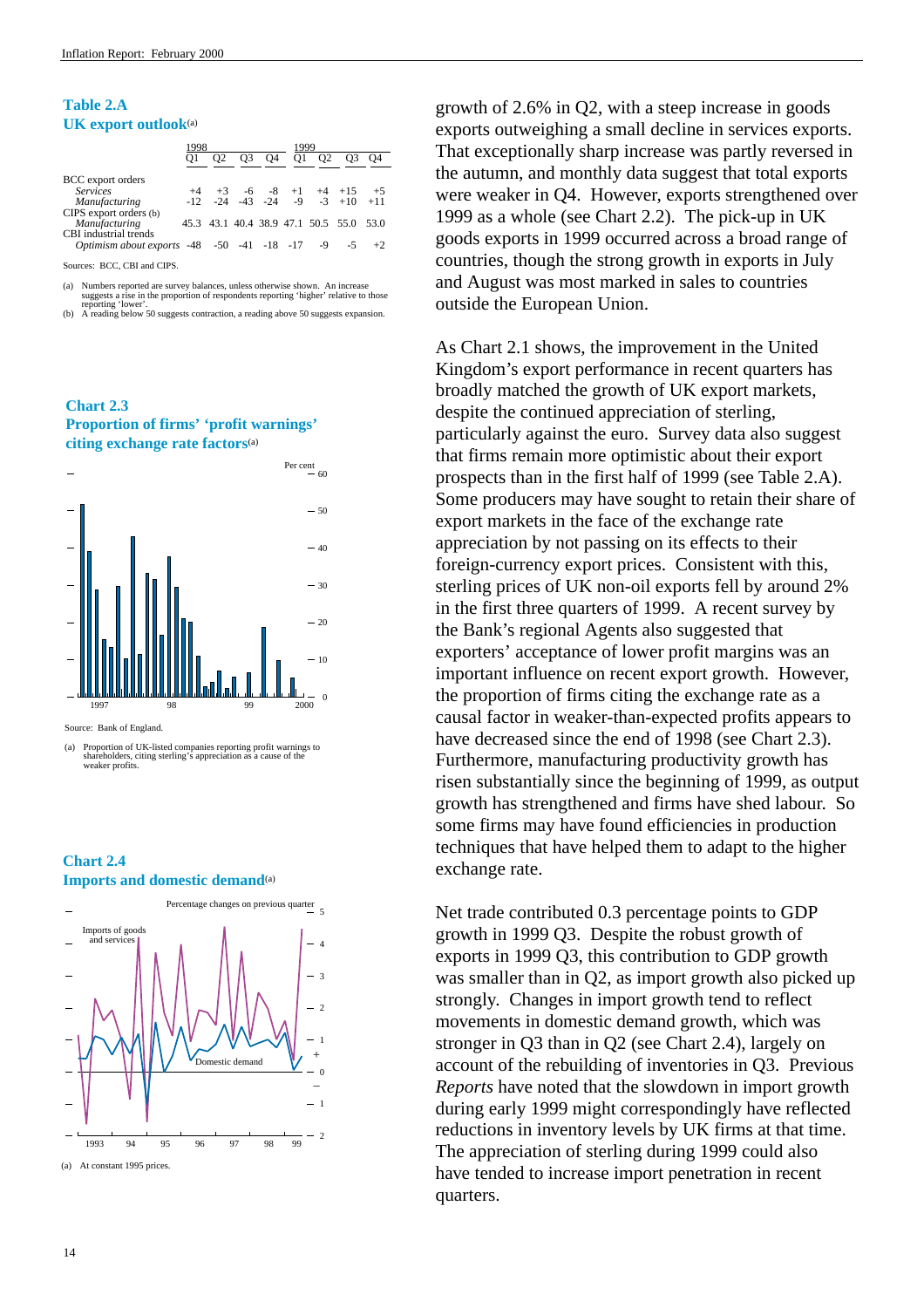# The particularly marked strength of recent import growth may exaggerate the trend. Survey data indicate weaker inventory investment in early 2000, as firms run down any precautionary holdings built up before the new millennium, and this may weaken demand for imports. But underlying growth in imports is likely to remain strong over the next two years, as domestic demand growth continues above trend. Reflecting the positive outlook for prospective overseas demand, the MPC judges that exports will grow steadily throughout the forecast period, although the recent appreciation of sterling has lowered the projection relative to the November *Report*. On balance, the MPC's central assumptions imply that the contribution of net trade to GDP growth will be significantly negative during the forecast period. While the overall prospects for the world economy have continued to improve, the MPC also judges that the balance of risks around the central projection for world activity remains on the downside. One risk identified by the Committee was the possibility of a sharper-than-expected slowdown in the United States.

# **2.2 Domestic demand**

Domestic demand grew by 0.5% in the third quarter of 1999, compared with growth of 0.1% in the previous quarter, largely owing to a recovery in inventory investment in Q3. Growth of final domestic demand which excludes inventory investment—remained moderate, although it was slower than in the first half of the year. That reflected slightly weaker growth in both public and private sector consumption, as well as a marked slowdown in business investment growth (see Table 2.B).

Revisions to the National Accounts, which were published in December, have affected the estimated pattern of expenditure growth in 1998 and the first three quarters of 1999. Domestic demand growth was revised up in 1998, and revised down in 1999. On balance, the level of domestic demand in 1999 Q3 is slightly lower than previously reported, as an upward revision to the level of business investment was more than offset by reductions in the levels of public and private consumption.

# *Consumption*

Consumers' expenditure remained robust in 1999 Q3*,* though growth was slower than at the beginning of 1999 (see Chart 2.5). One category of expenditure where

# <span id="page-19-0"></span>**Table 2.B GDP and expenditure components**(a)

Percentage changes on a quarter earlier

|                                    | 1998   | 1999   |        |        |
|------------------------------------|--------|--------|--------|--------|
|                                    | O4     | O1     | O2     | O3     |
| Consumption:                       |        |        |        |        |
| Households (b)                     | 0.4    | 1.7    | 0.8    | 0.6    |
| Government                         | 0.5    | 1.1    | 0.9    | 0.7    |
| Investment                         | 2.0    | 0.3    | 0.6    | 0.1    |
| of which, business investment      | 3.4    | 0.4    | 3.0    | $-1.0$ |
| <b>Final domestic demand</b>       | 0.7    | 1.2    | 0.8    | 0.4    |
| Change in inventories (c)          | 0.1    | 0.0    | $-0.8$ | 0.1    |
| excluding alignment adjustment (c) | 0.3    | $-0.6$ | $-0.6$ | 0.7    |
| <b>Domestic demand</b>             | 0.8    | 1.2    | 0.1    | 0.5    |
| Net trade $(c)$                    | $-0.8$ | $-0.9$ | 0.7    | 0.3    |
| <b>GDP</b> at market prices        | 0.0    | 0.4    | 0.7    | 0.8    |

(a) At constant 1995 market prices. (b) Includes non profit making institutions serving households. (c) Contribution to quarterly growth.

# **Chart 2.5 Consumers' expenditure growth**(a)

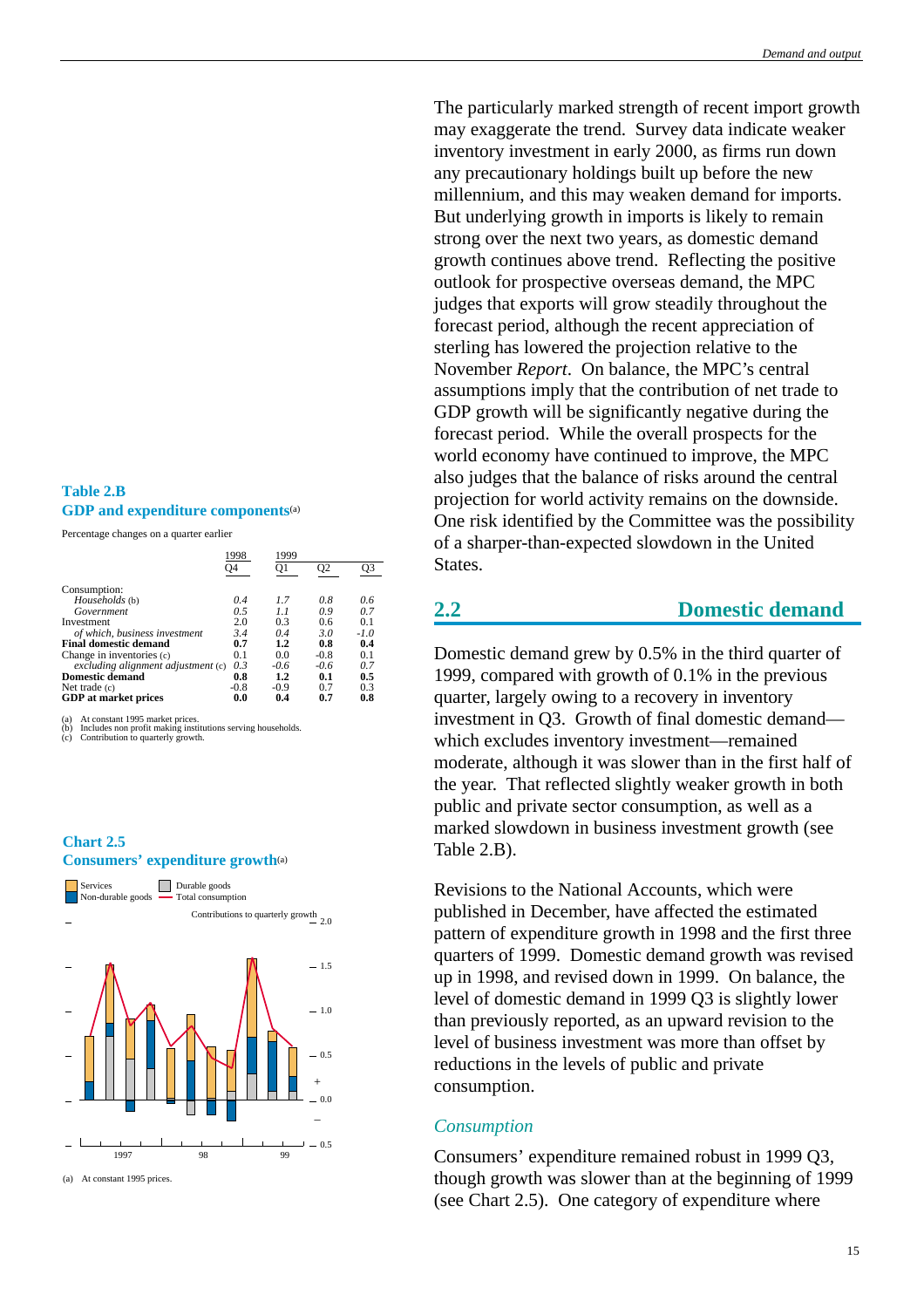# **Consumer spending on cars in the United Kingdom**

<span id="page-20-0"></span>Household expenditure on vehicles in the United Kingdom totalled more than £28 billion in 1998. That accounted for half of consumer spending on durable goods, and around 5% of total household consumption.

Before 1999, a clear seasonal pattern in this expenditure had been observed. The 'letter' prefix to car registration numbers was changed each year in August, and there was a preference amongst buyers of new cars for models with registration plates displaying the new prefix. As a result, vehicle spending typically rose sharply in the third quarter of each year, before falling back in the fourth quarter. Seasonal adjustment of consumption data in the National Accounts took account of this well-established pattern, smoothing the profile of vehicle spending over the year (see Chart A).



However, the timing of registration plate changes was altered in 1999, with new prefixes introduced twice a year, in March and September. Correspondingly, unadjusted vehicle expenditure rose markedly in the first as well as the third quarter of 1999, rendering the old pattern of seasonal adjustments inappropriate. The introduction of new seasonal adjustment factors for vehicles in the December 1999 National Accounts accounted for a significant proportion of the downward

(1) Source: Society of Motor Manufacturers and Traders.

revision made to household consumption data in the first half of 1999. In real terms, the revisions left the seasonally adjusted level of spending on vehicles 8% lower in 1999 Q2 than had been previously estimated.

As the economic upturn and consumer confidence have strengthened since the end of 1998, spending on durable goods other than cars has picked up. Historically, purchases of cars move broadly in line with the economic cycle. However, sales of cars to households did not strengthen in the first three quarters of 1999 (see Chart B), and more recent data suggest that consumer demand for cars weakened markedly in 1999 Q4. Private new car registrations were 2.5% lower in 1999 than in 1998, and in Q4 they were 11% lower than a year earlier.(1) In each month between October 1999 and January 2000, the CBI distributive trades survey suggested that a substantial majority of motor traders were experiencing 'poor' unit sales given the time of year.



The recent weakness of car sales may partly reflect the effects of an inquiry into UK car retailing which is currently being undertaken by the Competition Commission. The Commission has not yet published its final conclusions, but it has expressed the view that the present system of distribution in the United Kingdom has led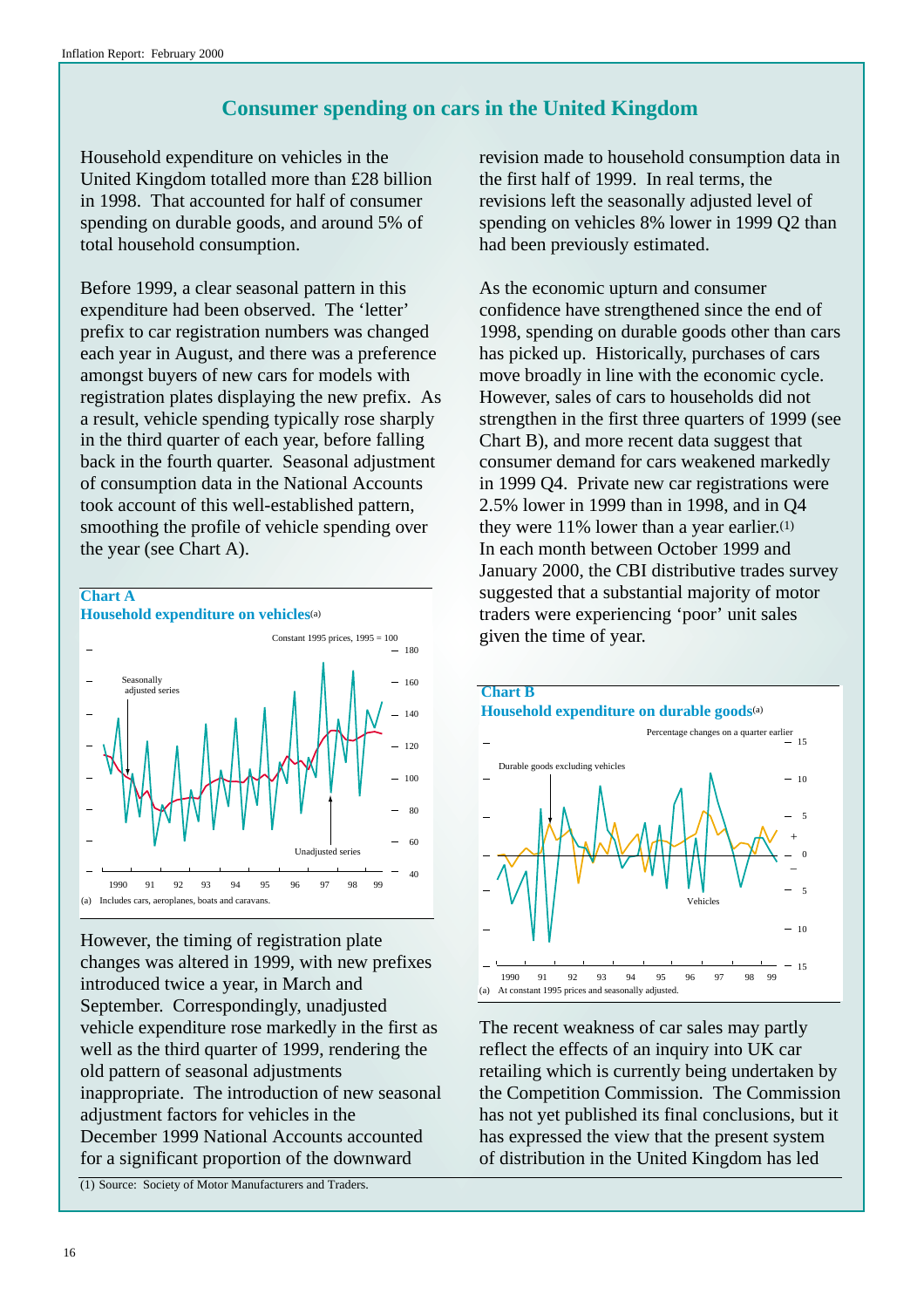'prices of new cars in the United Kingdom [to be] higher than they would be in a less restrictive environment…pre-tax list prices for many models are significantly higher in the United Kingdom than in other [EU] member states'.(1) The Consumers' Association has also published estimates which suggest that car prices in the United Kingdom are higher than in other large European countries.(2) Retail prices for cars in the United Kingdom have fallen throughout 1999 (see Chart C). In the year to December, new car prices fell by 2.1% and used car prices—which are included in the RPI—fell by 5.8%. It is possible that the prospect of changes in the competitive structure of the car market has played a role in depressing car prices in recent months, and might also be perceived by consumers as likely to lead to further price declines. That might be dampening current retail sales, as households may be deferring purchases in the expectation that prices will fall





further. Hence some of the particular weakness of household expenditure on vehicles in late 1999 might not persist, particularly once the Competition Commission's report is published and its implications become clear.

(1) Competition Commission press release No 21–99, 'New cars inquiry: statement of possible remedies', 5 October 1999. (2) 'The forecourt revolution: the future of the car industry', *Consumers' Association Policy Report*, January 2000.

# **Chart 2.6 Housing market transactions and spending on home-related goods**



Sources: ONS and Inland Revenue.

growth has eased since the beginning of 1999 is spending on durable goods. However, that partly reflects developments in the UK car market, which may have depressed consumer spending on vehicles in recent months, perhaps temporarily. Excluding vehicles, spending on durable goods accelerated in 1999 Q3. That was consistent with higher levels of activity in the housing market (see Chart 2.6)—home-related items account for close to two thirds of non-vehicle durable goods spending.

Data on new car registrations suggest that vehicle sales were particularly weak between October 1999 and January 2000, perhaps in anticipation of the outcome of the Competition Commission's investigation into car retailing [\(see the box opposite\).](#page-20-0) By contrast, non-vehicle consumption growth appears to have remained strong in 1999 Q4. Retail sales volumes in the three months to December were 1.3% higher than in the previous three months (see Chart 2.7), and 4.7% above their level in the same period a year earlier. As noted in Section 1, that is consistent with recent movements in household borrowing for consumption, which grew rapidly in earlier quarters and accelerated further in Q4. The particular strength of consumer expenditure towards the end of 1999 may have partly reflected

<sup>(</sup>a) At constant 1995 prices. Home-related goods are defined as furniture, floor coverings and major appliances. (b) Particulars delivered to estate agents in England and Wales.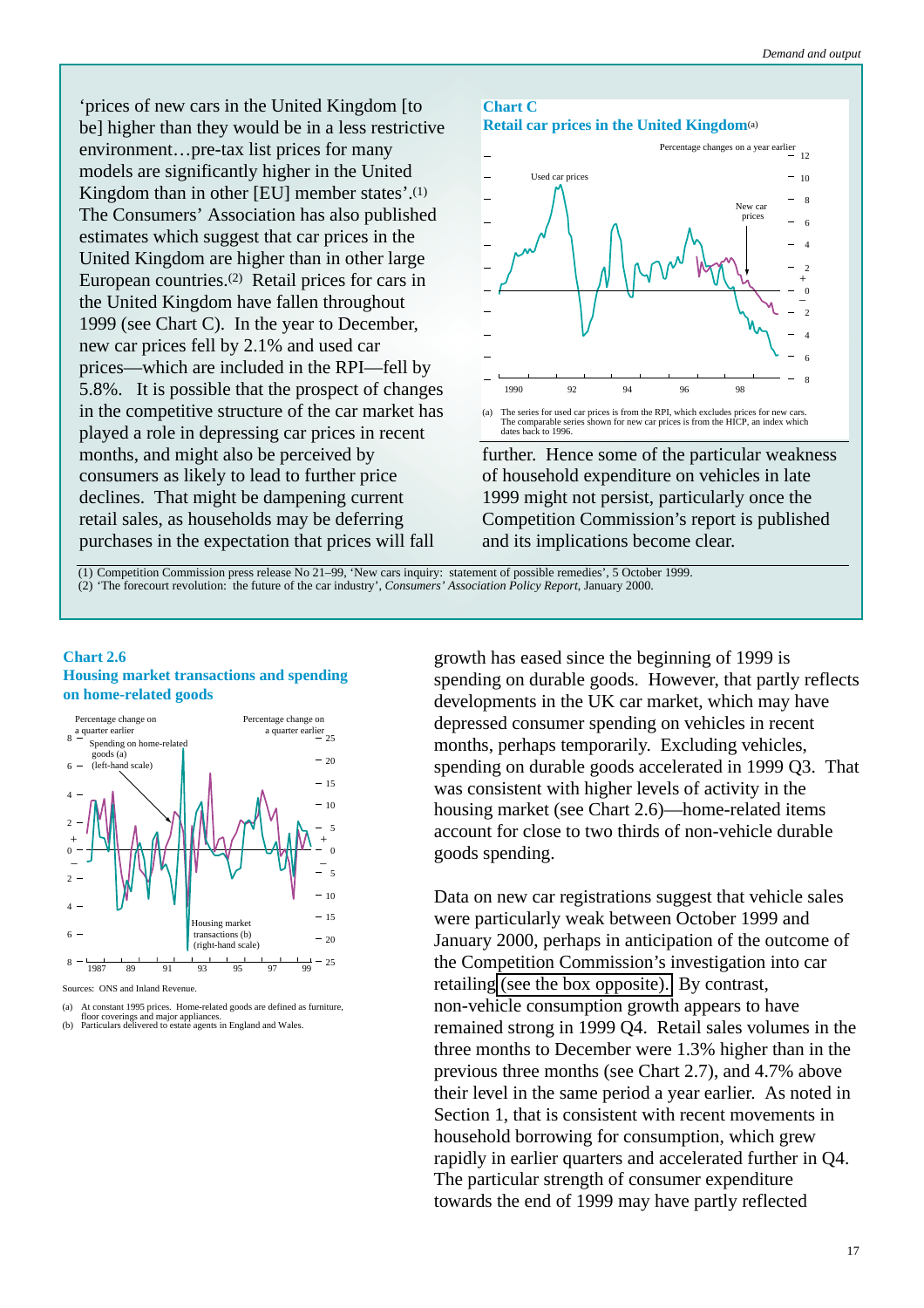**Chart 2.7 Retail sales volumes**













<sup>(</sup>a) Using a four-quarter moving sum of income. (b) Total household financial assets minus total household financial liabilities, including mortgage debt.

millennium-related purchases. However, the most recent CBI distributive trades survey gave little sign that the strength of retail sales had unwound after the new year, as the seasonally adjusted retail sales balance for January was higher than in any month since October 1996.

Consumption expenditure is related, among other things, to households' real incomes. Real post-tax labour income grew strongly in 1999 Q3, and was 3% higher than a year earlier—the fastest annual growth rate since 1997 Q4. By contrast, non-labour income, such as dividend payments, fell sharply in 1999 Q3. But this component tends to be much more volatile from quarter to quarter than labour income (see Chart 2.8), and the recent pattern of non-labour income has been affected by the abolition of Advance Corporation Tax (ACT). That led many companies to switch the timing of their dividend payments in 1999 from Q1 to Q2, with a subsequent fall back in Q3. Non-labour income growth is expected to recover once the effects of these distortions have passed, and the MPC has revised up its projections for labour income over the forecast period, reflecting expectations of faster earnings growth.

Household income is, however, only one of several determinants of consumption. For example, an increase in households' wealth tends to raise their consumption relative to income. One way that this can occur is if households use this wealth as collateral for secured borrowing, as is the case in mortgage equity withdrawal. Consistent with robust consumption growth in recent quarters and the upturn in secured lending to households noted in [Section 1,](#page-7-0) increases in household wealth in Q2 and Q3 were indeed stronger than had been assumed in earlier *Reports*. The increase in housing wealth was particularly marked: the ratio of gross housing wealth to post-tax income rose from 2.6 in 1999 Q1 to 2.9 in 1999 Q3 (see Chart 2.9). Significant rises in house prices and equity prices since then will have raised household wealth further in recent months.

Households' assessment of their likely future financial position may also affect their consumption relative to current income. The more confident that households are about the economic factors that are likely to affect them in the future, the higher current consumption is likely to be, since households will tend to save a smaller share of their current income as a precaution against any potential adverse economic developments. Such economic factors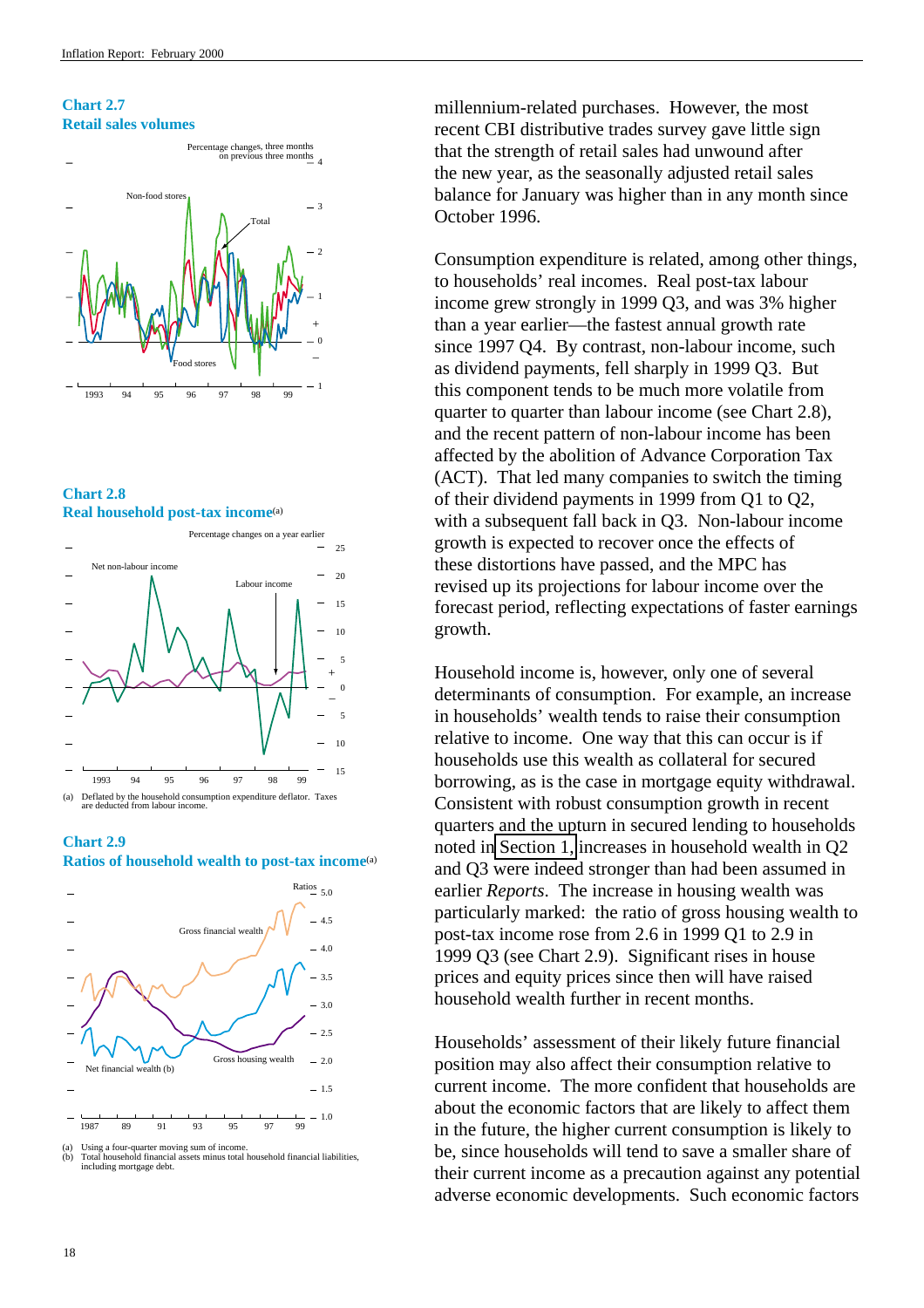#### *Demand and output*

#### <span id="page-23-0"></span>**Chart 2.10 Consumer confidence about future economic conditions**(a)



(a) Expectations relate to the year ahead.

# **Chart 2.11**

# **Gross fixed capital formation**(a)







- (a) Manufacturing sector responses shown in blue, service sector responses<br>shown in red.<br>(b) Balance of responses to the question: 'Do you believe that over the next
- 
- twelve months profitability will improve/remain the same/worsen?'<br>
(c) Balance of responses to the question: 'Over the past three months, which<br>
changes have you made in your investment plans for plant and machinery:<br>
revi

might include households' expectations of unemployment, which would affect consumer confidence about future labour income. Fears of rising unemployment have receded since the end of 1998 and measures of consumer confidence about households' future financial situation stabilised at high levels in the second half of 1999 (see Chart 2.10), consistent with continued strength in the outlook for consumption in 2000. Correspondingly, the GfK index of households' expected future spending reached its highest level in January since the survey began in mid-1995.

Given the strength of current and prospective household income, wealth, confidence and borrowing, the MPC judges that consumption growth is likely to remain well above trend in the coming quarters. Somewhat slower consumption growth is projected towards the end of the forecast period, partly reflecting the lagged effects of recent rises in interest rates. There may be some continued softness of total expenditure on durable goods owing to developments in the UK car market, but this is expected to be temporary.

# *Investment demand*

Revisions to the National Accounts have raised estimates of investment in 1998, reinforcing the picture of strong investment growth between 1996 and 1998. By contrast, business investment growth in 1999 slowed markedly (see Chart 2.11). In 1999 Q3, total gross fixed capital formation rose by 0.1% on the previous quarter but, within this, business investment fell by 1.0%, the first quarterly decline since 1996 Q4. The recent weakness of investment has been concentrated in the manufacturing sector, but the fall in business investment in Q3 was also reported in the service sector.

The slowdown in business investment growth is likely to have reflected the lagged effects of a sharp decline in firms' profit expectations in 1998 (see Chart 2.12), which was followed by a fall in actual corporate profits in late 1998 and early 1999. Weaker investment growth in mid-1999 could also have reflected millennium-related influences on the timing of business investment decisions. For example, concerns about the 'millennium bug' might have brought forward some planned investment in information technology (IT) equipment that would otherwise have taken place at a later time, in order to ensure 'Y2K compliance'. Caution about the possible effects of any 'bug' might also have delayed some planned IT investment until after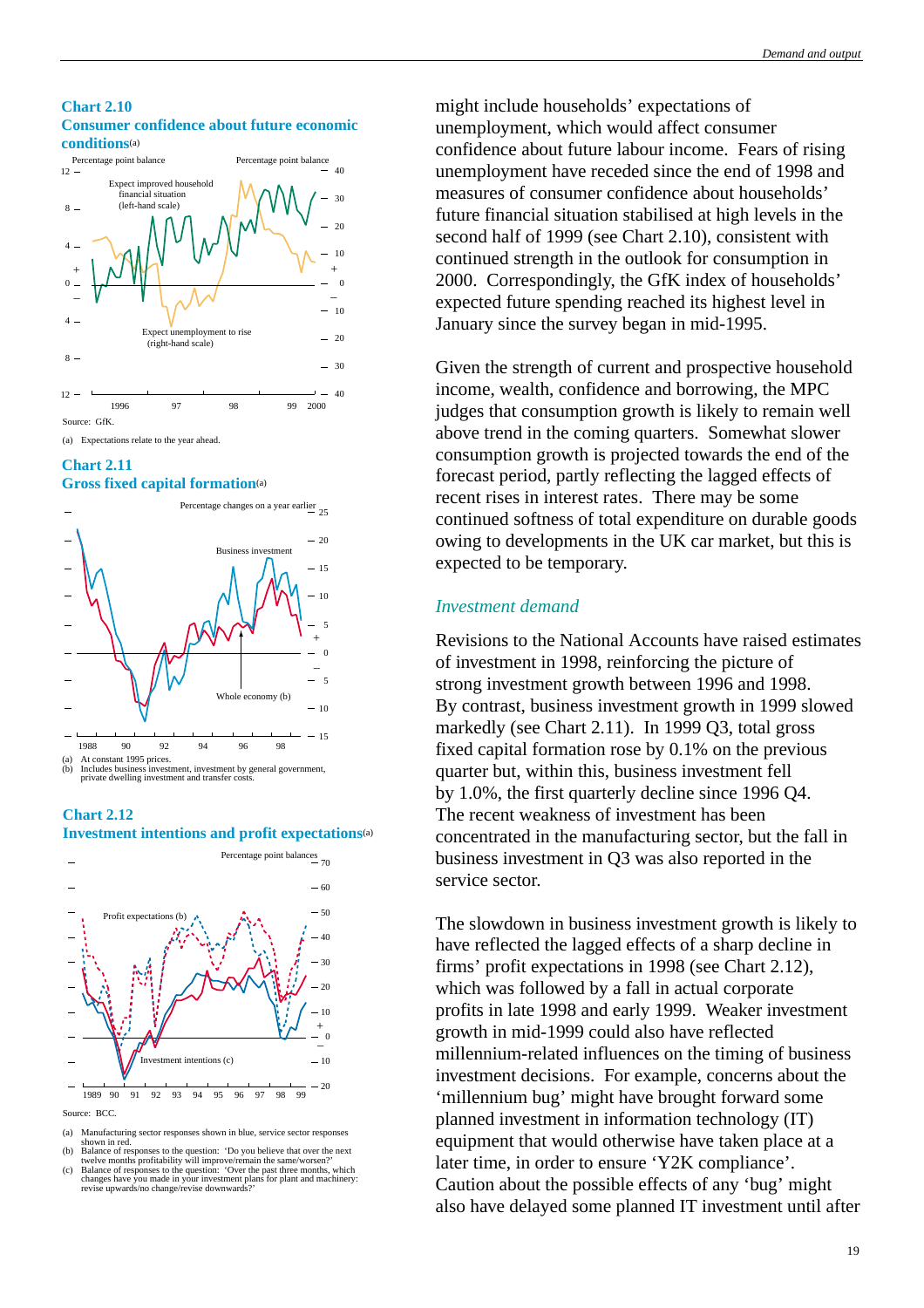# **Chart 2.13 Business sector capital stock and investment as a share of GDP**(a)



#### **Chart 2.14 Investment by asset type**<sup>(a)</sup>



<sup>(</sup>a) At constant 1995 prices. Figures refer to shares in whole-economy investment.

the turn of the millennium. Reports from the Bank's regional Agents support the hypothesis that the decline in business investment in 1999 was influenced by these considerations.

The ONS has released new calculations of the capital stock for 1998, together with revisions extending back over a number of years. The level of the business sector's capital stock since 1994 is lower than previously estimated, and although the ratio of business investment to GDP has risen to historically high levels, the ratio of the capital stock to GDP has been broadly flat over that period (see Chart 2.13).(1) The revision reflects an assessment by the ONS that the rate of depreciation applicable to investment goods in recent years is higher than was previously thought. That primarily reflects a view that a growing proportion of UK investment has been directed towards capital goods with shorter life-spans, such as IT equipment. Spending on IT is included in ONS figures for investment in general equipment and machinery, whose share in total investment has indeed been rising since 1994 (see Chart  $2.14$ ).<sup>(2)</sup> A rise in the share of IT equipment in total business investment is consistent with the decline in prices of IT goods relative to other investment goods throughout the 1990s.

Forward-looking indicators tend to support a stronger outlook for business investment growth in the near term. Following several quarters of negative growth, the gross operating surplus of UK companies rose by 3.5% in 1999 Q3, and was 1.6% higher than a year earlier. Oil companies accounted for much of that increase, but a recovery in corporate profits was also reported in the non-oil sector. Survey evidence for both the manufacturing and service sectors suggests that profit expectations and investment intentions have risen (see Chart 2.12), and that capacity utilisation increased in these sectors in 1999. Consistent with these indicators, the MPC has assumed in its central projection that some of the slowdown in investment in 1999 reflects a temporary 'pause' owing to the impact of the millennium. The Committee projects a modest recovery in investment growth in 2000 from its current low rates,

<sup>(1)</sup> These estimates are provisional and final figures will be published in the 2000 edition of the National Accounts *Blue Book*. The ONS reassessment of the capital stock and depreciation rate is detailed in two articles by West, P and Clifton-Fearnside, A: 'The capital stock of the United Kingdom—some new developments in coverage and methodology', *Economic Trends*, No 544, March 1999, pages 39–48, and 'Improving the non-financial balance sheets and capital stocks estimates', *Economic Trends*, No 552, November 1999, pages 53–67.

<sup>(2)</sup> National Accounts data do not provide a more disaggregated measure of investment in types of capital asset within the class of 'general equipment and machinery'.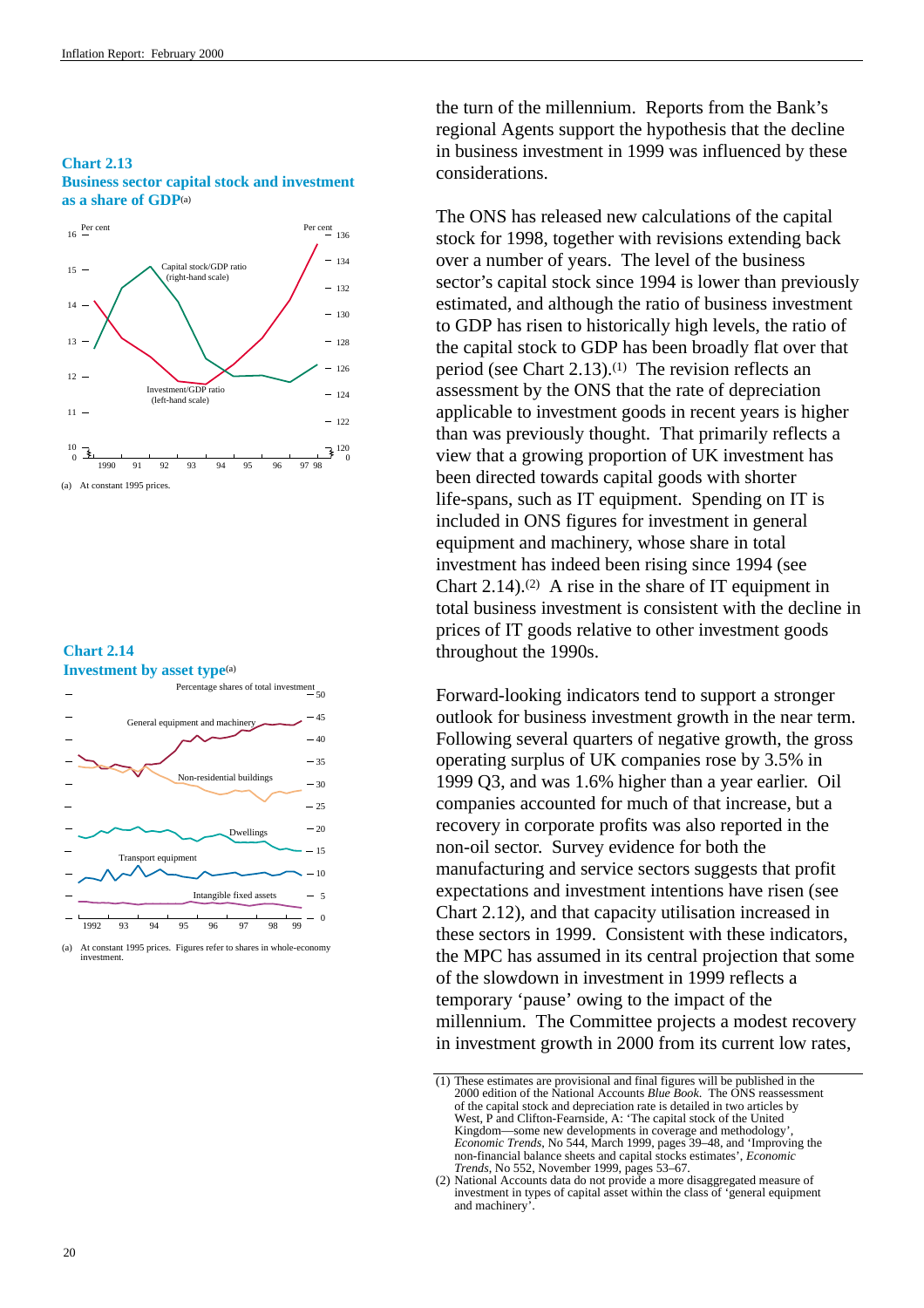with the strength of recent survey data suggesting a possible upside risk to this central projection.

# *Inventories*

Changes in inventory levels contributed 0.7 percentage points to GDP growth in 1999 Q3 (excluding the National Accounts alignment adjustment), following a decline in whole-economy inventories during the first half of 1999. The outturn in Q3 was consistent with the MPC's expectations of stockbuilding ahead of the turn of the millennium, for precautionary and celebratory purposes.

Both the decline in stocks in the first half of 1999 and the rise in stock levels since then have largely reflected movements in manufacturers' inventories (see Chart 2.15). Survey evidence for the manufacturing sector is broadly consistent with this observed pattern, and tends to suggest further reductions in stock levels in early 2000. For example, the CBI quarterly industrial trends survey reported that the proportion of manufacturers regarding their stocks of finished goods as 'more than adequate' fell between the middle and the end of 1999, but that manufacturers expected to run down their stocks at a faster rate in the coming months. Similarly, CIPS surveys have indicated that purchases of materials by manufacturers picked up in the second half of 1999, partly to guard against possible 'Y2K' disruptions to the supply chain. These precautionary purchases were reported to have fallen back after the New Year as firms ran down their excess stocks. The CIPS manufacturing output index also fell in January, as both manufacturers and their customers reduced stocks of finished goods which they had built up before the new millennium.

# *Public sector demand*

Estimates of nominal government consumption of goods and services in the first three quarters of 1999 were revised up in the December 1999 release of the National Accounts. However, the real government consumption profile over that period was lower, owing to upward revisions to the government expenditure deflator. In assessing the outlook for the public finances, the MPC has taken as its central case the nominal government expenditure plans and effective tax rates from the pre-Budget Report (PBR) published on 9 November 1999. Given the MPC's new forecast for inflation, these PBR projections now imply a somewhat weaker profile for real government consumption over the forecast period than in the November *Report*.



<span id="page-25-0"></span>**Chart 2.15**

**Chart 2.16 GDP at constant market prices**

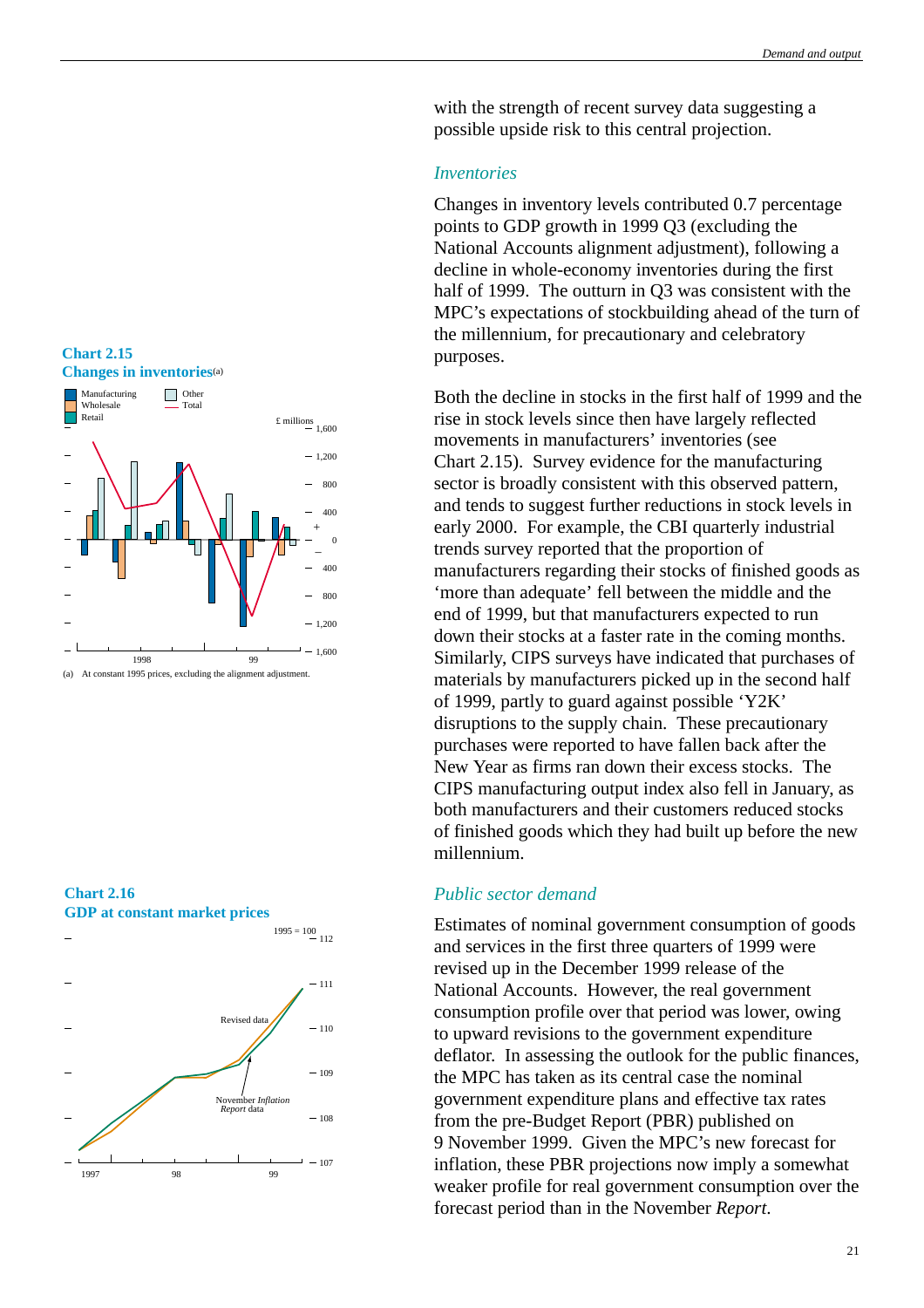# <span id="page-26-0"></span>**Chart 2.17 GDP growth**(a)



# **Chart 2.18 Sectoral output growth**(a)



# **Chart 2.19**

**Monthly manufacturing output indicators**



# **2.3 Output**

Revisions to the National Accounts published in December left the level of GDP in 1999 Q3 unchanged (see Chart 2.16), as a downward revision to domestic demand was offset by an upward revision to net trade. However, the estimated growth profile is a little different. The data now show a more marked pause in growth in 1998 Q4, followed by faster growth in the first half of 1999 than in earlier estimates. GDP at constant market prices grew by 0.8% in each of the third and fourth quarters of 1999, and in Q4 was 2.7% higher than a year earlier (see Chart 2.17).

Manufacturing output grew by 0.7% in 1999 Q4, the third consecutive quarter of expansion, and was 1.9% higher than a year earlier (see Chart 2.18). The annual growth rate was the highest since mid-1995, although the quarterly growth rate was slower than in the previous quarter, when manufacturing output rose by 1.4%. The CIPS purchasing managers' index rose sharply in Q4 (see Chart 2.19), which was reported to have reflected an increase in manufacturers' stock positions before the year-end, as a precaution against possible supply disruptions related to the 'millennium bug'. Some of the rise in the CIPS index at the end of 1999 was correspondingly reversed in January, as manufacturers ran down these stocks. But the index remains at a level suggesting steady expansion of manufacturing output, in line with reports from the Bank's regional Agents and other survey evidence. For example, the CBI reported that manufacturers' output expectations were positive for the sixth successive month in January, with expectations of future export orders in December and January at their highest for two years.

The recovery in manufacturing observed in 1999 was particularly concentrated in the engineering, metals and chemicals sectors. Growth in other sectors remained more subdued, and output was flat or falling in some industries, such as textiles and paper products. The non-manufacturing components of industrial production were also weaker than manufacturing as a whole; output in both the mining and quarrying sector and the utilities sector declined in Q4.

Preliminary estimates suggest that service sector output rose by 0.9% in 1999 Q4, following an increase of 0.6% in the previous quarter, with the level of output 2.9% higher than a year earlier (see Chart 2.18). Growth was reported to have been particularly strong in the transport,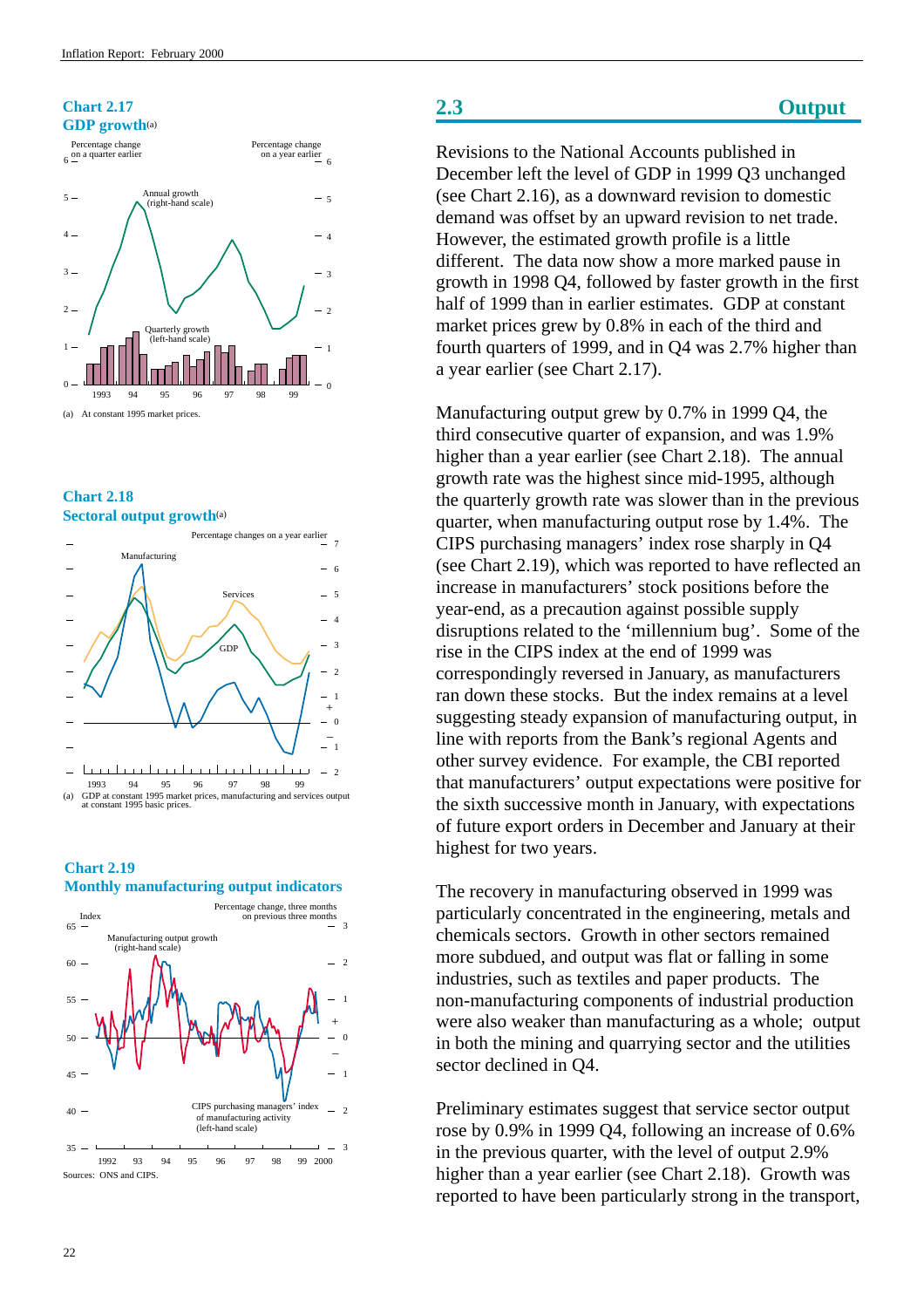#### **Chart 2.20 Measures of services output**



(a) The CIPS services survey excludes government services.





**Chart 2.22 CIPS construction survey**(a)



<sup>(</sup>a) A reading below 50 suggests contraction, a reading above 50 suggests e

storage and communications sectors in the second half of 1999. Survey data indicate that the outlook for service sector growth remains firm. The BCC survey suggested that service sector sales and orders, both domestic and exported, continued to rise in 1999 Q4, though export order growth slowed compared with Q3. The CIPS services business activity index in Q4 rose to its highest level since 1998 Q1 (see Chart 2.20), and reported new business continued to grow strongly, though at a slightly slower rate than in the previous two quarters. Recent CIPS reports suggest that one service industry experiencing weaker growth in late 1999 was IT and computing. However, activity in that sector rebounded in January, as the earlier slowdown was reported to have reflected some customers' deferral of new IT orders until the effects of any 'millennium bug' were known.

There are signs that the modest recovery in the construction sector, which began in the first half of 1999, gathered pace in the second half of the year. Construction output increased by 0.6% in 1999 Q3 and was 1.4% higher than a year earlier. New construction orders were weaker than the sector's output indicators in 1999 Q3 (see Chart 2.21). However, new orders data tend to be rather volatile, and survey indicators continue to suggest that robust growth is expected over the coming year (see Chart 2.22). Construction output in the housing sector has been particularly buoyant, reflecting high levels of transactions activity in the private housing market, though the CIPS survey suggests that growth in the sector has slowed somewhat in recent months.

Survey measures suggested that production capacity became somewhat scarcer during 1999, as the economic recovery strengthened (see Chart 2.23). The CIPS index of 'outstanding business' in the service sector rose throughout 1999, and in December reached its highest level since February 1998, indicating that capacity constraints may have become more significant in recent months. The BCC measure of service sector capacity utilisation also rose markedly in 1999, particularly in the last quarter of the year. Consistent with reports from the Bank's regional Agents, the CBI quarterly industrial trends survey reported that most manufacturing firms continue to operate with spare capacity. However, the CBI survey suggested that the proportion of manufacturing firms with spare capacity was slightly lower in the second half of 1999 than in the first half of the year, and the number reporting that plant capacity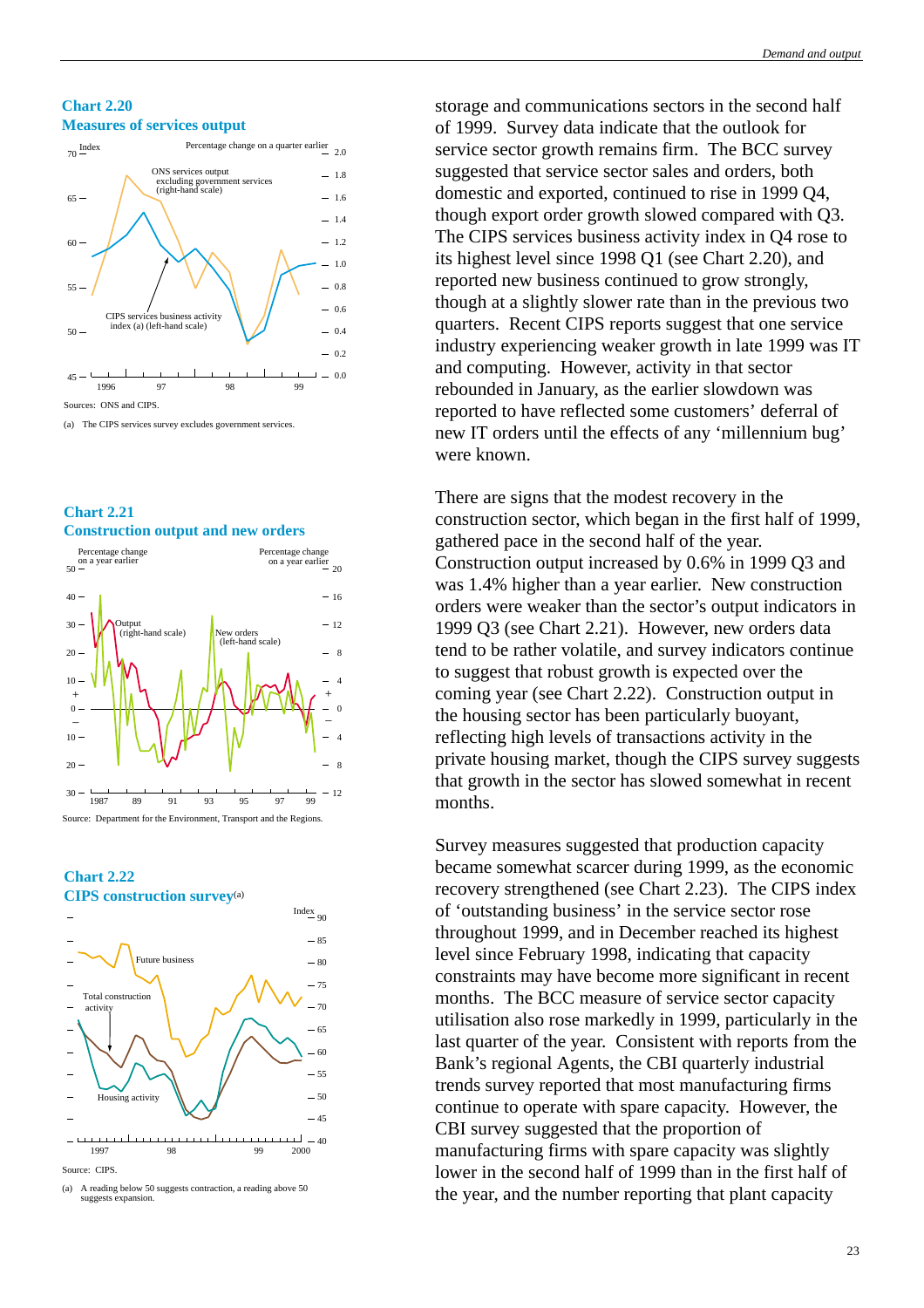# <span id="page-28-0"></span>**Chart 2.23 Survey measures of capacity utilisation**



(a) Survey responses to question asking how much work is outstanding in the sector. Readings above 50 suggest a greater backlog of work and increasing capacity utilisation in the service sector.

was likely to limit future output rose throughout 1999. Similarly, the CIPS manufacturing survey suggested that supply conditions within the sector have tightened over the past year. The BCC measure of capacity utilisation in the manufacturing sector also rose during 1999, to a level last reported in the second half of 1996. In the construction sector, CIPS reports suggested that supplier delivery times continued to lengthen, though at a less marked pace than in mid-1999.

# **2.4 Summary**

Prospects for continued economic growth in the United Kingdom have remained favourable since the November *Report*. Household wealth, labour income, borrowing and confidence have grown strongly, supporting the outlook for consumption. Survey data on profit expectations, capacity utilisation and investment intentions suggest that the slowdown in investment growth in 1999 may have been partly a temporary phenomenon. The pattern of exports in the second half of 1999 was rather volatile, but the immediate outlook for international growth is somewhat stronger than at the time of the last *Report*. However, the appreciation of sterling and the rise in interest rates are likely to dampen output growth. Reflecting the balance of these considerations, the MPC expects annual growth of GDP to slow from above-trend rates to a little below 21 /2% in the coming quarters.

<sup>(</sup>b) Survey responses to question asking about supplier delivery times.<br>Readings below 50 suggest longer delivery times. The scale is inverted<br>so that a rise represents longer delivery times and increasing capacity<br>utilisat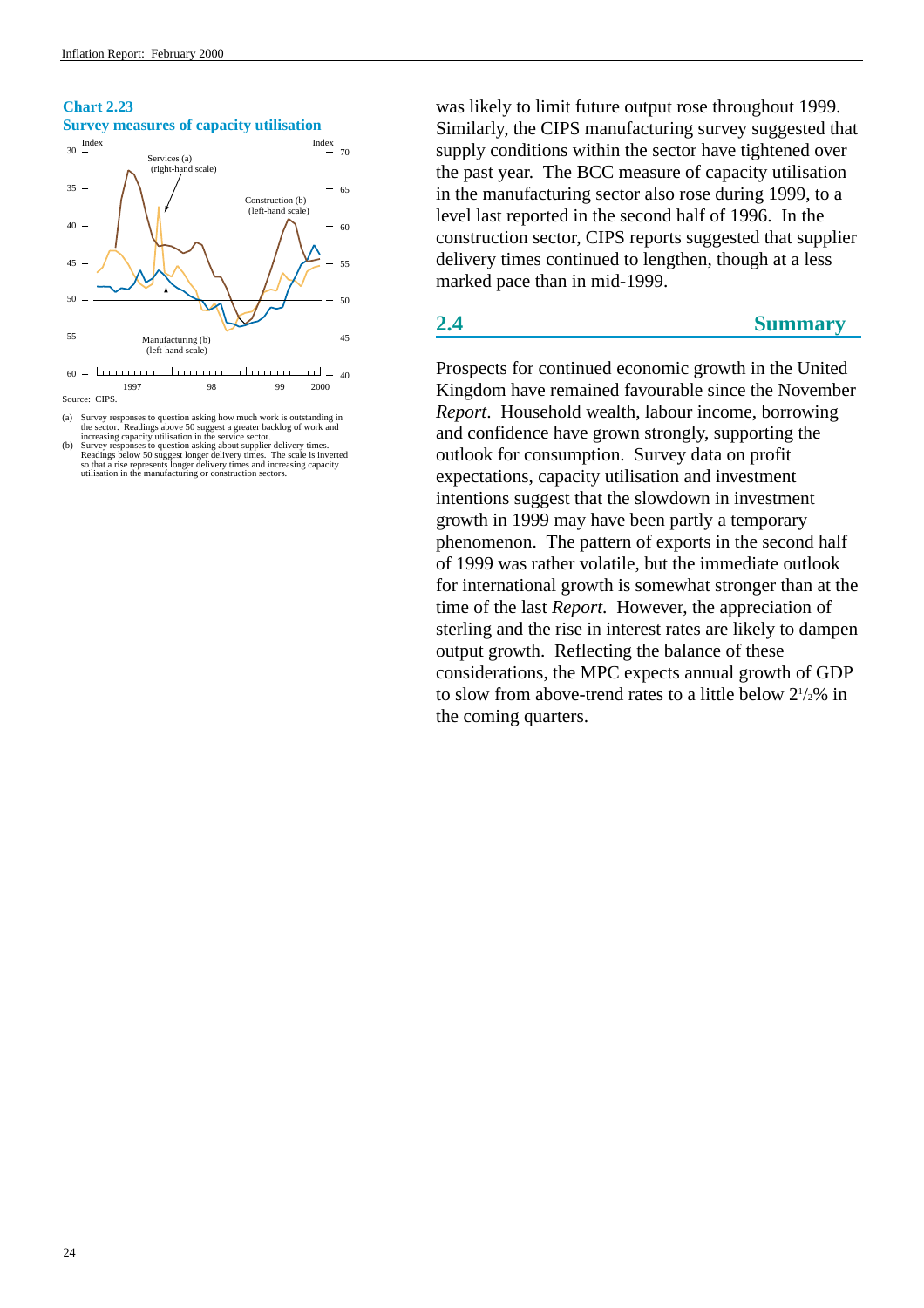# <span id="page-29-0"></span>**The labour market 3**

# **Table 3.A The quantity of labour**

Per cent, unless otherwise stated

|                                                                   | Dec. 1998<br>tο<br>Feb. 1999 | 1999<br>Mar.<br>tΩ<br>May | June<br>tΩ<br>Aug. | Sept.<br>tο<br>Nov. |
|-------------------------------------------------------------------|------------------------------|---------------------------|--------------------|---------------------|
| Total weekly hours worked<br>(millions)                           | 901.1                        | 900.8                     | 904.8              | 903.7               |
| Change in total weekly hours worked                               |                              |                           |                    |                     |
| since previous three-month period                                 | 0.0                          | 0.0                       | 0.4                | $-0.1$              |
| <i>of which</i> : change in employment<br>change in average hours | 0.3                          | 0.1                       | 0.4                | 0.2                 |
| worked                                                            | $-0.2$                       | 0.0                       | 0.1                | $-0.4$              |
|                                                                   |                              |                           |                    |                     |

Labour market conditions may have tightened a little since the November *Report*. Employment growth remains firm, though total hours worked have fallen. There has been a small rise in LFS unemployment, perhaps because previously inactive people have been encouraged to look for work again, though the claimant count measure continues to fall. Labour shortages have increased. They remain more acute in some regions, and in some sectors, than in others. Average earnings growth has been stronger than expected. If anything, settlements have edged down. So components of pay not covered by wage settlements appear to have risen further. Firms may have needed to pay higher wages to attract new recruits, or to make larger payments to retain staff. In addition, employers may have chosen to increase the proportion of the total pay bill that reflects individual productivity and performance.

# **3.1 Employment, non-employment and labour market tightness**

Total hours worked, often regarded as the broadest measure of labour supplied, fell by 0.1% in the three months to November, but remained above levels seen during the first half of last year. The change in total hours worked depends on the change in the number of employed people, and the change in the average number of hours that each employed person works. Table 3.A shows that the number of employed people rose steadily between autumn 1998 and autumn 1999, but the average number of hours that each employed person worked tended to fall. This fall was not caused by a switch from full-time to part-time work, as the number of full-time workers grew more rapidly than the number of part-time workers during the period. Compliance with the Working Time Directive (WTD) may have been a factor.

The WTD came into force in October 1998. It places restrictions on working more than 48 hours a week, as well as limiting shift work patterns and broadening statutory holiday entitlements. Limited information on the distribution of hours worked is available from the Labour Force Survey (LFS). This shows that, since the beginning of 1998, there has been a fall in the percentage of full-time employees in the highest hours-worked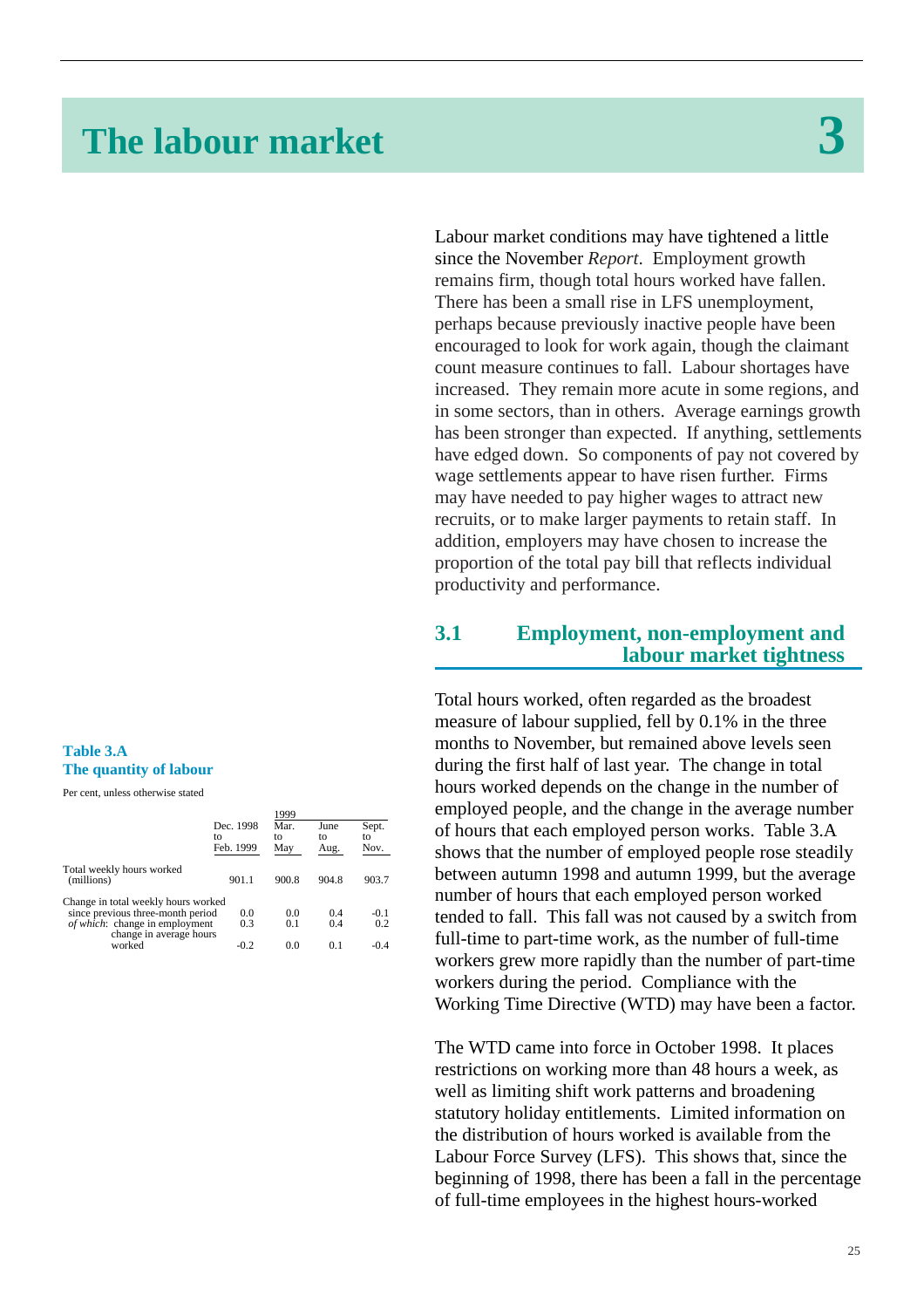# **Chart 3.1 Distribution of full-time employees' usual weekly working hours**(a)





#### **Chart 3.2 Quarterly changes in Workforce Jobs**



**Chart 3.3 Annual growth in labour productivity**



Sources: ONS and Bank of England.

- 
- (a) Productivity defined as GDP at constant basic prices divided by Workforce Jobs. (b) Productivity defined as GDP at constant basic prices divided by LFS employment

category (those working more than 45 hours per week), and a corresponding rise in the percentage of full-time employees in the next highest hours-worked category (those working between 31 and 45 hours per week). These movements represent a reversal of the trend seen during much of the early 1990s (see Chart 3.1).

The measures of employment outlined above count employed people. Like most data from the LFS, they are based on responses to a rolling three-month survey. Another source of employment data, the Workforce Jobs survey, provides estimates of the number of jobs in different industries on a single day towards the end of each quarter. In 1999 Q3, the number of jobs in the production industries fell for the sixth consecutive quarter. There was a large fall in the number of agricultural jobs, and the number of construction and service sector jobs rose only moderately, so the total number of Workforce Jobs fell for the first time in more than a year (see Chart 3.2). Because of the way they are measured, Workforce Jobs data tend to be more variable than data from the LFS.

The two different sources of data on employment provide two different measures of labour productivity: output per person employed (based on the LFS); and output per job (based on Workforce Jobs). Chart 3.3 shows that measured productivity growth has in the past varied substantially over the economic cycle. Since the mid-1990s it has been more stable, partly because the cycle has been less marked, and partly because labour market reforms over the past two decades have made it possible for firms to adjust labour input more rapidly in response to changes in demand. Productivity growth has been below its long-run average rate, which is close to 2%, for the past four or five years. With no good reason to believe that a shift in the trend rate had occurred, the MPC has for some time assumed that labour productivity growth will return to more normal rates. There is some evidence of a rise in labour productivity growth towards the end of last year.

Employment growth has probably continued into the New Year. The CIPS employment index, a weighted average of responses to their services, manufacturing and construction sector surveys, was 50.9 in January. This index, which provides a more timely indicator of employment trends than the official data, has remained above the no-change level of 50 since June (see Chart 3.4). And the latest CBI/PricewaterhouseCoopers survey found that employment growth in the financial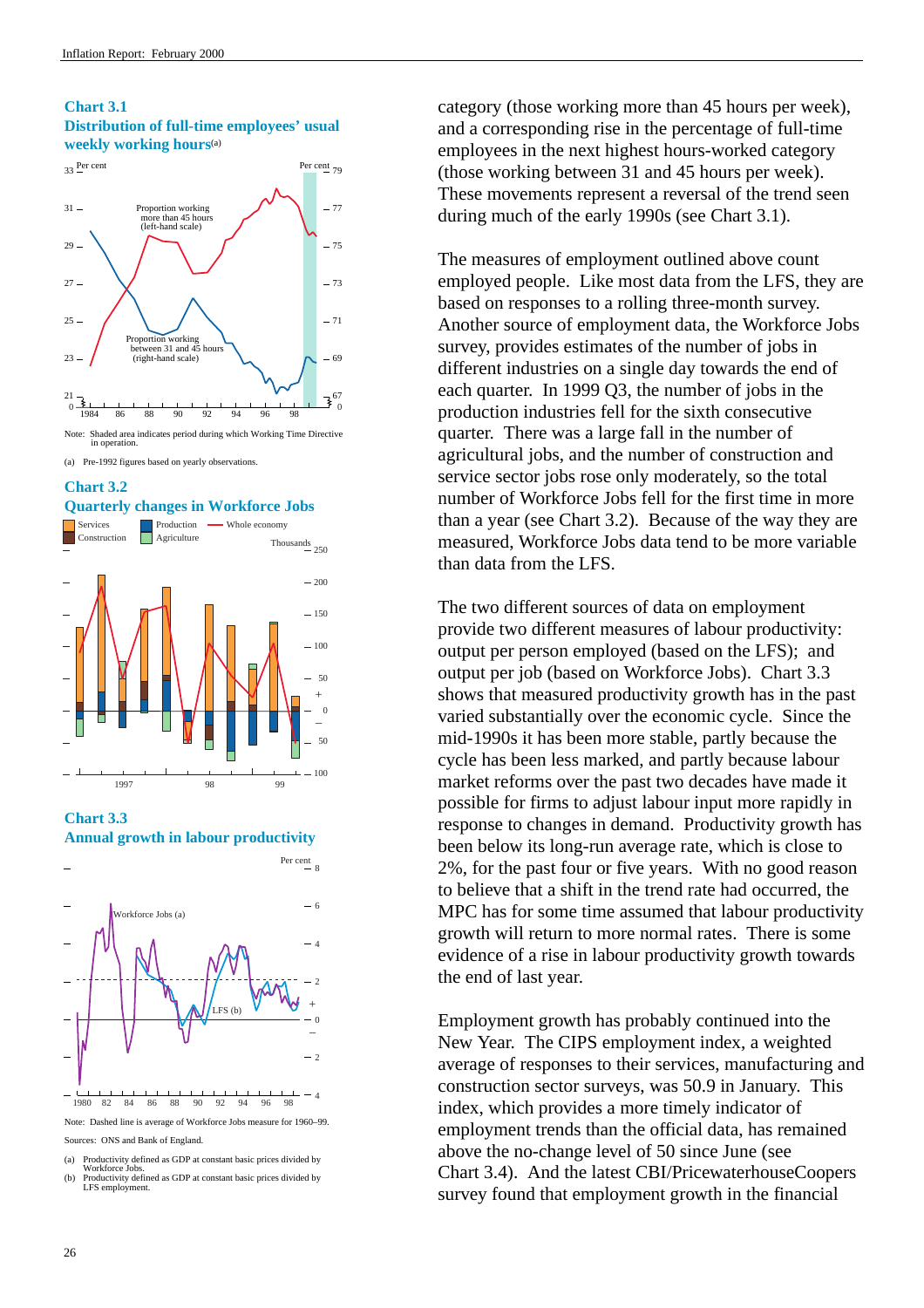# **Chart 3.4 CIPS survey employment index**(a)



(a) Weighted index of data on manufacturing, services and construction. A result of 50 indicates no change on the previous month.

# **Table 3.B Surveys of employment intentions**(a)

Percentage balance of employers planning to recruit in next period (b)

|                                                | Series<br>average (c) | 1998<br>O4    | 1999<br>O1  |       |        |             |
|------------------------------------------------|-----------------------|---------------|-------------|-------|--------|-------------|
| <b>Services</b><br><b>BCC</b><br>Manufacturing | 12                    | 15            | 12          | 16    | 21     | 21          |
| <b>BCC</b><br><b>CBI</b>                       | 3<br>$-17$            | $-7$<br>$-31$ | -6<br>$-26$ | $-22$ | $-1.5$ | 12<br>$-10$ |

Seasonally adjusted by the Bank.<br>Next three months for BCC: next  $\epsilon$  months for BCC; next four months for CBI.

(c) CBI from 1972; BCC from 1989.





services sector, one part of the economy not covered by the CIPS, remained strong in Q4. Turning to forward-looking indicators, Table 3.B shows that the balances of respondents to both the BCC and CBI surveys of manufacturing firms, and to the BCC survey of service sector firms, who planned to recruit during the next few months were all above their sample averages in 1999 Q4. Recent Bank work has found that, historically, these survey balances have provided incremental information about changes in employment over the subsequent quarter. On that basis, employment might be expected to increase further in 2000 Q1.

An important determinant of wage pressure is the balance between the demand for, and the supply of, labour. One measure of this balance is the number of people who are searching for work, and are currently available to start. This is captured by LFS unemployment, which rose by 11,000 during the three months to November compared with the previous three months. It is possible that some individuals have been encouraged to search for work again as the expansion of output has continued. These individuals would not necessarily be included in the other, narrower measure of unemployment, the claimant count, which fell by 29,000 in the three months to November, and by a further 22,000 in December. While recent evidence on unemployment is mixed, it is clear that the unemployment rate is considerably lower than it was at the trough that occurred in the second quarter of 1990 (see Chart 3.5). That does not necessarily mean that the labour market is tighter now than it was then. To make a full comparison, it is important to consider whether, and to what extent, the structural performance of the labour market has changed during the intervening period.

The locus of points in Chart 3.6 shows how the change in real unit labour costs, ie the change in the real cost to firms of hiring the labour necessary to produce a given quantity of output, has varied with LFS unemployment. Over the past decade there has been a leftward shift in this locus. That is consistent with the equilibrium rate of unemployment (the rate at which there is no change in real unit labour costs in the medium-to-long term, and hence no upward or downward pressure on inflation from the labour market) having fallen.

Over the past two decades there have been a number of reforms—for example to employment legislation, and to the tax and benefit system—that might have contributed to a reduction in the equilibrium rate of unemployment.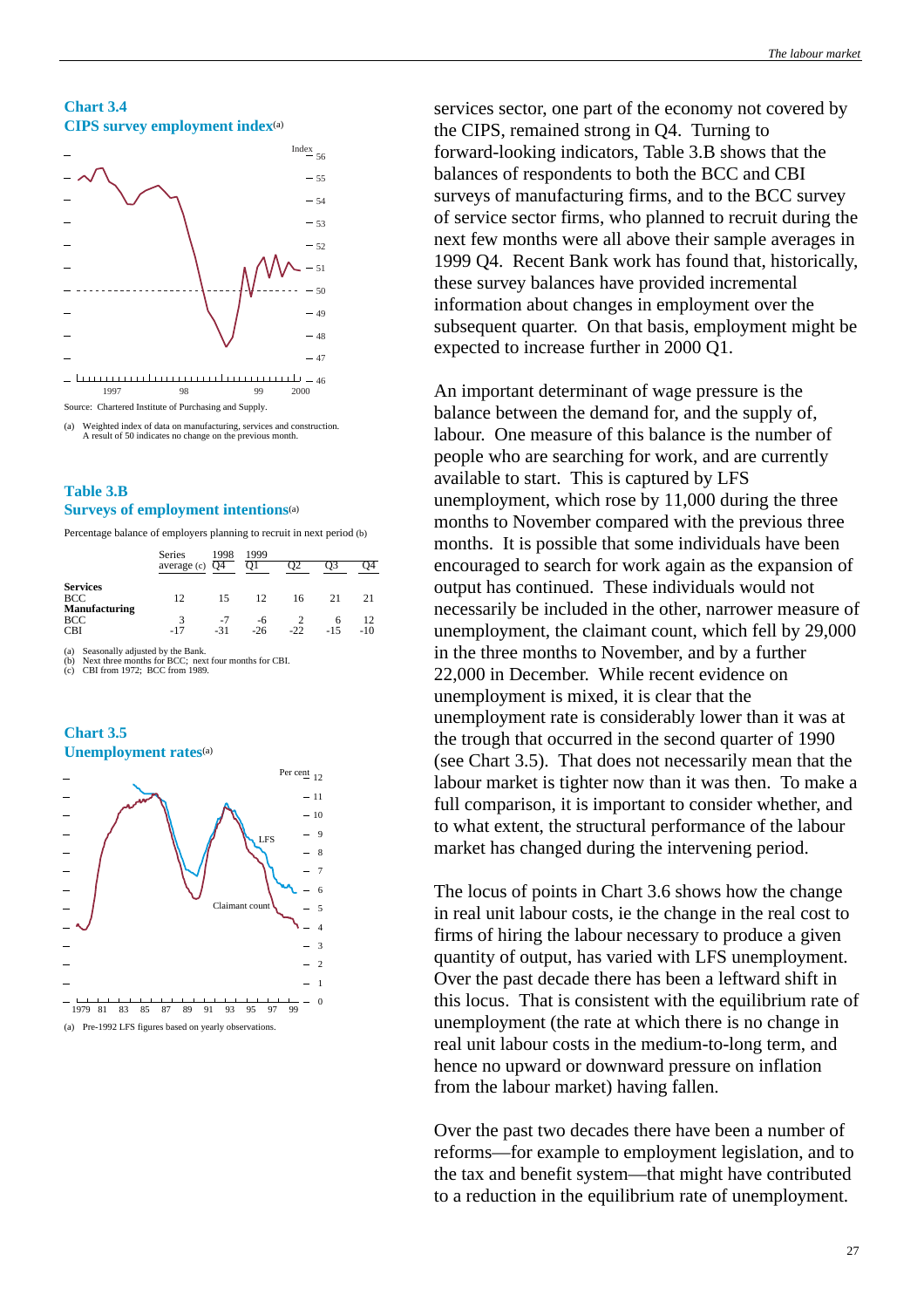# **Chart 3.6 Unemployment and the change in real unit labour costs**(a)



(a) Real unit labour costs are defined here as the Average Earnings Index adjusted for the employers' tax rate and deflated by the product of the GDP deflator and a productivity measure based on LFS employment data. (b) Year to 1999 Q3.

#### **Chart 3.7**

# **Absolute geographical dispersion of claimant count unemployment rates**



Note: Dispersion is defined as a weighted variance of unemployment rates across geographical areas. The weights are based on labour force shares.

Sources: ONS and Bank of England.

# **Chart 3.8**

### **Unemployment and inactivity rates**(a)





Structural changes in the economy may have played a part too. One example would be the reduction in the number of young people entering the labour market, the effects of which were considered in the November *Report*. Another structural change that could reduce the amount of wage pressure for a given national unemployment rate is a reduction in the geographical dispersion of unemployment.

To see why dispersion might be important, consider a country with two equally-sized geographical areas, A and B. Assume that the unemployment rate is 3% in area A and 7% in area B. Now the situation changes so that unemployment is 5% in both areas. If the downward pressure on wages following the rise in unemployment in area A more than offsets the upward pressure on wages following the fall in unemployment in area B, then the reduction in unemployment dispersion would reduce pressure on average wage rates across the country, even though the national unemployment rate had remained the same. Two common measures of dispersion are absolute and relative dispersion. The former is a weighted variance of local unemployment rates. The latter is a weighted variance of the ratio of local unemployment rates to the national average. Chart 3.7 shows that absolute dispersion has always been higher, the higher the level of disaggregation, reflecting the dispersion within regions as well as between regions. Whether we look at regional or county data, absolute dispersion is lower now than during the late 1980s. This is true also of the relative measure, though relative dispersion has tended to increase during the past few years.

The unemployment rate is lower now than during the late 1980s, but the employment rate is lower too. That is because the inactivity rate, defined as the percentage of the working-age population who are either not searching for work, or are searching for work but not currently available to start, is much higher (see Chart 3.8). This could be relevant for the interpretation of the current level of unemployment, because many of the inactive are loosely attached to the labour market and can, to a degree, be considered as part of the available labour supply. They may, as a result, exert some downward pressure on wage rates, though perhaps to a lesser extent than those who are recorded as unemployed.

Table 3.C shows the proportion of individuals who moved from one of seven different categories of non-employment during the spring quarter (March to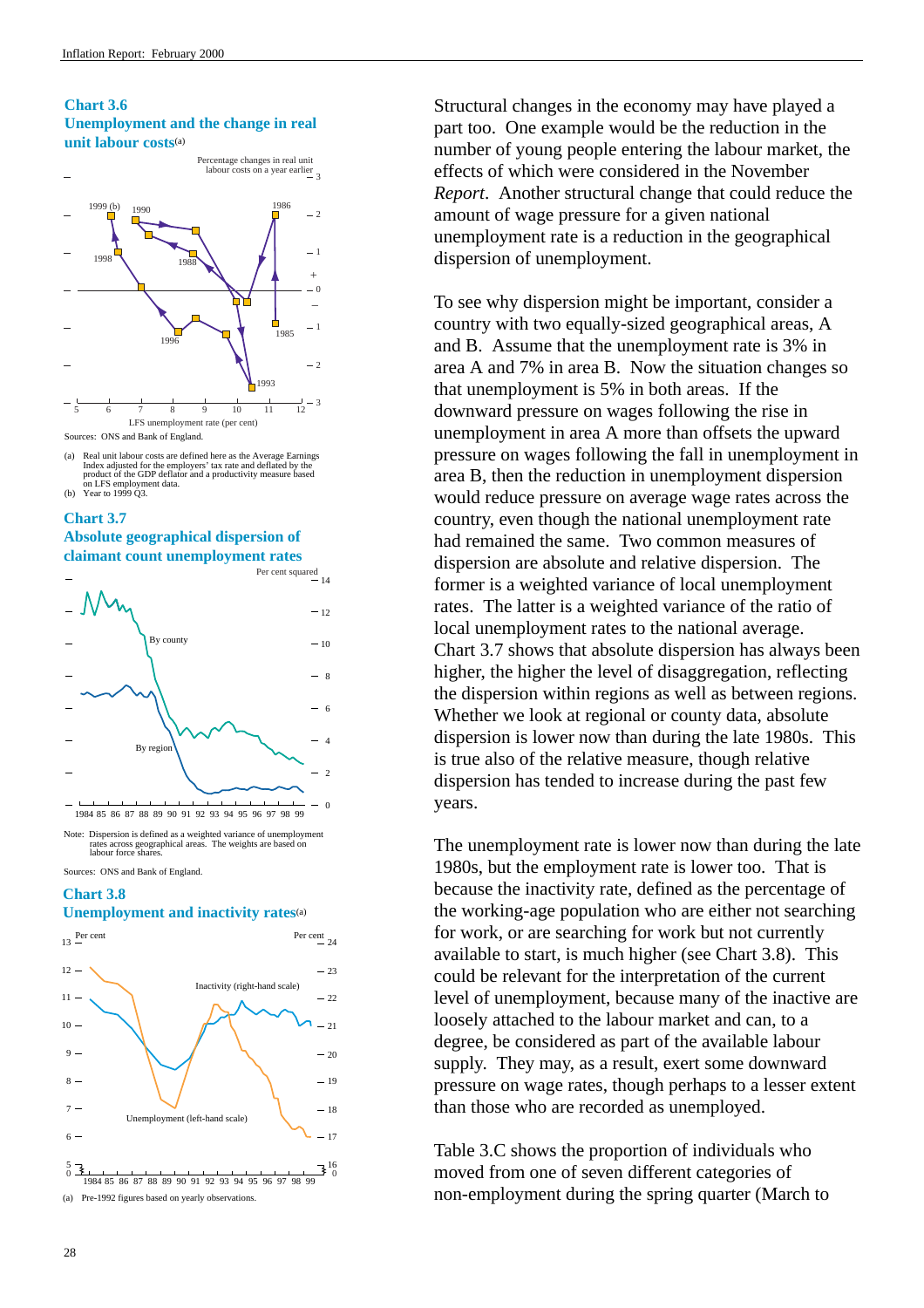# **Table 3.C Movements from unemployment and inactivity into employment**(a)

|                                                                                       | Proportion who became<br>employed during the next<br>three months |                                        |                                                        |
|---------------------------------------------------------------------------------------|-------------------------------------------------------------------|----------------------------------------|--------------------------------------------------------|
|                                                                                       | Average<br>$(1993-99)$ (b)<br>(per cent)                          | Range<br>$(1993-99)$ (b)<br>(per cent) | Number in<br>category in<br>autumn 1999<br>(thousands) |
| <b>Unemployment</b>                                                                   |                                                                   |                                        |                                                        |
| Unemployed less than six months<br>Unemployed six to twelve months                    | 34.6<br>23.0                                                      | $30.2 - 37.9$<br>19.0-27.7             | 954<br>258                                             |
| Unemployed more than twelve<br>months                                                 | 11.3                                                              | $10.1 - 13.4$                          | 493                                                    |
| Inactivity                                                                            |                                                                   |                                        |                                                        |
| Searching for work, but unavailable<br>to start                                       | 28.1                                                              | $23.9 - 32.0$                          | 213                                                    |
| Discouraged (wants a job but not<br>searching because believes none<br>available) (c) | 5.3                                                               | $4.0 - 7.1$                            | 61                                                     |
| Wants a job but not searching for<br>some other reason                                | 7.1                                                               | $6.6 - 7.6$                            | 2,011                                                  |
| Does not want a job                                                                   | 6.5                                                               | $5.5 - 7.3$                            | 5,282                                                  |

Sources: ONS and Bank of England.

(a) It is possible that the proportion changing category in a three-month period is overstated because of response error bias. (b) Averages and ranges are calculated for spring/summer quarters only, a time

when many students move from inactivity into employment. Since the data

are not seasonally adjusted, the averages and ranges for certain categories of<br>the inactive may appear higher than they would do over a full year.<br>(c) The spring 1999 observation for the discouraged is excluded, as the sam

# **Chart 3.9 Measures of labour market tightness**(a)



(a) Pre-1993 figures based on yearly observations.<br>
(b) The weighted non-employment series is a weighted average of the<br>
number of people in the seven different categories of<br>
non-employment listed in Table 3.C. The weight average proportion in each category who found employment in the next three months, relative to the proportion of the short-term unemployed who found employment in the next three months.

May) to employment during the summer quarter (June to August). The information is provided as an average and as a range, for the period 1993 to 1999. It appears that the group of people most likely to find work were those who had been unemployed for less than six months, and that the likelihood of finding work falls as the time for which the person has been unemployed increases.

As a group, the unemployed move more readily into employment than the inactive. But a proportion of individuals in all forms of inactivity have found work in the subsequent quarter, even some of those who were not searching because they believed that no work was available. As the economy continues to expand and more jobs become available, the discouraged may start to search for work again. And those people looking after the family home, but who would work if the ideal job became available, may find it profitable to seek employment as job opportunities and wage rates rise. So a wide range of people classified as inactive may have some influence on pay pressures.

Chart 3.9 compares an index of LFS unemployment with an index of weighted non-employment, based on the number of individuals in each of the seven categories of non-employment listed in Table 3.C, weighted together according to the average frequency at which they have entered employment. Weighted non-employment is less cyclical than unemployment. It has fallen much less rapidly than unemployment during the present expansion, so that, during the three months to November, weighted non-employment was close to its level at the time of the most recent trough in 1990 Q2, while unemployment itself was much lower. The difference in the behaviour of the two series is explained partly by the fact that inactivity has risen, and partly by the fact that a greater proportion of those who are unemployed are short-term unemployed.

An alternative approach to the assessment of labour market tightness is to ask firms directly about their own experience. The British Chambers of Commerce reported that recruitment difficulties last year were higher than on average during the ten-year lifetime of the survey, though lower than they had been in the middle of 1998. A longer run of data is available, for the manufacturing sector alone, from the Confederation of British Industry. They found that, while skilled labour shortages rose last year, they remained well below the historic peaks of the early 1970s and the mid to late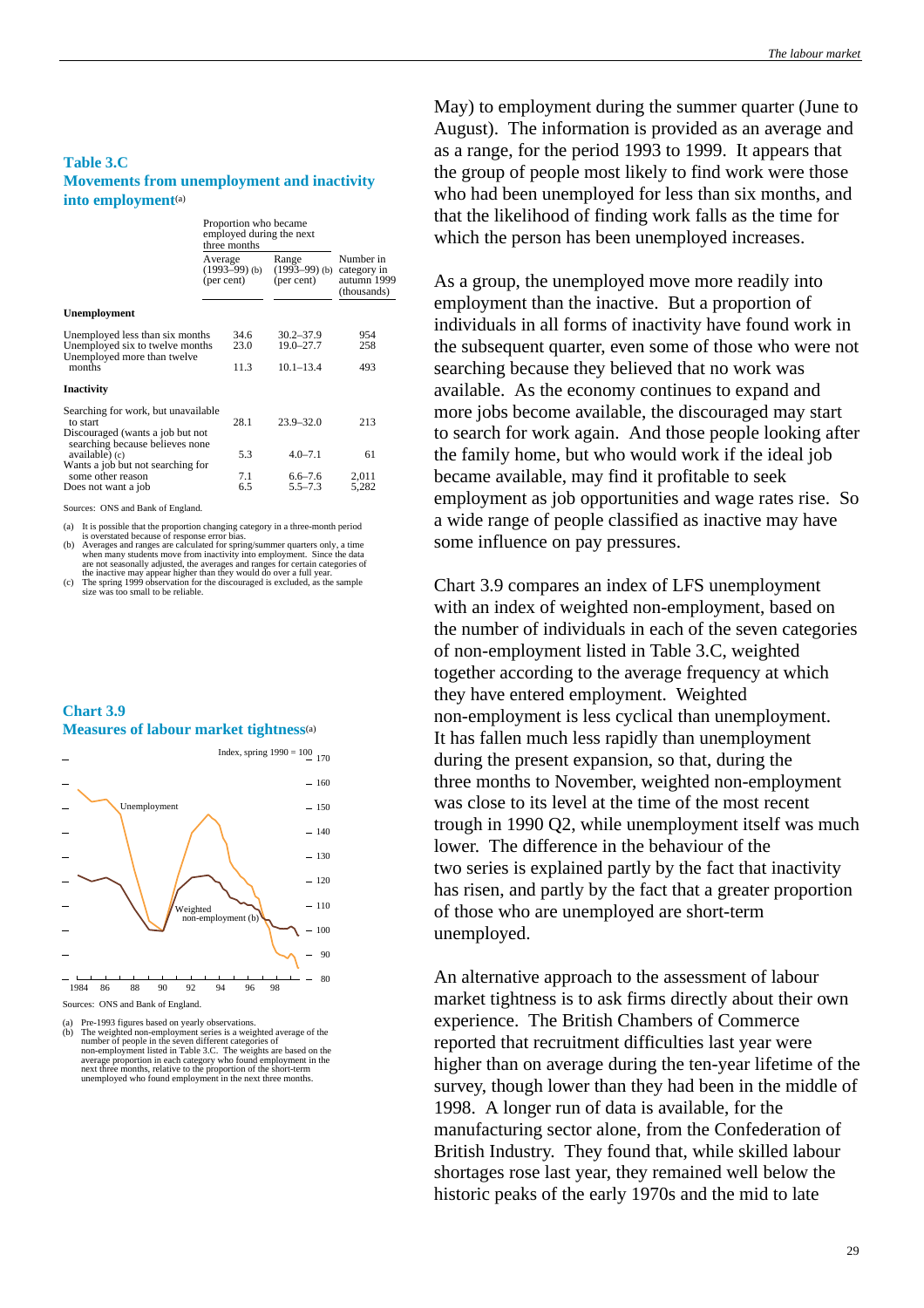<span id="page-34-0"></span>



<sup>(</sup>a) Question: "Did you experience any difficultes over the past three menths in finding staff in the following categories: skilled manual, technical/professional, managerial/clerical and un/semi-skilled?'. Question: "Are

**Average duration of Jobcentre vacancies**(a)

**Chart 3.11**



# **Chart 3.12 Headline growth in nominal earnings**(a)



1980s (see Chart 3.10). According to the Recruitment and Employment Confederation  $(REC)$ ,  $(1)$  the availability of both permanent and temporary (or contract) staff has been falling since last June. Reports from the Bank's regional Agents, based on discussions with a range of business contacts, paint a similar picture. There was an increase in skill shortages across much of the country during the second half of last year. Shortages remain more acute in the South than elsewhere, and there is some variation by industrial sector, with vacancies in IT, engineering and construction particularly hard to fill.

Chart 3.11 shows that the average time taken to fill Jobcentre vacancies rose further in 1999 Q4. It is possible that some of the rise in average duration could have occurred if a greater proportion of people now find work in other ways, by responding to newspaper advertisements for example, or by visiting private recruitment agencies. Nevertheless, some of the rise is likely to reflect a general increase in the difficulty faced by firms in filling vacancies by whatever means.

# **3.2 Earnings and settlements**

Earnings growth, as measured by the Average Earnings Index (AEI), has been stronger than expected. In the November central projection for inflation, the Committee had assumed that growth in the AEI would fall during the fourth quarter, partly because it was thought that some of the strength in the third quarter was erratic. However, in November the headline annual increase in the AEI was still 4.9%, the same as the August figure (which had been the latest available when the previous *Report* was published). So high rates of earnings growth have persisted. Chart 3.12 shows that, since last summer, earnings growth has risen in both manufacturing and service sector firms. However, the breakdown by public and private sectors is not so even. All of the recent increase in earnings growth was accounted for by the private sector, with public sector earnings growth falling from 4.8% in June to 3.9% in November.

The AEI provides a comprehensive measure of employees' earnings, but other measures of earnings are available. Information on wages and salaries paid to the households sector is published quarterly with the National Accounts. While the AEI is based on a sample of employers, final estimates of wages and salaries data

<sup>(1)</sup> Formed by the merger of the Federation of Recruitment and Employment Services and the Institute of Employment Consultants.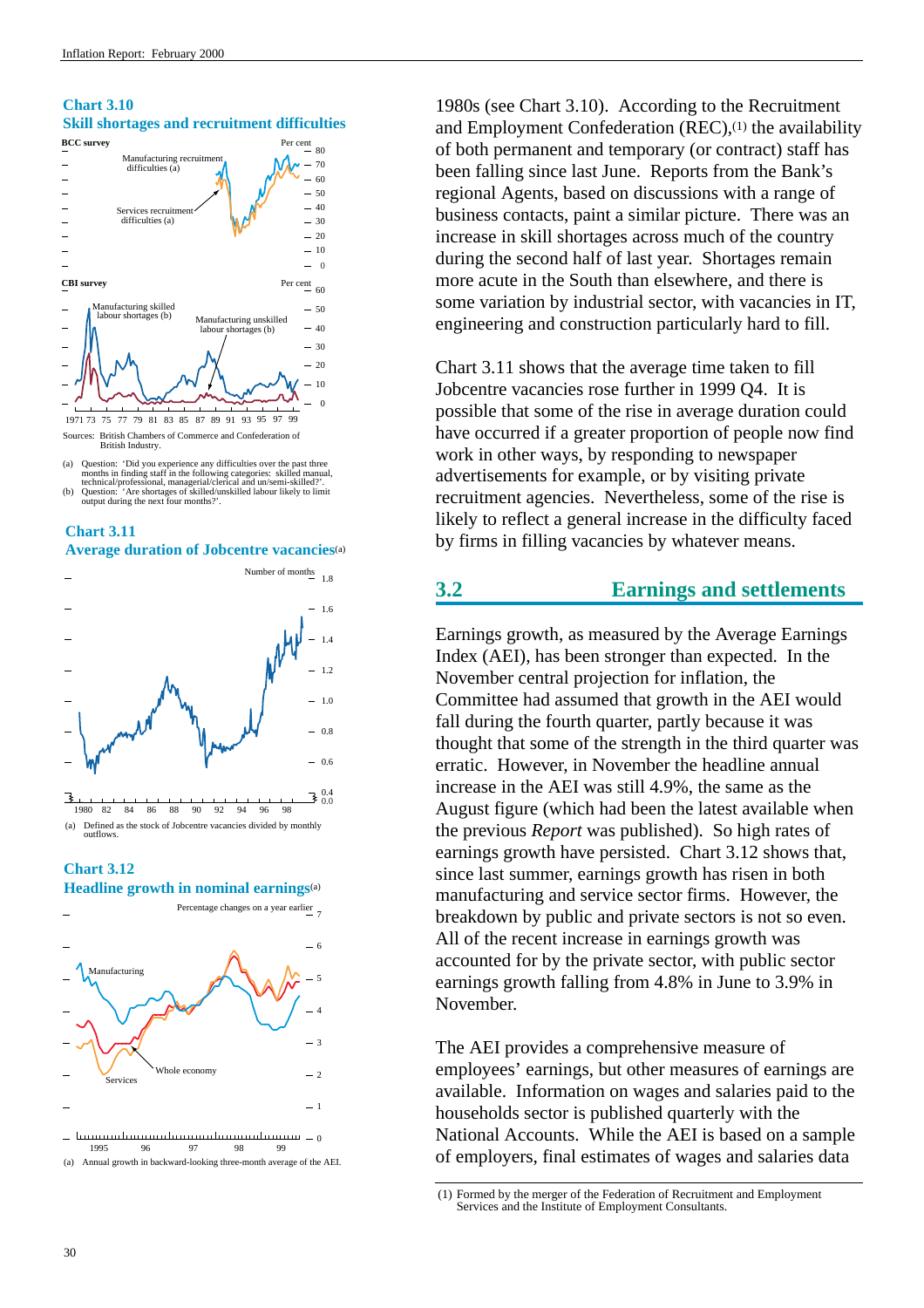are derived from tax returns (though early estimates use information from both the AEI and the New Earnings Survey). At the beginning of last year, annual earnings growth as measured by wages and salaries per head was a little higher than as measured by the AEI. In 1999 Q3, the two measures gave identical readings of 4.7%. Private sector indicators of earnings growth, which are based on much smaller samples, offer conflicting evidence. According to the REC, salaries for permanent staff rose in January at the fastest rate for more than a year, while growth in pay rates for temporary (or contract) staff fell for the second consecutive month. The Reward index of annual earnings growth remains close to 3.5%, well below the official measures.

The change in the AEI is an estimate of the change in total pay per worker. It can be helpful to think of this change as the sum of two parts: an across-the-board change in pay that all workers in a firm receive for doing a standard day's work, more usually called the settlement; and a second component, 'wage drift', that will reflect, among other things, changes in overtime payments, profit-related pay, bonuses, and the size of individual merit awards. Chart 3.13 plots a measure of the average settlement recorded during the past twelve months, taken from the Bank of England's database, against the headline annual increase in total pay as measured by the AEI. Despite a slight edging down of settlements since the beginning of last year, the rate of increase of total pay has gone up. The mean AEI-weighted settlement over the twelve months to November 1999 was 3.5%. The corresponding increase in headline average earnings was 4.9%. By implication wage drift was 1.4 percentage points (see Chart 3.13).

Overtime hours worked appear to have stabilised, having fallen quite sharply during the early part of last year. This could account for at least part of the increase in wage drift. But another part is perhaps explained by the fact that the labour market turned out to be considerably tighter in 1999 than had been expected early in the year when most settlements were announced. Indeed, unemployment continued to fall during the year, contrary to widespread expectations that it would increase. This also led to a downward revision of forecasts for unemployment in 2000 (see Table 3.D). There is some evidence from the Bank's regional Agents that, rather than wait until the next settlement round, a number of firms responded by making larger bonus payments, by taking on some new staff at higher wage rates, and by

# **Chart 3.13 Settlements, nominal earnings growth and wage drift**



Sources: ONS and Bank of England.

- (a) Twelve-month AEI-weighted mean settlement from the Bank of England database, which draws on information from the CBI, Incomes Data Services, Industrial Relations Services, Labour Research Department and the Bank's regional Agents. (b) Difference between earnings growth and settlements.
- 

### **Table 3.D Forecasts and outturns for claimant count unemployment**

Millions

|                                                        | 1999 O <sub>4</sub> | 2000 Q4   |
|--------------------------------------------------------|---------------------|-----------|
| Forecast made:<br>January 1999 (a)<br>January 2000 (a) | 1.6                 | 1.8<br>11 |
|                                                        | n.a                 |           |
| Outturn                                                | 12                  | n.a.      |

Sources: ONS and HM Treasury.

(a) Average of around 30 independent forecasts made over the previous three months, as reported in HM Treasury, *Forecasts for the UK economy*.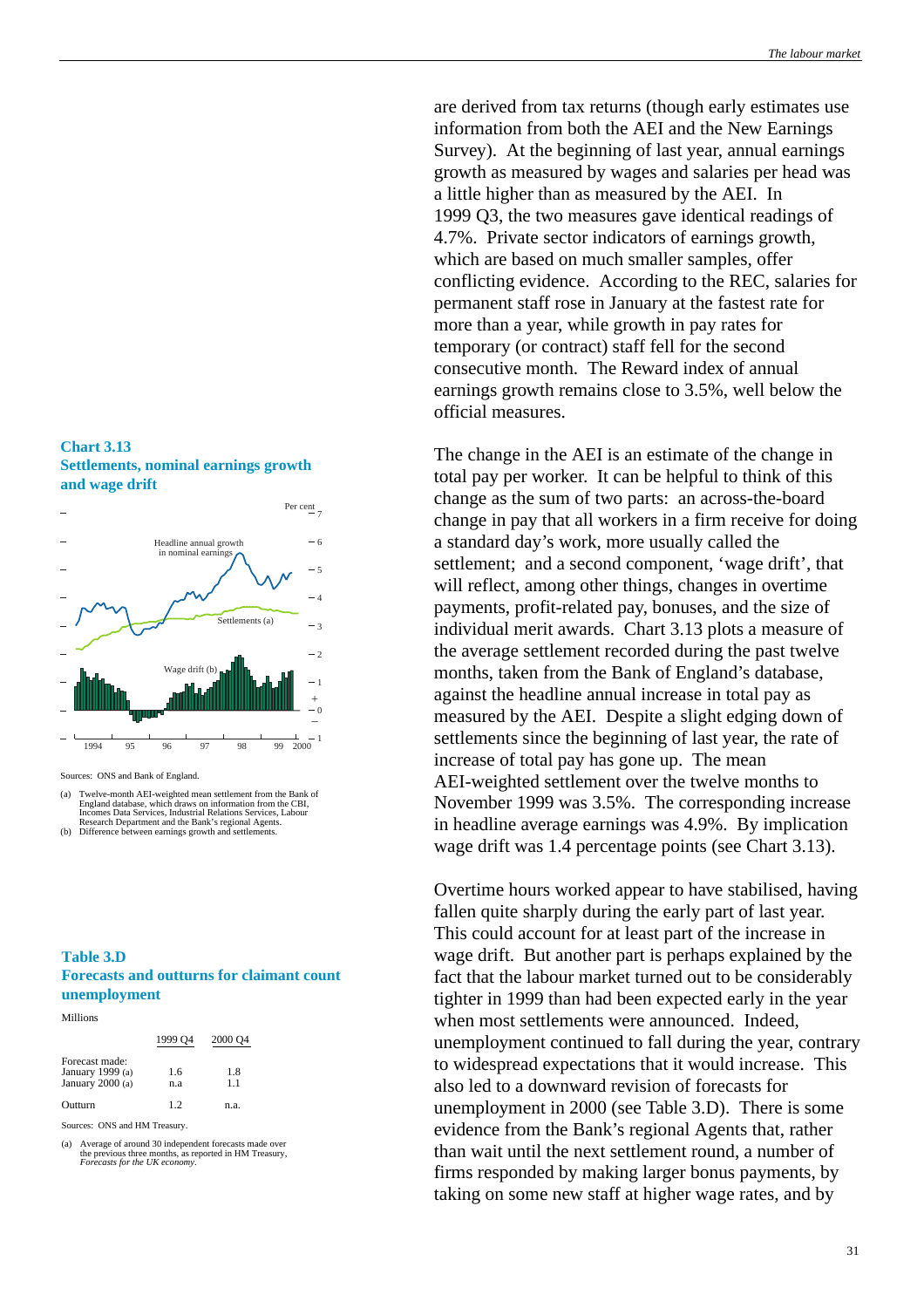retaining only the more productive and more highly paid staff in those industries where employment was falling. There has also been a tendency for employers to increase the proportion of an individual's pay which depends on his or her own productivity and performance. Any combination of these four options would have led to increased wage drift, as measured by the difference between AEI growth and settlements.

In January, the Bank's regional Agents asked around 270 of their business contacts to comment on the prospects for pay in 2000. Among the 85% of those questioned who had a company-wide settlement policy, the most commonly held view was that the settlement would be about the same as last year, though more thought it would be lower than thought it would be higher. The same was not true of the percentage change in total pay: on balance, respondents felt this was more likely to be higher this year. The single most important influence on pay was reported to be the need to recruit and retain staff.

## **3.3 Summary**

Employment has continued to rise, but not as rapidly as output. Evidence on unemployment is mixed, but the trend is probably flat to falling. These changes in quantities have been associated with some increase in reported skill shortages across most regions. Earnings growth is still around 5%, which is stronger than had been expected three months ago. Settlements, an important part of earnings growth, have fallen slightly, to around 31 /2%. So estimated wage drift is substantial. The first few months of any year are an important time for pay settlements. A number of firms report that these could be lower this year than last year. Nevertheless, the necessity to recruit and retain staff is likely to remain a significant factor in determining growth in total pay.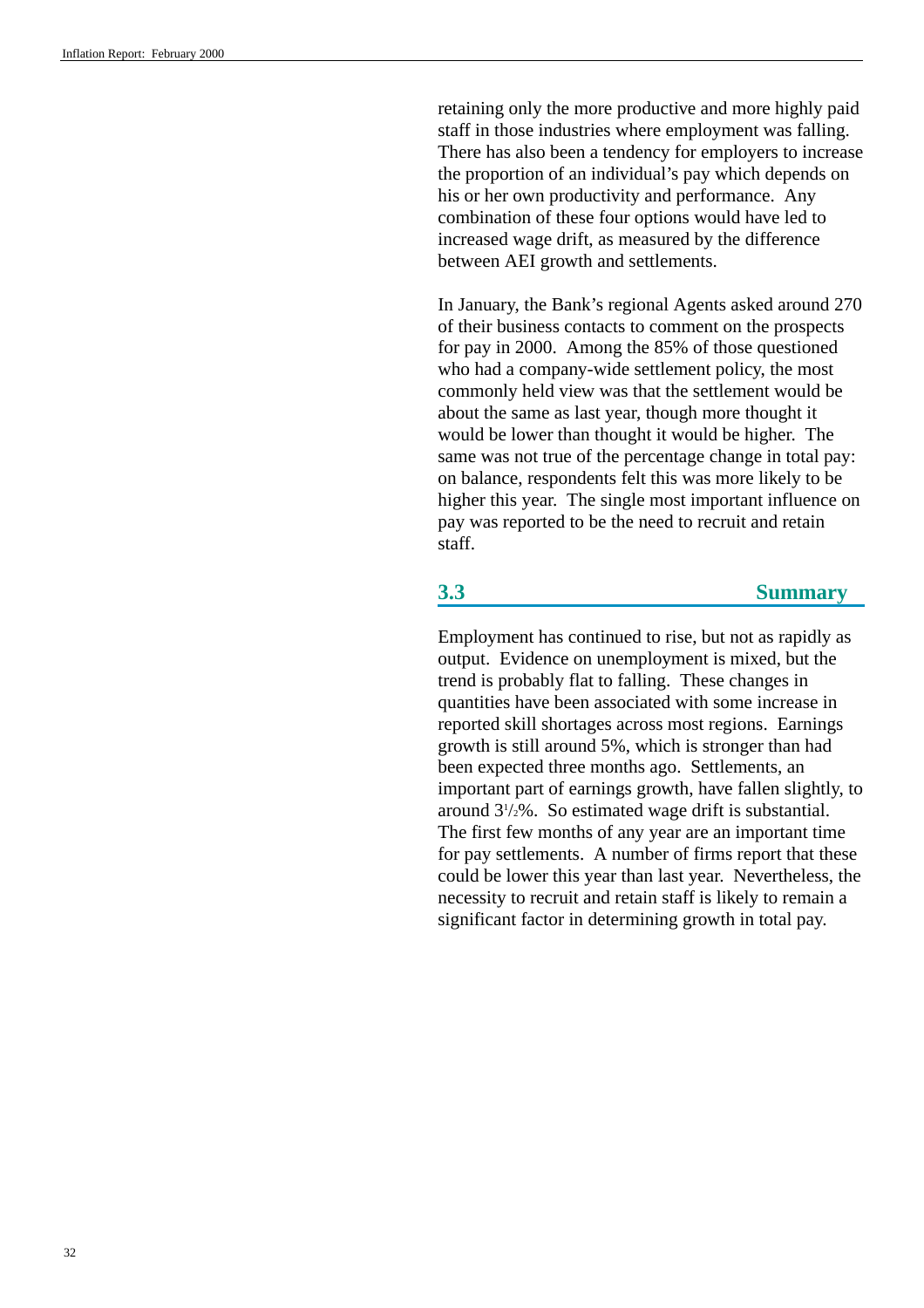# **Costs and prices 4**

#### **Chart 4.1 Implied distribution for oil prices**(a)(b)



Sources: NYMEX and Bank of England.

RPIX inflation remained constant at 2.2% in the last three months of 1999, below the government's  $2^{1/2}\%$ target. Retail goods and services price inflation have diverged further: services price inflation has risen to 3.9%, while goods price inflation has fallen to 0.3%. Commodity price rises, notably for oil, have put upward pressure on producer input prices, which have increased sharply in recent months. Producer output price inflation has also risen but remains low. Strong competitive pressures and the appreciation of the sterling effective exchange rate have continued to put downward pressure on producer and retail goods price inflation. Measures of domestically generated inflation have fallen, but remain in the  $2\frac{1}{2}\% - 4\%$  range.

## **4.1 Raw materials and commodity prices**

World prices for crude oil have risen further since the November *Report* to their highest level since 1991. The one-month forward price of Brent crude oil averaged more than \$25 per barrel in January. Oil prices have been underpinned by restrictions on production, which were renewed by the Organisation of Petroleum Exporting Countries (OPEC) in September. These are due to be reviewed at the end of March. Oil prices have also been supported by the improved prospects for world demand, particularly the strong recovery in Asia, which is a relatively intensive user of primary commodities.

Oil futures prices may contain useful information about the expected future spot price.(1) Futures prices indicate that the price of oil is expected to decline over the course of this year. That may partly reflect expectations that non-OPEC oil producers will increase supplies. But a range of outcomes is possible, as illustrated by the risk-neutral probability distribution of oil prices derived from futures prices, shown in Chart 4.1. The increasing width of the distribution illustrates that the market is more uncertain about prospects for oil prices further ahead in time. But it is possible to abstract from this 'time-to-maturity' effect and see how the implied distribution for oil prices a fixed number of months

<sup>(</sup>a) Derived from option prices for West Texas Intermediate oil (WTI). Prices for WTI tend to be around \$1 per barrel higher than those for Brent crude oil.

Brent crude oil.<br>The chart depicts the probability distributions for oil prices, and is<br>rather like a contour map. At any given point, the depth of shading<br>represents the height of the probability density function implied bands widen as the time horizon is extended, indicating increased uncertainty about oil price outcomes.

<sup>(1)</sup> See for example, Fama, E, and French, K, 'Commodity futures prices: some evidence on forecast power, premiums, and the theory of storage', *Journal of Business*, January 1987, pages 55–73.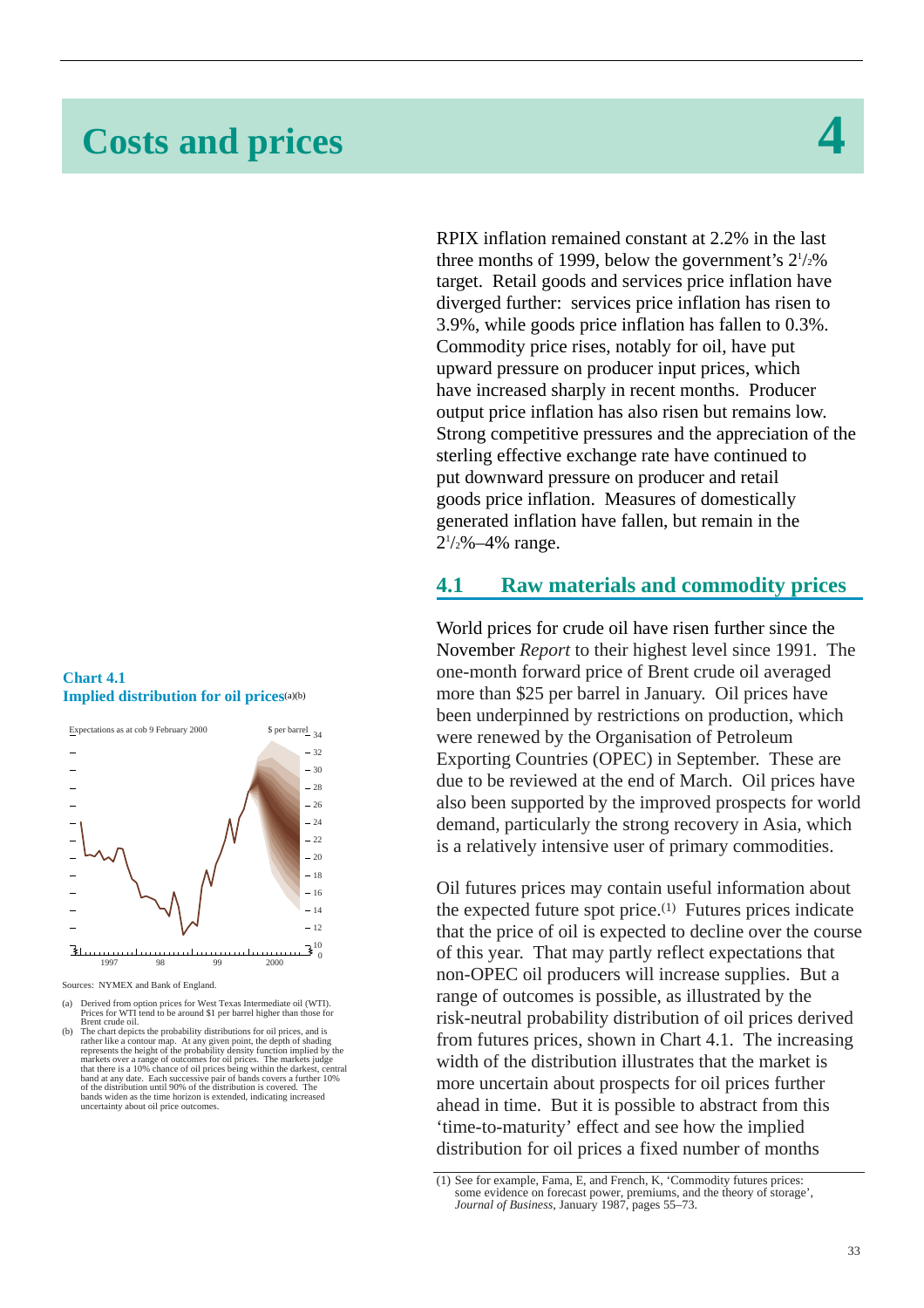#### **Chart 4.2 Information from futures prices about the oil price six months ahead**(a)



Sources: NYMEX and Bank of England.

(a) Derived from option prices for West Texas Intermediate oil (WTI). Prices for WTI tend to be around \$1 per barrel higher than those for

#### **Chart 4.3 Bank sterling non-oil commodity price index**(a)



(a) Monthly average of prices of primary commodities, weighted by<br>their shares in UK demand.<br>(b) Includes prices of non-oil fuels and metals.<br>(c) Includes prices of non-oil fuels and metals and imported

(c) Includes prices of domestically produced and imported foodstuffs and non-food agricultural products.

ahead has changed over time.(1) Chart 4.2 shows features of those distributions. During the second half of 1999, uncertainty about the oil price six months ahead increased, but has since stabilised. The positive skew indicates that the market assesses the balance of risks to future oil prices to be on the upside, but slightly less so than at the beginning of 1999, before oil prices rose. Consistent with the information from oil futures prices, the MPC has assumed in its central projection that the Brent oil price will decline to around \$18 per barrel by the start of 2002.

Non-oil commodity prices are also higher than expected at the time of the November *Report*. In December the Bank's index of sterling non-oil commodity prices was 3.7% higher than a year earlier. The prices of hard commodities such as metals and non-oil fuels have risen since the beginning of 1999, as world industrial production has picked up (see Chart 4.3). The prices of soft commodities such as food and other agricultural products remain well below their levels a year earlier, although they rose slightly in November and December. Soft commodity prices are also likely to have been affected by stronger world economic activity, but in addition they have been affected by weather-related supply shocks. Reflecting the stronger outlook for world growth, the Committee now assumes a faster increase in non-oil commodity prices in 2000, with some slowdown thereafter.

# **4.2 Import prices and the exchange rate**

Sterling import prices of goods and services in 1999 Q3 were 0.3% lower than in the previous quarter, and 1.9% lower than a year earlier. Within the total, services import prices fell by 0.8% in Q3, whereas goods import prices were flat. Even excluding oil, import prices for goods have stabilised, despite the appreciation of the sterling effective exchange rate in 1999 (see Chart 4.4). Higher oil and other commodity prices are beginning to push up world producer prices. But world export prices were weaker than expected in Q3, as a sharp decline in Japanese export prices offset increases in other countries. Japanese manufacturers have reduced local currency prices in response to the appreciation of the yen.

Consistent with the upturn in global activity, the MPC's central projection assumes that world export price

Brent crude oil. (b) A positive skew indicates that the market assesses the balance of risks to be on the upside.

 $(1)$  For a discussion of the technique, see Clews, R, Panigirtzoglou, N and Proudman, J, 'Recent developments in extracting information from options markets', *Bank of England Quarterly Bulletin*, February 2000, pages 50–60.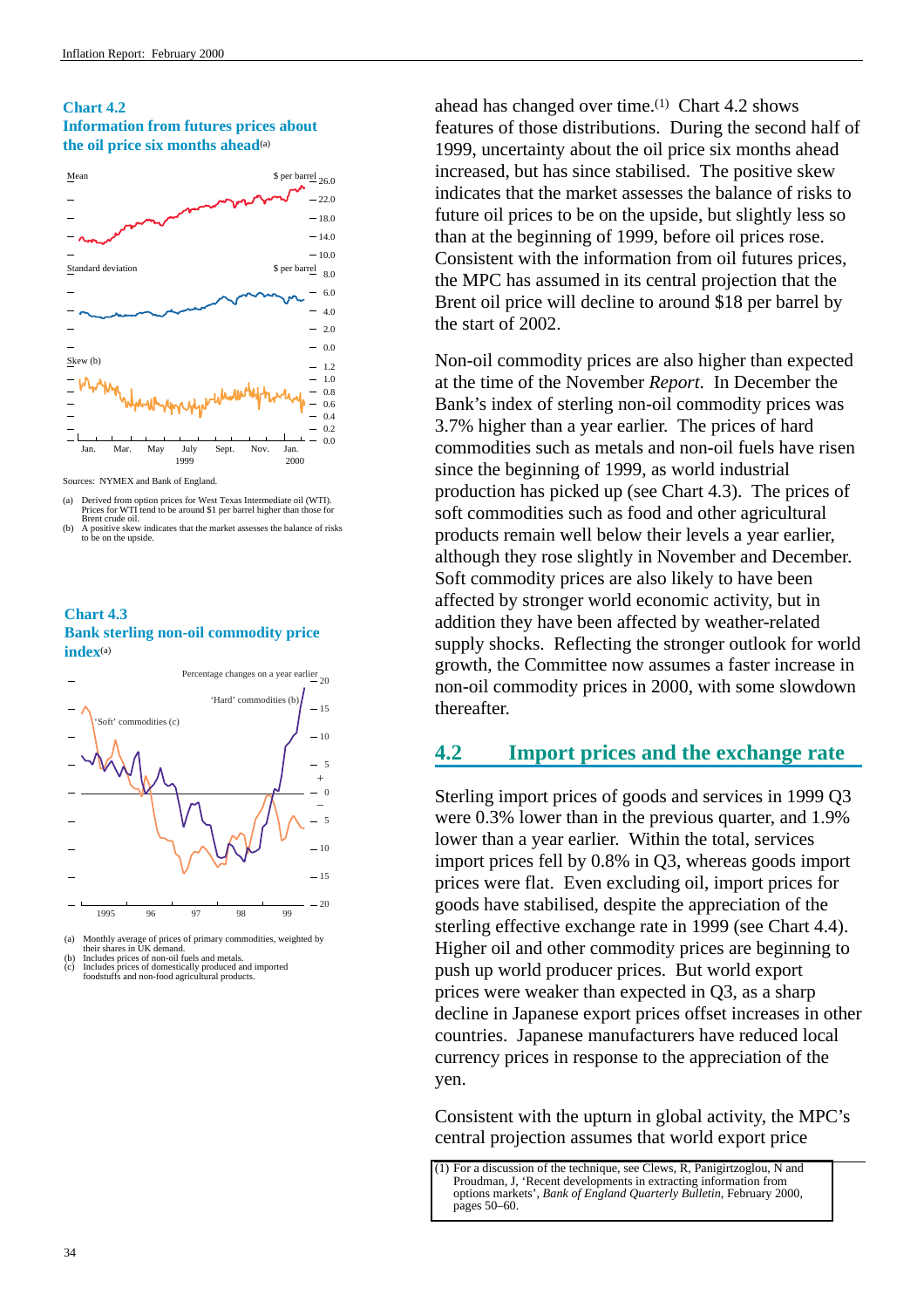#### **Chart 4.4 UK sterling non-oil goods import prices and the exchange rate**



 $(a)$  A fall indicates an appreciation.





(a) Excluding the food, beverages, tobacco and petroleum industries.

#### **Table 4.A Manufacturers' costs and prices**

Percentage changes on a year earlier

|                                                                     | 1999       |               |               |               |                |
|---------------------------------------------------------------------|------------|---------------|---------------|---------------|----------------|
|                                                                     | July       | Aug.          | Sept.         | Oct.          | Nov.           |
| Weighted costs (a)                                                  | 1.1        | 1.1           | 14            | 15            | 2.1            |
| Unit labour costs (46.8%)                                           | 0.3<br>2.9 | $-0.2$<br>4.2 | $-0.6$<br>6.2 | $-0.5$<br>6.7 | $-0.8$<br>10.0 |
| Materials and fuels (30.1%) (b)<br>Imports of finished goods (6.9%) | -1.1       | $-1.1$        | 0.0           | $-1.2$        | $-0.6$         |
| Bought-in services (16.2%)                                          | 1.9        | 1.8           | 1.8           | 1.8           | 1.8            |
| Output prices                                                       | $-0.1$     | 0.3           | 0.7           | 0.9           | 12             |
|                                                                     |            |               |               |               |                |

Sources: ONS and Bank of England.

(a) Percentages shown in brackets reflect weights of components, derived from 1990 input-output tables for the United Kingdom. (b) Includes imports of semi-finished goods.

inflation increases over the forecast period. However, the weaker-than-expected outturn in 1999 Q3 and further appreciation of the sterling effective exchange rate mean that the profile of sterling import prices is somewhat lower than assumed in November.

## **4.3 Costs and prices in manufacturing**

Manufacturers' input prices have continued to rise sharply. The annual rate of inflation reached 12.0% in December. A year earlier prices had fallen by 8.9%. That turnaround mainly reflects the direct pass-through to manufacturers of the rise in crude oil prices, which more than doubled in the year to December. But more recently there has also been an increase in the price of imported metals and chemicals, in particular of plastics (see Chart 4.5), reflecting the increase in hard commodity prices and the importance of oil as an input to the chemicals sector. The CIPS manufacturing survey continued to indicate rising input prices: the input price index rose from an average of 51.5 in Q3 to 55.7 in Q4, well above the no-change level of 50. The survey suggested that the rate of increase had been moderated by the appreciation of sterling.

Manufacturers' unit labour costs have fallen since the beginning of 1999. In November, unit labour costs were estimated to be 0.8% lower than a year before: measured productivity growth has risen sharply in recent months, as output growth has risen, more than outweighing a rise in wage growth. But this has not been sufficient to offset the effect of higher material and fuel prices: overall cost inflation in the manufacturing sector has increased in recent months (see Table 4.A).

Manufacturers' domestic output prices have also risen recently, even excluding petroleum products: excluding food, beverages, tobacco and petroleum, the three-month annualised rate of output price inflation reached 1.6% in December. The CBI monthly industrial trends survey still suggests that most manufacturing firms expect to reduce their prices in the coming months, but the balance has become less negative since February 1999 (see Chart 4.6).

Though domestic output prices have risen, the rate of increase has remained below that in weighted costs. That suggests that manufacturers have continued to reduce their domestic margins. The outlook for manufacturers' output prices will partly depend on how firms adjust their margins. Empirical work has found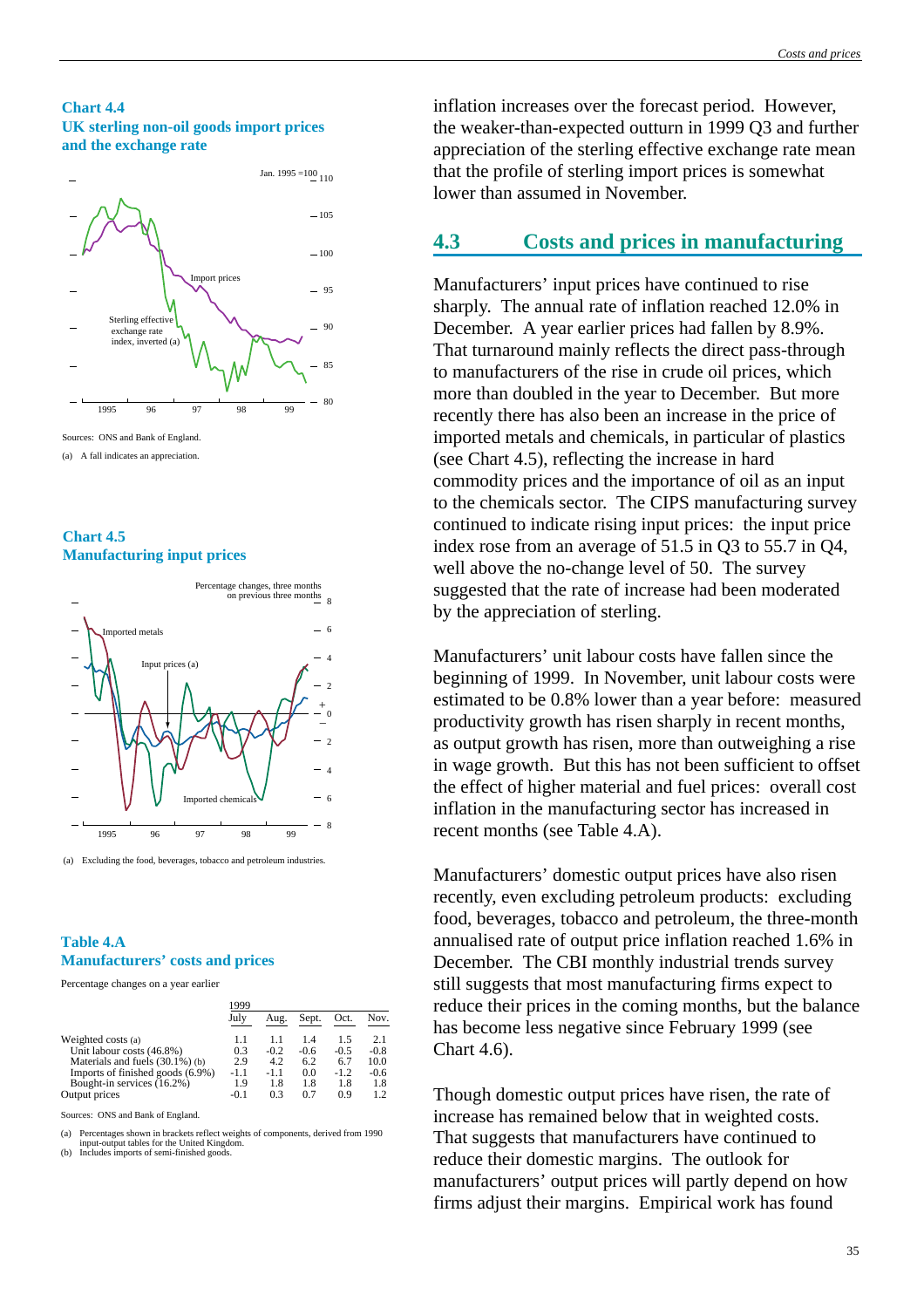#### **Chart 4.6 Producer output price inflation and CBI average price expectations**



1992 93 94 95 96 97 98 99 2000 <sup>8</sup>

Sources: ONS and CBI.

(a) Excluding food, beverages, tobacco and petroleum.<br>(b) Balance of manufacturers expecting to increase prior Exercising rood, beverages, tooleep and pediotelini. following four months minus those expecting to reduce prices, adjusted for seasonal variation. This series has been advanced by four months, as it relates to producers' expectations of future prices.

#### **Table 4.B Surveys of service sector prices**(a)

|                                                                                                                                  | 1998<br>O3. | O4 | 1999<br>O1. | O <sub>2</sub>       | O <sub>3</sub>       | O4                   |
|----------------------------------------------------------------------------------------------------------------------------------|-------------|----|-------------|----------------------|----------------------|----------------------|
| BCC service prices balance 12.0 17.0 17.0<br>CIPS service input prices 57.8 54.6<br>CIPS service prices charged $51.3$ 47.9 49.7 |             |    | 54.9        | 11.0<br>55.5<br>50.9 | 22.0<br>54.5<br>49.2 | 24.0<br>57.9<br>52.3 |

Sources: CIPS and BCC.

(a) The CIPS survey is a monthly series; the quarterly values shown are averages over the relevant three months.

#### **Chart 4.7 Retail price inflation**(a)



RPIX = Retail price index excluding mortgage interest payments. RPIY = RPIX excluding VAT, local authorities' taxes and excise duties.

that UK manufacturers' margins are positively related to the strength of demand.(1) The CBI quarterly industrial trends survey indicates that capacity utilisation has increased, as demand has recovered in recent quarters. And the January CIPS survey indicated that suppliers' delivery times had lengthened for the sixth successive month. The Bank's regional Agents have, however, continued to report downward pressure on manufacturers' margins in recent months.

# **4.4 Costs and prices in the service sector**

In contrast to the decline in the manufacturing sector, unit labour costs in the service sector are estimated to have risen by more than 4% in the year to 1999 Q3. And the CIPS service sector survey indicated that input cost inflation had increased in recent months: the input price index rose from an average of 54.5 in Q3 to 57.9 in Q4, with firms citing higher wage inflation as a significant factor. While competitive pressures were reported to have been important in containing selling prices, the survey's measure of prices charged also increased in Q4, rising above the no-change index level of 50 (see Table 4.B). The BCC survey also indicated that services output price inflation picked up in 1999 Q4.

# **4.5 Retail prices**

The rate of retail price inflation excluding mortgage interest payments (RPIX) has remained below the government's 21 /2% target since the November *Report* (see Chart 4.7). But RPI inflation has risen, to 1.8% in December, as the effects of earlier declines in mortgage interest rates have dropped out of the calculation. The most recent rises in official interest rates will also tend to raise RPI inflation relative to RPIX inflation.

While RPIX inflation remained constant at 2.2% in the last three months of 1999, the gap between goods and services price inflation increased (see Chart 4.8). In December this gap was at its widest since September 1992. Retail services price inflation rose from 3.6% in September to 3.9% in December. Annual inflation in the cost of car insurance rose, and contributed 0.3 percentage points to annual RPIX inflation in December. But, consistent with survey evidence on service sector output prices, other components of retail services price inflation also rose.

<sup>(</sup>a) Adjusted by the Bank of England for ONS error in under-recording aggregate price indices between February and May 1995. Other charts and tables in this *Report* that include measures of retail price inflation are similarly adjusted.

[<sup>\(1\)</sup> See 'The cyclicality of mark-ups and profit margins: some evidence for](http://www.bankofengland.co.uk/wp72.pdf) manufacturing and services', Small, I, *Bank of England Working Paper*, No 72, December 1997.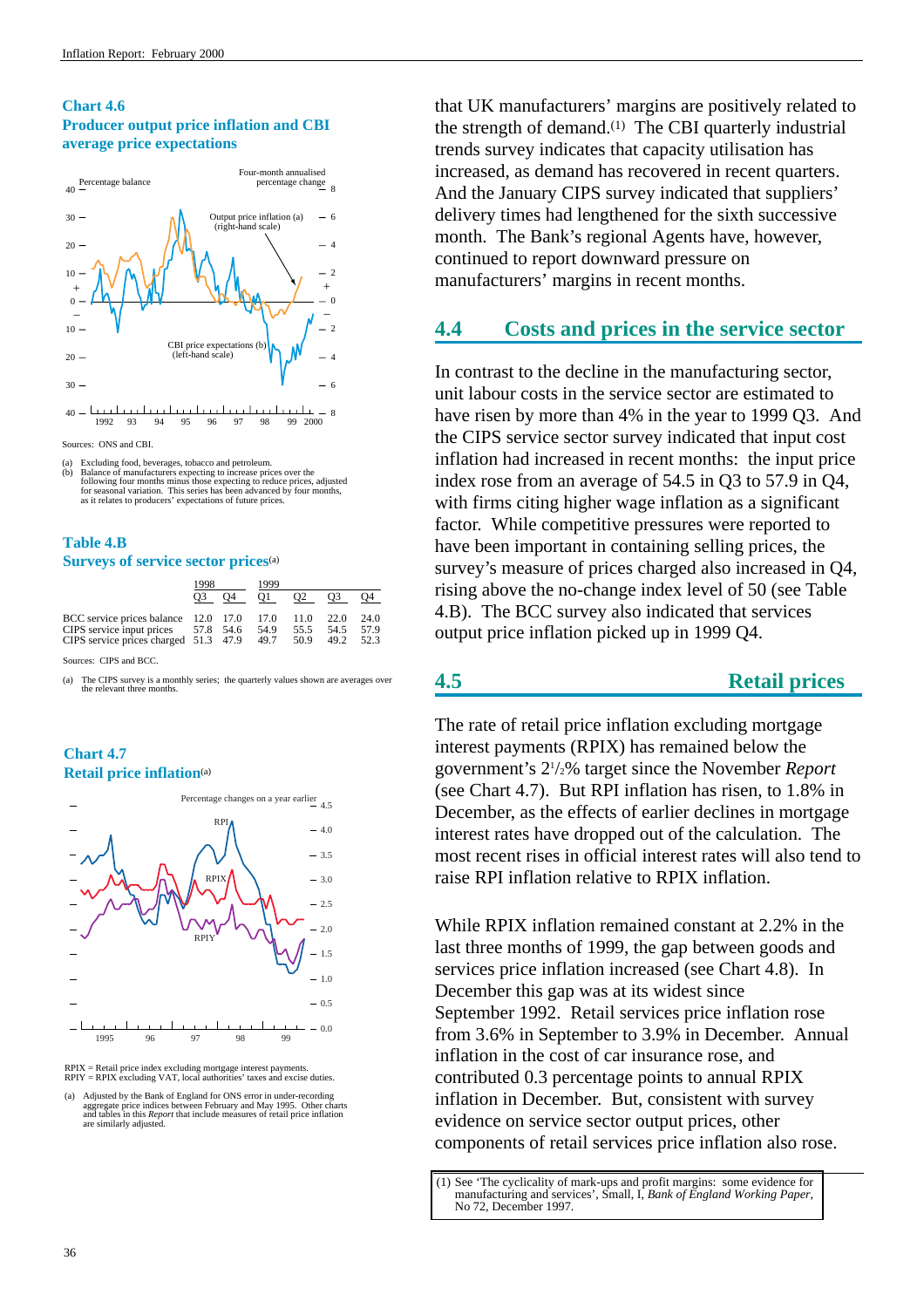#### **Chart 4.8 Goods and services price inflation**



**Chart 4.9 Contributions to RPIX inflation**



**Chart 4.10 Retailers' and manufacturers' selling price expectations**



Source: CBI.

(a) Balance of retailers expecting to raise prices over the next month minus those expecting to reduce prices. (b) Balance of manufacturers expecting to raise prices over the next

Retail goods price inflation fell to 0.3% in December, the lowest rate since 1975. Over the past year the price of road fuel has risen sharply, contributing 0.7 percentage points to annual RPIX inflation in December, but the prices of many other retail goods are falling. There are some important sector-specific effects. The decline of 6% in the price of motor vehicles made the largest negative contribution (0.35 percentage points) to annual RPIX inflation in December (see Chart 4.9). That reflects a fall in second-hand car prices, as new car prices do not enter the RPI. But second-hand car prices may have been affected by expectations about the consequences of the Competition Commission inquiry into new car retailing [\(see the box on pages 16–17\).](#page-20-0) The contribution of non-seasonal food price inflation fell between March and October 1999, possibly reflecting an increase in the degree of competition between supermarkets. But non-seasonal food prices rose slightly in November and December.

The decline in retail goods price inflation could also be indicative of an increase in the degree of price competition in the retail sector more broadly. New technology, such as the Internet, may be enabling new firms with lower unit costs to enter the retail market. That technology may also have lowered the cost to consumers of searching across different retailers to obtain alternative prices. If, as a result, consumer demand has become more price-sensitive, then we might expect to see a decline in retailers' margins. During the period of adjustment to a lower level of unit costs, or margins, retail price inflation may decline temporarily.

It is extremely difficult to assess movements in aggregate retailers' margins. Bank estimates suggest that retailers' weighted costs in 1999 Q3 were almost unchanged relative to a year ago, while retail goods prices (excluding indirect taxes) have fallen. That suggests that aggregate retailers' margins may have declined relative to a year ago. But at present it is not possible to identify from official data a significant structural change in the relationship between retail prices and costs.

Surveys may contain some information about the prospects for retail margins. The balance of retailers in the CBI distributive trades survey expecting to raise prices fell to -1 in November, the lowest since the survey began in 1983 (see Chart 4.10). By contrast, the CBI quarterly industrial trends survey indicates that fewer manufacturers are expecting to reduce prices. That may indicate downward pressure on retail margins in the near

four months minus those expecting to reduce prices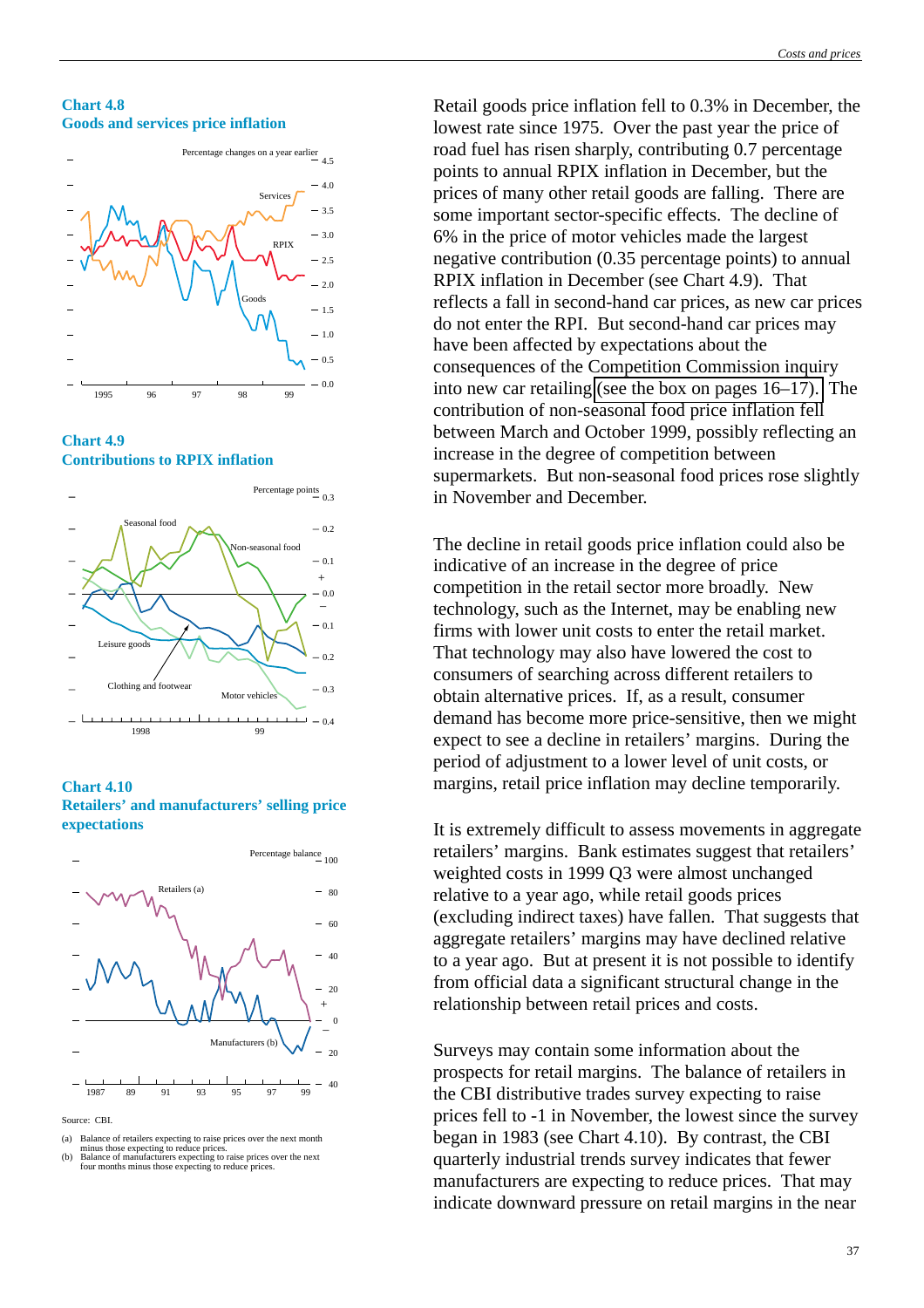#### **Chart 4.11 Retailers' relative share prices**(a)



(a) Indices are relative to the FTSE All-Share. End-month data.

#### **Chart 4.12 Retail goods price inflation**



 $-1 - 0.0$ 1998 99

#### **Chart 4.13 GDP deflator**(a)



term. Looking forward, if the impact of lower retail margins on profits is expected to be significant, we might see some effect on retailers' share prices. Chart 4.11 shows that in recent months, retailers' share prices have fallen considerably relative to the market as a whole and, indeed, in absolute terms as well.

The MPC has maintained its assumption that the prospective increase in competitive pressures is rather more widespread than has been observed in the past. The Committee has therefore assumed that there will be some overall compression of retailers' margins over the forecast period, which will put downward pressure on retail prices. The Committee has also maintained the assumption that there will be substantial reductions in the prices of some services provided by utilities following decisions by the relevant regulatory bodies.

# **4.6 Other price indices**

Retail price inflation can be thought of as a weighted average of domestically generated inflation (DGI) and imported inflation. It is apparent from Chart 4.12 that the weakness of import prices, especially in sterling terms following the appreciation of the exchange rate, has continued to exert downward pressure on retail price inflation. DGI provides some information on the pressure being exerted on prices by domestic demand.

One measure of DGI is based on the GDP deflator. Annual inflation of the GDP deflator was revised up significantly in the latest set of National Accounts, from 1.7% to 2.4% in 1999 Q3 (see Chart 4.13). That largely reflected upward revisions to the household and government consumption deflators. The revisions to the household consumption deflator were mainly accounted for by new data on rents. Data on rents are used by the ONS to estimate the imputed rents for owner-occupied housing, a component of nominal consumer spending.

The revisions aligned the GDP deflator measure of DGI (excluding export prices) more closely with the other measures (see Chart 4.14). These suggest that domestic inflationary pressures eased during the first three quarters of 1999, but remain in the  $2\frac{1}{2}\% - 4\%$  range.

The economy is not only subject to external shocks: individual products and services are continually affected by changes in technology and consumer preferences. These will cause relative prices to change. Sharp

<sup>(</sup>a) Import-intensive sectors are defined as those non-food sectors<br>producing consumer goods and services where 1990 input-output<br>tables suggest that more than two thirds of the sector's inputs<br>originate as imports. They co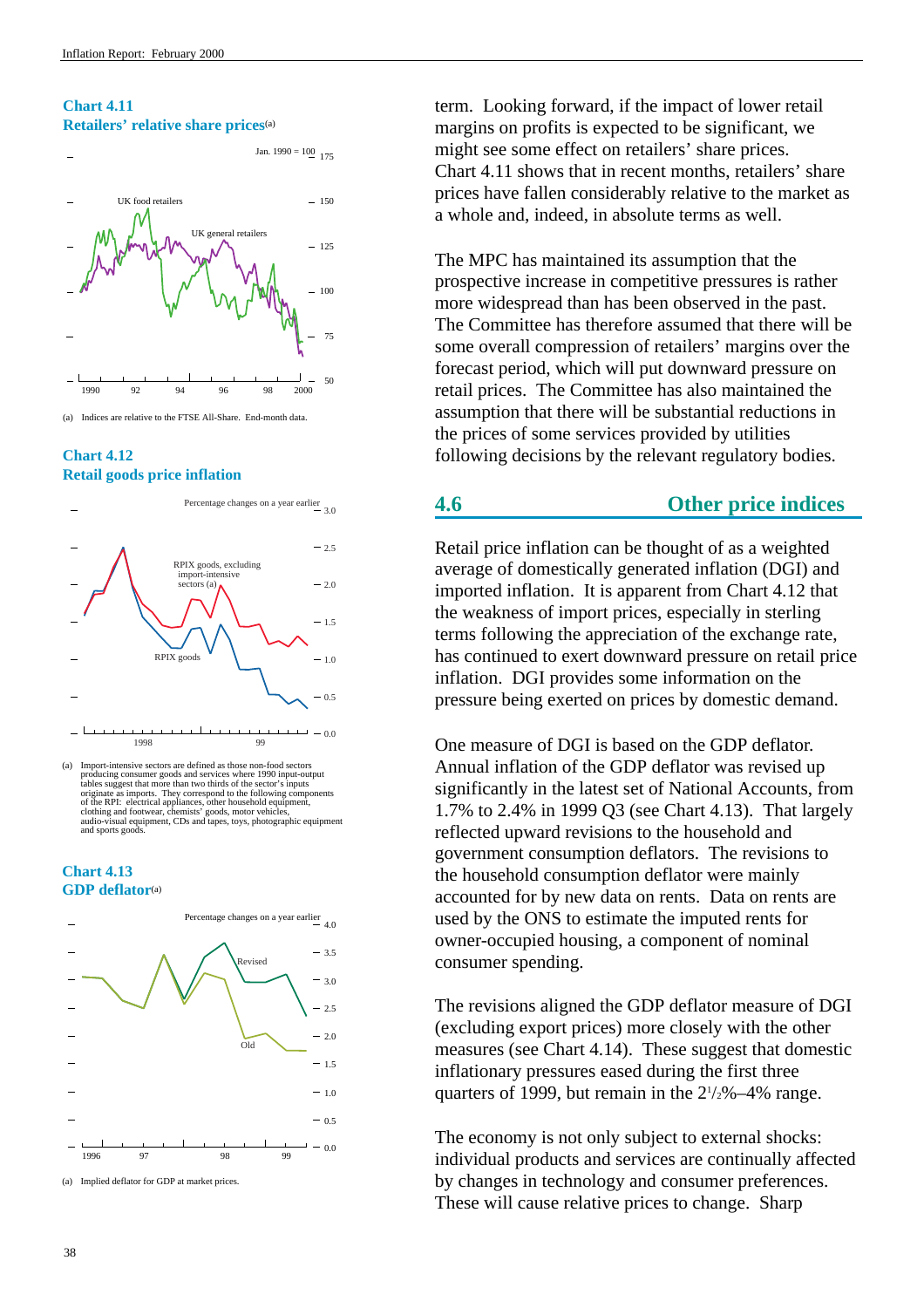#### **Chart 4.14 Measures of domestically generated inflation**



<sup>(</sup>a) Using GDP measured at market prices. (b) Using National Accounts measures of employee compensation and productivity growth. (c) Adjusted using long-run trend productivity growth of 2%.





<sup>0.0</sup> 1996 97 98 99

movements in relative prices may obscure underlying developments in inflation. It is therefore useful to look at measures of inflation that remove such large price changes from the sample. The Bank calculates a measure of inflation that excludes the largest and smallest 15% of weighted price changes in the individual components of the retail price index. This trimmed mean measure of RPIX inflation has remained at 1.6% for the past five months.

Annual inflation in the UK Harmonised Index of Consumer Prices (HICP) is now below that in the euro area, standing at 1.2% in December (see Chart 4.15). HICP inflation in the United Kingdom was above that in the euro area over the past three years, but consumer price inflation in the euro area has risen in recent months. The increase partly reflects the depreciation of the euro effective exchange rate in 1999, as well as higher oil and non-oil commodity prices.

## **4.7 Summary**

Oil and non-oil commodity prices have risen further, putting upward pressure on producers' input costs, but the appreciation of the sterling effective exchange rate has continued to moderate the impact on UK producer and retail goods price inflation. An increase in the degree of competition between firms may have added to downward pressure on goods price inflation. Retail goods and services price inflation have diverged further in recent months: a decline in retail goods price inflation has been offset by a rise in retail services price inflation. RPIX inflation remained at 2.2% in the last three months of 1999, below the government's  $2\frac{1}{2}\%$  target.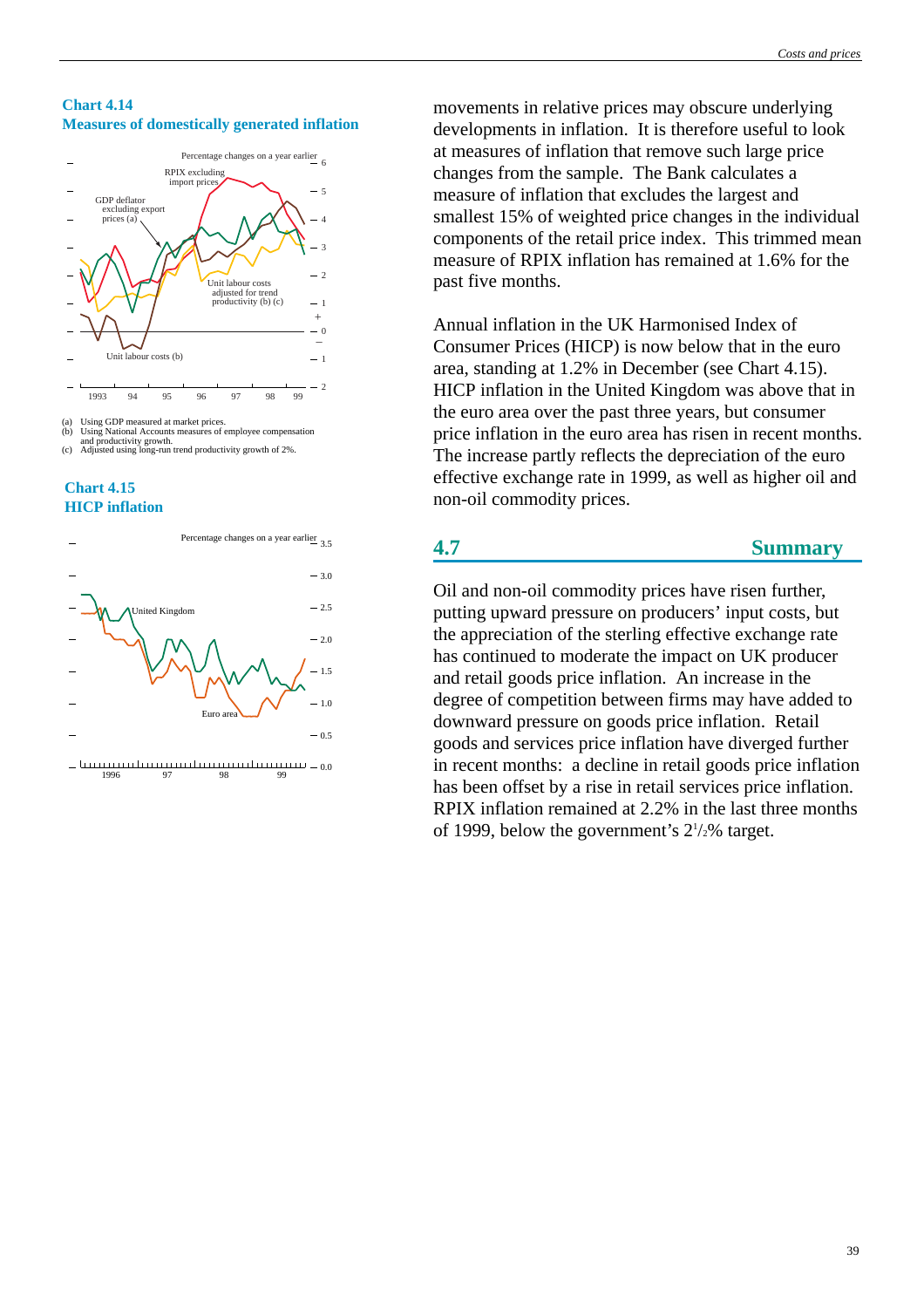# **5 Monetary policy since the November** *Report*

This section summarises the economic developments and monetary policy decisions taken by the MPC since the November *Report*. The minutes of th[e November,](#page-69-0) [December](#page-77-0) and [January m](#page-86-0)eetings are attached as an Annex to this *Report*. The Bank of England's repo rate was maintained at 5.5% in December, and was raised to 5.75% in January. In February it was raised to 6%.

In the November *Report*, the MPC's central projection was for annual real GDP growth in the 2.5%–3% range during 2000 and 2001, higher than in 1999. The Committee's best collective judgment of the prospects for RPIX inflation was that it was most likely to decline to just below 2% by the end of 2000, before rising to the 21 /2% target level in late 2001. Changes relative to the August projection reflected upward pressure on inflation from stronger domestic demand and higher earnings, and downward pressure from the higher exchange rate and declining price-cost margins. There were considerable uncertainties surrounding inflation prospects, for example about the future course of the exchange rate, earnings and margins. Alternative judgments on these issues led some Committee members to prefer profiles for inflation that would be up to  $\frac{1}{2}\%$  higher or lower at the two-year forecast horizon than the central projection representing the best collective judgment.

At its meeting o[n 8–9 December,](#page-77-0) the Committee discussed new information relating to the world economy. US output growth continued to appear robust, with a major contribution coming from strong consumption growth. This was supported partly by strong equity prices, though there was a continued downside risk of an equity market correction. Data revisions had made the recent GDP trend in Japan hard to discern, but the level of output in Q3 appeared to be broadly as expected at the time of the November *Report*. Activity in the rest of the industrial world, including the euro area, was either as expected or slightly firmer, as was news from emerging market economies.

UK final domestic demand in Q3 had turned out to be broadly as expected at the time of the November *Report*, though consumption had been stronger and investment weaker than expected. The interpretation of the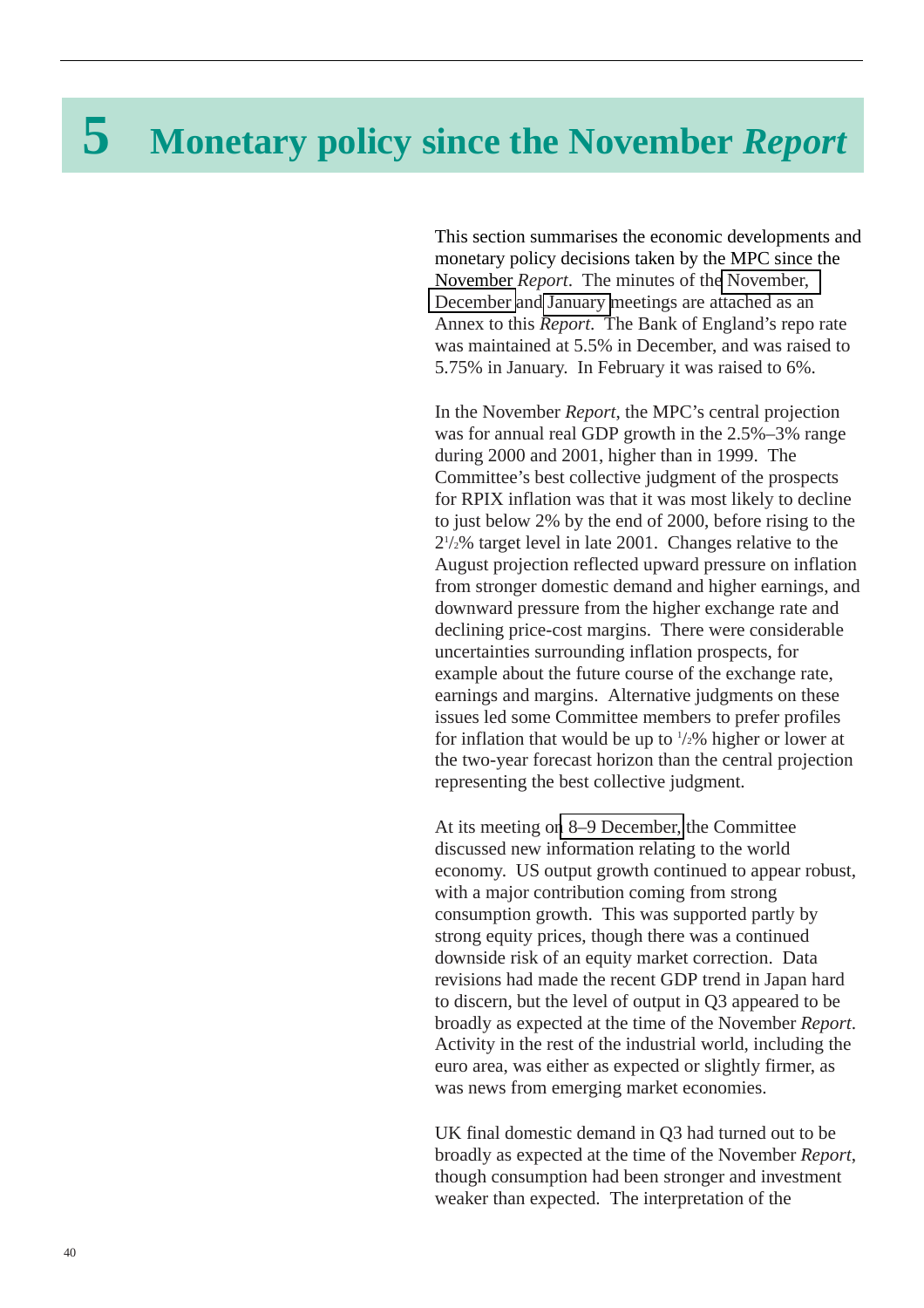consumption data was made more difficult by the changing seasonal pattern of car purchases resulting from changes in the timing of the introduction of new registration letters. Data for money and household credit suggested that consumer spending would remain robust. Notes and coin growth was particularly strong, but temporary special factors relating to the millennium date change were probably at work. Asset prices were also likely to underpin consumption growth: the FTSE All-Share index was up by 9% since the November *Report* and annual house price inflation was above 10% on most measures. With regard to investment, it was considered likely that the data might be revised up, but there was also a possibility that the recent slowdown partly reflected a 'millennium pause' in IT-related investment spending.

There was little news in UK labour market data since the November meeting. However, the Bank's regional Agents reported that there was more widespread evidence of skill shortages. Some of the Agents' contacts had also expressed concern about prospects for the coming pay round. But such reports were not yet supported by evidence from other sources. The Committee had insufficient new evidence to determine whether earnings growth was diverging markedly from the November central projection. There were, however, signs that productivity in manufacturing had picked up, though this rise in productivity would need to be more widespread if potential higher earnings growth and demand pressures were not to lead eventually to higher inflation.

The main news on commodity prices was a sharp rise in the price of oil in November. This came on top of rises earlier in the year, which were contributing to a substantial rise in producer input prices. However, the short-term prospects for UK retail price inflation seemed little changed, owing to offsetting effects from the higher exchange rate, lower margins (partly associated with greater competition) and lower utility prices. Downward pressures on goods price inflation were especially strong, and the gap between goods price and service price inflation had widened further.

The Committee discussed whether there were any special tactical considerations affecting monetary policy arising from Y2K considerations. Uncertainties about the size of millennium-related effects might make it more difficult than usual to interpret economic data. However, it was considered that the year-end 'fog' might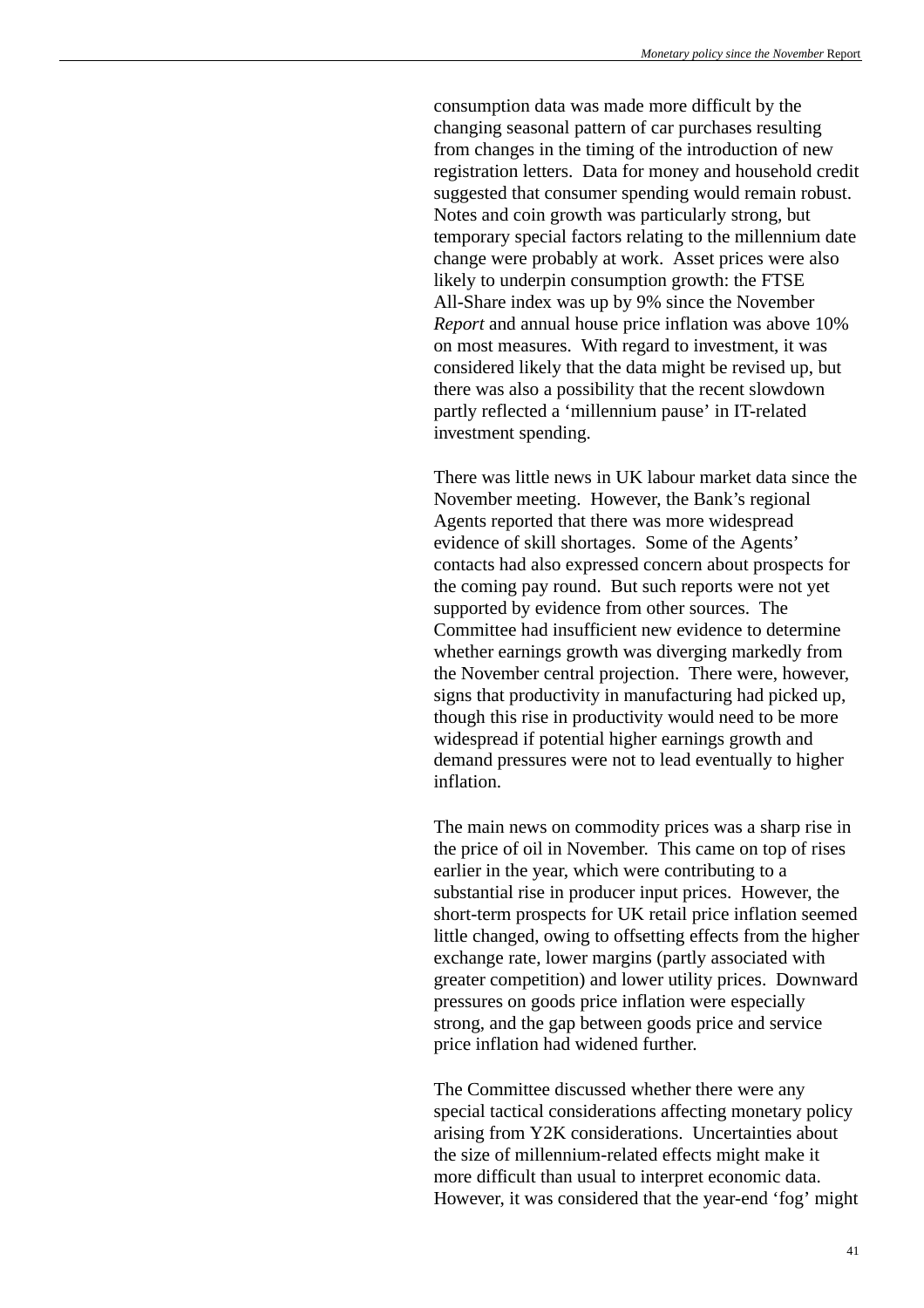not be that much thicker than usual, and that millennium factors should not rule out an interest rate change in December or January if that were warranted.

With regard to the immediate policy decision, there were two broad views within the Committee. Proponents of one view favoured no change, while supporters of the other favoured an immediate rise of 25 basis points. Those who favoured no change in rates took the view that there was insufficient news to change the stance adopted in November, or thought that although medium-term risks might have increased slightly, the short-term prospects for inflation were at least as weak as in the November projection, so that further tightening could not be justified. It was thought sensible to wait for more information to emerge before taking any further action. The case for a rise was partly based on the assessment that the news over the month increased the likelihood of higher inflation beyond the short run. World demand prospects had improved and UK consumption was looking stronger than expected. The November projection had anyway been for a rising inflation profile at the two-year horizon. On this view, the risks of a monetary policy mistake were mainly on the upside. The Committee voted to maintain the Bank's repo rate at 5.5%.

At its meeting on [12–13 January,](#page-86-0) the Committee again discussed news about the progress of the world economy since the November *Report*. Activity in Asia (other than Japan) and the euro area had strengthened perceptibly, and the euro area was the single most important market for UK exports. US GDP growth had remained very strong in Q3 and consumer confidence had risen to a 30-year high. The US labour market continued to be tight, but there were few signs that higher oil and other commodity prices had been passed through to US retail prices. Higher equity prices may have been reflecting assessments of higher growth prospects, but it remained possible that the stock market was overvalued. The downside risks from a potential stock market correction and from a disorderly adjustment to the growing US trade deficit, for example via a potential fall in the dollar, remained significant. But these risks had been present for some time, and there was not much new information on these issues. Overall, the outlook for world economic growth was now stronger than it had been at the time of the November *Report*.

In the December National Accounts release, the level of UK GDP in 1999 Q3 was much as expected in the November *Report*, but the pattern and composition of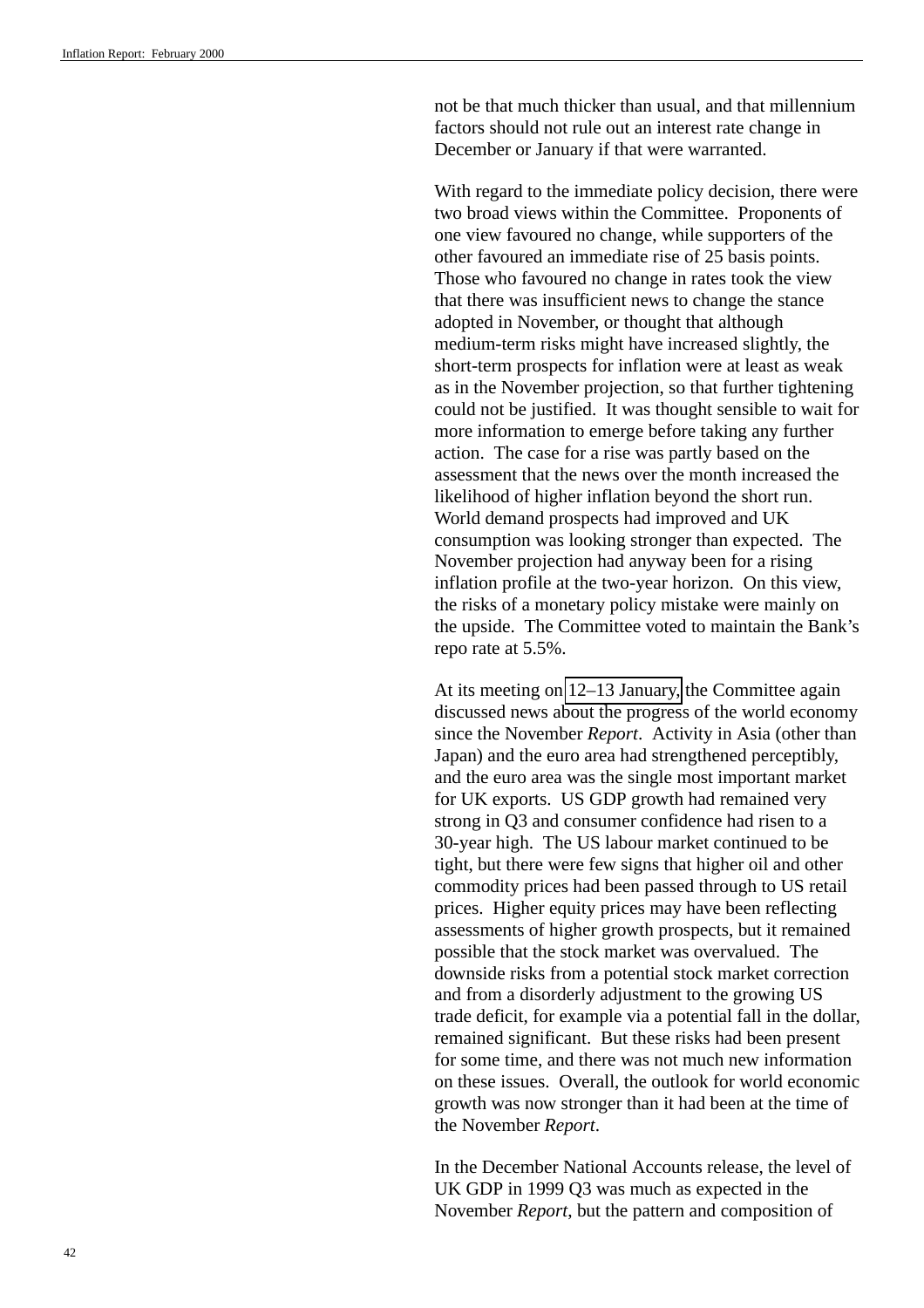growth in the previous quarters had altered a little. Growth in 1998 Q4 had been revised down, but figures for the first two quarters of 1999 had been revised up. Manufacturing and industrial production grew faster in Q3 than service sector output, but it was possible that the relative slowdown in service sector growth—observed particularly in financial and business services—was partly millennium-related. Final domestic demand growth had slowed somewhat in Q3, but net external demand had picked up considerably in Q2 and Q3. Consumer spending prospects—as indicated by disposable income growth, wealth increases and consumer confidence—seemed to be for robust growth. This assessment was also supported by data on lending for consumption (unsecured lending to individuals plus mortgage equity withdrawal), which had shown a sharp rise. Narrow money had also grown strongly, very probably on account of abnormal millennium-related effects at the year-end, which the Committee expected to unwind during January with no implications for activity or inflation.

UK employment had continued to increase and unemployment had fallen further, but most of the accounting counterpart of the increase in employment seemed to have come from a fall in inactivity. The Bank's regional Agents continued to report increases in skill shortages in some areas, but the Committee recalled that the October CBI survey indicated that skilled labour shortages in manufacturing remained below historical averages. Forward-looking survey evidence suggested further moderate growth in employment in the near term. Overall, the evidence seemed to be of continued tightness and perhaps further tightening of the labour market. The headline measure of whole-economy earnings growth had risen to 4.9% in the year to October, above the level expected, hence the Committee considered that the earnings profile projected in November might need to be raised. It was possible that there were some erratic influences on the latest data, but continued high levels of earnings growth would tend to put upward pressure on inflation if not matched by a significant pick-up in productivity growth.

RPIX growth had remained below target in November, despite the growth in earnings and higher commodity prices (especially oil). Part of the explanation was the strength of sterling, but downward pressure on prices due to greater competitive forces might also have been a factor. There was a range of views about how large and how long-lasting such effects might be.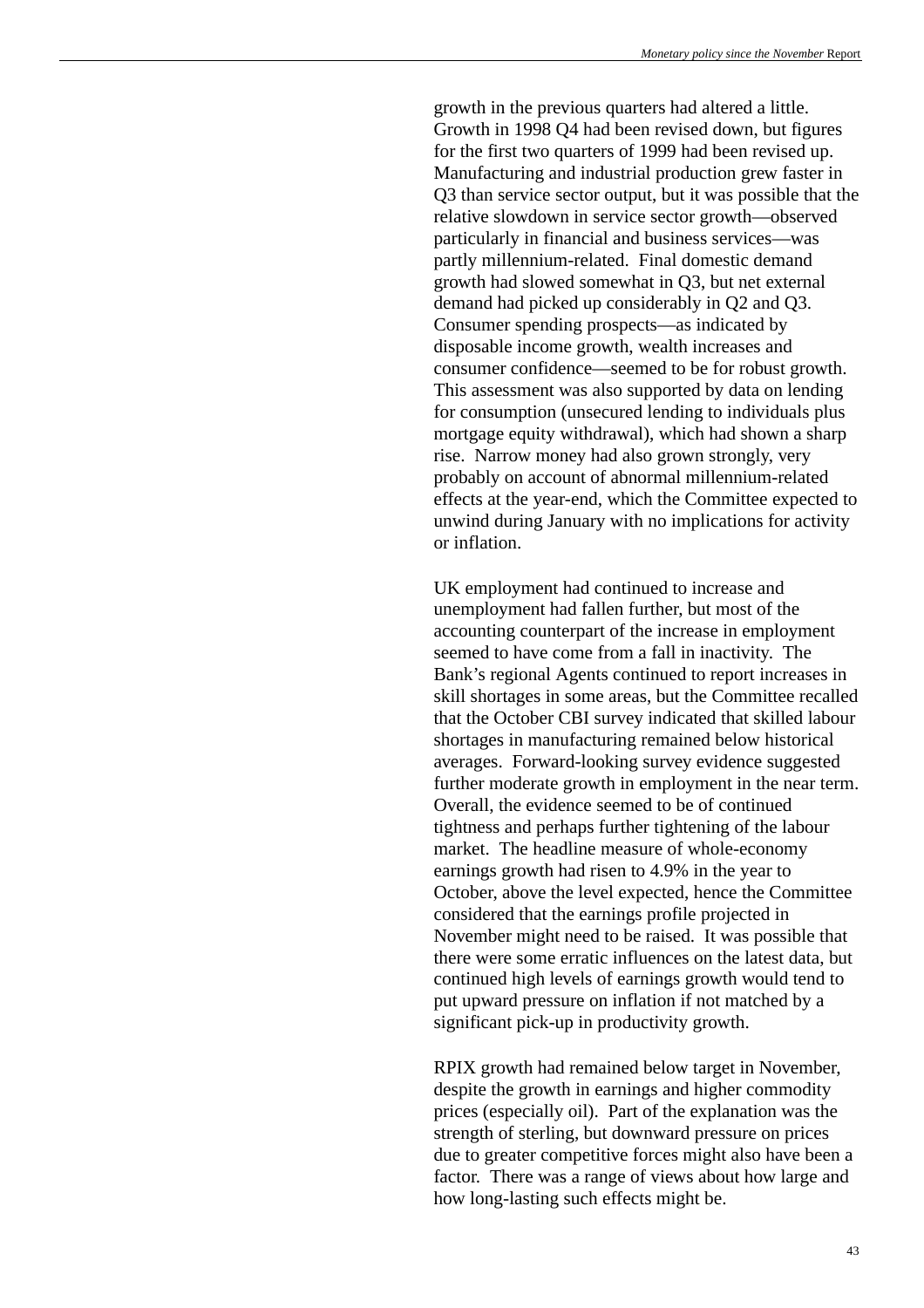The Committee returned to the issue of whether millennium considerations should influence the monetary policy decision. It was noted that it might be some time before all the distortions to the data were unwound. But such distortions as there were did not seem to be that large relative to normal data uncertainty around the year-end, and there was no strong argument for avoiding a change in monetary policy stance if new information pointed to the need for such a change.

On the immediate policy decision, it seemed clear that the balance of news for prospective medium-term inflation over the past month was on the upside, even though final domestic demand growth had recently slowed and RPIX inflation was below target and seemed likely to remain so for some time. Growth prospects had improved for the United Kingdom's main trading partners, and the determinants of domestic demand, such as wealth, labour income and consumer borrowing, were also looking buoyant. The deterioration in medium-term inflation prospects reflected developing pressures in the labour market and on productive capacity. All members of the Committee were of the view that higher interest rates were now needed. The Committee voted to increase the Bank's repo rate from 5.5% to 5.75%.

At its meeting on [9–10 February,](#page-95-0) the Committee voted to raise the Bank's repo rate from 5.75% to 6%.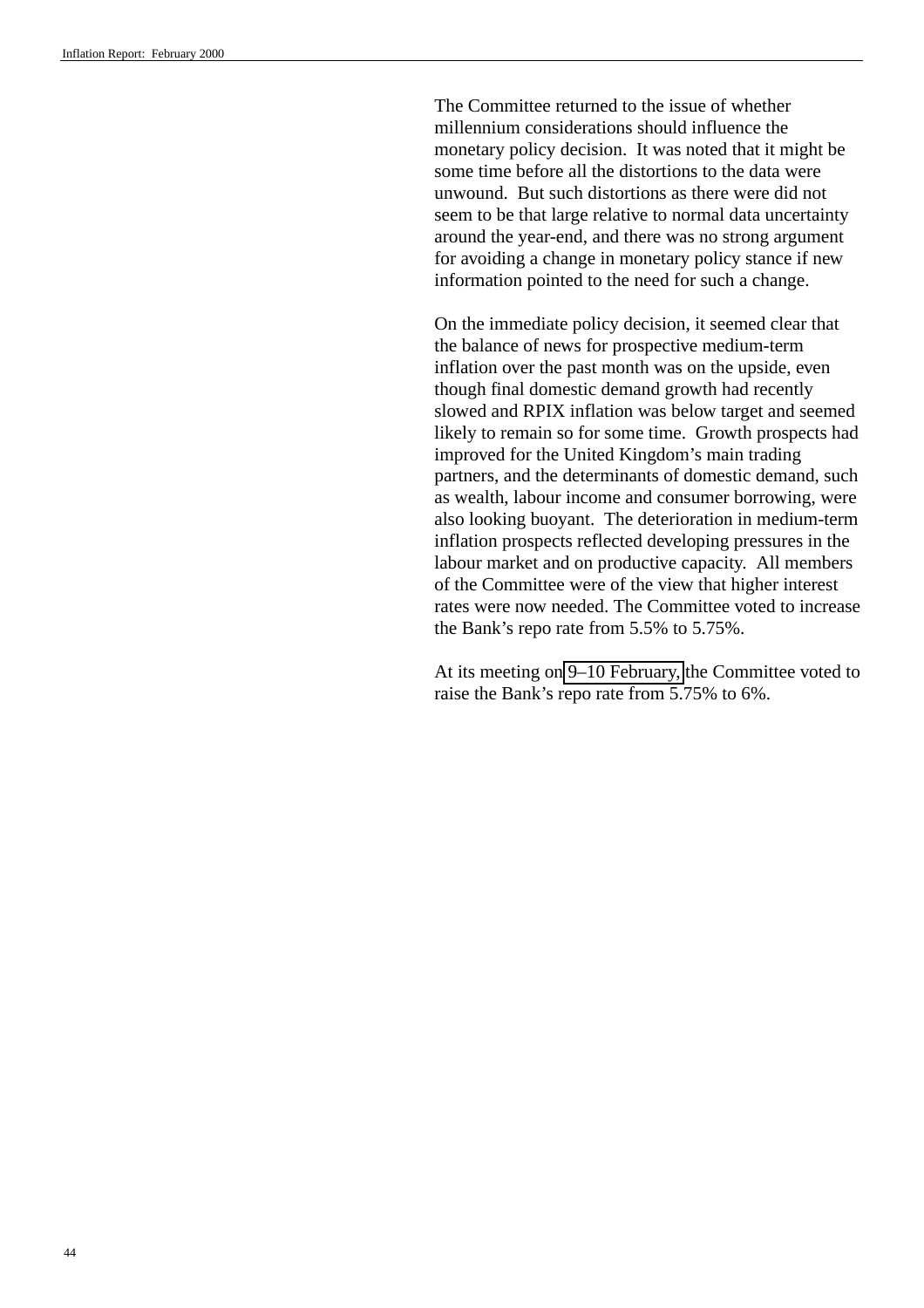# **Prospects for inflation 6**

# **6.1 The inflation projection assumptions**

The Committee approved this *Report* on 11 February. It contains the Committee's assessment of developments in the economy since November and prospects for the medium term. [Charts 6.1](#page-56-0) an[d 6.2 b](#page-59-0)elow show projections for GDP growth and RPIX inflation up to two years ahead, and the uncertainties surrounding them. The projections assume that the Bank's repo interest rate will remain unchanged at 6% during the next two years, and are conditioned on the assumptions described below.

There has been a further improvement in the prospects for world activity since the November *Report*. Output growth in the United States in the second half of 1999 exceeded expectations, and the near-term outlook remains strong. The Committee continues to expect a slowdown in US output growth over the next two years, although there remains considerable uncertainty on its timing and magnitude. Output growth in the euro area has picked up more quickly than expected in November. Forward-looking indicators, such as business confidence and orders, have risen further, supporting the recovery built into the projection. Recent indicators on the Japanese economy have been mixed, but have not significantly altered the broad outlook. There has been a further pick-up in activity in a number of emerging market economies, and prospects have improved over the past three months. Trade flows, within Asia in particular, have risen sharply in recent months. Taking these developments together, the MPC has made a further upward revision to its central projection for world output and trade. The most likely outcome is that growth in UK-weighted export markets will rise from around  $5\frac{1}{2}\%$  in 1999 to around  $7\frac{1}{2}\%$  this year, before falling back a little in 2001.

There remain a number of risks to the world outlook and, while the central projection for world activity has been raised since November, the Committee continues to judge that the risks around this projection are weighted to the downside. A sharper-than-expected slowdown in the United States poses the largest risk.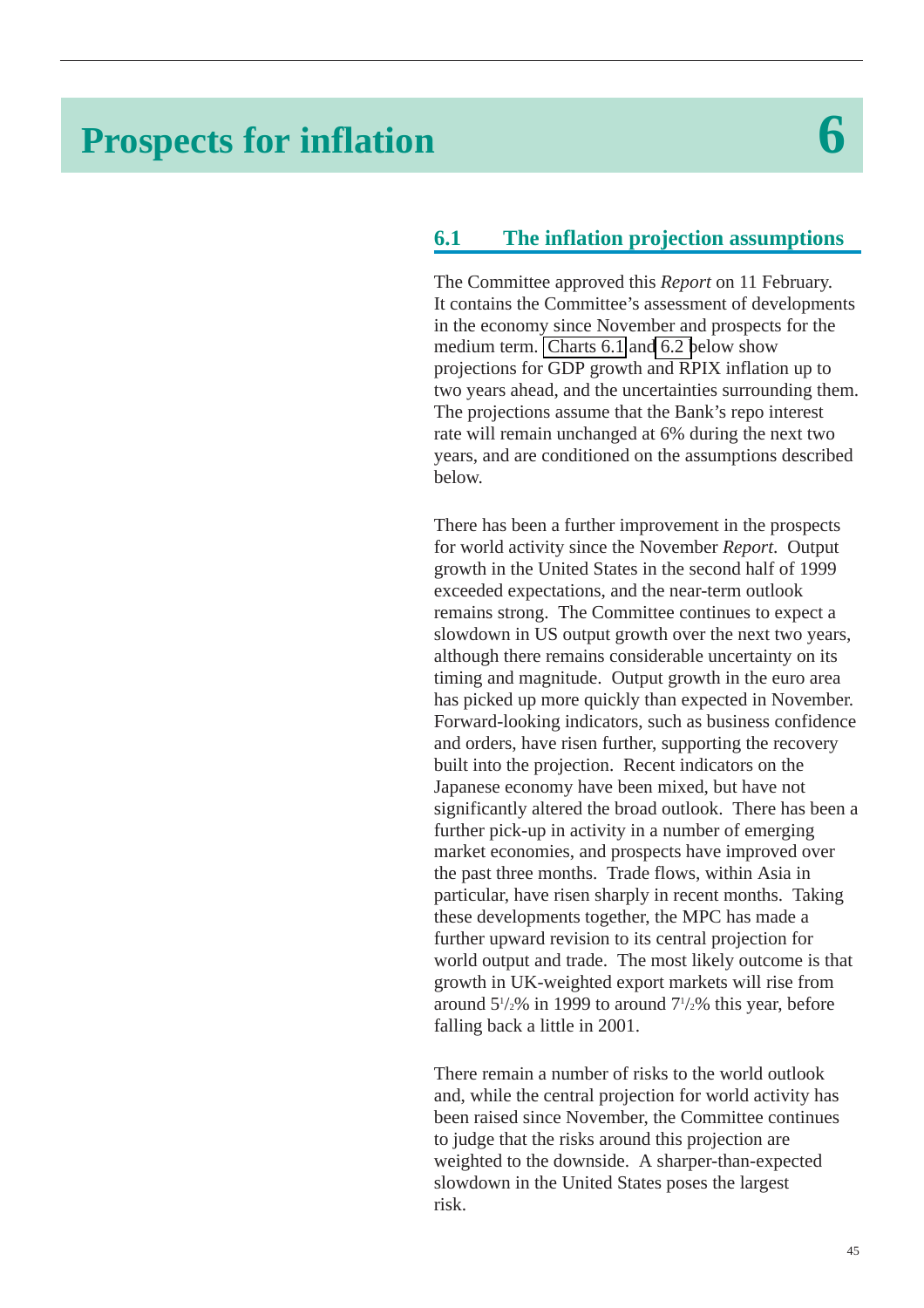Commodity prices have, on balance, been higher than projected at the time of the November *Report*. Oil prices have been higher than assumed earlier, as market conditions have tightened further. The pick-up in non-oil commodity prices in the final quarter of last year was also somewhat stronger than projected in November, as food prices rose for the first time in more than two years. However, stronger-than-expected commodity prices have not been translated into a larger-than-expected increase in output prices. Indeed, reflecting a continuation of strong competition in global markets, prices of manufactured goods and traded services in the third quarter of 1999 were slightly weaker in local currency terms than projected in November.

The Committee expects these competitive pressures to persist, and the outlook for world inflation is little changed from November, despite the improved outlook for world activity and higher oil prices. The projected oil price profile for the next two years has been raised, reflecting recent higher outturns, although the central assumption is that the oil price gradually falls back from current levels to around \$18 per barrel for Brent crude oil—the same level as at the end of the November projection—by the first quarter of 2002. Reflecting the stronger outlook for world growth, the Committee now assumes a faster rise in non-oil commodity prices this year. Rising commodity prices are likely to feed through to higher world prices of manufactured goods and traded services, which are expected to rise in line with the rates of increase projected at the time of the November *Report*. But, reflecting the lower starting-point, the projected level of world export prices is lower than assumed in November. The risks around the projection for world prices are broadly neutral. There is a downside risk given the risk of weaker world activity. But this is counterbalanced by an upside risk should the recent unexpected weakness in world export prices prove to be temporary.

The outlook for UK import prices will be affected by the sterling exchange rate, as well as by the prospects for world prices. The sterling exchange rate has strengthened appreciably over the past three months. The effective exchange rate index (ERI) averaged 109.4 in the 15 working days up to and including 9 February. This forms the starting-point for the exchange rate profile assumed in the projection. It compares with a starting-point of 105.6 at the time of the November *Report* and an implied level of 105.1 for February in the November central projection.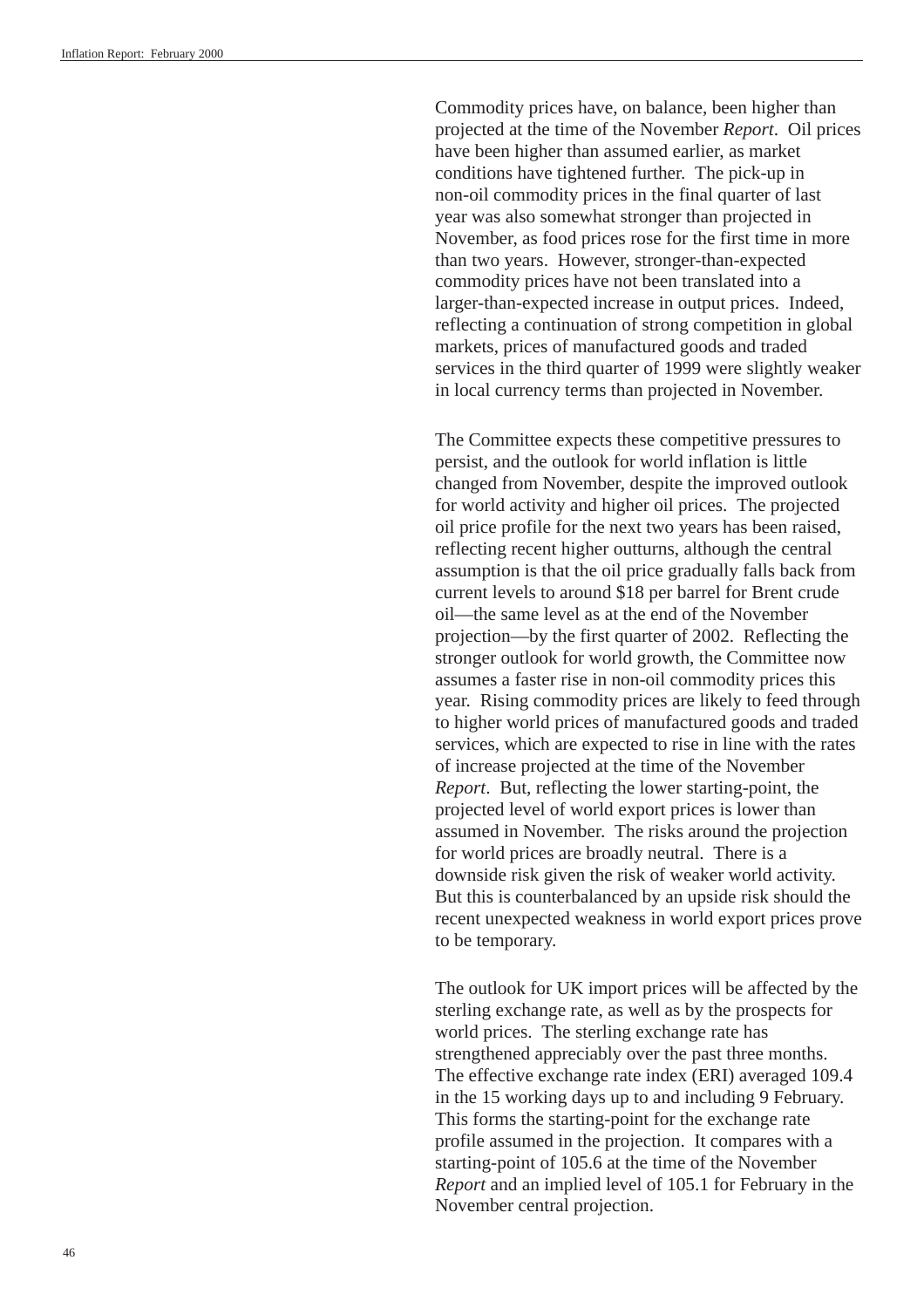All Committee members agree that there is considerable uncertainty about the outlook for the exchange rate.(1) As in the November *Report*, the Committee agreed to take the average of a constant nominal rate and a path related to the pattern of market interest rate differentials as the basis for the central projection. On this assumption, and adjusting for the conditioning assumption of constant interest rates, the sterling ERI declines to 107.1 by the end of the two-year forecast period, consistent with bilateral sterling exchange rates of \$1.63 and 0.63 against the euro (equivalent to DM3.05). That is a more gradual decline than in November. Some members took comfort that a forecast implied by a recently estimated econometric model of the exchange rate gave a broadly similar profile to the central projection. If, alternatively, the central projection were based on the assumption that the exchange rate moves in line with interest rate differentials, inflation at the two-year horizon would be some 0.3 percentage points higher than in the central projection. GDP growth would also be rather stronger. On the other hand, basing the projection on a constant nominal exchange rate would lower inflation by some 0.3 percentage points at the two-year horizon, and growth would be weaker.

Changes in equity prices affect households' wealth and companies' cost of capital. Equity prices have risen further in the past three months. In the 15 working days up to 9 February, the FTSE All-Share index was some 6% higher than in the equivalent period three months ago. The Committee has maintained the central assumption that equity prices will rise in line with nominal GDP over the forecast period.

Household wealth is also affected by changes in house prices. Over the past three months, house prices nationally have risen more rapidly than previously expected, although there are some tentative signs in the activity data that the market may be stabilising. House price inflation is likely to slow, as recent increases in interest rates feed through. The Committee has revised up slightly the assumption for house price inflation. The central assumption is that house price inflation moderates to below 10% this year, and eases further in 2001.

The fiscal plans announced by the Chancellor in the autumn pre-Budget statement on 9 November have been

<sup>(1)</sup> See the box on page 48 of the November 1999 *Inflation Report* for a discussion of alternative benchmarks for assessing exchange rate prospects.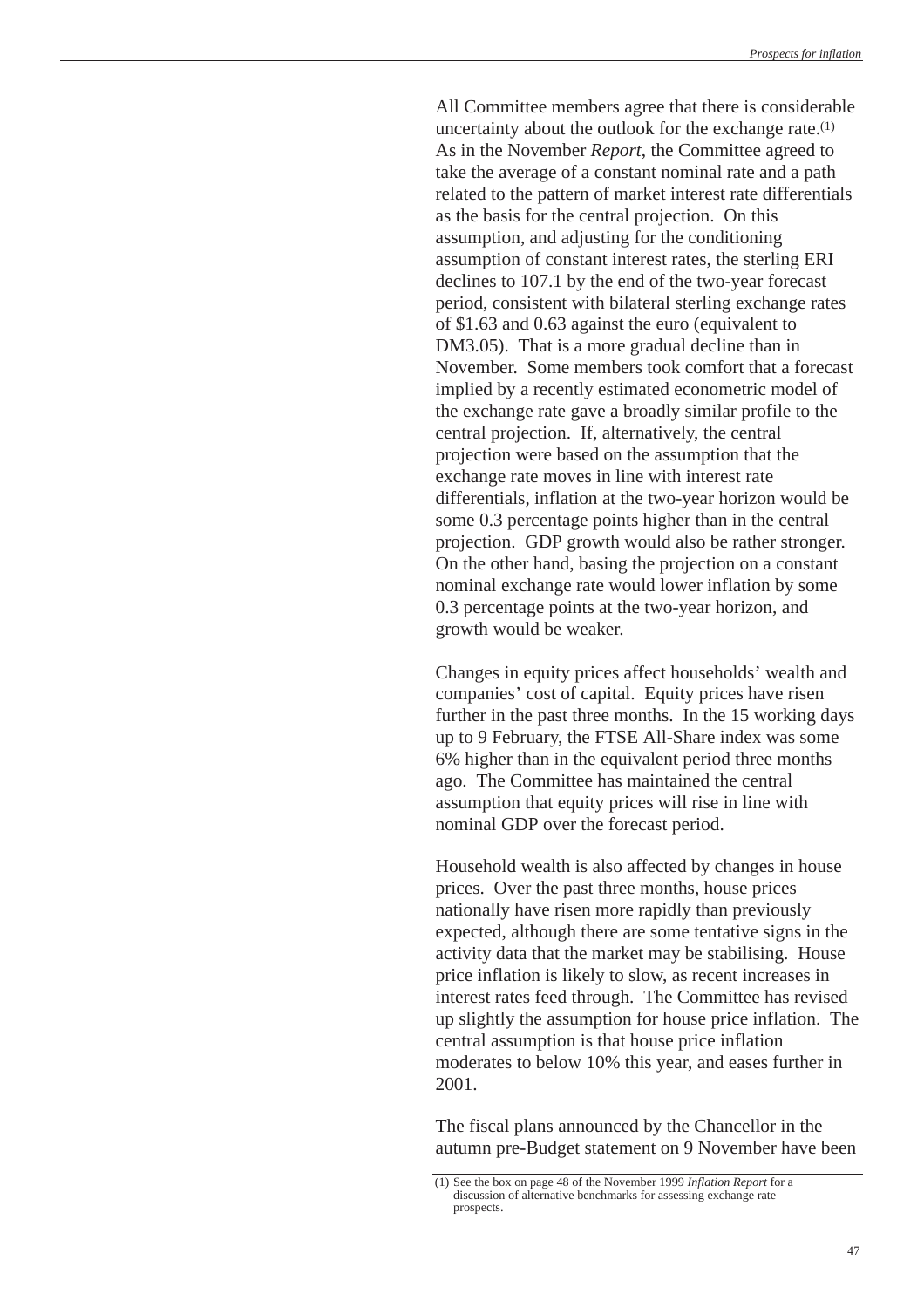incorporated into the latest projection. Given the Government's announced plans for nominal spending and the Committee's latest central projection for inflation, the likely growth rate for real government consumption is a little lower than assumed by the Committee in November.

Previous projections have already incorporated assumptions about the effects of the National Minimum Wage, the New Deal and the Working Time Directive. There is no change to the assumptions about the effects of these labour market reforms.

## **6.2 The output and inflation projections**

Output growth strengthened in the second half of 1999. According to the preliminary ONS estimate, GDP rose by 0.8% in the fourth quarter—a similar pace to the third quarter. The four-quarter growth rate quickened to 2.7%, a little above most estimates of the sustainable rise in supply capacity. The pick-up in growth was broadly in line with expectations in the November *Report*, although there have been revisions to the pattern of output and to the composition of demand which may convey information on the near-term outlook. RPIX inflation has remained below target in recent months. Inflation averaged 2.2% in the fourth quarter, in line with the central projection in the November *Report*. The Committee reviewed the medium-term prospects for output and inflation against this background.

The full National Accounts release published in December indicated that the level of GDP in the third quarter was in line with the preliminary estimate incorporated in the November projections. The pattern of growth over the previous year was revised, however, with the new data indicating a more pronounced pause in activity at the end of 1998, followed by a rather stronger recovery in early 1999. The data release also incorporated revisions to the composition of demand. In particular, final domestic demand was revised down as new information suggested that consumer spending had grown somewhat less robustly than previously estimated, and this outweighed an upward revision to the level of business investment. The downward revision to final domestic demand was offset by a rather stronger net trade position than previously estimated and by an upward revision to inventories.

The National Accounts release also signalled some improvement in the balance of demand and activity in recent months. The annual growth of final domestic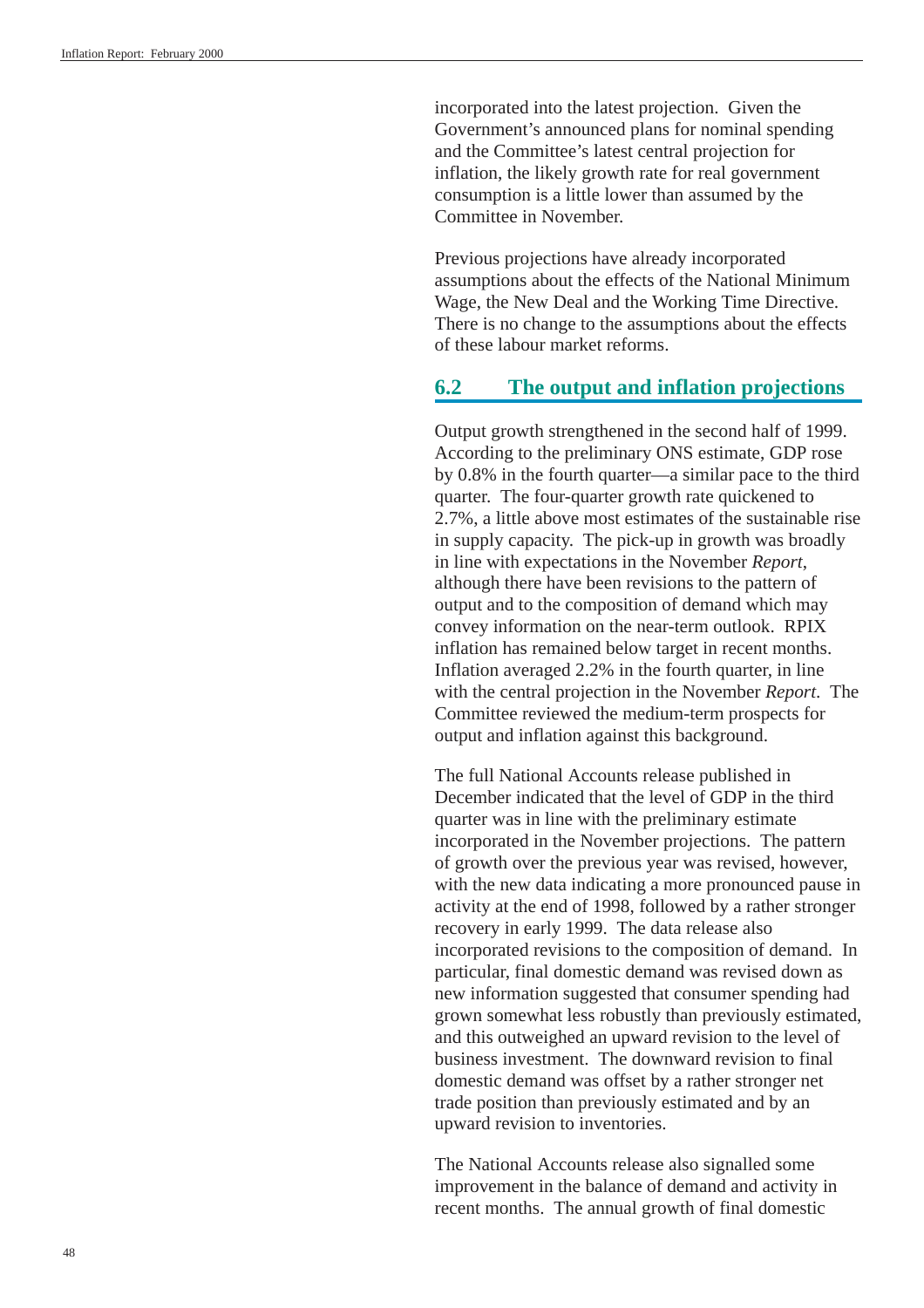demand now appears to be in the  $3\% - 3\frac{1}{2}\%$  range, still above a sustainable pace, but slower than the  $4\% - 4\frac{1}{2}\%$ rate suggested in previous estimates for the first half-year. The deterioration in the net trade position has, perhaps temporarily, slowed—indeed, in the second and third quarters net trade made a positive contribution to growth. Moreover, the run-down of inventories, which had dampened growth in the first half of the year, has ended. The balance of output growth has also improved somewhat. Aggregate manufacturing output picked up in the second half of 1999, and may now be rising close to rates in the service sector. Nonetheless, the overall picture masks significant differences across industrial sectors, and the further strengthening of sterling in recent months will dampen prospective growth in those industries most heavily exposed to international competition.

Consumer spending remains robust. Although the level of spending was revised down in the latest release, expenditure was  $3\frac{1}{2}\%$  higher in the third quarter than a year earlier. The underlying strength may be greater if consumers are deferring spending on cars until the outcome of the Competition Commission report on the car market is known. New car registrations have been very weak in recent months, although the underlying trend is also obscured by the new pattern of registration letter changes. Spending on other consumer goods remains firm. Retail sales rose by well over 1% in the fourth quarter. Moreover, indicators of prospective spending are buoyant. Real income growth is strong, household wealth has risen sharply in recent months, consumer confidence has improved further, and the money and credit data support a robust spending outlook.

In reviewing the outlook for consumption, the Committee assigned weight to evidence suggesting that changes in wealth had a larger short-term impact on spending than previously thought. Drawing on this evidence, and given the higher-than-expected increases in wealth and labour income, the Committee has revised up the near-term profile for consumer spending relative to the November *Report*. Annual growth rates may remain in the  $3\frac{3\frac{1}{2}\%}$  range for much of 2000. But spending growth is then expected to lose momentum, as wealth and labour income growth slow in response to the recent increases in interest rates and to the impact of the higher real exchange rate on activity and employment. Consumer expenditure growth may consequently be rather weaker in 2001 than in the November projection.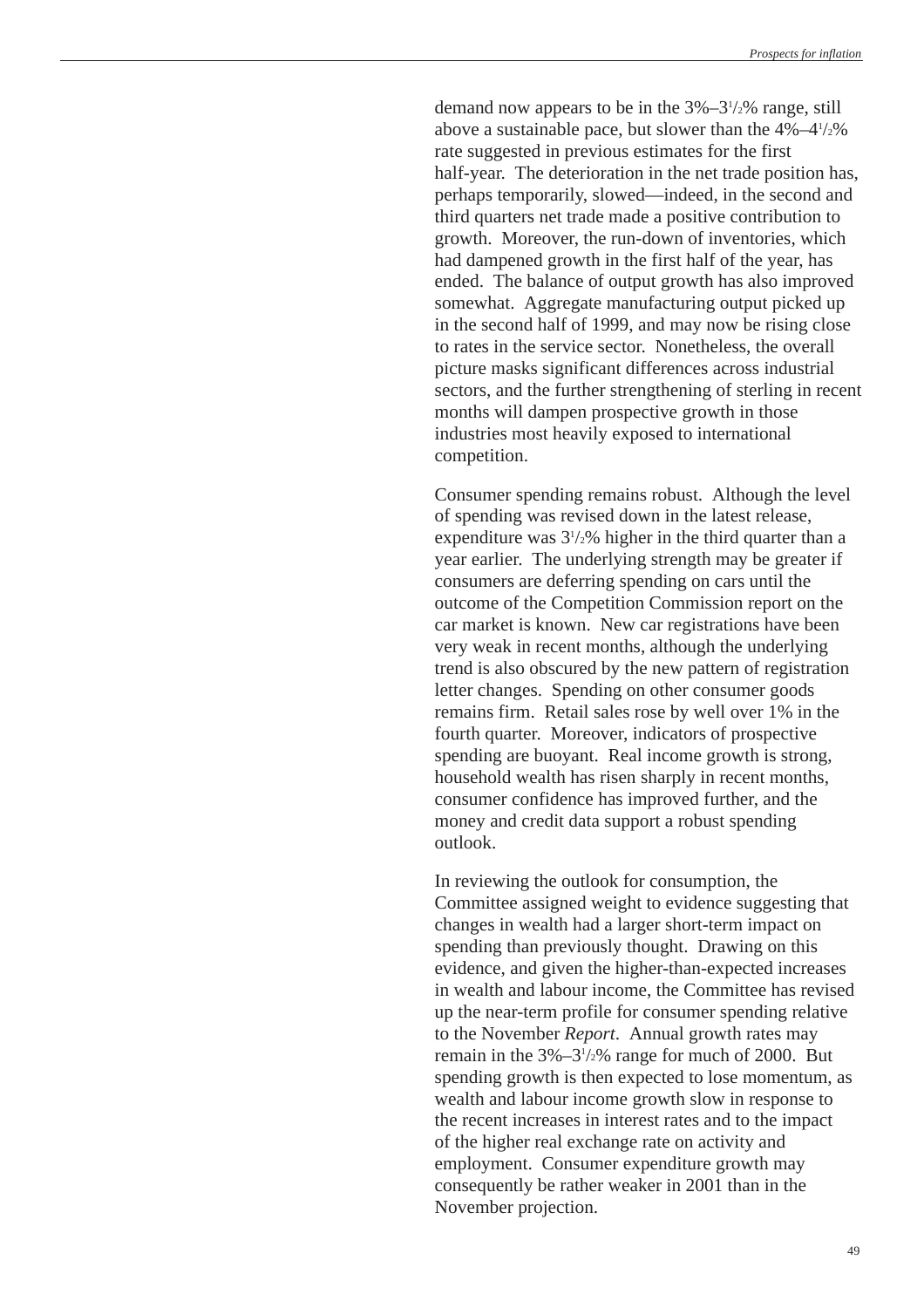There was a marked slowdown in the growth of business investment in 1999, although the level of spending has been revised up over the past two years. Indeed, business investment spending fell in the third quarter, for the first time since 1996. The slowdown follows several years of very rapid growth, partly linked to heavy investment in IT-related equipment. The recent slower growth of investment may signal that the gap between firms' actual capital stock and desired levels has narrowed. In that event, and in the absence of a major change in prospective growth or in the cost of capital, the ratio of business investment volumes to GDP might level off at around current levels. This assumption is consistent with the recent investment pattern and is incorporated in the central projection. Around this broad trend, the Committee also attached weight to reports from the Bank's Agents that part of the recent slowdown might reflect a temporary pause in IT-related spending in 1999, if companies were cautious about making new investment before the year-end once systems had been tested as year-2000 compliant. There could be something of a rebound in 2000 as deferred investment comes on-stream. But, overall, business investment growth is likely to be rather softer than in the November projection, reflecting the weaker recent momentum and slower overall activity growth. Risks to business investment are weighted to the upside. That reflects various factors. Surveys suggest rather stronger short-term growth. More rapid investment in systems to support electronic commerce could stimulate faster growth in business investment than in the central case. Another risk is that growth in housing and industrial construction could be faster. No change has been made to the government investment projection: nominal public sector investment is assumed to rise in line with announced public spending plans.

Inventory levels were revised upwards in the latest National Accounts release, but there was no significant change to the previous quarterly pattern. Following a substantial run-down in inventories in the first half of 1999 as firms shed excess stocks, the data for the third quarter and recent surveys suggest that stock levels are now closer to firms' desired levels, although some inventories may have been built up for precautionary reasons prior to the millennium date change. The Agents suggest that any such build-up was small, and that additional inventories should be quickly run off. The Committee continues to expect that firms will economise further on inventory holdings—for example by taking additional advantage of IT developments to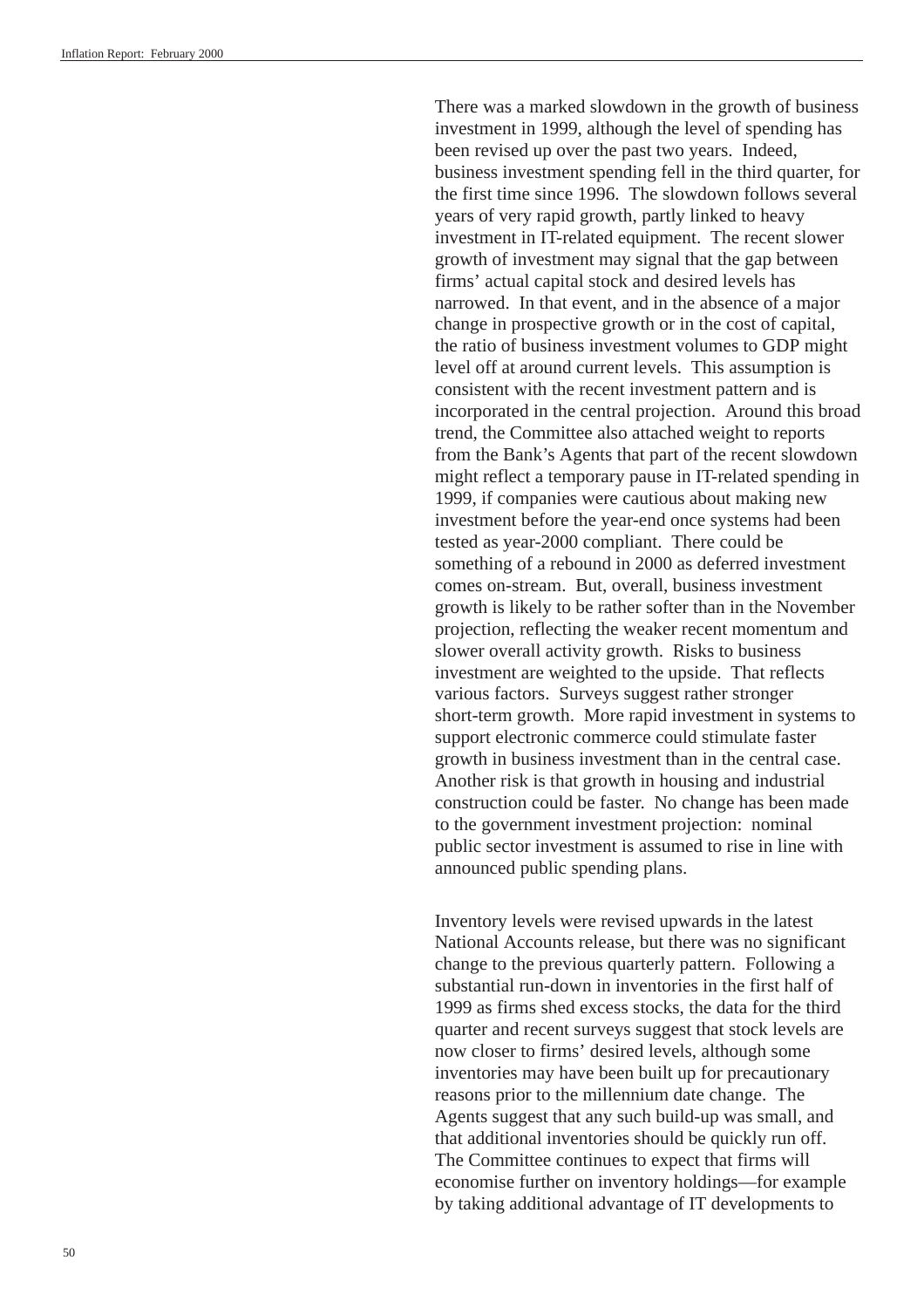control stock levels—and that the ratio of inventories to output will fall gradually over time.

Export growth strengthened in 1999 as world trade growth recovered. The trend in exports is hard to gauge as the data have been quite volatile. There was a remarkable rise of 6% in export volumes in the third quarter, but recent monthly data indicate some fall back in the fourth quarter. Surveys of export trends indicate that there has been some improvement in short-term prospects. Exports may continue to rise more rapidly in the near term than was assumed in the November *Report*, stimulated by the stronger growth in UK export markets. But faster growth in exports is likely to be temporary. Sterling has appreciated significantly in recent months. Moreover, overseas competitors' export prices in local currency terms are lower than assumed in November, adding to competitive pressures on UK exporters. Export growth is likely to slow as sales adjust to the higher real exchange rate. The medium-term outlook for exports is weaker than in November as a result.

Import volumes also strengthened markedly in the third quarter. It is possible that weaker import growth earlier in the year was associated with the inventory cycle: firms may have temporarily reduced demand for imports in order to meet a proportion of final demand by running down stocks. Import growth has recovered as the inventory correction came to an end. Import volume growth is likely to remain strong over the next two years, supported by robust consumer spending growth in the near term and by the higher sterling exchange rate.

Taking exports and imports together, the outlook for net trade is weaker than in the November projection. The further rise in the sterling exchange rate, together with the lower profile for competitors' export prices, outweighs the upward revision to UK export market growth. The current account deficit is likely to widen as import growth outstrips that of exports.

Business surveys and information from contacts of the Bank's regional Agents are consistent with a continuing improvement in output in the near term. Demand for labour remains firm, although employment growth has slowed a little. Unemployment is at its lowest for 20 years. Some of the recent growth in employment has been accounted for by a reduction in inactivity, as an improving labour market has encouraged greater numbers to seek work. There are signs in both surveys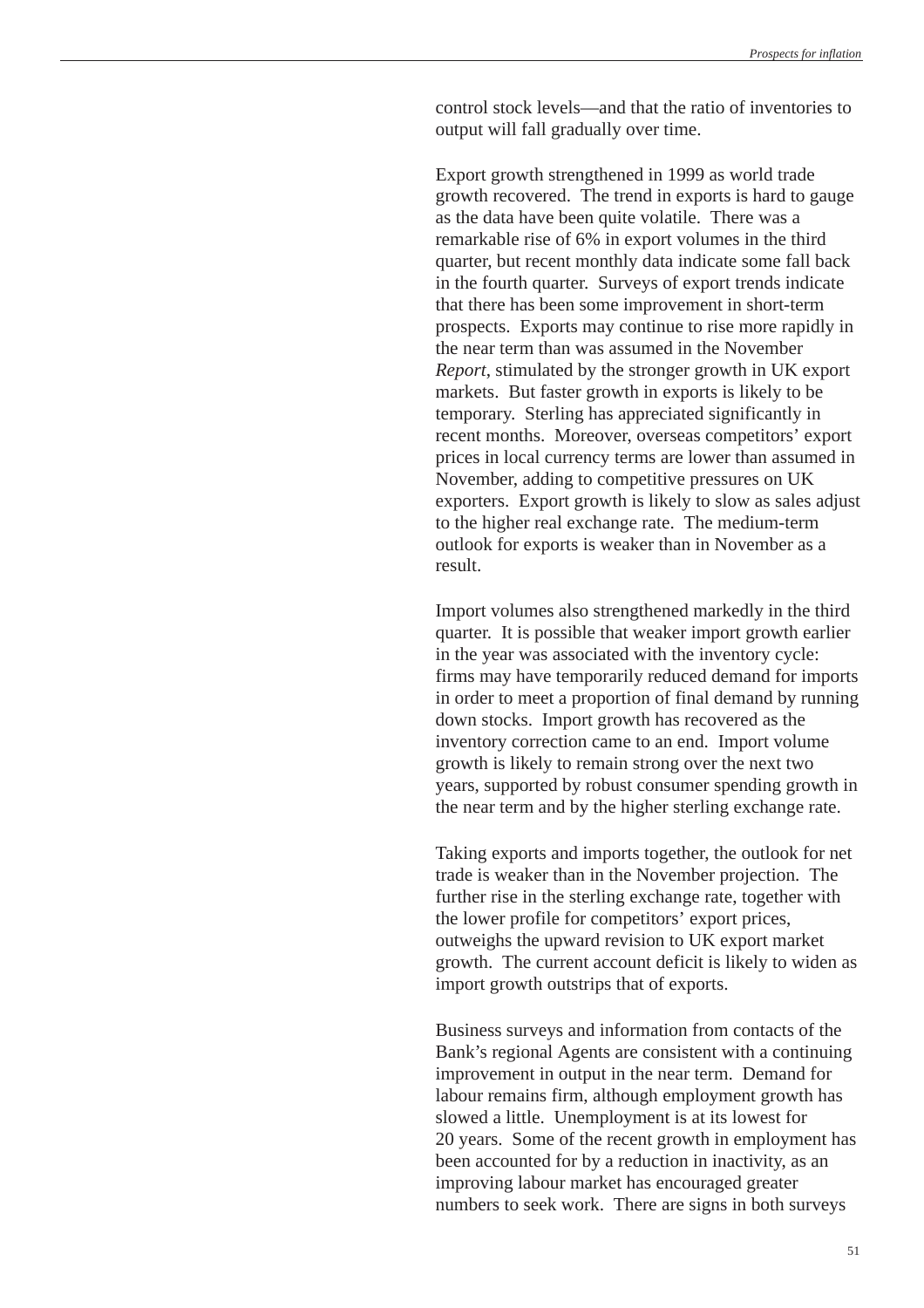#### <span id="page-56-0"></span>**Chart 6.1 Current GDP projection based on constant nominal interest rates at 6%**





The fan chart depicting the probability distribution for output growth<br>is rather like a contour map. At any given point during the forecast<br>period, the depth of shading represents the height of the probability<br>density func 10% of the probability. Each successive pair of bands is drawn to cover a further 10% of the probability, until 90% of the probability distribution is covered. The bands widen as the time horizon is extended, indicating in

and Agents' reports that skilled labour shortages have increased over the past quarter, although in the case of the CBI survey for manufacturing the rise is only to the long-run historical average.

Drawing these elements together, the central projection for four-quarter GDP growth is shown in Chart 6.1.(1) The momentum in growth is fuelled by buoyant final domestic demand. Nonetheless, the pace of overall GDP growth may slow a little from above-trend rates in the coming quarters, as the effects of the higher real exchange rate and monetary policy tightening work through. Four-quarter growth is likely to settle in the  $2^{1/4}\% - 2^{1/2}\%$  range over the next two years. The outlook is a little softer than in the November projection. Although higher income and wealth will spur more rapid consumer spending growth in the near term, the stimulus will be more than outweighed over the next two years by the impact of the higher exchange rate and past interest rate increases.

Recent *Inflation Reports* have highlighted the considerable uncertainty surrounding the short-term links between activity and inflation. It was noted in both the August and November *Reports* that output growth had strengthened more quickly in early 1999 than previously estimated by the Committee, while at the same time RPIX inflation outturns had been lower than earlier projected. Interpreting the evidence on the links between activity and inflation remains difficult. Over the past three months, output growth and inflation have been broadly in line with the November central projection, but this has provided little information on the likely relationship over the next two years. A wide range of factors can influence the link, for example: global price trends; exchange rate prospects; labour cost pressures; and developments in profit margins and pricing behaviour more generally, as well as the likely path for output and demand pressure. And, of course, central to the projections is an assessment of the monetary policy stance, which ultimately determines the rate of inflation in the medium term. The Committee reviewed the recent evidence on these various influences and reconsidered the forecast assumptions.

Monetary indicators provide mixed signals on the outlook. Aggregate broad money growth remains weak. But that probably conveys little information on overall prospects: recent movements in the aggregate continue to be dominated by falls in deposits held by other

[<sup>\(1\)</sup> Also shown as Chart 1 in the Overview.](#page-3-0)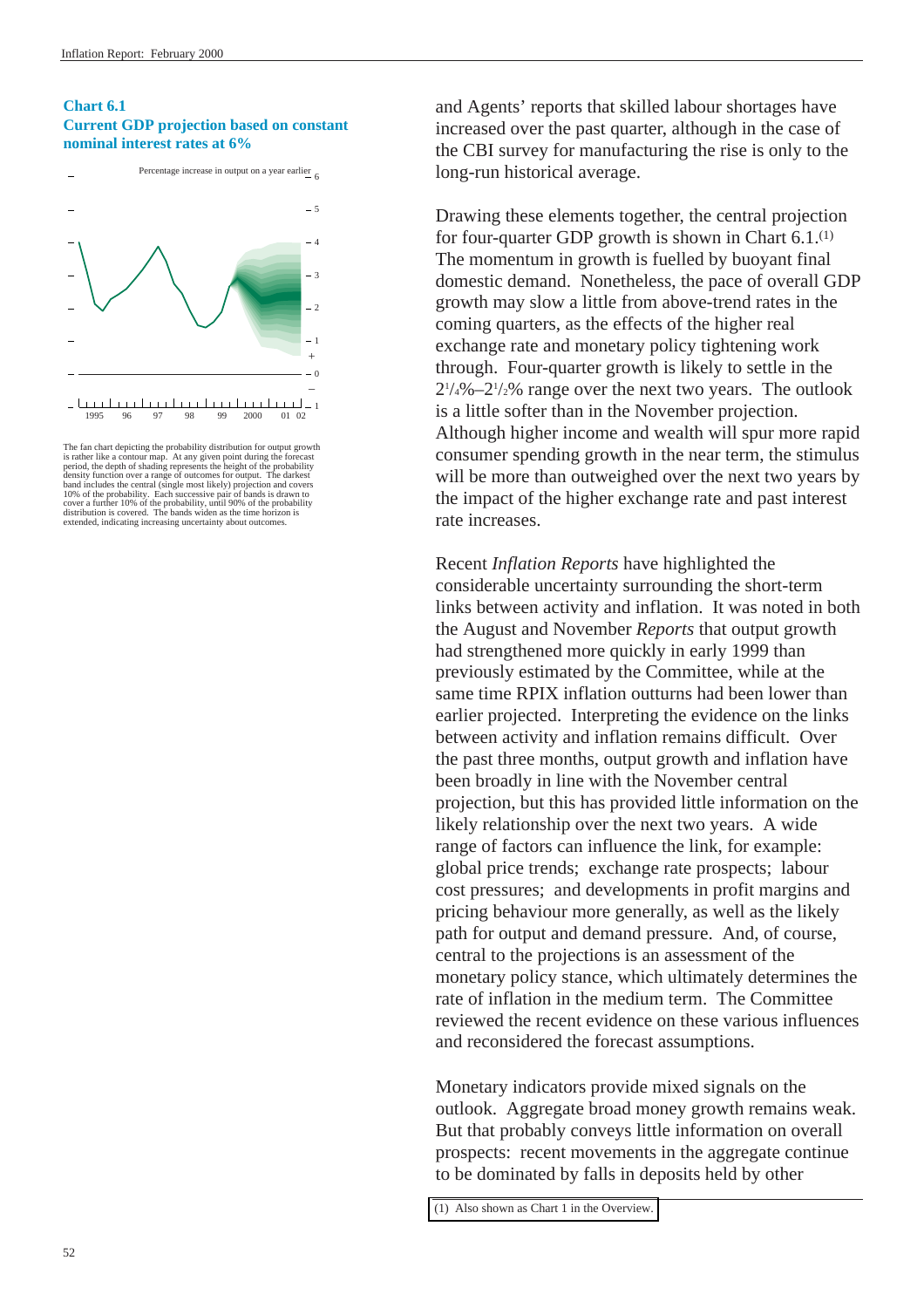financial corporations which have little direct link with nominal spending. Excluding this component, annual broad money growth appears stable. Household credit data show greater strength, and corroborate the buoyant near-term outlook for consumer spending. Total lending to individuals has risen by more than 9% in the past year, the fastest increase since the early 1990s. Narrow money growth also picked up in 1999, consistent with a pick-up in retail sales growth: recent data have, however, been distorted by swings in cash holdings over the millennium date change. Monetary policy has tightened since November, with the Bank's repo rate up by 50 basis points. The increase in short-term rates was a little above market expectations three months ago, and longer-term yields have increased a little since the November *Report*.

Although pay settlements are fairly stable and if anything drifting down, nominal earnings growth has edged up in recent months, and the latest outturns for earnings are stronger than expected three months ago. A number of factors may account for the rise in wage drift, including higher merit awards and bonuses as firms pay more to retain and recruit staff, a change in the overtime trend as activity recovers, and a change in the composition of the labour force towards higher-skilled workers. There are some indications from contacts of the Bank's regional Agents that job losses in manufacturing industry over the past year have been disproportionately weighted towards lower-skilled and lower-paid workers, and also that firms taking on new staff have sometimes had to pay a premium over existing pay rates.

The Committee has revised up the path for nominal earnings growth since the November forecast. The stronger-than-expected outturns in recent months suggest rather greater momentum than previously envisaged. Future nominal earnings growth may also be supported by a rather stronger profits position than expected three months ago. Since the November *Report* there has been a significant upward revision to estimates of the share of profits in national income in recent quarters. The stronger profit position could indicate that firms will be less resistant to upward pressure on real wages than expected in November.

There are signs in the latest data that labour productivity growth is strengthening, especially in manufacturing. The improvement is in line with the cyclical recovery projected in November. The Committee continues to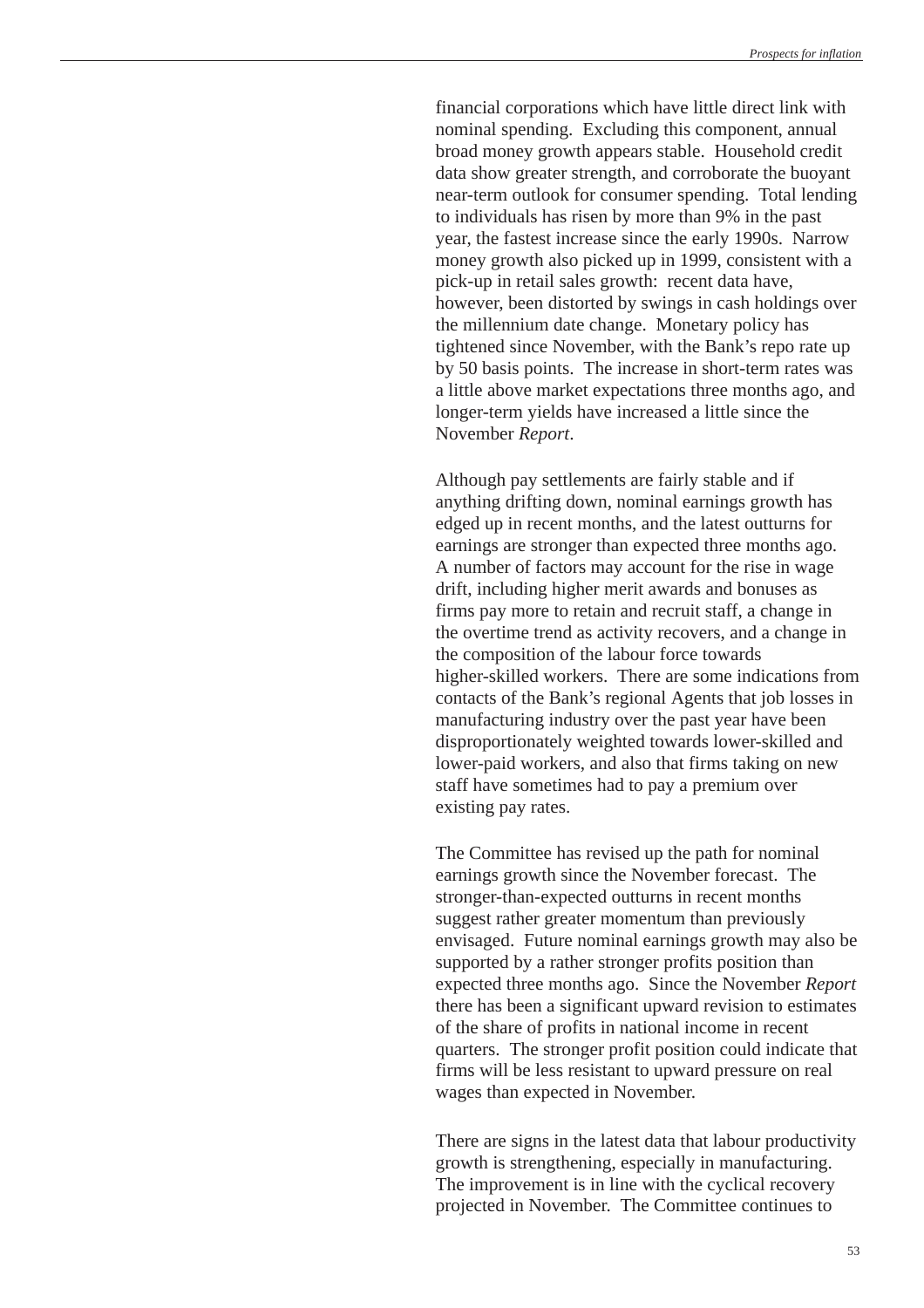expect that labour productivity growth will return to its long-run historical average trend over the next two years. Stronger productivity growth acts to dampen upward pressures on costs, for example from faster growth in earnings.

Productivity growth is a key determinant of the supply potential of the economy. Faster productivity growth on a sustained basis would raise the trend growth rate. Estimating the long-term trend growth rate is difficult. Productivity growth varies over the economic cycle and is hard to measure. It is difficult to separate changes in the long-run trend from variations over the cycle and from normal random fluctuations and measurement error. The Committee consequently places emphasis on empirical trends as the best guide to estimating long-term productive potential, but is alert to any evidence of structural change. Over the past 40 years, labour productivity in the United Kingdom has risen by around 2% per annum. That remains the central projection for the long-term trend.

The November projection incorporated a number of adjustments to the inflation outlook, reflecting the possibility that there may be a further compression of price-cost margins in a number of sectors, which could have a temporary impact on inflation as the adjustment to a lower level of margins takes place. Although equity prices overall have risen, the share prices of UK retailers have fallen sharply over the past year, consistent with a weaker outlook for retail profitability and the possibility of a compression of price-cost margins. The share prices of utilities have also declined substantially, as regulators have announced substantial cuts in prospective prices.

The best collective judgment is that these adjustments should be increased a little in the February projection. Competitive pressures in some sectors, such as cars, appear to be intensifying more rapidly than judged three months ago. Although there is considerable uncertainty surrounding both the magnitude and duration of the potential impact of such developments on aggregate inflation, the adjustment in the central projection assumes that these effects take place throughout the forecast period, reducing inflation by around 0.25 percentage points in the first year and by 0.3 percentage points in the second. The latest evidence on utilities prices is consistent with the November *Report* and so the previous adjustments have been maintained in the central projection.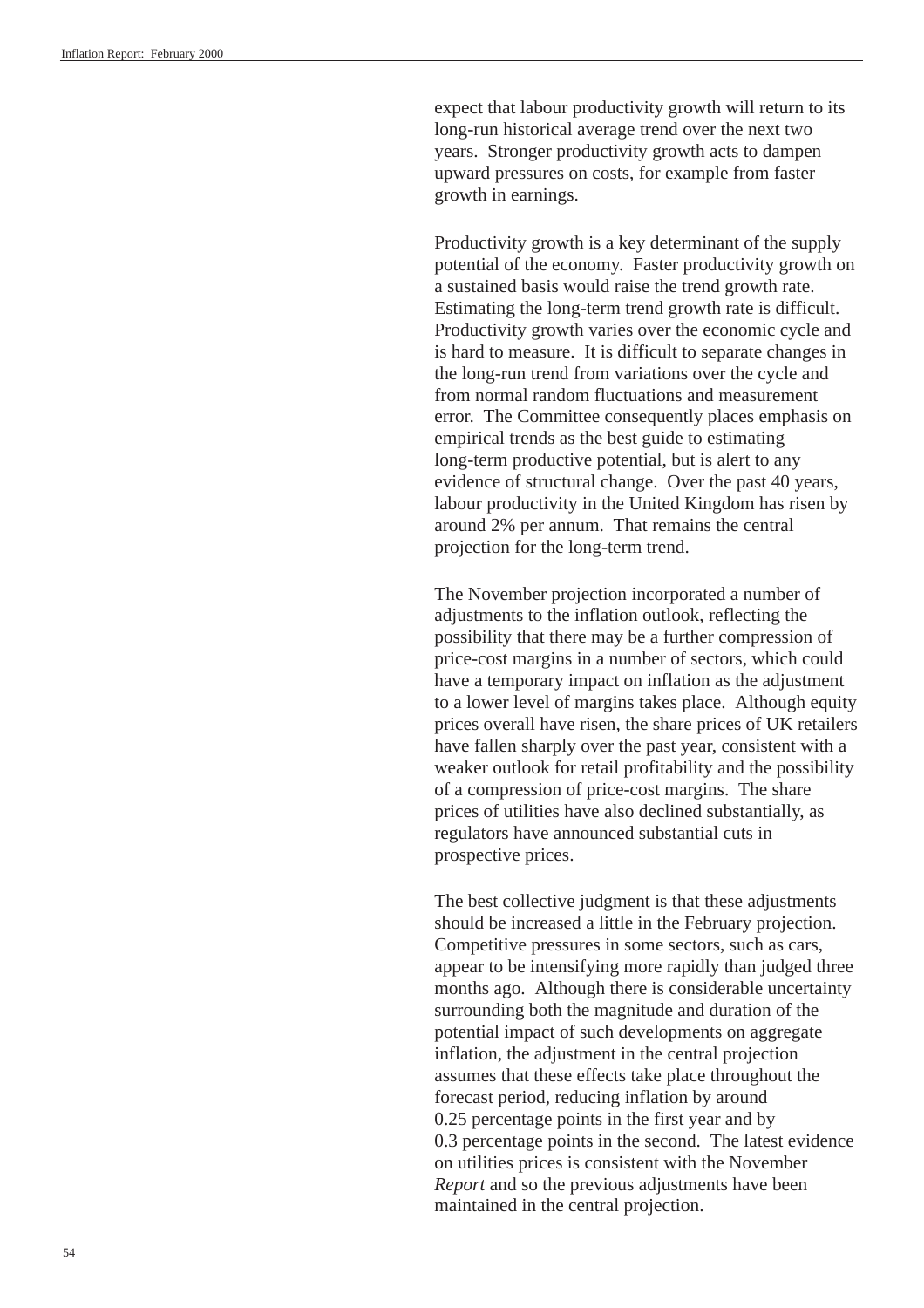<span id="page-59-0"></span>Different Committee members prefer alternative assumptions for margins adjustments, reflecting different views on the intensification of competitive pressures and on the impact of these pressures on inflation. Some Committee members consider that the adjustments should only affect aggregate inflation for a short period, reflecting the stickiness of prices. These Committee members prefer a smaller adjustment to inflation on account of margin adjustments, especially in the second year. On this view, inflation at the two-year horizon could be up to 0.3 percentage points higher than in the central projection. Other Committee members consider that the central projection attaches insufficient weight to the possible second-round effects of lower margins on costs, with further consequent effects on prices. They also judge that downward pressures on car prices and from expanding use of the Internet could be larger. These Committee members prefer alternative assumptions on margin pressure that would lower inflation further in the first year of the forecast, building up in the second year to leave inflation at the two-year horizon up to 0.4 percentage points lower than in the central projection.

Putting the above assumptions together, the Committee's best collective projection for the twelve-month RPIX inflation rate—based on the assumption that nominal interest rates are held constant at 6%—is shown in Chart 6.2.(1) Alongside is the projection from the

#### **Chart 6.2 Current RPIX inflation projection based on constant nominal interest rates at 6%**



## **Chart 6.3 RPIX inflation projection in November based on**





The fan chart depicting the probability distribution for inflation is rather like a contour map. At any given point during the forecast period, the depth of shading represents the height of the probability density function over a range of outcomes for inflation. The darkest band includes the central (single most likely) projection and covers 10% of the probability. Each successive pair of bands is drawn to cover a further 10% of the probability, until 90% of the probability distribution is covered. The bands widen as the time horizon is extended, indicating increasing uncertainty about outcomes. See the box 'How fan charts are drawn' on page 52 of the February 1999 *Inflation Report*.

[<sup>\(1\)</sup> Also shown as Chart 2 of the Overview.](#page-3-0)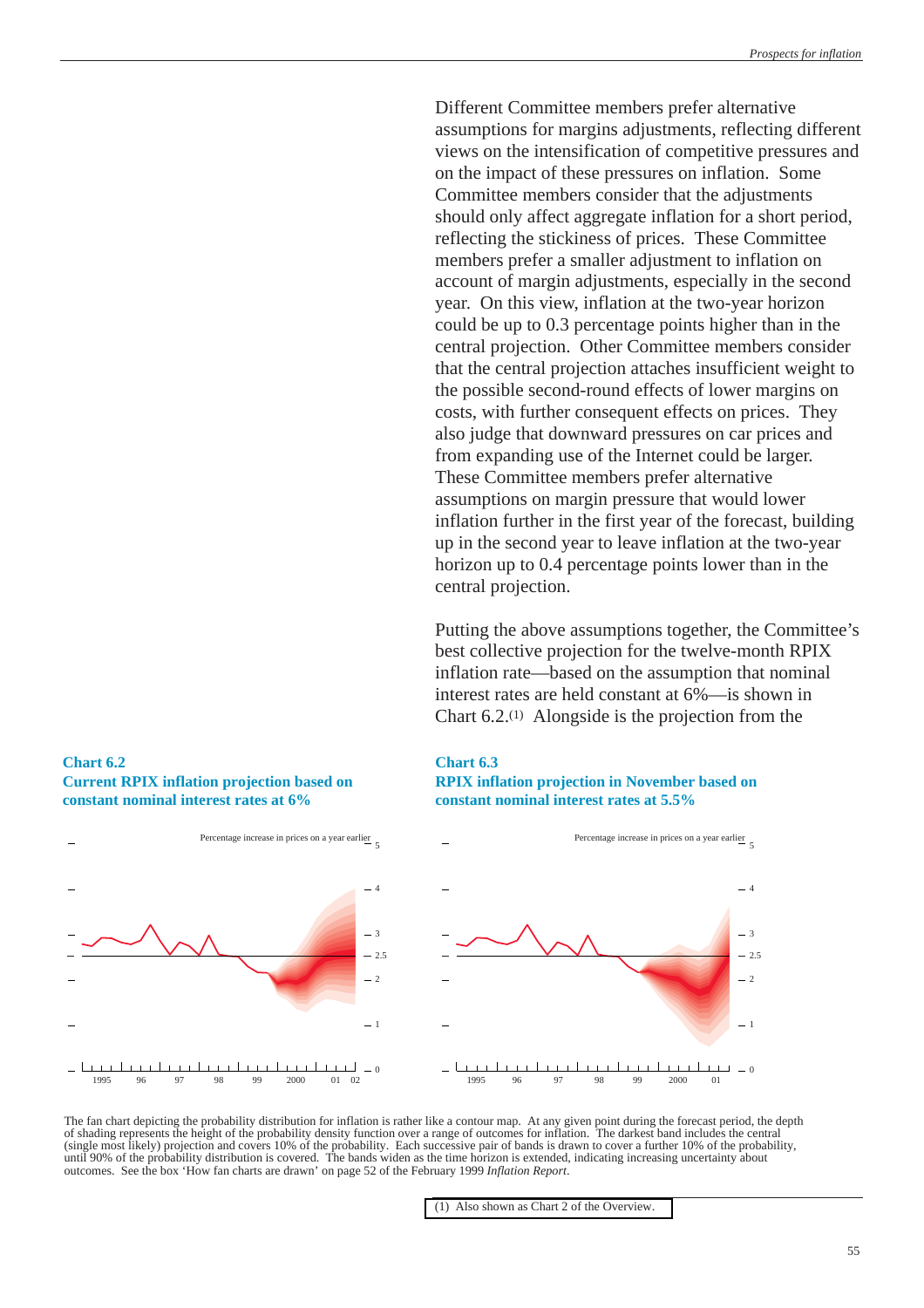November *Report*, which was based on constant interest rates at 5.5% (see Chart 6.3).

There are some changes to the shape of the inflation profile. The central projection is for inflation to edge down a little further over the next few months as pressures on margins intensify and cuts in domestic utilities prices take effect. The recent appreciation of the exchange rate will also press down on prices. Inflation then starts to rise towards the target as pressures from the labour market build and as the temporary effects on measured inflation from lower domestic water and electricity prices unwind. Inflation rises to around the target level by the middle of 2001 and then remains at around that level. The trough in inflation is rather shallower and occurs rather earlier than in the November projection, and the rise in inflation from the trough is less steep than before. A combination of factors accounts for this outcome. In the near term, the impact of higher nominal earnings and unit labour cost growth is partly offset by the higher exchange rate. But by the end of this year, stronger labour cost pressures dominate and put upward pressure on inflation relative to the November projection. The rise is less steep thereafter as activity growth is rather softer, helping to dissipate earnings pressure, and as the effects of structural pressures on profit margins are stronger than assumed in November.

Risks around the central projection for activity are weighted slightly to the upside in the first year, reflecting the possibilities of faster business investment growth, and of overseas competitors raising their export prices more quickly than projected, which would improve UK export prospects. These more than outweigh the downside risk from a weaker world growth outlook. But the latter risk builds over time, and implies that the overall risk to UK activity growth is weighted slightly to the downside in the second year. Inflation risks are weighted slightly to the upside in both years. The prospect of faster activity growth in the first year would push up inflation, and the momentum would tend to keep inflation higher in the second year, even though the risks to output growth gradually shift towards the downside. Charts 6.4 and 6.5 show the overall balance of risks to inflation at the two-year horizon. Table 6.A presents the Committee's best collective judgment of the probabilities of various outcomes for inflation and GDP growth.

There remain a number of major uncertainties in the outlook. On some key issues, certain Committee members prefer to make a different assumption to that

## **Table 6.A**

#### **The MPC's expectations for RPIX inflation and GDP growth based on constant nominal interest rates at 6%**(a)

**RPIX inflation**

| Probability, per cent                                                                                                | Range:        |            |            |            |            |               |
|----------------------------------------------------------------------------------------------------------------------|---------------|------------|------------|------------|------------|---------------|
|                                                                                                                      | less<br>than  | 1.5%<br>to | 2.0%<br>to | 2.5%<br>to | 3.0%<br>to | more<br>than  |
|                                                                                                                      | 1.5%          | 2.0%       | 2.5%       | 3.0%       | 3.5%       | 3.5%          |
| 2000 Q4                                                                                                              | 10            | 30         | 35         | 19         | 5          | 1             |
| 2001 Q4                                                                                                              | 5             | 12         | 24         | 26         | 19         | 14            |
| 2002 Q1                                                                                                              | 5             | 12         | 22         | 25         | 19         | 17            |
| <b>GDP</b> growth                                                                                                    |               |            |            |            |            |               |
| Probability, per cent                                                                                                | Range:        |            |            |            |            |               |
|                                                                                                                      | less          | 0%         | 1%         | 2%         | 3%         | more          |
|                                                                                                                      | than          | to         | to         | to         | to         | than          |
|                                                                                                                      | 0%            | 1%         | 2%         | 3%         | 4%         | 4%            |
| 2000 Q4                                                                                                              | $<$ $1$       | 6          | 30         | 41         | 19         | 4             |
| 2001 O <sub>4</sub>                                                                                                  | $\frac{2}{2}$ | 10         | 27         | 36         | 20         | $\frac{5}{5}$ |
| 2002 Q1                                                                                                              |               | 10         | 27         | 36         | 20         |               |
| These figures are from the same distribution as the GDP and inflation fan charts,<br>(a)<br>Charts $6.1$ and $6.2$ . |               |            |            |            |            |               |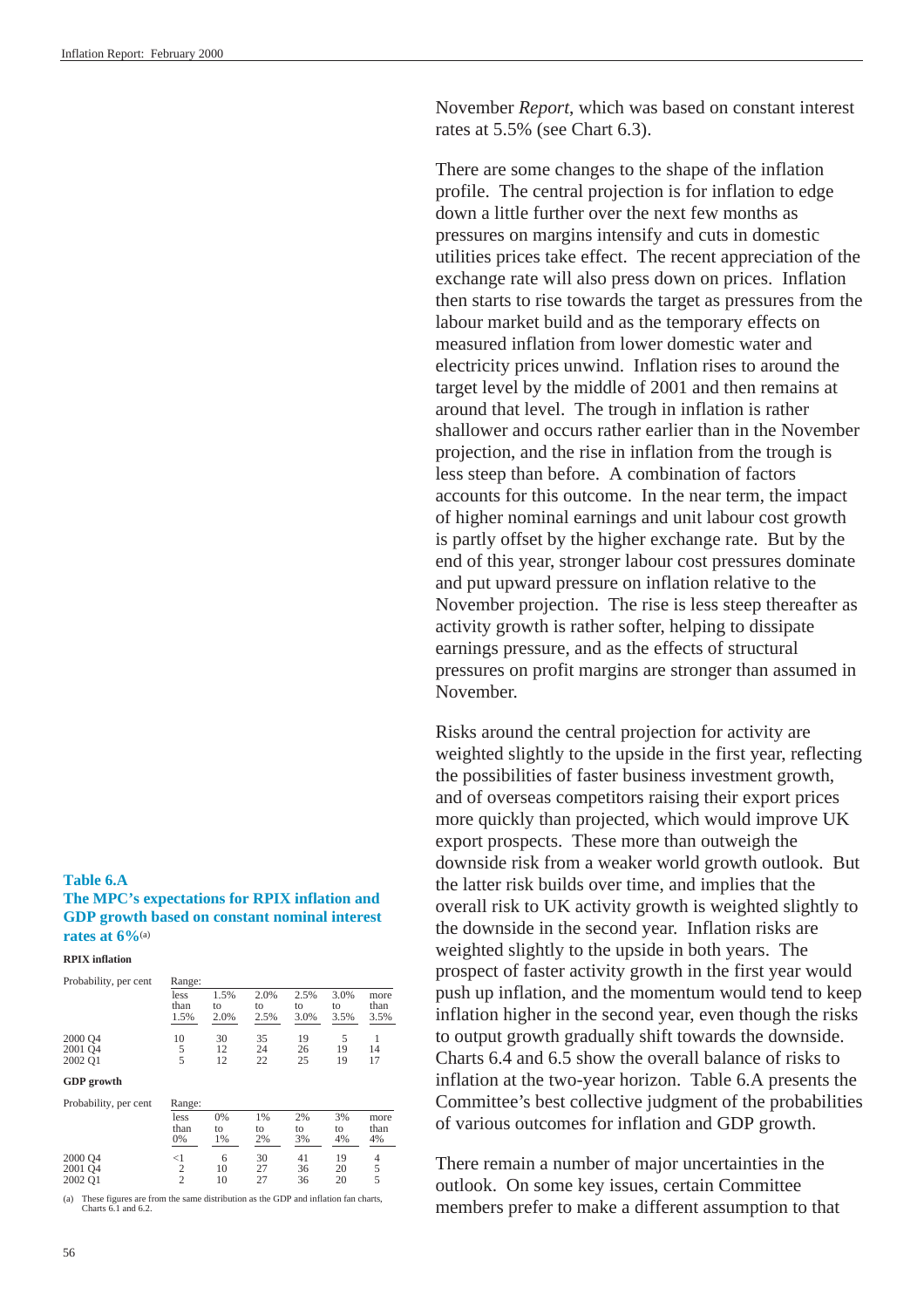#### **Chart 6.4 Current projection for the percentage increase in RPIX in the year to 2002 Q1**

## **Chart 6.5 November projection for the percentage increase in RPIX in the year to 2001 Q4**



Source: Bank of England.

**RPIX inflation**

(a) Probability of inflation being within ±0.05 percentage points of any given inflation rate, specified to one decimal place. For example, the probability of inflation being 2.5% (between 2.45% and 2.55%) in the current projection is around 5%.

(b) The areas shaded light grey contain 90% of the probability, and are consistent with the widest bands shown in Charts 6.2 and 6.3. For further details see 'The *Inflation Report* projections: understanding the fan chart', February 1998 *Quarterly Bulletin*, pages 30–37, and the box on page 52 of the February 1999 *Report*.

#### **Table 6.B Possible effects on RPIX inflation and GDP growth of the alternative assumptions**

Difference from central projection, percentage points

| вгіл шванон       |                              |                               |                                                  |                                              |
|-------------------|------------------------------|-------------------------------|--------------------------------------------------|----------------------------------------------|
|                   | Constant<br>exchange<br>rate | UIP<br>exchange<br>rate $(a)$ | Additional<br>downward<br>pressure<br>on margins | Weaker<br>downward<br>pressure<br>on margins |
| 2001 Q1           | $-0.1$                       | 0.1                           | $-0.2$                                           | 0.1                                          |
| 2002 Q1           | $-0.3$                       | 0.3                           | $-0.4$                                           | 0.3                                          |
| <b>GDP</b> growth |                              |                               |                                                  |                                              |
|                   | Constant<br>exchange<br>rate | UIP<br>exchange<br>rate $(a)$ | Additional<br>downward<br>pressure<br>on margins | Weaker<br>downward<br>pressure<br>on margins |
| 2001 Q1           | $-0.1$                       | 0.1                           | 0.0                                              | 0.0                                          |

(a) Assumes the exchange rate moves in line with interest rate differentials (uncovered interest parity), adjusted for the conditioning assumption of constant interest rates in the United Kingdom.

2002 Q1 -0.2 0.2 0.1 -0.1

#### **Table 6.C Market expectations of the Bank's official interest rate**(a)

Per cent

| 2000 |                |     |     | 2001 |     |                |                 |                   |
|------|----------------|-----|-----|------|-----|----------------|-----------------|-------------------|
| Q1   | Q <sub>2</sub> | Q3  | Q4  | Q1   | Q2  | Q <sub>3</sub> | $\overline{Q4}$ | $\frac{2002}{Q1}$ |
| 5.9  | 6.3            | 6.6 | 6.8 | 6.8  | 6.8 |                | 6.8 6.7         | 6.7               |

(a) Based on the interest rate available on gilt-edged securities, including those used as collateral in short-term repurchase contracts, plus a small upward adjustment to allow for the average difference between this rate and the Bank's official interest rate. The data are 15-day averages to 9 February.

incorporated in the central projection in forming their best estimate of the most likely outcome. These judgments are not incorporated explicitly in the fan charts or in Table 6.A, but are shown in Table 6.B, which presents illustrative calibrations of the possible effects of the alternative assumptions.

The alternative assumptions shown in Table 6.B are viewed by the Committee as a series of separate judgments. The net effect of the alternative assumptions preferred by different Committee members leads to a range of views about inflation prospects, emphasising the uncertainties and difficulties in forming judgments on the outlook. These varying assumptions could either raise or lower the inflation profile at the two-year horizon by up to a  $\frac{1}{2}$  percentage point.

Market expectations of the likely future path of official interest rates are a little higher than in November. Estimates of prospective official rates based on the government bond and gilt repo curve indicate that market expectations are for official rates to rise over the next year to a peak of around 63 /4% before drifting down slightly (see Table 6.C). As a consequence, the Committee's projections based on the assumption that official rates move in line with market expectations are for significantly weaker output growth and lower inflation than in the projections based on constant nominal rates (see Charts 6.6 and 6.7). These projections are based on the assumption that, relative to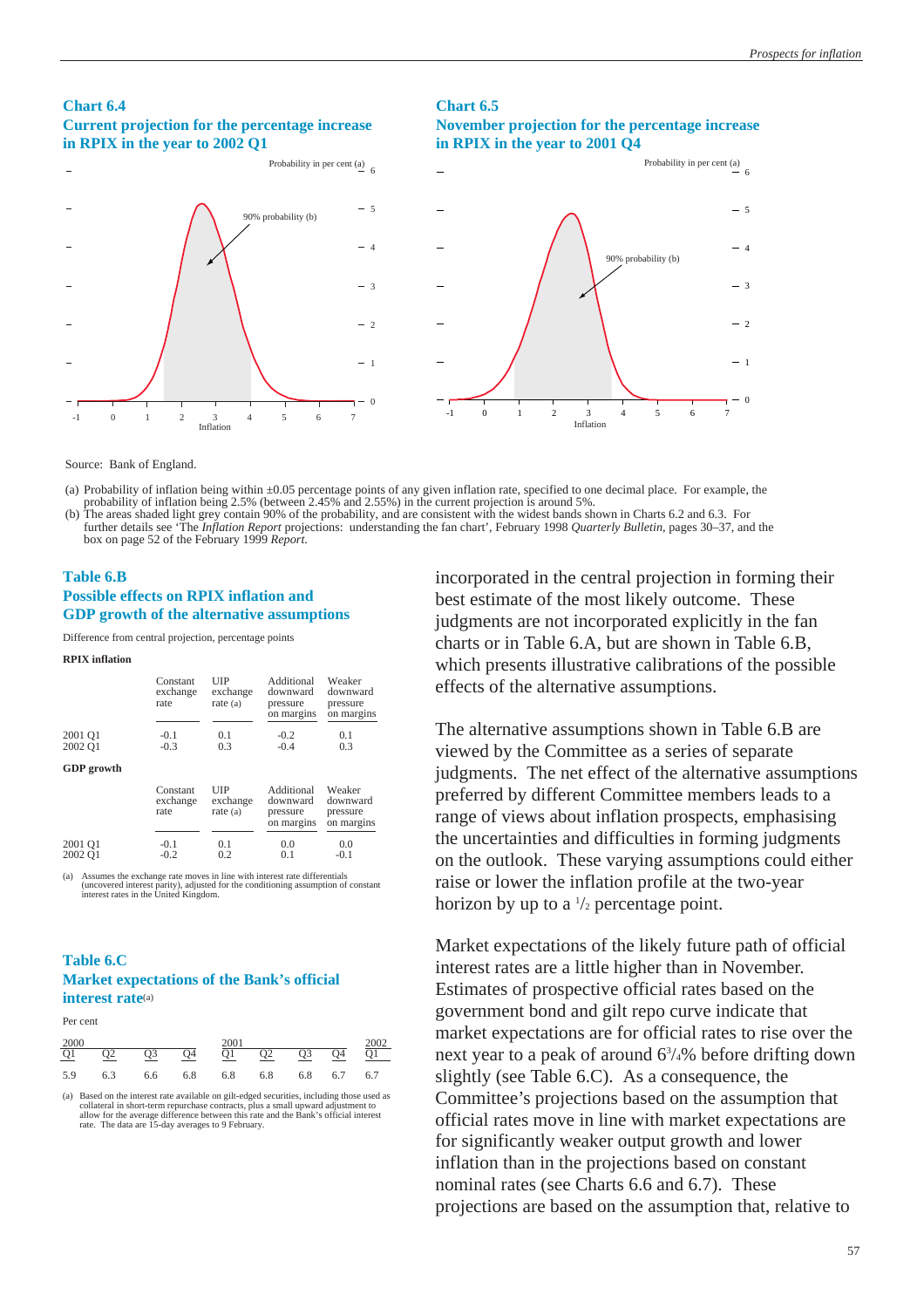#### **Chart 6.6 Current RPIX inflation projection based on market interest rate expectations**



#### **Chart 6.8 Distribution of RPIX inflation forecasts for 2002 Q1**



Source: Forecasts of 26 outside forecasters as at 28 January 2000.

#### **Table 6.D Other forecasters' expectations of RPIX inflation and GDP growth**(a)

**RPIX inflation**

| Probability, per cent | Range:               |                    |                    |                    |                    |                      |
|-----------------------|----------------------|--------------------|--------------------|--------------------|--------------------|----------------------|
|                       | less<br>than<br>1.5% | 1.5%<br>to<br>2.0% | 2.0%<br>to<br>2.5% | 2.5%<br>to<br>3.0% | 3.0%<br>to<br>3.5% | more<br>than<br>3.5% |
| 2000 Q4               | 10                   | 26                 | 34                 | 18                 | Q                  | 4                    |
| 2001 04               |                      | 18                 | 35                 | 25                 | 11                 | 5                    |
| 2002 Q1 (b)           |                      | 15                 | 36                 | 27                 | 11                 |                      |

#### **GDP growth**

| Probability, per cent | Range:             |                |                |                |                |                    |
|-----------------------|--------------------|----------------|----------------|----------------|----------------|--------------------|
|                       | less<br>than<br>0% | 0%<br>to<br>1% | 1%<br>to<br>2% | 2%<br>to<br>3% | 3%<br>to<br>4% | more<br>than<br>4% |
| 2000 Q4<br>2001 Q4    |                    | 8              | 14<br>23       | 40<br>44       | 31             |                    |
| 2002 Q1 (c)           | 4                  | 9              | 25             | 41             | 15             |                    |

(a) 27 other forecasters provided the Bank with their assessment of the likelihood, at three time horizons, of expected twelve-month RPIX inflation and four-quarter output growth falling in the ranges shown above. This table represents the means of the responses for each range. For example, on average, fore

#### **Chart 6.7 Current GDP projection based on market interest rate expectations**



the constant interest rate projection, the exchange rate changes fully in line with the revised path for interest rate differentials. That is uncertain. Should the exchange rate move by less, as some Committee members judged more likely, the path for output growth and inflation would be rather higher than in Charts 6.6 and 6.7.

#### **6.3 Other forecasts**

The Bank asked a sample of external forecasters for their latest projections of inflation and output. Based on information from external forecasters surveyed in late January, the mean forecast for the twelve-month rate of RPIX inflation in 2000 Q4 was 2.2% (with a range of 1.3% to 3.6%), rising to 2.4% in 2001 Q4 (with a range of 1.7% to 3.0%), and remaining at 2.4% in 2002 Q1 (with a range of 1.9% to 2.7%). The distribution of central projections in 2002 Q1 is shown in Chart 6.8. The estimates for 2000 and 2001 are slightly lower than the projections made at the time of the October survey. The forecasters assign a probability of around 43% to inflation being above target in the first quarter of 2002, and a probability of around 57% to it being below (see Table 6.D). A little more weight is placed on lower outturns for inflation than in the November *Report*.

The forecasters' average projection for GDP growth in the year to 2000 Q4 is  $2\frac{3}{4}\%$  (with a range of 2% to  $3^{3/4}\%$ ), falling to  $2^{1/4}\%$  in the year to 2002 Q1 (with a range of  $1\frac{1}{2}\%$  to  $3\frac{1}{2}\%$ ). The estimates for GDP growth are little changed from the November *Report*.

The forecasters' average projection for the official interest rate in 2000 Q4 is  $6\frac{1}{2}\%$  (with a range of  $5\frac{3}{4}\%$  to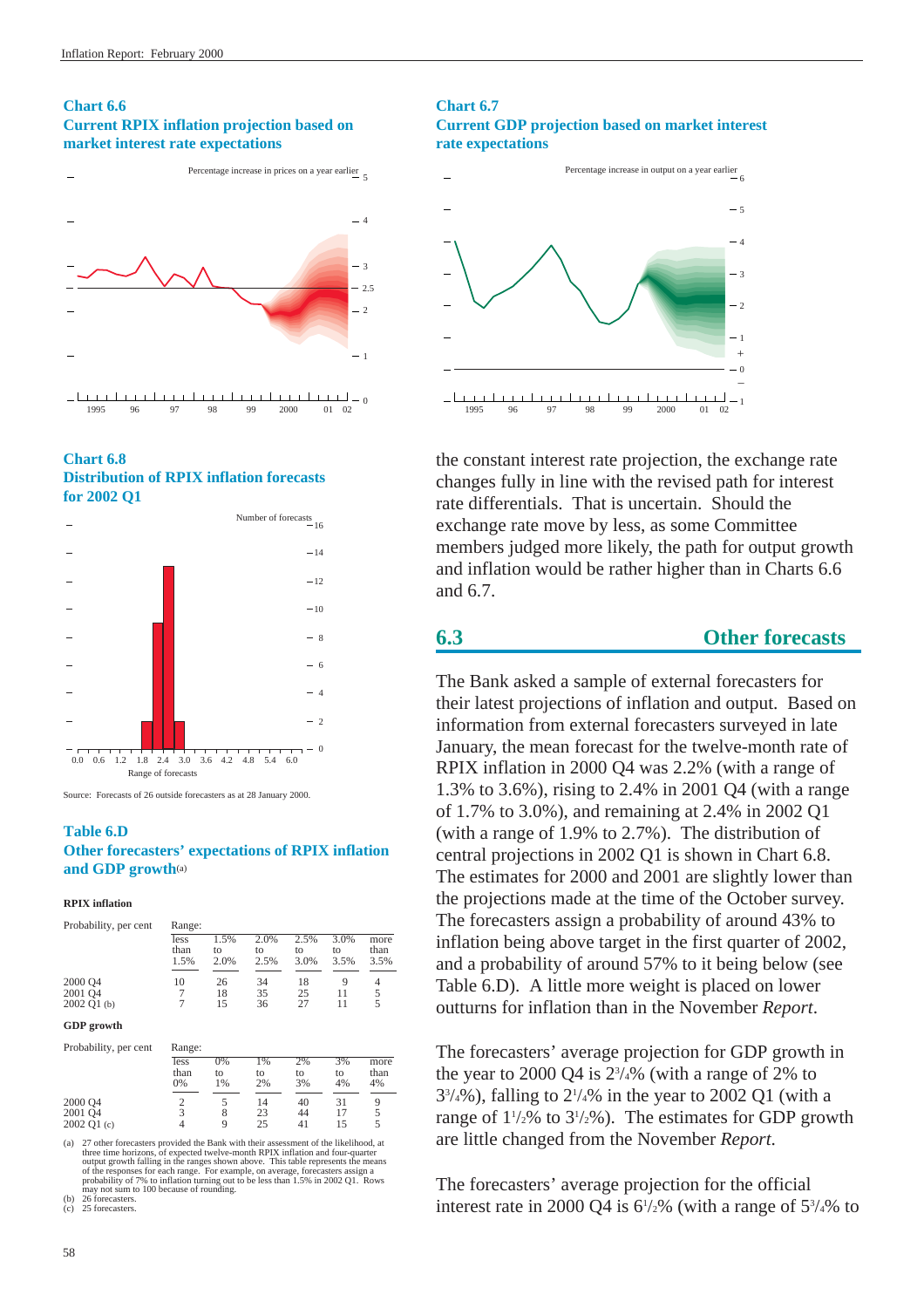#### **Chart 6.9 Distribution of repo rate forecasts for 2002 Q1**



Source: Forecasts of 23 outside forecasters as at 28 January 2000.

#### **Chart 6.10 Distribution of sterling ERI forecasts for 2002 Q1**



Source: Forecasts of 20 outside forecasters as at 28 January 2000.

7%), falling to 6% by 2002 Q1 (with a range of 5% to 8%). The estimates are a little higher on average than in November. Assumptions for the level of the sterling exchange rate have also been raised, reflecting the recent appreciation. On average, the forecasters assume that the sterling ERI will fall to 104.4 by 2000 Q4 (with a range of 93.0 to 110.9), and to 101.2 by 2002 Q1 (with a range of 93.0 to 110.0)—a steeper fall than assumed in the MPC's central projection in this *Report*. Charts 6.9 and 6.10 show the distribution of the forecasters' assumptions about the repo rate and the sterling ERI respectively.

**[The implications of the latest projections for the](#page-1-0) stance of monetary policy are discussed in the Overview at the beginning of this** *Report***.**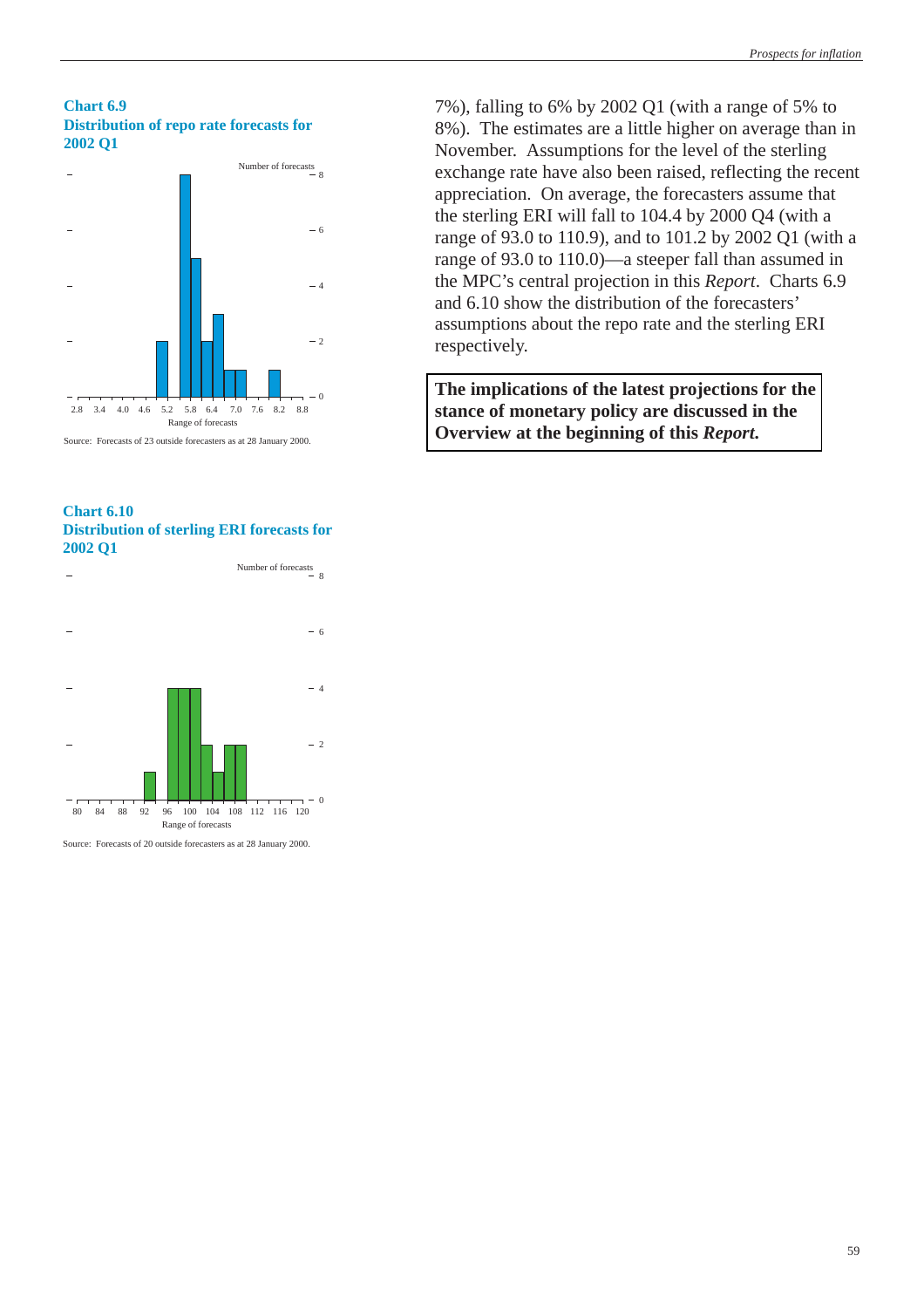# **BANK OF ENGLAND AGENTS' SUMMARY OF BUSINESS CONDITIONS**

*This publication is a summary of monthly reports compiled by the Bank of England's Agents,*(1) *following discussions with around 1,700 businesses in the period between mid-October and mid-January. It provides information on the state of business conditions, from firms across all sectors of the economy. The report does not represent the Bank's own views, nor does it represent the views of any particular firm or region. The Bank's Monetary Policy Committee uses the intelligence provided by the Agents, in conjunction with information from other sources, to assist its understanding and assessment of current economic conditions.*

- Manufacturing output growth improved further during the period in almost all regions. But strong growth in some sectors masked continued weak growth or contraction in others.
- Service sector growth remained strong at a steady rate during the period, in almost all regions. The fastest growth was recorded in professional services.
- While the rate of construction growth varied considerably between locations, most Agents noted that growth had remained broadly stable in recent months. Growth was supported by both commercial and residential activity.
- Retail spending growth strengthened, with a noticeable pick-up in annual growth reported during the Christmas period. Sales of new and used car sales slowed further during the period.
- Export demand continued to increase, though moderately. There was little evidence to suggest any slowing in demand from the United States, while the recoveries in Europe and East Asia progressed further. However, contacts continued to report further import penetration.
- Investment trends in the manufacturing and service sectors diverged further during the period. Service sector investment intentions remained strong, with most plans focused on IT development. But manufacturing investment intentions were weaker, with further pressure on margins reducing the ability of companies to invest. In addition, there were increased reports of firms investing in capacity overseas.
- There were widespread reports of increased materials prices, although these were generally confined to a few commodities. Downward price pressure on manufacturing output prices continued, with most firms suggesting that it remained difficult to pass on any increases in costs. There was little change in retail prices trends, with flat or falling goods prices still being reported and service price inflation remaining relatively high. House price growth was broadly stable.
- Pay pressures in the manufacturing sector remained subdued in most regions, with most settlements similar to or lower than a year ago. Settlements in the services sector were similar to or slightly stronger than in the previous period, although there was much more variability. Agents noted that the use of bonus payments and non-pay rewards, such as share options, to remunerate staff had increased compared with the previous period.
- Labour market conditions tightened further, with skill shortages noted as a serious concern in the southern regions of the United Kingdom. Moderate service sector employment growth continued in most regions. Employment conditions in the manufacturing sector remained fragile, with further declines reported, though perhaps at a slower pace.

<sup>(1)</sup> The Bank of England has Agencies for Central Southern England, the East Midlands, Greater London, the North East & Cumbria, the North West, Northern Ireland, Scotland, the South East & East Anglia, the South West,Wales, the West Midlands, and Yorkshire & the Humber.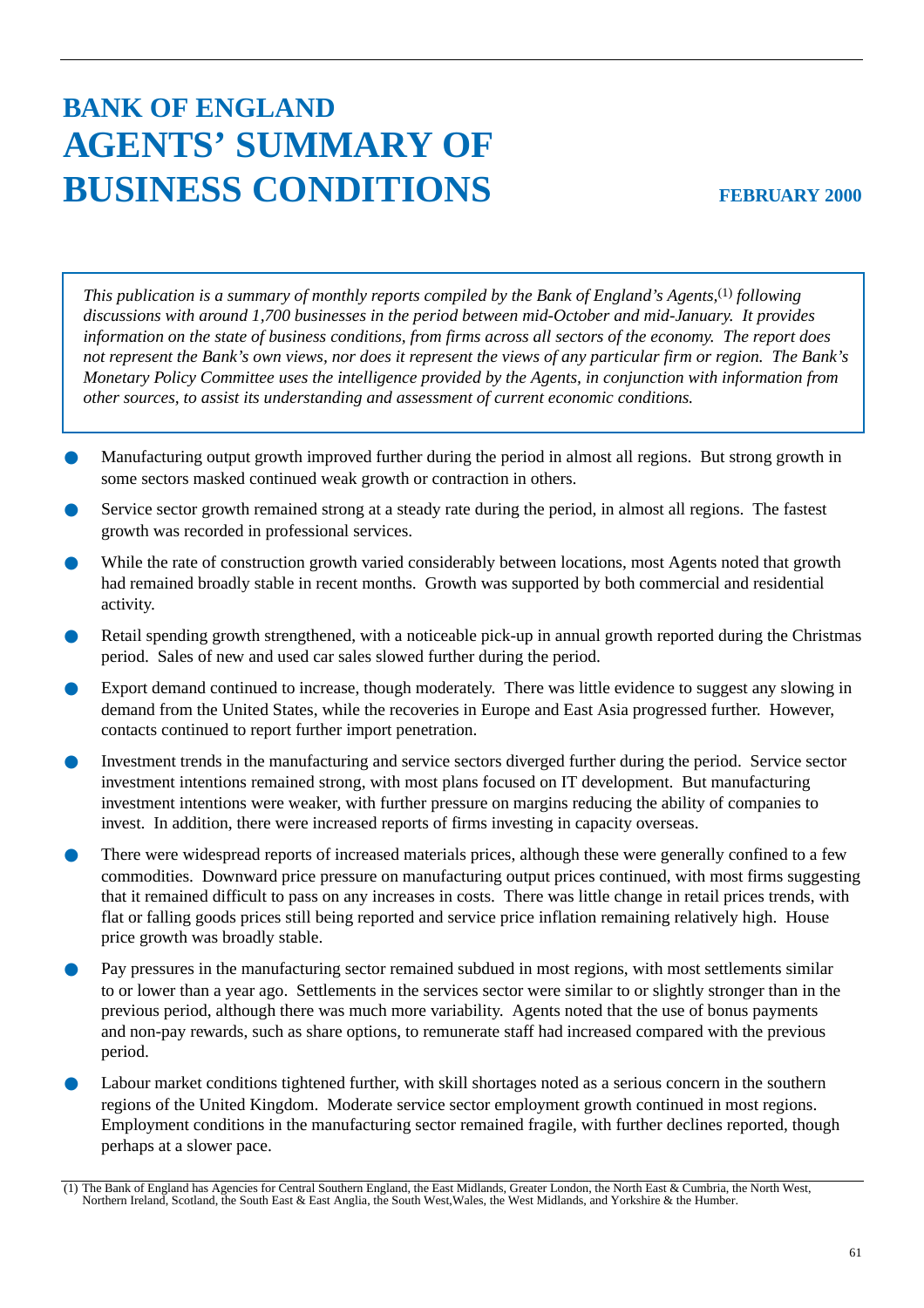# **OUTPUT**

# *Agriculture*

Activity in the agricultural sector remained weak during the period, with no evidence of an improvement in confidence. Pig and poultry farming were reported as the areas of most serious weakness, reflecting increased import penetration. Dairy farming was also reported as particularly subdued. Knock-on effects to ancillary sectors had increased (for example, animal feed and fertiliser producers). Structural adjustment within the sector had become more evident—there were further reports of consolidation and restructuring of farms. Moreover, banks in many regions reported increased cash-flow problems for farmers.

# *Manufacturing*

The recovery in manufacturing output continued during the period—reportedly driven by stronger demand in both domestic and external markets. But most Agents stressed that strong growth in some sectors masked subdued growth or contraction in others. The high-tech and communications sectors experienced the strongest growth, as well as chemicals (particularly pharmaceuticals). Contacts continued to note that the textile and clothing industry remained in decline, as did the automotive components sector.

Most manufacturing contacts continued to report that increased volumes were often associated with reduced margins, reflecting the relatively high level of sterling and increased competitive pressures (see Output prices).

Despite the improvement in activity, capacity constraints were not an issue and much spare capacity remains in many sectors. The underlying trend for many sectors (particularly at the lower value-added end) remains fragile. There were further reports of firms, particularly those with overseas parent companies, moving production to outside the United Kingdom.

Despite anticipated millennium-related consumer demand, there was widespread consensus that manufacturing output was not greatly affected by this. Moreover, there was little evidence of increased stockbuilding, with most contacts suggesting that stocks of finished goods were at low levels and would continue to be gradually reduced.

# *Construction and housing*

While the rate of construction growth varied considerably between locations, most Agents noted that growth had remained broadly stable in recent months. Activity

remained strongest in the south and south-east of England.

Growth was supported by both residential and commercial activity, with increased public spending on education and health boosting non-residential construction in some regions. However, some Agents noted a reduction in housing demand for letting purposes. Given continued weakness in some areas of the manufacturing sector, industrial construction growth remained relatively more subdued in most regions.

# *Services*

Service sector growth was sustained at a strong rate during the period. Business services growth was reported to be stronger than consumer services growth. The strongest growth had been recorded in professional services—particularly legal, accountancy and property-related services. The only exception to continued strong growth was the IT sector, where a pause in activity occurred in late 1999—related to Y2K caution. As expected, IT output slowed significantly prior to the new year, but activity was expected to pick up again strongly in coming months—particularly in development projects such as the Internet and e-commerce. Growth of financial services more generally remained strong, boosted by continued mergers and acquisitions activity, as well as company restructurings.

Increased capacity constraints had been reported by many Agents—mostly reflecting difficulties in recruiting suitably skilled staff (see Employment).

# **DEMAND**

# *Consumption*

Retail sales growth continued to pick up during the period. There was widespread confirmation of stronger annual sales growth over the Christmas period. Even department stores, many of which had been recording negative growth, reported positive growth compared with a year earlier. But contacts in many regions were cautious about expectations of the future pace of growth, with most expecting an easing in coming months. In addition, most Agents continued to emphasise that sales volume growth still exceeded growth in the overall value of sales.

There was evidence of strong housing activity feeding through to household good sales in some regions. But most Agents continued to report the strongest sales growth in PCs, mobile phones and electrical goods. Clothing sales remained one of the weakest sectors,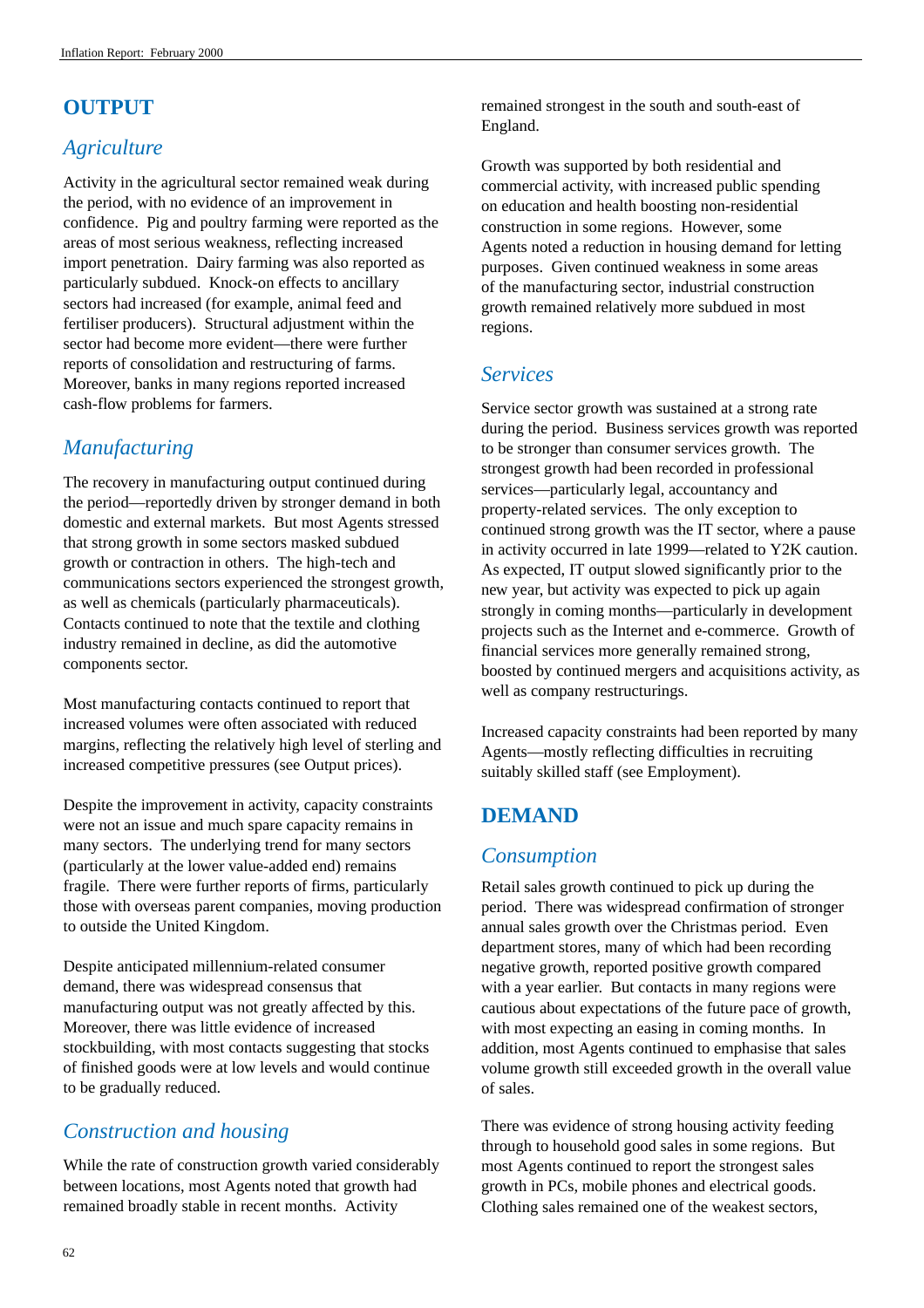although branded items in specialist stores remained relatively strong.

There was some evidence of retailers increasing stocks prior to the new millennium, but this had been limited to a few areas—notably food, alcohol and pharmaceuticals.

Sales of new cars to individuals slowed considerably during the period, with consumers reported to have been awaiting the resolution of the review of car price differentials between the United Kingdom and continental Europe. Annual growth in used car sales also declined further.

## *Exports*

The recovery in export demand noted in previous *Agents' Summaries* continued during the period. There was little evidence to suggest any slowing in demand from the United States. Most Agencies continued to report an improvement in East Asia. Contacts' reports of European demand were varied but, overall, were more positive. Several contacts also reported improvement from the Middle East.

But reports of import penetration, particularly from Europe, intensified during the period. Contacts in the manufacturing and agricultural sectors continued to stress the negative impact of the relatively high level of sterling on domestic and overseas orders. In addition, there had been further reports of UK manufacturers switching to cheaper overseas material and component suppliers, also boosting the demand for imports.

#### *Investment*

Investment trends in the manufacturing and service sectors diverged further during the period. Investment intentions in the manufacturing sector remained particularly weak. Investment in the sector continued to be focused on productivity improvements, with more firms investing in capacity overseas. There had been increased reports from firms about the difficulty of generating the rate of return required to justify investment in the United Kingdom given the attraction of lower-cost countries. There was also concern that continued downward pressure on margins would further reduce the ability of companies to invest.

In contrast, service sector investment continued to strengthen compared with the previous period, with most plans focused on IT development. Leisure investment remained strong, as did retail investment, especially for increased floor space in discount stores. Capacity constraints in many professional services businesses led to increased demand for commercial office space. In

addition, increased skill shortages had prompted several firms to increase investment in staff training.

Although IT investment in both sectors was reported to have slowed significantly in the last few months of 1999, it was expected to resume again strongly in the new year—particularly for development projects relating to the Internet and e-commerce.

# **COSTS AND PRICES**

# *Input prices*

Following reports of broadly flat materials prices in the previous *Agents' Summary*, there had been widespread reports of increased prices in recent months and further increases were expected. However, these reports had been confined to a few specific commodities (for example, oil and related products, some metals, plastics, paper and pulp).

Most contacts reported that the increased prices had not been a major concern as several factors had helped to constrain the effects. Contacts had been successful at keeping prices down because of more effective purchasing techniques, such as centralised purchasing. In addition, sterling's relatively high level enabled companies to source components and raw materials from relatively cheaper overseas suppliers.

## *Pay*

Pay pressures in manufacturing varied between sectors but, overall, pay settlements were equal to or lower than a year earlier (around 2%–3%). But examples of deferrals remained. Agents noted that in almost all cases, some 'adjustments' had been made to the base settlement making the assessment of underlying trends difficult. Some contacts reported that pay settlements were becoming less industry-related and more firm-related such that profit-based bonus payments and other non-pay rewards such as share options were an increasingly important component of overall remuneration.

The picture of the services sector was reported to have been even more complex, with a wider range of pay increases reported. Overall, settlements had been stronger than in the manufacturing sector, but were around the same as a year earlier—although there are many exceptions of much higher payments. For example, areas of skill shortage such as professional services had recorded rates well above those of a year earlier—higher by 10% or more. Due to more evident skill shortages (see Employment), the southern regions of England reported stronger service sector pay rises—particularly for new employees.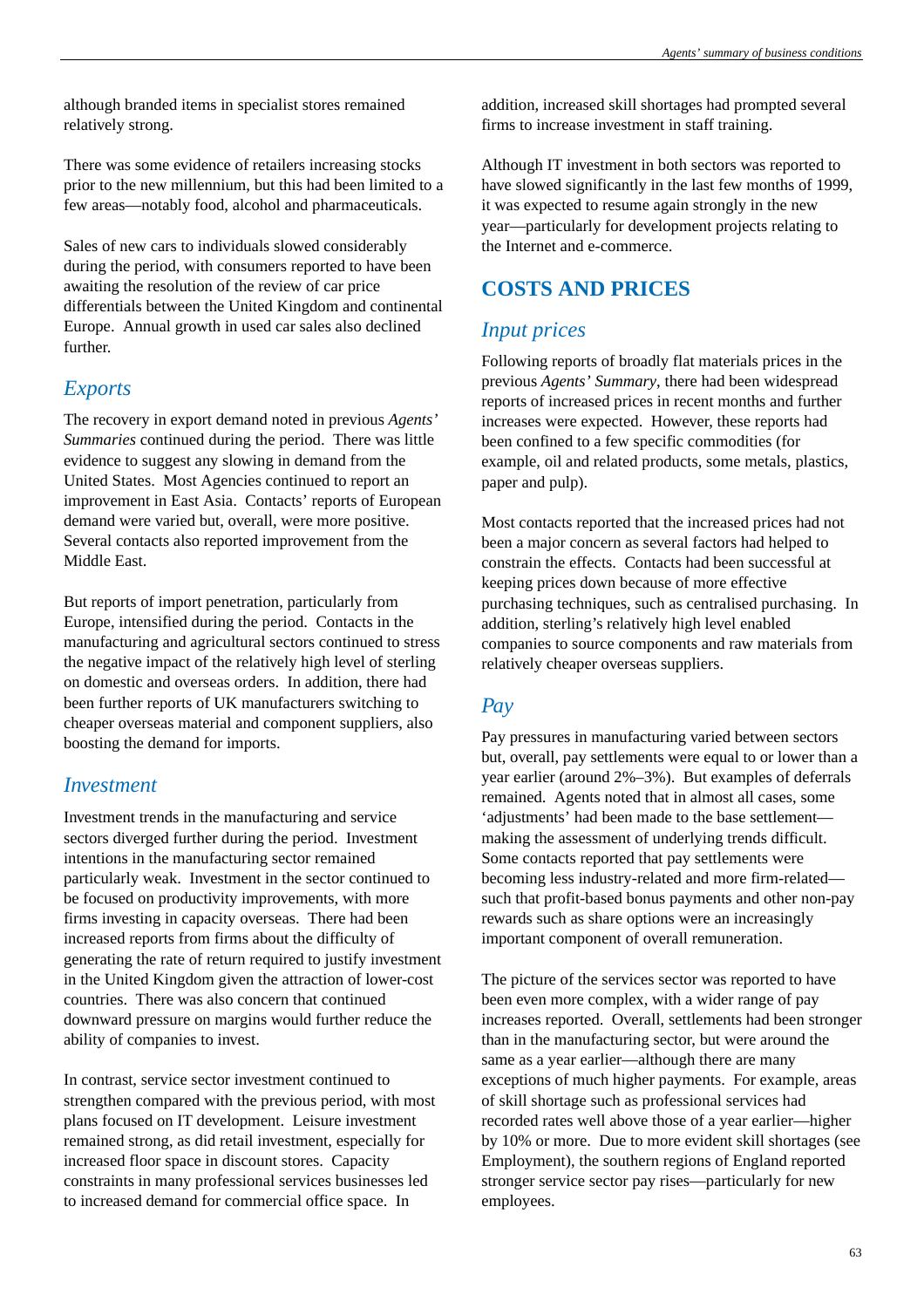# *Output prices*

The picture of output prices remained similar to that in previous *Agents' Summaries*—widespread downward pressure on manufacturing output prices, with most contacts still reporting flat or falling prices. Despite a clear hardening in input prices, there continued to be only limited evidence of price increases being passed up the supply chain, resulting in further pressure on manufacturers' margins. More recently, there had been isolated examples of price increases, but most firms suggested that they had been unable to pass on the full extent of cost increases.

Persistent domestic and overseas price competition meant that only those producing niche or specialist products were able to increase their prices. Pressure from large supermarket chains had been cited as a factor by many manufacturing and agricultural contacts. The significant buying power of the supermarkets forced many producers to lower their selling prices. Contacts' margins were eroded further by increased overheads, brought about by tighter regulatory requirements—for example, health and safety legislation and environmental standards. Downward price pressure was also reported in the services sector, but there was greater variability in the ability of firms to increase prices. Overall, price pressures remained stronger than in manufacturing. Professional service fees were cited as increasing more recently, but many Agents reported downward pressure on travel costs (eg low-cost airlines).

# *Retail prices*

The trend of flat or falling retail goods prices, reported in previous *Agents' Summaries*, continued during the period. Consumers were reported to have remained very price-sensitive. In addition, department stores and traditional high-street stores faced increasing competition from discount stores and Internet purchasing. The majority of contacts do not foresee any changes to this trend in coming months. Food and clothing continued to be noted as the areas of greatest competitive pressure. In addition, significant price declines occurred in telecommunications and PC prices. Where goods prices had not fallen, Agents suggest that quality improvements had occurred.

Service price inflation remained relatively high, although some contacts noted a moderation in growth of some consumer services prices (for example, package holidays, mobile phone charges). In contrast, many professional service fees (for example, legal fees, recruitment consultancies) rose further. In addition, contacts also noted increases in the price of insurance premiums and car servicing.

The rate of annual decline in new car prices quickened during the period, ahead of the outcome of the review of car prices in the United Kingdom. Contacts in most regions also noted further falls in the price of used cars.

Overall, house price growth in most regions appears to have been similar to or slightly slower than in recent periods. But much disparity exists between locations. On balance, house price growth remained stronger in the south and around city-centres.

# **EMPLOYMENT**

The labour market picture had tightened further compared with the previous *Agents' Summary*, particularly in the southern regions of the United Kingdom, where skill shortages were reported as a major concern. Skill shortages continued to be reported in IT, engineering, managerial and professional positions. In addition, the availability of staff had become an increasing problem in construction, retailing and call-centres. And some contacts cited difficulties in obtaining unskilled staff. Difficulties were also reported in obtaining staff from other areas because of the relatively higher cost of housing in the southern regions.

Skill shortages remained less of a concern outside the southern regions, although shortages became more evident during the period—almost entirely in the service sector.

Service sector employment continued to grow moderately, at broadly similar rates to the previous period. Growth was reported as being fairly widespread across the sector, although the financial sector was reported as an area of weakness—reflecting bank branch closures and consolidation. However, increased employment in call-centre positions had offset this to some extent.

There had been widespread confirmation of the continued fragility of manufacturing employment, despite the recovery in activity. Employment levels continued to decline in almost all regions, although the pace of decline may have moderated. In addition, examples of further expected job losses from restructuring had been cited.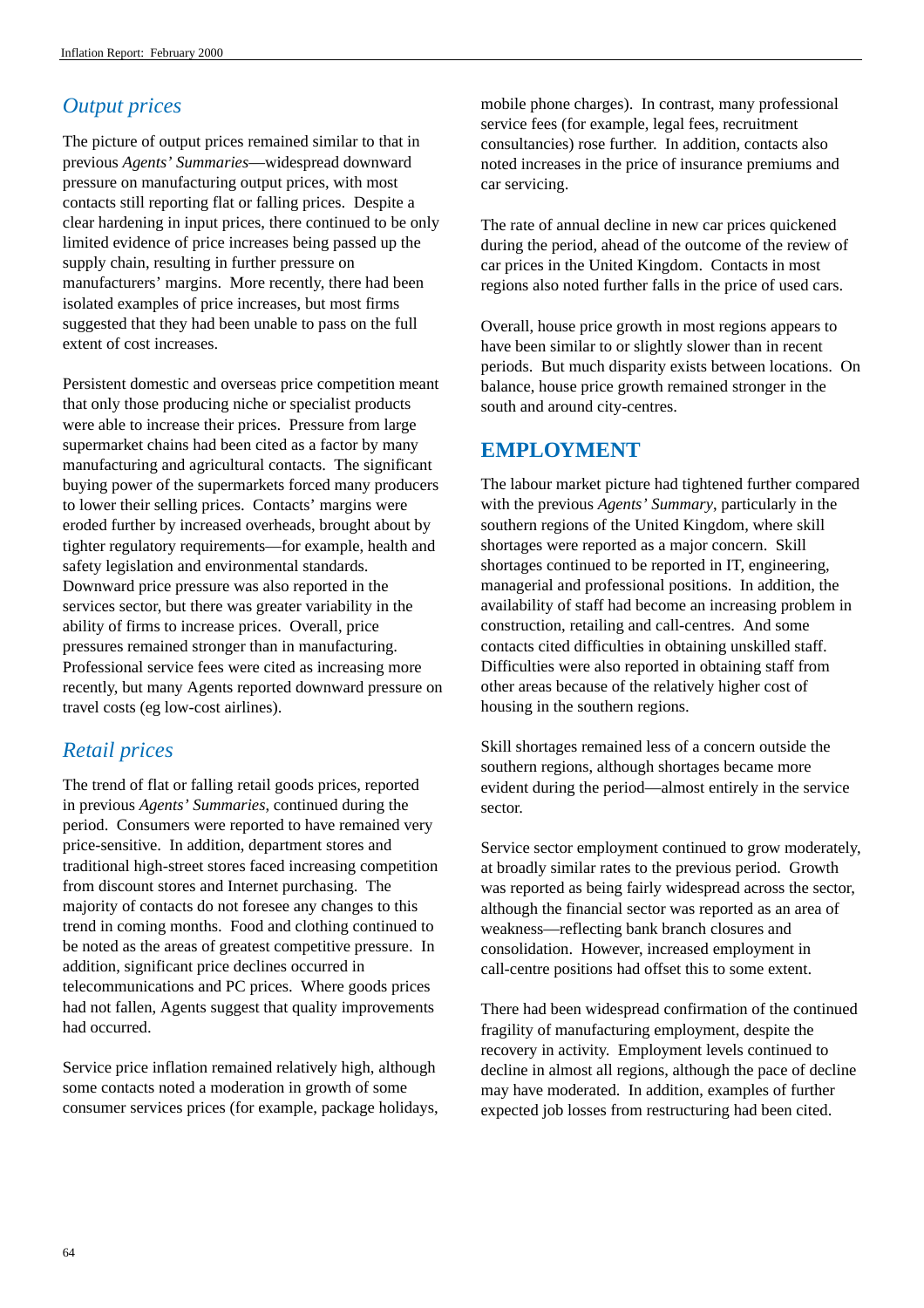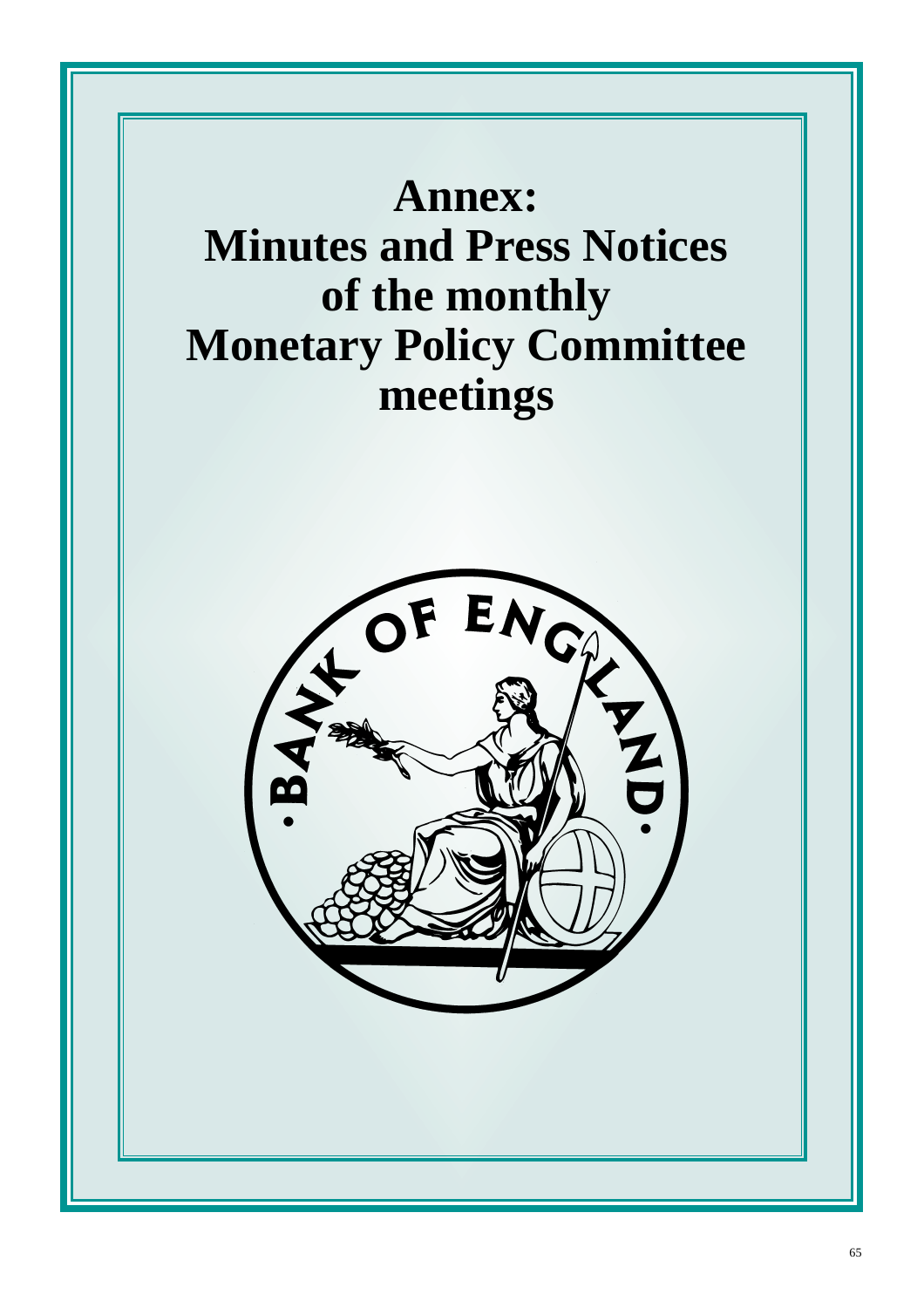# <span id="page-69-0"></span>**Minutes of the Monetary Policy Committee meeting on 3–4 November 1999**

1 Before completing their November inflation and output growth projections and turning to their immediate policy decision, the Committee discussed demand and output; the labour market; prices and costs; money, credit and asset prices; and the world economic outlook. Prior to the meeting, the Committee was briefed by Treasury officials on the Chancellor's latest projections for economic activity and the public finances.

#### **Demand and output**

2 Output was estimated to have increased by 0.9% between Q2 and Q3, significantly higher than projected in the Committee's August *Inflation Report*; and growth in the first half of the year had been revised upwards, so that the level of activity was also higher than expected. The quarterly rate of manufacturing output growth had been 1% in Q3. The recovery seemed to be spreading both regionally and, with some exceptions such as agriculture, sectorally. The twelve-month growth rate of final domestic demand in Q2, the latest period for which data were available, had been 4.5%, well above trend. Strong domestic demand had to some extent been offset in the first part of the year by destocking and, over a longer period, by weak net trade, reflecting the rise in sterling's exchange rate and shocks to world economic growth. Aggregate demand had therefore grown more slowly than final domestic demand, and this had contained pressures on the economy's supply capacity. More recently, however, net trade had been stronger than expected, and in Q2 had even made a positive contribution to GDP growth. Against this background, the Committee discussed whether the growth in demand was sustainable, and if not whether it would slow spontaneously, ie without a further policy tightening.

3 Within final domestic demand, consumption growth had been especially buoyant. A number of possible special factors were identified. First, strong growth in real earnings, and so real personal disposable income, might have reflected not just tight labour market conditions, but also inflation outturns that had been lower than expected when pay bargains were struck. Other things being equal, any such effect was unlikely to continue as inflation expectations had come down over the past few years, and were now broadly in line with the 2<sup>1</sup>/<sub>2</sub>% target. However, the Committee had built into its latest central projection for inflation a number of particular downward influences on prices—such as utility price cuts and the effects of increased competition on retailers' margins which would tend to reduce RPIX inflation, and it was unclear to what extent these were incorporated into wage bargainers' inflation expectations.

4 Second, the rapid growth in consumption in Q1 and Q2 partly reflected recovery from the slowdown last autumn, when confidence had been hit by the shocks to the world economy and international financial markets. Third, consumer spending growth earlier in the year had partly been accounted for by an earlier-than-usual spike in car sales, reflecting changes in the timing of new registrations. That was expected to unwind in the second half of the year. Retail sales growth appeared, however, to have strengthened during the year according to data for Q3 and some surveys, so that overall consumption growth might not slow much. Moreover, strong output growth in Q3, evidence of strong tax receipts (including corporate taxes), and the relative strength of household money and credit growth and of the housing market suggested that strong final domestic demand growth might have continued beyond the first half of the year.

5 There were, though, some possible indications that consumption growth had steadied. Indicators of retail sales in Q4 appeared firm, but probably not more so than during Q3. Both the CBI Distributive Trades Survey and the CIPS Services Index pointed to a moderation of activity. Consumer confidence measures were positive but had been steady for about eight months, and in particular had not been driven upwards along with the rapid rise in house prices. And some indicators of housing market activity, such as particulars delivered, had ticked down slightly over the past two months. The Committee judged, however, that the recent strength in house prices would tend to support continuing buoyant consumption growth. House prices were generally expected to continue rising over the next year or so at an annual rate which was higher than mortgage interest rates. In the view of some members, the resulting negative own-real rate of interest should, other things being equal, make house purchase attractive. This could alternatively be thought of as expected real capital gains more than offsetting the real cost of borrowing (measured by mortgage interest rates less expected consumer price inflation).

6 Other parts of the economy were, however, facing quite different own-real interest rates. In particular, the nominal cost of borrowing for companies was still considerably higher than manufacturing output price inflation, which might hold back investment spending.

More generally, since August the sterling yield curve had steepened, with rates in the two-to-five year range up by at least 50 basis points and the gap between fixed and variable mortgage rates having closed. This had increased the cost of borrowing for both companies and fixed rate mortgage borrowers. This would help to restrain demand in the medium term, and on one view was not fully reflected in the forecast. Others felt that the effects were likely to be small. (The Committee's discussion of whether the shift in market interest rate expectations had more general implications for policy setting is summarised below under 'Tactical considerations'.)

8 The Committee agreed that final domestic demand could not continue to grow at the current rate without jeopardizing achievement of the inflation target in the medium term. Even without further monetary tightening some of the factors mentioned above were likely to restrain domestic demand growth. The Committee's latest projection incorporated a slowdown to around 3% by the end of the two-year forecast horizon, but that would probably still place pressures on supply capacity unless the contribution to GDP growth from stockbuilding and net trade was negative.

9 Stocks had been reduced in the first part of the year, consistent with reports of excess inventory holdings at the end of 1998. More recent reports suggested that there was little reason to expect a continuing negative contribution to GDP growth from this source in the short run.

10 The principal influences on net trade pointed in different directions. On the one hand, sterling continued to be strong, and was higher than in August. On the other hand, the world economy was recovering more quickly than expected. Exports of goods (excluding oil and erratics) to countries outside the EU had grown at an annual rate of 11% between Q2 and Q3; and total goods exports grew by 6% in the three months to August compared with the previous three months. Surveys suggested that manufacturers' expectations of export volume growth were higher than for around three years.

11 While it was possible that the strength of the recent exports data partly reflected temporary factors, it was also possible that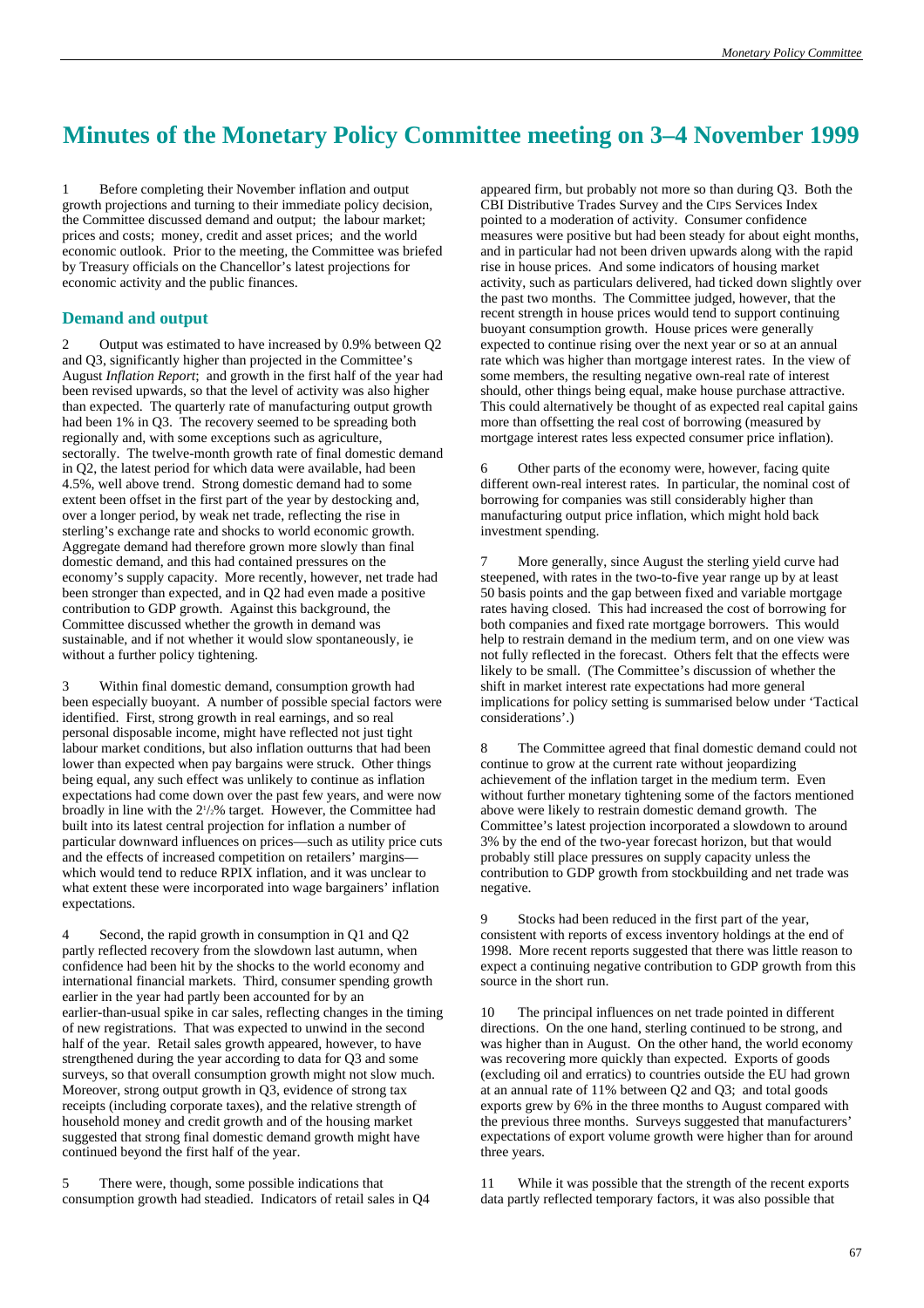exporters had to some extent adjusted to a level of sterling that they now expected to persist. If so, the equilibrium real exchange rate might have risen, but it was too early to be at all confident about that possibility.

12 To the extent that export strength were to persist, a negative contribution to GDP growth from net trade would have to come from a relatively faster increase in imports, so that the UK would in effect be relying on spare capacity abroad to contain incipient inflationary pressures from strong domestic demand growth. But while there was probably still spare capacity abroad, some members felt that it would be eroded as the world economy recovered, tending to put upward pressure on import prices.

13 On balance, the Committee had assumed that net trade would make a negative contribution to GDP throughout the forecast period, reflecting the further rise in the sterling exchange rate and a likely increase in imports.

#### **The labour market**

14 There was some evidence that the labour market had tightened further. Over the quarter, claimant count unemployment had fallen to 4.2%, and the Labour Force Survey (LFS) measure to 5.9%. Employment had continued to rise, as had total hours worked. Some forward-looking indicators suggested continued tightening. Employment intentions, as measured by surveys, were up in all sectors and were above average historical levels. Skill shortages persisted according to the Bank's regional Agents and surveys, but with differences across regions and different types of skill. The picture from surveys was mixed. The BCC measure of recruitment difficulties had fallen slightly in both manufacturing and services. The CBI survey showed skill shortages rising slightly but with the level still below its historical average.

15 Real earnings growth calculated on the basis of the Average Earnings Index (AEI) had been rising for some time, with the recent rate faster than would have been expected on the basis of the changes in unemployment and employment. As noted above, one possible explanation for this was that a greater-than-generally-expected decline in inflation had boosted *ex post* real earnings. Another possible explanation was that the 'natural' rate of unemployment, the rate consistent with stable inflation, was higher than the Committee had assumed in its August projections. Some members thought it unlikely that the 'natural' rate was below the current actual rate or that it was continuing to fall at the same rate as actual unemployment, so that there was good reason to think that labour market pressures had been increasing. Other members noted that the Reward Index showed earnings growth still trending lower and the New Earnings Survey also gave a more benign picture of earnings growth than the AEI. Although there were different interpretations of the latest data, the Committee agreed to take as its central projection a higher assumption for real earnings growth than in August.

16 The recent nominal pay data presented a second puzzle. On the one hand, settlements had remained around 3.5%. On the other hand, the AEI had risen at an annual rate of 4.9% in the three months to August. Allowing for month-to-month volatility, the AEI series had been edging upwards in recent months. If the difference was a good guide to wage drift, it was possible that the recent rise in nominal earnings would be consolidated in forthcoming settlements. A survey by Industrial Relations Services pointed in the opposite direction, however. In its latest survey, 43% of respondents had expected to make lower settlements than last year, 46% the same, and 11% higher. Last year, only 23% had expected lower settlements than the previous year, and 26% had expected higher. It was suggested that the apparent fall in expected settlements this year might reflect the low recent RPI outturns (1.1% in August and September) and expectations that RPIX would remain below the  $2\frac{1}{2}\%$  target for a while. Anecdotal evidence on this, based partly on Committee members' own regional visits,

varied. There were suggestions both that RPI was the starting point in negotiations, and that the benchmark was the higher of RPI or RPIX. Some employers had suggested that the recent outturn of around 1% was not a feasible starting point; before allowing for productivity improvements, it was easier to argue either for zero if necessary on the basis of a particular company's circumstances, or alternatively for  $2\frac{1}{2}\%$  reflecting the inflation target and so medium-term inflation expectations. The Committee noted that there would not be much hard data on settlements until the new year, although the Bank's regional Agents would monitor, through their contacts, the emerging evidence.

17 Whatever the position, it was possible that settlements—both backward-looking data and forward-looking surveys—were now less reliable indicators of labour market conditions given the decline in collective bargaining, and the increase in personalised remuneration, over recent years. If so, relatively more weight needed to be placed on the path of broader measures of earnings.

18 The Committee as a whole agreed that its assessment of labour market conditions was highly uncertain. Structural changes and the new monetary regime meant that behaviour may have changed, but it was impossible to know by how much. Looking forward, the quantity data, particularly the LFS series, would be important indicators of whether there were any further tightening, and possibly of its speed. But what mattered was the extent of pressure on labour supply, for which there was no direct measure, and the extent to which this was translated into nominal earnings growth and settlements.

#### **Prices and costs**

19 The main issue concerning prices was the prospective effect on the aggregate price level, and thus on measured inflation in the short-to-medium term, of various expected developments. In particular, the Committee had made allowance in its *Inflation Report* projections for falls in price-cost margins reflecting an increase in competition; utility prices changes; and the Government's intention, announced in its pre-Budget Report published on 9 November, of removing the automatic over-indexation of duties on tobacco and fuel. Taken together, on the agreed assumptions these reduced the central projection for RPIX inflation by around half a percentage point at the two-year horizon (and more before that).

20 Some members were content with the assumed effects for the first year but preferred a smaller effect in the second year. This was for two reasons. First, they were concerned that the Committee had focused on some one-off price falls, whereas there might be some one-off upward pressures as well; for example, it was conceivable that, as real incomes and wealth rose, consumers were switching from cheaper, standard goods to higher-margin, customised or designer products. Second, there were doubts about reflecting expected changes in relative prices in the aggregate nominal price level at longer horizons given that, by targeting inflation, the Committee influenced nominal, not real, demand growth over the medium term. While the particular downward pressures might plausibly be unanticipated in the near-term, they would more likely be anticipated as time passed. In that case, the effects of relative price changes might not show up as a decline in the overall rate of inflation over the medium run.

21 While agreeing that this analysis applied in the medium to long run, those members who supported the central assumption in the forecast argued that there was sufficiently clear evidence that the downward influences on prices would increase during at least the next two years. They agreed that it was difficult to calibrate the short-run impact of longer-term structural changes such as intensified competition. The Committee agreed that the size and persistence of the specific effects were inevitably uncertain, making it important to monitor the specific effects reflected in the published projections.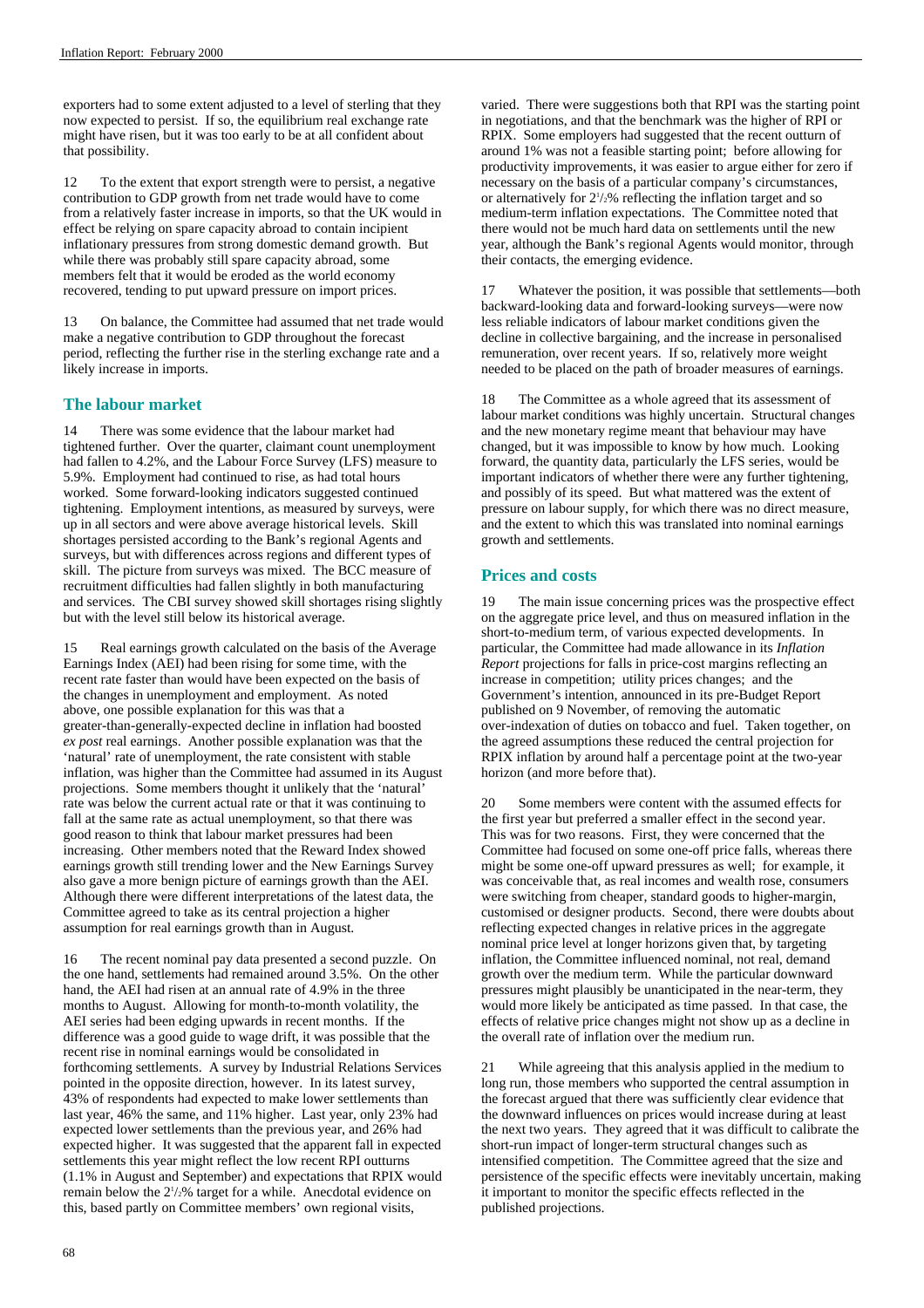#### **Money, credit and asset prices**

22 M4 growth had continued to fall, the twelve-month rate reaching 2.8% in Q3, the slowest growth rate since 1963 (when the series began). But this reflected continued falls in the money holdings of non-bank financial institutions (OFCs). OFC money and credit were generally regarded as being most relevant to analysis of monetary conditions during periods of financial market instability.

23 Excluding OFCs, annual broad money growth had been 6.1% in Q3. Within this, household M4 growth was 6.4%. M0 and household Divisia growth were each around 7%. Growth in net credit to households was 8.6% in Q3, the highest rate since 1991. These data were broadly corroborative of the real-side evidence of continuing robust consumption growth.

24 The FT All-Share Index had risen by about  $2\frac{1}{2}\%$  over the past month, and was at about the same level as in August. House prices continued to rise rapidly, with the twelve month rate on both the Halifax and Nationwide indices above 10%. As already noted, since the August *Inflation Report* the sterling yield curve had steepened out to medium maturities.

25 The sterling exchange rate index had risen by over half a percentage point since the Committee's October meeting and was about three percentage points above the path assumed in the August fan chart projections. The Committee agreed to incorporate in its published November projections an assumption that sterling would be half way between its current rate and a path related to market interest rate differentials, with the sensitivity of the projections to both shown in the *Inflation Report*. Some members inclined towards the former, and some preferred the latter.

#### **The world economic outlook**

26 The Committee noted the assumptions it had made in its latest projections. The outlook in each of the US, the euro area and Japan was somewhat better, and prospects among the emerging market economies had generally improved. The overall picture was therefore slightly stronger than assumed in the Committee's August projection, although there remained clear downside risks from the possibility of an equity price correction in the USA and persistent current account imbalances.

27 Against this background, Committee members agreed that the outlook for world prices looked less benign than at the time of the August *Inflation Report*. While there was still spare capacity in parts of the world economy, this was being utilised as a generalised recovery progressed. Imported price inflation had been weak (or negative) over the past few years, but had recently begun to rise.

#### **The November inflation and output growth projections**

28 The Committee agreed the projections to be published in the *Inflation Report* on 10 November.

29 On the assumption of constant official interest rates of 5.5%, the central projection in the published fan chart for activity was for slightly more rapid growth in the short term than in August, levelling off to slightly above trend. The level of activity was higher than projected in August for almost all of the forecast period on account of the recent stronger-than-expected outturns. The balance of risks was on the downside, mainly reflecting risks to the world economic outlook.

30 The Committee's best collective judgment of the prospects for inflation was for RPIX to remain below the 2<sup>1</sup>/<sub>2</sub>% target for nearly all of the forecast period, dropping just below 2% for a while, before increasing quite sharply to end up at around the target at the two-year horizon, when it was still rising. This acceleration in prices reflected the accumulating pressures on supply capacity from the period of above-trend demand growth and the unwinding of the various temporary downward influences on the price level and so on measured inflation. The trough was lower than in August. The projection at the end of the forecast period was almost the same as in August, but with a higher sterling exchange rate and with the official interest rate at 5.5% rather than 5.0%. For the same reasons as for the output projection, the balance of risks to inflation was on the downside.

31 As already described, there was considerable uncertainty in the Committee about the inflation outlook, and also a range of preferred assumptions for the path of the nominal exchange rate, earnings growth, and price-cost margins; these were presented in Table 6.B on page 58 of the *Inflation Report* published on 10 November. Different members preferred different combinations of these assumptions, either raising or lowering the inflation projection at the two-year horizon by  $\frac{1}{4}$  to  $\frac{1}{2}$  percentage points, so that there was a range of approaching one percentage point between the lowest and highest preferred central projections of individual Committee members.

#### **Tactical considerations**

The Committee discussed three other issues potentially relevant to its policy decision: the significance of the steepening in the sterling yield curve; the relevance of ECB and FOMC policy decisions; and the implications of the shape of the inflation projection.

33 On one view, the rise over recent months in short and medium-maturity market interest rates, as evidenced by for example short sterling futures contracts and the gilt yield curve, meant that monetary conditions were materially tighter than reflected in the fan chart projections. In consequence, the market was doing some of the Committee's work for it, so that other things being equal the Committee could operate with a lower official repo rate than would otherwise be the case. Against this, it was argued that the Committee would take material risks with its credibility if it failed to tighten in line with market expectations, where it regarded those expectations as well based. If demand were restrained by higher market rates but the Committee then failed to raise rates, the market's view of the Committee's reaction function would change, storing up trouble for the future.

34 The Committee agreed that it should not place great weight on expectations of what the ECB and FOMC might do at their meetings on 4 November (the same day as the MPC's meeting) and 16 November respectively. It was noted that a clear majority of market participants expected the MPC to raise its rate by 25 basis points, in which case a move of that size would probably not have much effect on market prices.

35 The shape of the inflation projection had changed materially over the past year. A year ago, it had been humped; in May and August it had had a gentle saucer shape; now inflation was projected to fall further below the target, before rising more steeply towards the end of the forecast period. This reflected the view that accumulating inflationary pressures would surface after a period in which measured inflation was held back by a series of specific price level changes. In particular, after falling back in the short run earnings growth was likely to pick up further out in the forecast period. On the one hand, the degree of uncertainty about the outlook was considerably greater at the two year horizon, so that the Committee could be less sure about the projected steep rise than it could be about the nearer-term prospect of inflation remaining below target. On the other hand, monetary policy changes would have a greater effect on inflation at around two years than on nearer-term prospects. The Committee agreed that, other things being equal, the shape of the projection meant that, compared with a profile in which inflation rose steadily, there was more time to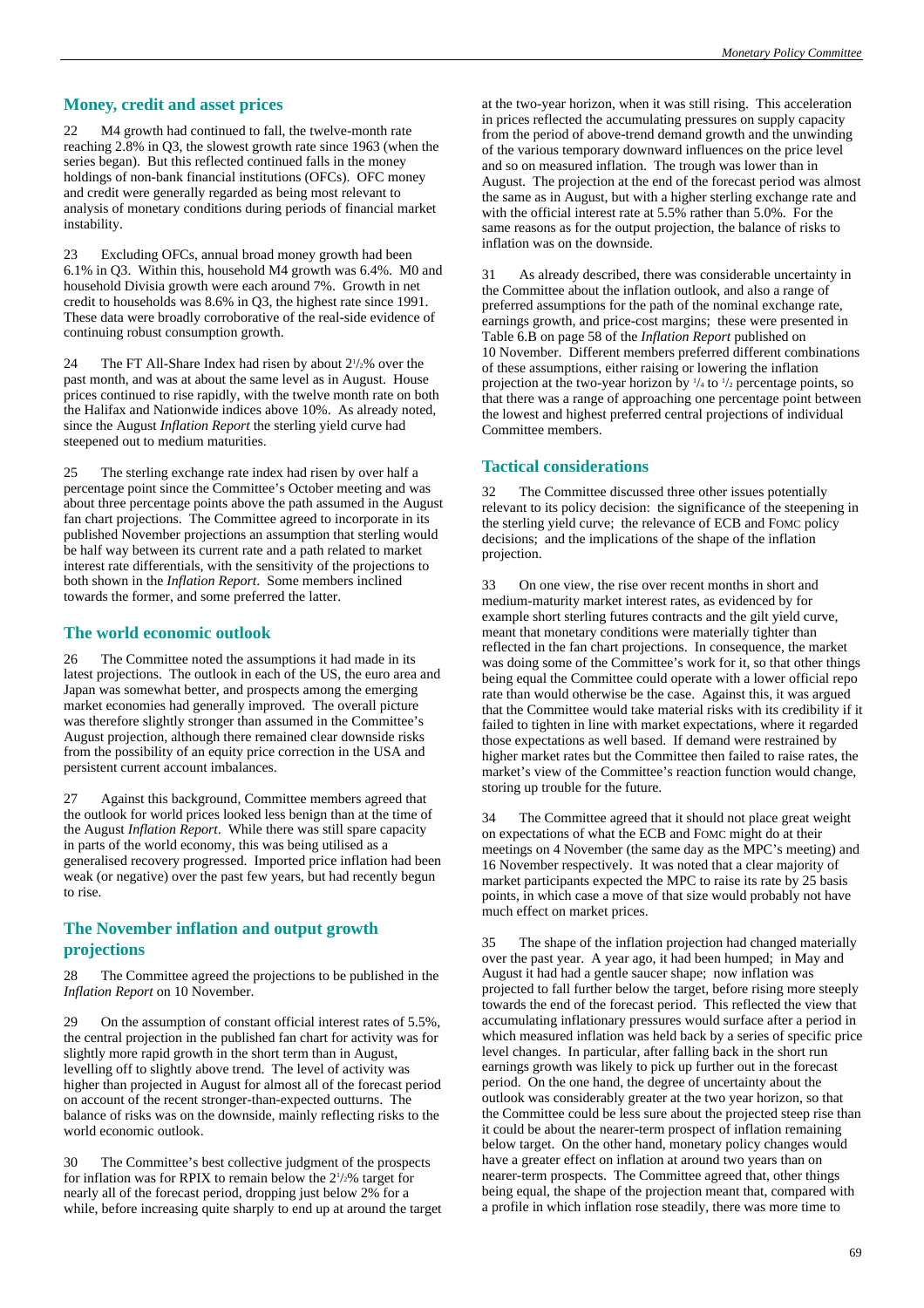tighten policy in order further to restrain demand growth if that still proved necessary.

### **The immediate policy decision**

36 The Committee agreed that the analysis of the outlook for inflation had changed over the past few months. The news on demand and activity had been stronger than expected, whereas RPIX inflation had been weaker than expected. The short-term relationship between output and prices had for some time been uncertain, and if anything that uncertainty had increased. For a long time strong domestically-generated inflationary pressures had been offset by strongly benign external influences: the price and net trade effects of the rising pound and of the shocks to world activity. Those external influences were now smaller. Sterling had recently risen slightly, but by less than during 1997 and 1998, and the world economy was recovering, with consequent rises in some input costs, for example oil. The key issues were now on the one hand the size and persistence of various downward influences on prices, and on the other hand the more-rapid-than-expected pick up in output growth and the extent to which domestic demand growth would slow without further monetary policy tightening. Members' analysis of the immediate policy choice varied according to how they viewed those factors.

37 A variety of arguments were identified in favour of an immediate increase in interest rates. Activity had recovered faster than expected, and confidence indicators had remained strong despite the September tightening of monetary policy and sterling's recent strength. A further decline in the velocity of circulation was needed for narrow money, household Divisia and household M4 growth to be consistent with the inflation target. Final domestic demand growth was projected to slow but still to be above trend at the forecast horizon, supported amongst other things by a strong housing market. A significant negative contribution to GDP growth from net trade was effectively being relied upon to avoid aggregate demand exceeding the economy's supply capacity. The labour market seemed again to be tightening, and there was consequently a risk that unit labour cost growth would not in fact moderate. AEI earnings growth had risen over recent months, and the Bank's regional Agents had reported greater concerns about skill shortages increasing wage growth. Although there was particular uncertainty about the relationship between output growth and inflation, members were influenced by the rise in wage pressures and the pick up in survey-based measures of pricing intentions. Input price pressures were gathering. The inflation projection was still rising at the forecast horizon so that, assuming no news in the meantime, the February projection for 2002 Q1 would be higher than the target. While RPIX inflation was likely to be contained for a while by the various downward pressures on prices, a further tightening of policy was needed to restrain the medium-term inflationary implications of continued strong domestic demand. The risks from tightening and not tightening were not symmetric. An immediate 25 basis point increase would not carry many risks to output as growth was above trend and the level of activity was already probably not much, if at all, below the trend level. But there would be risks in not increasing interest rates now. The news on activity had been significantly stronger than expected since the Committee tightened pre-emptively in September, so that not tightening again risked increasing inflation expectations, entailing a larger tightening later than would otherwise have been necessary.

38 As well as weighing the considerations set out in paragraph 37, those members of the Committee who favoured a higher central projection than that assumed—whether because of different preferred assumptions on the path of the exchange rate or price-cost margins, or on both—regarded the risks of overshooting the target as correspondingly greater. The choice for them now was between 25 and 50 basis points. While a case could be made for 50 basis points in order to counter the strength of underlying inflationary pressures, the following considerations led them to prefer a smaller rise. As the Committee had discussed, there were signs, for

example in surveys, that there might be some slowing in demand growth. There was time to wait to gather evidence on this as inflation was projected to be below the  $2\frac{1}{2}\%$  target for nearly all of the forecast period. Separately, given market expectations, an increase of more than 25 basis points risked putting undue upward pressure on the exchange rate, which would tend to restrain net trade and import prices whereas policy action was needed to address domestically-generated inflationary pressures.

39 One member explored the arguments for an interest rate increase of less than  $25$  basis points. The profile for inflation implied that the pressures on the economy's supply capacity needed to be restrained in the medium term but that there was time to do this, particularly given the uncertainties about the outlook. An increase of less than 25 basis points would assist that process and would, in particular, provide a clear signal of the Committee's resolve in addressing those medium-term concerns, while recognising the downward pressures on inflation in the near term, when it was projected to drop materially below the  $2\frac{1}{2}\%$  target. It would be easier for the Committee to introduce smaller-than-25 basis point changes now having already tightened policy in September. However, as this would be the first time rates changed by less than 25 basis points, there was a significant risk that the reasons would be misunderstood. The better course was, therefore, to raise rates by 25 basis points.

40 Various arguments were advanced for maintaining the official interest rate at 5.25%. Inflation was below target and was set to remain so over the next two years. The outlook depended to a significant degree on two material factors: the exchange rate, and the balance of aggregate demand and the economy's supply capacity. Recent export outturns added weight to the view that sterling would be stronger than the path assumed as the best collective judgment; and survey measures showed capacity utilisation falling slightly, perhaps because investment during this upswing had been strong. There were significant downward pressures on prices, reflecting not only one-off regulatory measures but also an ongoing intensification of competition throughout the economy. This would help to restrain earnings growth below the path assumed as the best collective judgment. Monetary conditions, as reflected in the yield curve, had tightened significantly in recent months, and were probably bearing down on demand by rather more than had been assumed in the published fan charts. Taking these considerations together, the steep rise in the central projection of inflation 18 months hence was highly uncertain and there were clear downside risks to it. With a symmetric inflation target, a further tightening was not yet needed.

41 The Governor invited members of the Committee to vote on the proposition that the Bank repo rate be increased by 25 basis points to 5.50%. Eight members of the Committee (the Governor, Mervyn King, David Clementi, Willem Buiter, Charles Goodhart, Ian Plenderleith, John Vickers and Sushil Wadhwani) voted for the proposition. DeAnne Julius voted against, preferring to maintain interest rates at 5.25%.

42 The following members of the Committee were present:

#### Eddie George, Governor

Mervyn King, Deputy Governor responsible for monetary policy David Clementi, Deputy Governor responsible for financial stability Willem Buiter Charles Goodhart DeAnne Julius Ian Plenderleith John Vickers Sushil Wadhwani

Gus O'Donnell was also present as the Treasury representative.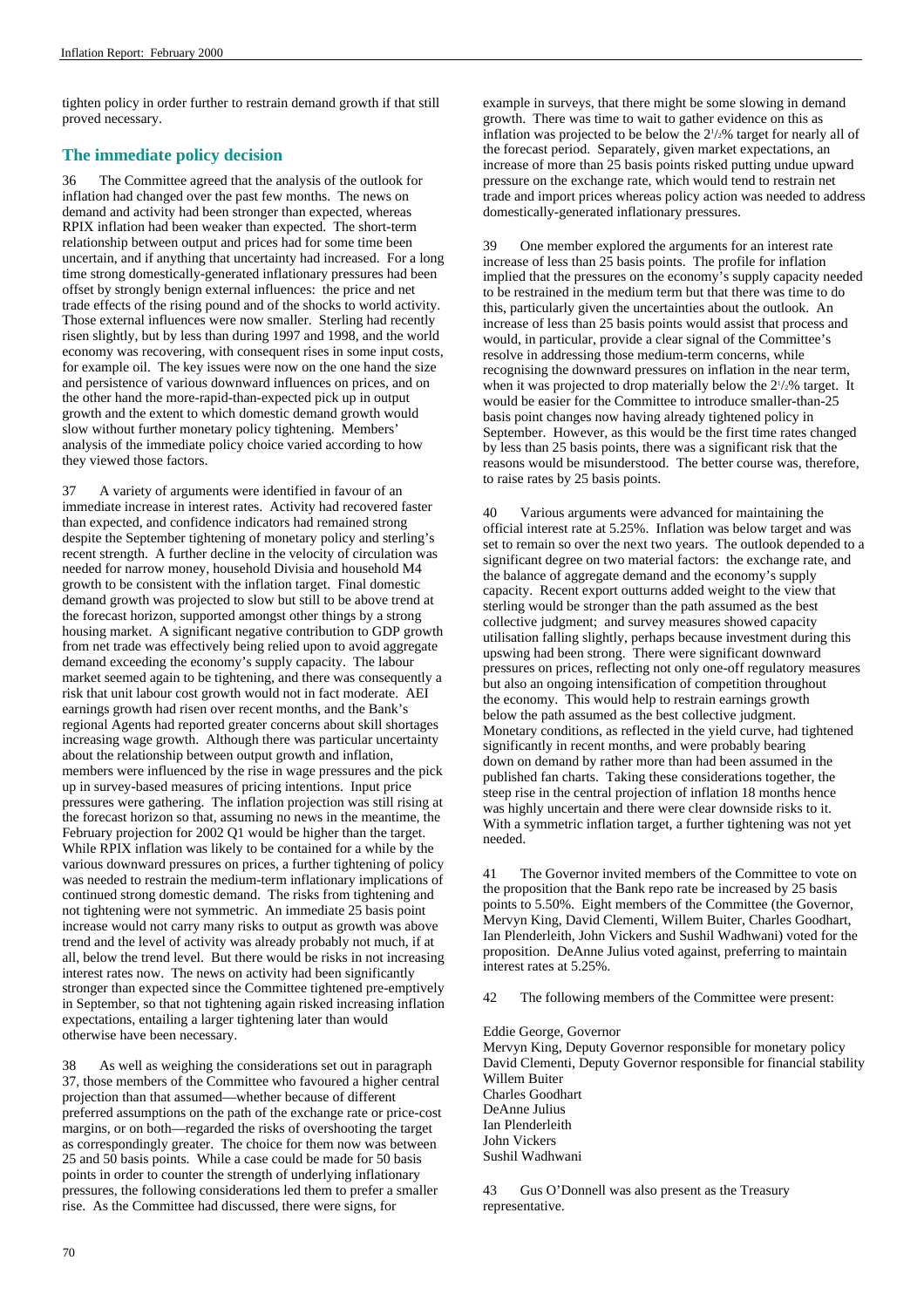# **Annex: Summary of data presented by Bank staff**

1 This Annex summarises the analysis presented by Bank staff to the Monetary Policy Committee on 29 October, in advance of its meeting on 3–4 November 1999. At the start of the Committee meeting itself, members were made aware of information that had subsequently become available, and that information is included in this Annex.

### **I The international environment**

US GDP had risen by 1.2% in Q3, according to the provisional estimate. Consumption and investment had remained strong, while inventories had made a positive contribution to GDP growth, following a negative contribution in Q2. Net exports had continued to fall in Q3, albeit by less than in Q2. Definitional and statistical changes to the National Accounts had raised the average annual GDP growth rate by 0.4 percentage points between 1992 and 1998. The National Association of Purchasing Managers' (NAPM) Index had fallen slightly in September, but had remained at a level consistent with an expansion of manufacturing output.

3 The quarterly growth in the Employment Cost Index measure of labour costs had declined slightly in Q3. Annual producer price inflation had increased to 3.1% in September, and annual consumer price inflation to 2.6%.

4 GDP growth in the euro area had been revised up to 0.5% in Q2. Both consumption and investment growth had been revised up. Industrial production had risen by 2.5% in the year to August, reflecting improving business confidence, particularly in France. M3 had risen by 6.1% in the year to September. Private sector credit growth had been higher. Annual inflation had remained unchanged in September, at 1.2%. Excluding energy, food, alcohol and tobacco, inflation had continued to fall.

5 Despite a decline in September, industrial production in Japan had risen by 3.8% in Q3. However, the September Tankan survey indicated that companies were continuing to cut fixed investment. Volumes of imports and exports had continued to strengthen, particularly to other Asian countries. Consumption indicators had been mixed and retail sales growth had remained negative. Base money had risen by 6.1% in the year to September, but broad measures of money growth had been lower. Survey evidence had suggested that banks were becoming more willing to lend, but the stock of outstanding loans (adjusting for write-offs and securitisations) had continued to fall. The rate of unemployment had fallen to 4.6% in September, although this had partly reflected a fall in the participation rate. The consumer price index had fallen by 0.2% in the year to September.

6 Trade volumes had risen in the United States, Japan and the euro area. Non-oil commodity prices had remained stable. Oil prices had fallen very slightly, despite the most recently available evidence suggesting a higher degree of compliance among OPEC members with the agreement to limit supply. However, the continued strength in oil prices had contributed to an increase in petrol and producer prices in all countries.

7 There had been little movement in the main dollar, yen and euro exchange rates. Equity markets in the main economies had recovered slightly from falls earlier in the month. There had been a further increase in euro-area interest rates implied by Euribor futures contracts, with markets expecting around 50 basis points of tightening by next summer.

8 The trend in industrial production growth in most emerging market economies had been positive. It had remained negative in Latin America.

### **II Monetary and financial conditions**

9 Provisional figures had suggested that narrow money growth had rebounded in October. The one-month growth rate of notes and coin had risen to 0.8%, compared with an upwardly revised 0.1% in September. The twelve-month growth rate (after adjusting for the introduction of the new 50 pence and £2 coins) had risen to 7.6% in October from 7.0% in September.

10 M4 had fallen by £2.9 billion (0.4%) in September, with the annual growth rate falling back to 2.8%, the lowest since the series began in 1963. M4 lending (excluding the effects of securitisations) had risen by £4.2 billion (0.4%) in September.

11 Households' M4 deposits had risen by 1.3% in Q3. In real terms, households' M4 deposits were estimated to have increased by 4.8% in the twelve months to Q3. And households' real Divisia growth was estimated to have picked up to 5.3%, consistent with strong consumption growth. Households' M4 lending had grown strongly in Q3. Annual growth had been 8.6%, the highest since 1991. Within total lending to individuals, the annual growth rate of secured lending had been 7.5%, reflecting strength in the housing market. Loan approvals had also been strong. Total unsecured lending had increased by 3.3% in Q3, in line with its increases over the year. Credit card lending had continued to grow in excess of 20% per annum.

12 Private non-financial corporations' (PNFCs) deposits had remained broadly flat in Q3, though deposits had risen by £1.4 billion (1.2%) in September. The twelve-month growth rate had fallen from 7.4% in Q2 to 4.9% in Q3. PNFCs' M4 lending had picked up in Q3. Lending had been particularly strong in September, increasing by £1.8 billion (0.9%). But the annual growth rate had fallen from 4.7% in Q2 to 4.2% in Q3, compared with an average annual rate of 5.8% in 1998. A broader measure of PNFCs' borrowing (that also included all bond and equity issues as well as non-sterling lending by banks) had been weaker in Q3 than in Q2: the average monthly flow had increased by £3.3 billion compared with £5.9 billion in Q2.

13 Other financial corporations' (OFCs') M4 deposits had fallen sharply in Q3, and the annual growth rate had continued the downward trend since 1998 Q1. The average monthly flow had been -£2.7 billion in Q3, compared with -£1.3 billion in Q2. The monthly flow in September had been particularly weak (-£7.0 billion). OFCs' M4 lending had increased slightly in Q3, but the flow in September had been -£2.1 billion.

14 Short-term interest rate expectations implied by short sterling futures contracts had fallen since the previous MPC meeting. The falls had been between 20 and 30 basis points in the September 2002–March 2003 contracts (less at shorter maturities). Nominal forward rates at broadly comparable maturities had also decreased (by 40–50 basis points after 3 to 3.5 years).

15 Short sterling futures and nominal forward rates derived from the gilts market had pointed to different profiles for the expected level of interest rates. In particular, short sterling futures had pointed to a peak of 7.3% in interbank rates in December 2001, around 100 basis points greater than the peak of 6.3% for gilt yields in the forward curve in the second half of 2001. The three-month Libor/general collateral interest rate spread had picked up sharply at the beginning of October as the date for year-end Libor delivery had passed. But spreads further out along the curve had not looked unusual given recent experience.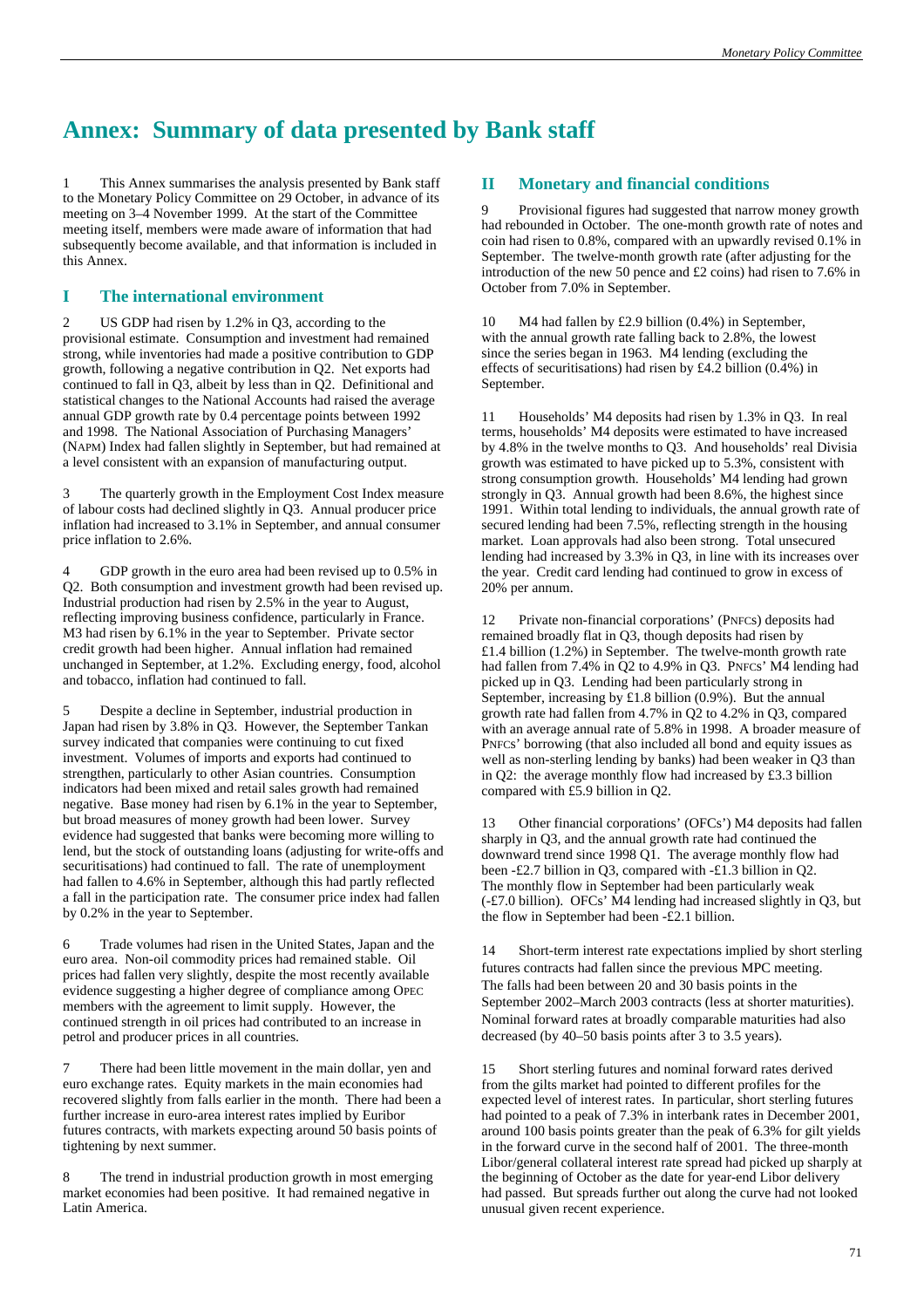16 There had also been falls in nominal yields at the long end of the forward curve during October. This had been mirrored in falls in long corporate bond yields. Since the beginning of the year, the yield on 25 year corporate bonds had also fallen relative to yields on shorter maturity bonds, reflecting movements in similar maturity gilt yields. And it was noticeable that there had been a sharp pick up in issuance of very long corporate bonds (with a maturity in excess of 15 years) over this period. So any technical factors that may have helped to explain the fall in relative gilt yields at the long end appeared to have reduced the funding costs for some firms.

17 The pass-through of September's base rate rise to retail savings rates had remained incomplete in October. Interest rates on fixed-rate mortgages had increased, following continued increases in swap rates at all maturities. But the narrowing in the spread of five-year fixed mortgage rates over five-year swap rates observed this year had continued in October.

18 Implied inflation expectations had fallen by around 15–30 basis points out to fifteen years. The fall had been smaller at longer maturities. The October biannual Consensus Economics survey had pointed to a fall in inflation expectations over the medium to long term (four years and further out) between April and October. By contrast, over the same period, inflation expectations implied using index-linked gilts had risen out to eight years, though they had fallen further out.

19 The sterling effective exchange rate index (ERI) had appreciated, by 0.7% over the month. Within this, sterling had appreciated by 1.4% against the euro, but had depreciated by 0.7% against the US dollar and by 3.0% against the yen. Real exchange rate expectations calculated using the biannual Consensus Economics survey of long-run inflation and nominal exchange rate expectations had suggested that the markets increasingly expected the strength of sterling to be sustained. The real exchange rate expected at end-2003 had increased by 2.8% between the October 1998 and 1999 surveys. The FT All-Share index had risen by 2.4% on the month. As in recent months the index for smaller capitalisation stocks had performed more poorly, falling by 0.8% on the month.

### **III Demand and output**

20 The preliminary ONS estimate of GDP growth in 1999 Q3 had been 0.9%, the strongest for two years. The annual growth rate had risen to 1.8%. Service sector output had grown by 1.0% in Q3 and had been 2.6% up on a year earlier—close to its long run average. Within services, the distribution, hotels and catering sector had grown by 0.9%. Manufacturing output had risen by 1.0% in Q3, following revisions to data in July and August.

21 Construction new orders had fallen by 5.0% in the three months to September but the CIPS index of construction activity had indicated strong growth since January 1999.

22 Retail sales volumes had risen by 0.1% in September. Growth in Q3 had been 1.2%. The GfK consumer confidence index had been flat in October, but remained above its historical average. The new quarterly Consumers' Association Consumer Trends Survey consumer confidence index had been +34 in October, compared with +33 in July. According to this survey, households expected house prices to rise by 4% over the next year.

23 Both the Halifax and Nationwide house price indices had shown rises in annual house price inflation in October, to 10.8% and 11.6% respectively. The Halifax index had grown particularly sharply in October, rising by 2.8%, following zero growth in September. Particulars delivered had fallen to 122,000 in September—the second consecutive monthly fall—but remained 7% higher than a year earlier. The Royal Institute of Chartered

Surveyors (RICS) survey had shown a similar picture of housing transactions. Housing starts had risen by 2.9% in Q3.

24 Vehicle sales had been very volatile, given the change to the registration letter system. Private car registrations in Q3 had fallen by 16.6% on a year earlier. In the first 9 months of 1999, they had been 0.8% lower than the same period a year earlier.

25 The change in inventories had contributed negatively to GDP growth in Q2. The CIPS survey of manufacturing had shown that stocks of finished goods had risen in October for the first time since July 1998. The CBI Quarterly Industrial Trends Survey had shown that the balance of finished goods inventories had risen to -10 in October from -20 in July.

26 The BCC and CBI surveys had shown a pick-up of manufacturing investment intentions in Q3 compared to very low levels a year ago, though the CBI measure had fallen slightly to -11 in Q3 from -8 in Q2. The BCC survey had shown an increase in investment intentions (plant and machinery), to 11 in Q3 from 3 in Q2. But as investment intentions are forward-looking it seemed likely that actual investment would not strengthen until 2000.

27 The public sector net cash requirement had been £2.0 billion in September—with cumulative cash borrowing for 1999/2000 similar to the previous year.

28 The deficit on trade in goods had narrowed to £1.9 billion in August from £2.2 billion in July. The EU deficit had widened slightly to £0.4 billion, but the non-EU goods deficit had narrowed to £1.5 billion. The non-EU deficit had narrowed further to £1.2 billion in September. Excluding oil and erratics, export volumes had risen by 5.8% in the three months to August and imports had risen by 3.8%. Although export growth over the past half-year had been partly driven by erratic items, underlying export growth (excluding oil and erratics) had also been positive. Based on monthly data, the 1999 Q3 net trade contribution to GDP seemed likely to be positive.

29 Looking ahead to Q4, survey evidence had suggested continuing strong growth. The CIPS purchasing managers' survey of manufacturing showed a slight improvement in the headline index, to 54.2 in October, with the output index above its no-change point of 50 for the seventh consecutive month. The CBI Quarterly Industrial Trends Survey had shown a sharp improvement of manufacturing sector confidence in Q3. The BCC survey for Q3 had shown a marked improvement in domestic and overseas orders, in both the manufacturing and services sectors. Domestic and overseas orders balances had appeared to be moving in line over recent quarters—though growth in domestic orders remained stronger. The CIPS Services Survey had shown an increase in activity in October (though the rate of growth had been the slowest since March). The CBI Distributive Trades Survey had shown a rise in retail sales in October (though with growth slowing, and sales considered to be slightly below average for the time of year). The improved outlook had also been broadly consistent with other surveys such as those by the Institute of Directors and the Engineers' Employers Federation. The latest surveys when taken together suggested quarterly growth in GDP continuing in Q4 at broadly the same rate as in Q3.

### **IV The labour market**

30 LFS employment had increased by 99,000 (0.4%) in the three months to August compared with the previous three months up sharply on the increase in the three months to May. In full-time equivalent terms, growth had been the strongest since the summer of 1998. Total hours worked had risen by 0.4% during the three months to August over the previous three months. Average hours worked had risen by 0.1%, although they had remained weaker than in the same period the previous year.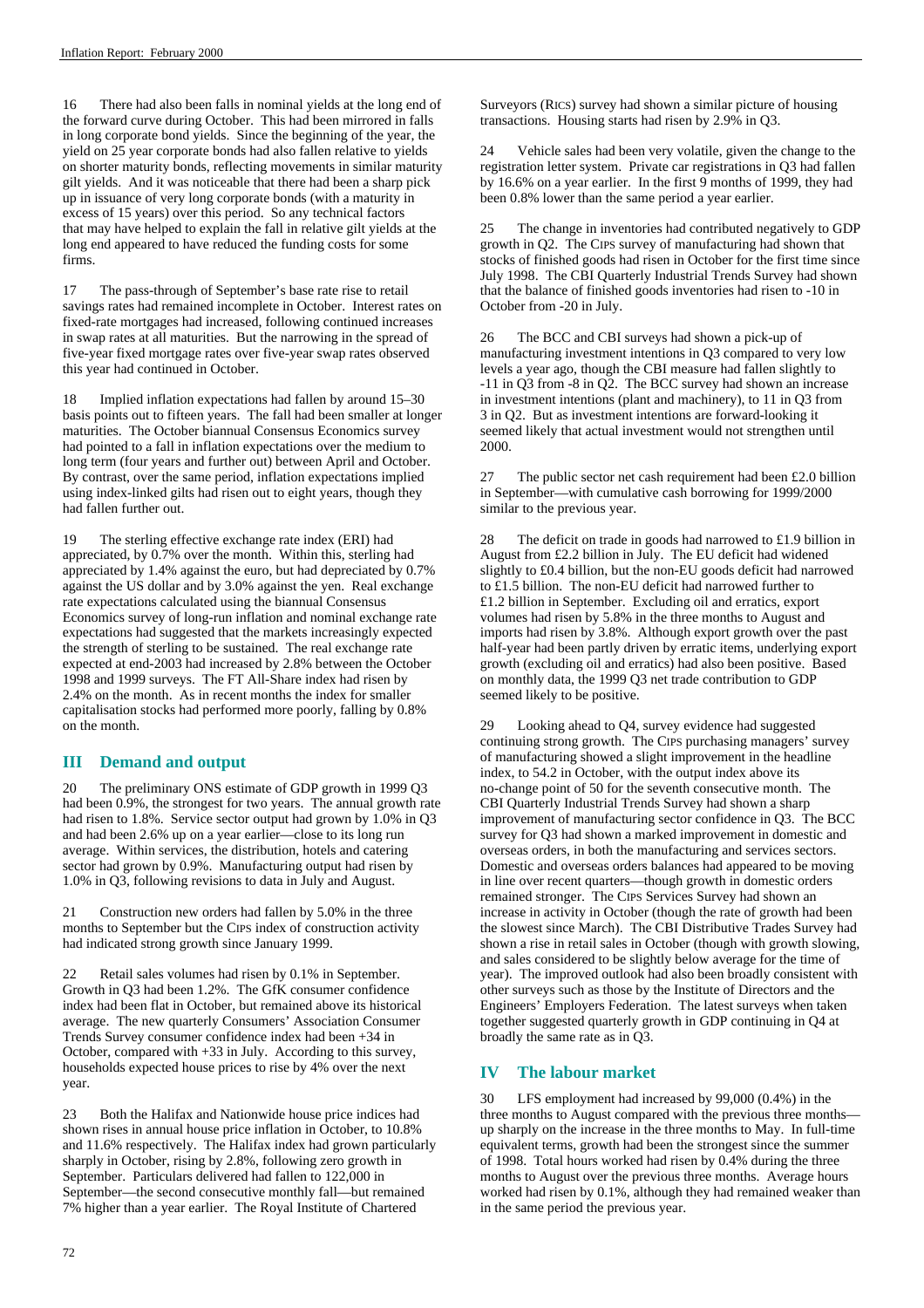31 According to the CIPS survey, manufacturing employment had stopped falling, employment growth in services had eased, while employment growth in the construction sector had been broadly stable. Looking ahead, surveys of employment intentions had all indicated further employment expansion.

32 Surveys of skill shortages and recruitment difficulties had provided a more mixed picture of the degree of labour market tightness. The CBI Industrial Trends Survey had reported that skill shortages had increased in the September quarter, but remained below their historical average. The BCC Quarterly Economic Survey had reported that recruitment difficulties had lessened over this period, but remained high by historical standards. The stock of unfilled vacancies in job centres had remained high in September. However, the National Press Recruitment Advertising Index had continued its downward trend.

33 Unemployment levels had fallen on both the LFS and claimant count measures. LFS unemployment had fallen by 83,000 to 5.9% in June-August compared with the previous three months. The claimant count had fallen by 5,400 in September, with the rate unchanged at 4.2%, the lowest since the early 1980s. But the participation rate had still not exceeded its peak in the early 1990s.

34 Inactivity had risen by 23,000 in June-August compared with the previous three months, with the inactivity rate unchanged at 21.2%. However, it remained about 30,000 below its level at the same time the previous year.

35 August's average earnings data had included returns from a new sample, implementing a recommendation of the Turnbull-King report following the suspension of the index in late 1998. Headline average earnings growth in August had risen by 0.3 percentage points to 4.9%. Stronger growth in private sector earnings had more than offset a fall in public sector earnings growth. Earnings growth had in recent months been affected by changes in the timing of bonus payments, though the latest month's figure had appeared to be free from such distortions. The implementation of the National Minimum Wage (NMW) may also have had an impact on recent AEI outturns. The New Earnings Survey had shown that gross weekly pay had grown by 3.6% in the year to April 1999, slightly lower than the AEI over the same period  $(4.0\%)$ .

36 Other evidence on earnings growth had been mixed. The Reward Index had risen by 0.1 percentage points in September to 3.4%, but it remained well below the AEI. The FRES survey in October had shown stronger earnings growth for temporary staff, but little change in salary growth for permanent staff. The Bank's regional Agents reported that overall pay pressures had remained subdued. There had been little new information on settlements in September, because relatively few settlements were made at this time of year. The Bank's AEI-weighted twelve-month mean settlement had remained at 3.5% in September. After allowing for inflation, settlements appeared to have stopped growing, but remained at a high level.

37 Wage drift, on the basis of these data, had increased in recent months, particularly in the service sector. Service sector wage drift was now around 1 percentage point above its average level since 1994. Drift in the production sector had, however, been more subdued.

38 The Bank's regional Agents had conducted a survey of their contacts to help assess the nature of the skill shortages that firms were facing. A sample of firms thought likely to be experiencing skill shortages had been selected. Of the 123 firms included in the survey, 84% had reported that shortages had worsened since last year, primarily in specialist areas. A similar proportion of firms expected skill shortages to persist both in specialist areas and more generally. Comments had included reference to poor general

educational standards, as well as the legacy of the past run-down in vocational training, the erosion of work culture in some areas, and constraints on the mobility of labour.

39 Around 80% of firms sampled had expected to have to pay higher wages to obtain the skills they required, including more than two-thirds of the group for whom skills recruitment had become no worse in the past year. More than a quarter had said there would be an increased focus on training by management. Just under 10% had mentioned an impact on output, either via a constraint on output levels, or on the development of their business (both from their own skill shortages and shortages of IT services), or via poorer levels of service to customers. A number had also mentioned increased pressure on existing staff, leading to higher staff turnover.

## **V Prices**

40 The Bank's oil-inclusive commodity price index had risen by 2.1% in September and by 13.5% on a year earlier, mainly as a result of continued strengthening in crude oil prices. Excluding oil, commodity prices had been flat over the month and had been 3% higher compared with the previous year. The contrast between different types of commodities had continued: metal prices had risen further, whereas domestic food prices had fallen again.

41 Seasonally adjusted manufacturing input prices had risen by 0.7% in September to give 5.8% annual inflation. This had largely reflected higher oil prices. The latest CIPS survey input price index had risen to 56.2 in September, the highest for four years. The CBI Quarterly Industrial Trends output price expectations balance had strengthened further in Q3. Although cost pressures from materials had been mounting since early this year, output price inflation had remained subdued.

42 The latest CIPS services survey had shown a sharp rise in input prices in October, with the index rising to 59.2, its highest since May 1997. The survey had also indicated that average prices charged had risen for the first time in four months.

43 Export and import prices had risen by 1% and 0.6 % respectively in the three months to August. Stripping out the oil component, export prices had fallen and import prices had remained unchanged.

44 Comparing price inflation with weighted costs had suggested that retailers' and manufacturers' margins had fallen over the past year. The Euler Trade Indemnity Survey had indicated that competitive pressures had somewhat reduced respondents' profitability since early 1999.

45 RPIX inflation had remained at 2.1% in September. Whereas harvest-related seasonal food prices had risen on the month, non-seasonal food prices had fallen. The annual rate of change of the retail sales deflator had remained at -0.5% in September. This had mainly reflected falls in food and non-food store prices earlier in the year.

### **VI Reports by the Bank's Agents**

46 The Bank's regional Agents had reported a continued recovery in economic activity. Growth had continued to be driven mainly by domestic demand, although many firms had also reported a pick-up in export orders. However, although manufacturing output continued to rise, the recovery had been far from universal. Construction activity had remained strong. The service sector continued to record strong growth, although it had not increased further. IT activity had remained strong, as Y2K work had been replaced by firms investing in more developmental projects, such as Internet sites. Agricultural production had remained weak in all regions.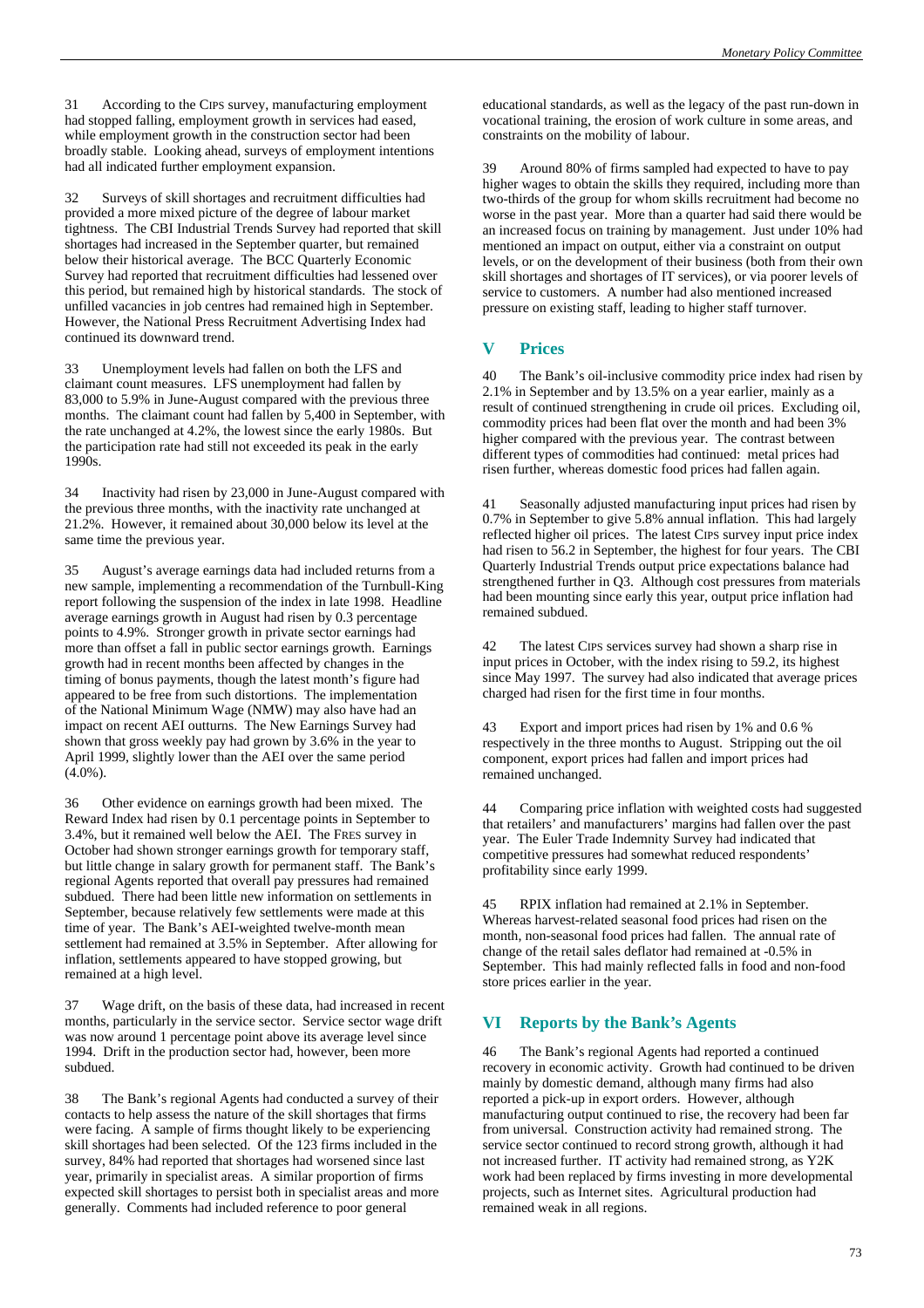47 Retail spending had improved further, although growth had been moderate. The pattern of consumer spending had remained similar to previous months, with department store sales weaker than in discount and out-of-town stores.

48 There had been evidence of further tightening in the labour market. Most regions had reported increased skill shortages, with particular concern reported in the south and south-east of England. Many contacts had noted that unskilled labour had also become more difficult to recruit, especially for retail positions. Pay pressures had remained subdued, with most settlements lower than a year ago. However, pressures had appeared slightly stronger than in previous months, especially in southern regions.

49 Input prices had picked up further, particularly for oil-related products and some metals, although overall prices remained broadly flat. Many manufacturers had continued to find it difficult to raise prices, and retail prices remained flat or falling. Furthermore, a number of firms thought that consumers had become more sensitive to price differences within each sector, and had begun to bargain over price to an increasing extent.

50 Growth in house prices had remained more pronounced in the southern regions, although there had been evidence that growth here had peaked. The buy-to-let market had slowed. In the northern regions of the United Kingdom, growth in housing activity had continued to increase steadily.

### **VII Market intelligence**

51 The effective exchange rate index for sterling had been little changed since the October MPC meeting, but sterling had appreciated against the euro from the middle of the month. This strengthening had coincided with the announcement of merger and acquisition activity. It was possible that anticipation of potential sterling purchases had encouraged others to bring forward their purchases of sterling. Such influences on sterling's exchange rate were expected to be temporary.

52 Market participants had continued to comment that movements in US equities were an influence on the dollar's exchange rate against sterling and other currencies. There had been some evidence of a greater correlation between the Dow Jones Industrial Average and dollar exchange rates, including that between the dollar and sterling. However, the wider implications for sterling's effective exchange rate had been less clear.

53 The difference between interest rates implied by futures and economists' interest rate forecasts had widened over the three months to October. This was more likely to be related to increased risk-aversion, the unwinding of long-standing trading positions and mortgage-related swap market activity, rather than a genuine difference of view between traders and economists. In terms of the immediate rate decision, market commentators on balance attached a high probability to a 25 basis point increase in the Bank's repo rate but did not expect changes in rates in December or January.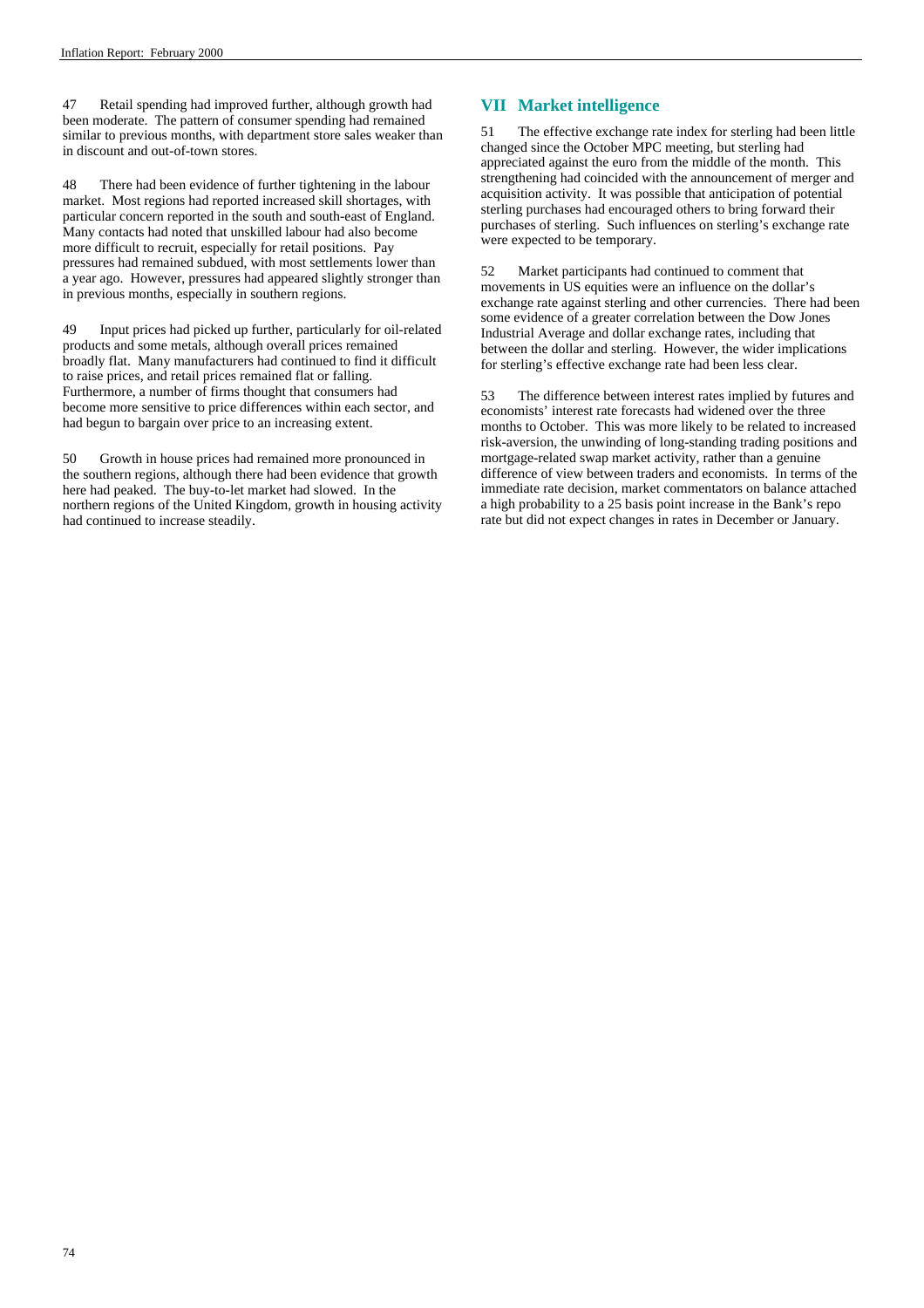# **Minutes of the Monetary Policy Committee meeting on 8–9 December 1999**

1 Before turning to the immediate policy decision, the Committee discussed demand and output; money and asset prices; prices and costs; the world economy; the labour market; and other considerations relevant to the decision.

### **Demand and output**

Final domestic demand in Q3 had turned out as expected at the time of the November *Inflation Report*. However, consumption had been a little stronger than expected, while investment was a little weaker. On the basis of the pattern of revisions over recent years, it was quite possible that the Q3 investment figures could be revised up. However, it was also possible that the weaker figures partly reflected a 'millennium pause' in IT-related investment spending. The slightly stronger-than-expected consumption numbers reflected the ONS' attempts to capture the changing seasonal pattern of car registrations. The figures for consumption growth in the first half of the year could therefore be revised down, reflecting the latest estimates of the seasonal factors, when the National Accounts for Q3 were published. Abstracting from these seasonal effects, the underlying picture for consumption growth in Q3 appeared broadly in line with expectations at the time of the November *Inflation Report*. Looking beyond Q3, the latest evidence suggested that car registrations were turning out quite weak—possibly reflecting expectations of reductions in car prices in the near future, in which case car sales, and hence consumption, might subsequently pick up at some point.

The Committee discussed other recent indicators of household consumption. Retail sales growth had remained strong at the beginning of the fourth quarter, though the three-month on three-month growth rate for October was slightly lower than it had been a few months ago. The Bank's regional Agents' contacts were reporting some strengthening of retail activity, but the picture seemed somewhat weaker than the official data. There were several possible explanations. First, sales values were rising less quickly than volumes, since the retail sales deflator was falling, and this might be affecting contacts' responses. Second, retail floor space was probably still rising—and this was reflected in the difference between total sales and like-for-like sales in the British Retail Consortium survey. Third, it was possible that the Agents' retail contacts were weighted more towards those sectors that were losing market share, such as department stores, and less towards discount stores.

4 Consumer confidence, as measured by the GfK survey, had fallen in November but remained above its long-run average. The MORI survey had risen, but this series was usually more volatile than the GfK measure. While the recent fall in the GfK survey might reflect monthly volatility, the rises in interest rates since the beginning of September might have had some dampening effect on confidence. The disaggregated responses to the individual questions in the survey showed that respondents thought that the general level of unemployment would rise. This seemed at odds with the recent evidence that employment had continued to grow. It was possible that, although employment remained high, the pace of job creation and job destruction was higher now than in the past and that this had heightened individuals' feelings about their job insecurity in an existing job. If so, that uncertainty could in turn have a dampening effect on consumption growth. But looking beyond the latest movements in consumer confidence and retail sales, the fundamental determinants of consumption such as housing and financial wealth and real incomes seemed to be strengthening.

5 Turning to net trade, both exports and imports had turned out a little stronger than expected at the time of the November *Inflation Report*. The UK share of world export markets probably increased in Q3, but was much lower than it had been prior to the appreciation of sterling from August 1996. The export orders index in the latest CIPS survey had remained above 50 for the seventh successive month, while the CBI monthly trends survey balance for export orders was negative, but less so than a year ago. There were, however, some signs that export optimism had deteriorated in recent months, for example in the DHL survey.

6 There had also been slightly stronger-than-expected import growth in Q3, so that the contribution of net trade to GDP growth in Q3 was only slightly more positive than had been expected. Strong growth in imports could be linked to re-exporting, and it seemed stronger than was consistent with recently observed domestic demand growth.

7 Looking forward, the central projection for activity in the published fan chart assumed that net trade would make negative contributions to GDP growth in the forecast period. The net trade contributions in the central projection were somewhat more negative than projected by the average of other forecasters, and that largely reflected a steeper assumed sterling depreciation by other forecasters. The sterling effective exchange rate had strengthened since the November *Report* and other things being equal that would tend to depress net exports relative to the projection made then.

8 The latest data for non-EU trade in October showed a marked fall in exports but September had been strong. That evidence seemed broadly consistent with the projections so far. The Agents' special survey tried to shed light on the recent export puzzle. The picture that emerged was of very considerable price and market pressures. This was particularly marked for exports to the EU, which was to be expected given the movements in sterling against the euro compared with the dollar. Overall, the export picture in the survey seemed weaker than that suggested by recent official data.

9 On output, the latest estimate of GDP growth in Q3 was still in line with the 0.9% first estimate available at the time of the November *Report*. The latest manufacturing data showed a slight upward revision to Q3, although growth in October had been lower than the average monthly rate in Q3. The CBI Industrial Trends survey for November recorded a positive balance for output expectations, though less positive than in October. The latest construction survey indicators also seemed quite buoyant, more so than the official data on new orders. The monthly CIPS services survey had shown a marked increase in the activity index. This index looked particularly strong when compared with the average since the survey began in 1996, which itself reflected a period of strong service sector output growth. The latest CBI/Deloitte & Touche survey however pointed to some recent weakening of consumer services volumes. There were some suggestions that the latest rise in the CIPS survey might be millennium-related rather than a more sustained acceleration in service sector activity. There was however little evidence from the Bank's regional Agents of strong millennium-related effects on demand or output, apart from the possible pause in IT investment noted above and some isolated examples of increasing inventories. The latest National Institute of Economic and Social Research projection of GDP growth in the three months to November was 0.8%, down slightly on the outturn for October. The staff's latest survey-based estimate of GDP growth in Q4 was broadly at the same rate as in the third quarter, but higher than in November's central projection.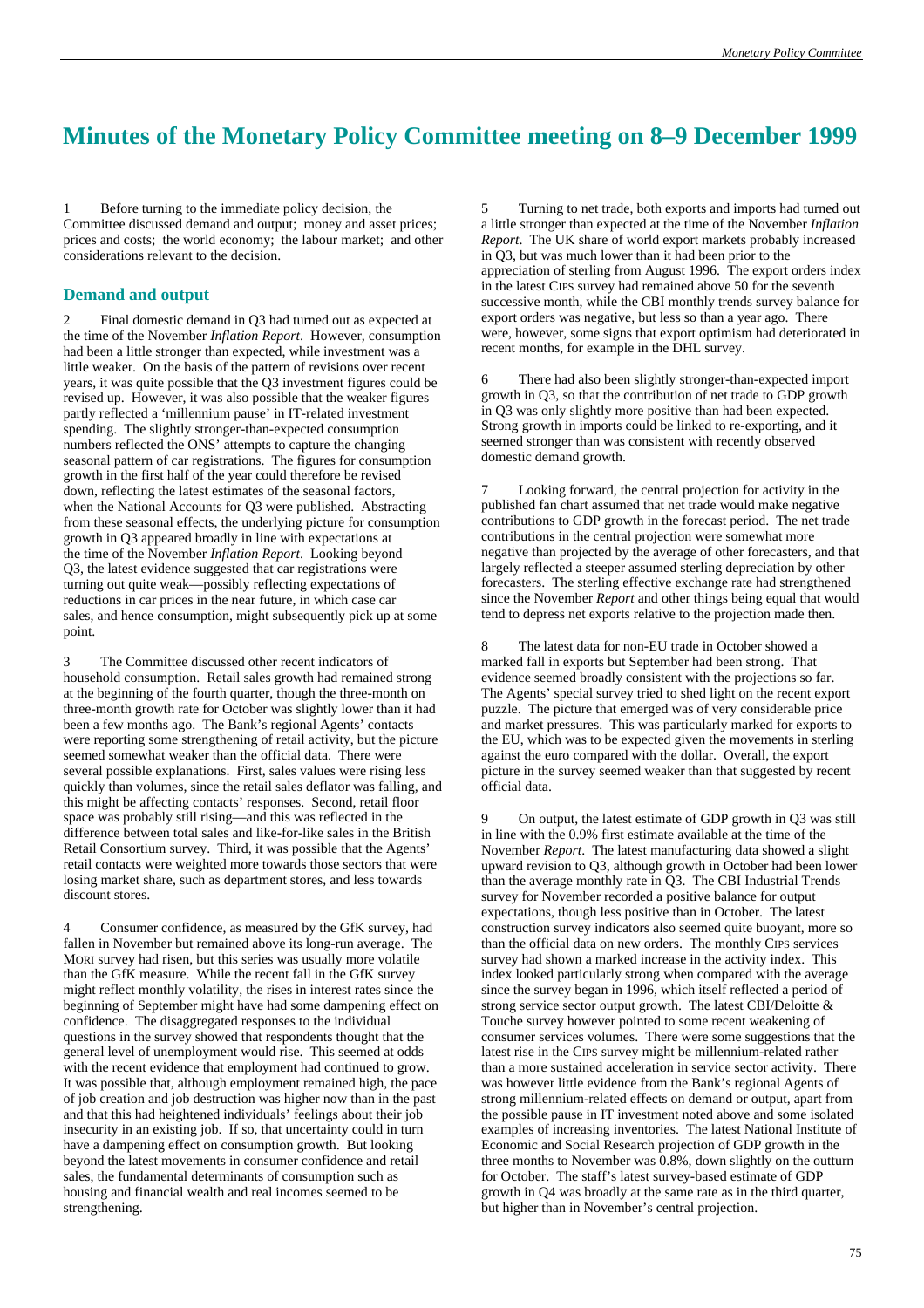10 Overall there was not much evidence, on balance, that demand and output were turning out differently from what had been expected in November. If anything, the risks were of slightly stronger outturns in Q4 than thought a month ago.

### **Money, credit and asset prices**

11 Broad money growth, excluding Other Financial Corporations, remained fairly stable. The most striking monetary indicator over the past month had been the marked increase in narrow money in November. Notes and coin were growing at the fastest annual rate since 1980, with a particularly rapid rise in November. The seasonal adjustment updated the seasonal factors each month using a three-year window. This meant that one third of the rapid increase in November had already been attributed as a seasonal effect—the headline increase was even larger than the seasonally adjusted figures suggested. The staff had tried to make allowance for the possible effects of the millennium and the Government's Winter Allowance, but it seemed likely to explain only part of the total increase in November, though there was great uncertainty over the magnitude of these effects. An increase in money balances ahead of the year-end might occur for several reasons. For example, it might be precautionary on account of concerns about computer-related Y2K problems, or it might be to spend on millennium-related celebrations. Even in the latter case, the effects might only be temporary if spending was transferred from other months. It might have no effect on aggregate spending if it reflected a shift from other types of spending to more cash-based items. In any event, it seemed unclear why households should withdraw substantial balances in November, so far from the year-end. There was no anecdotal evidence to support a large effect. Although there was a link between retail sales and narrow money, it had not been particularly close from month to month recently. There was, however, a risk that higher money balances would eventually feed through to consumption, even if the balances were not spent immediately. There was a range of views on how much weight to attach to the risk of higher spending. For some, the risk was mitigated by the fact that the large monthly increase came just before the year end, when interpretation of month-on-month changes was usually difficult and was made more so by any potential millennium-related effects.

12 Asset prices had risen in the UK and overseas. The FTSE 100 had risen by 5% over the past month and the FTSE All-Share index was now more than 6% up, and over 9% above the fifteen day average used as the starting assumption in the November *Inflation Report* projections. There had been rises in Japan, continental Europe and the United States too. The FT Small-Capitalisation index had outperformed the FTSE 100 index over the past month. Some of the rise in share price indices was accounted for by high-tech IT stocks, but this did not account for the entire rise. Nor was it clear that the rise in IT stocks should be excluded in any event, because it was necessary to look at the aggregate. However, fluctuations in these stocks might be contributing to greater volatility. The rise in indices both here and abroad seemed broadly consistent with a general rise in market confidence about the strength of world activity.

13 For the UK the rise in equity wealth, coupled with the strength of borrowing for consumption, suggested a robust outlook for consumption growth. House prices had again been volatile, with the Nationwide index recording a strong rise on the month, while the Halifax index had fallen. Annual percentage rates of increase in house prices, and hence gross housing wealth, were in double digits, and many short-run growth rates were at least as fast as the annual rates. Activity indicators in the housing market had been mixed over the month, but on balance showed activity broadly stable over the past few months and stronger than at the beginning of the year. The staff's provisional estimate of the increase in mortgage equity withdrawal in the third quarter, though well below the levels of the late 1980s as a share of personal income, was quite marked, and appeared to be closely

correlated with recent growth rates in household consumption spending.

### **Prices and costs**

14 The Bank's commodity price index had fallen in October, reflecting both the fall in oil prices and a fall in metals and food prices. However oil prices had risen again in November. Producer input prices continued to reflect higher oil prices. At the retail level, oil prices had been reflected in higher inflation in continental Europe. But despite higher petrol prices in the UK too contributing around 0.5 percentage points to annual inflation in the year to October—inflation as measured by the harmonised consumer price index in the UK was now below the European average. This was not too surprising given the past strengthening of sterling.

15 Retail price inflation on the targeted RPIX measure had risen to 2.2% in October. This was in line with expectations at the time of the Committee's November meeting. The latest CBI Distributive Trades survey balance for retail prices had turned negative in November, and was well below its historical average, which might point to further weakness in retail prices. However, the historical average reflected periods of much higher inflation, so it was difficult to interpret the recent data. Anecdotal evidence suggested wider discounting than in the past, even of some luxury brands. It was difficult to tell if the lower-than-expected outturns for some of the components of the retail prices index provided evidence of a larger-than-expected squeeze on retail margins than had been assumed in the fan chart published in the November *Inflation Report*. It might simply reflect a different timing for the reduction in margins than had been assumed. Alternatively, it could be due to other cost factors that had yet to be observed in the data or simply month-to-month volatility with no implications for the short-term profile of inflation.

16 The weakness of goods prices was clearly reflected in the retail sales deflator, which was based on the same data. The CBI/Deloitte & Touche survey balance for prices of consumer services had also fallen recently, but this survey had only been running for a few quarters. However, the CIPS services prices index had risen on the month.

17 The continuing pressure on retail margins did not seem to reflect weak demand, but other factors such as increased competition. If so, increased competition and reduction in retail margins might spread along the supply chain. Even given the recent rise in input prices, it might be difficult for manufacturers to pass on higher costs, at least in the short term. It was possible that aggregate supply had become more elastic for reasons other than a structural increase in competition in the UK, such as increased investment elsewhere by international companies and a corresponding increase in world supply. More efficient and cheaper access to information about domestic and overseas production and prices, and associated scope for cost savings on inputs, might also have an effect on UK prices. For example, the more widespread use of the Internet might affect UK productivity growth and pricing behaviour. There was little evidence that this was, as yet, having a big effect, though its use could grow rapidly. In the first instance one might see greater effects on inter-firm trade than at the retail level. One much quoted example of Internet activity was in books, but recent movements in prices looked small when compared with the impact of the ending of the Net Book Agreement some time ago. It was therefore important not automatically to assume that the effects of the Internet would be bigger than previous shocks.

18 Most of the evidence of weaker prices related to goods prices; indeed the gap between service and goods price inflation was as large as at any time since 1992. That gap was much larger than could be explained by differences in trend productivity growth between the sectors.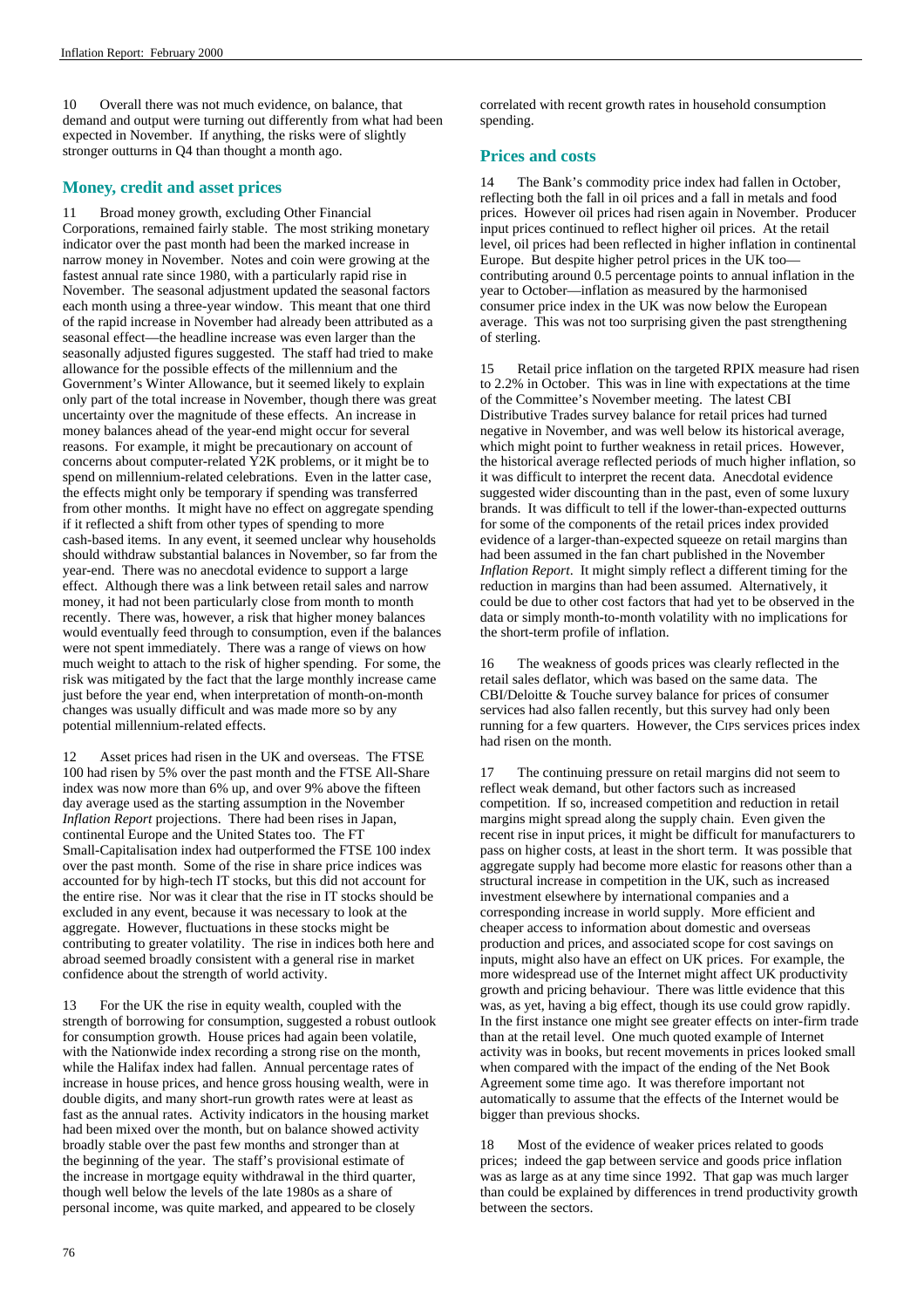19 Within the RPI there were large rises in a few components of the services index—notably insurance and foreign holidays. Some members thought it was useful to gauge the underlying behaviour of RPIX by looking at sub-indices which excluded volatile items, such as fuel prices, or possibly other 'exogenous' items such as seasonal foods and taxes. Other members thought that similar arguments could be applied to changes in prices resulting from exchange rate movements; and that other than in the very near-term, when nominal rigidities existed, it was not useful to exclude items from the index.

20 There had been some recent announcements on water, electricity and gas pricing. Taken together the effect on the short-term profile for retail prices was broadly in line with what had been assumed in the November *Inflation Report* projections.

### **The world economy**

21 The likely pace of growth in the United States remained subject to various uncertainties. The latest stock market rise added weight to the factors underpinning strong consumption growth, but had also added to the risks of a sharper slowdown if equity prices were to fall. Inflation had risen somewhat over recent months, although not on the core measure. In any event, the US situation appeared to be rather different from the conjuncture of events in the UK, because of the much stronger recent productivity growth there.

The Japanese GDP data had been heavily revised on release of the Q3 estimate. GDP was recorded to have fallen by 1% in the third quarter, but this followed an upward revision to the second quarter. Overall the new data and revisions back to 1997 left the level of GDP broadly in line with what had been expected at the time of the November *Inflation Report*. The markets had seemingly taken the view that as much weight should be placed on the upward revisions to the earlier data, as on the weaker Q3 growth number (which was subject to future revision). But if one placed more weight on the momentum implied by the recent numbers, then that would imply a less sanguine view of prospects for the Japanese economy.

23 The news on activity in the rest of the industrial world, including the euro area, was either in line with or slightly more positive than expected over the past month. There seemed little news in emerging markets over the past month that would materially affect the prospects for UK inflation.

24 Turning to the pattern of exchange rates, the recent German data had contributed to a slight rise in the euro over the days leading up to the Committee's meeting, though over the past month as a whole the euro had weakened further against the dollar. Sterling's effective exchange rate had not changed much since the time of the November meeting, but was around 1% above the fifteen-day average used as a starting point for the projections. That strength was primarily against the euro, rather than against other currencies, reflecting more buoyant views of prospects for activity in the US and UK. Relative movements in yield curves over the period could account for some of sterling's appreciation against the euro. Markets had now had a chance to adjust to the interest rate increases in the United States, the euro area and the United Kingdom over the past few months. There had been no immediate major effects on financial markets. Compared with some people's prior expectations, market activity still seemed to be quite well sustained as the end of the year approached.

### **The labour market**

25 The latest labour market data had by and large been as expected. There was, however, some concern among some of the Bank's regional Agents' contacts about prospects for the coming pay round. The Agents were also finding more widespread evidence of skill shortages, which had been building since the spring. But neither this nor any of the other survey evidence on

skill shortages had yet fed through to the observed earnings data. It was possible that the sentiment being picked up by the Agents was rather more about a general desire for more highly trained and educated workers rather than a cyclical point about tightness in the labour market.

26 Some data presented by Bank staff on employment transition probabilities—flows out of various categories of inactivity—had highlighted a large number of people flowing from the category of 'not wanting a job' into employment within a short period of time. At first sight this was rather surprising, but might be explained by people seeing new job opportunities become available which they had not previously expected. More research was needed in this area, but so far it suggested that the pool of people who could move into employment was greater than might be thought based on more traditional and more narrowly focused measures of potential labour supply. It might help to explain why labour tightness had not fed through to earnings as fully as might have been expected.

27 No new official whole economy productivity or unit labour cost data were yet available for Q3, but manufacturing productivity had shown signs of picking up and had consequently begun to reduce the rate of increase of unit labour costs in that sector. The latest GDP data suggested that productivity growth for the whole economy might have risen to around 2% at an annualised rate in the third quarter, which would be close to its long run average. This was important, as the central projection in the November *Report* had assumed a recovery in whole economy productivity growth over the forecast period. The fall in profit margins could not go on forever, and required a continuing intensification of competitive pressures. Unless there was an even stronger recovery in productivity growth than had been assumed, earnings growth would need to turn out as low as assumed for the central projection of inflation to hold. Even then, unless productivity growth improved further, inflation would tend to rise at some point in the future, as the short-run downward price effects—of lower margins and a strengthening exchange rate—wore off and the effect of the underlying strength of demand began to dominate.

28 Members of the Committee reflected on the November central projection for real earnings growth. The earnings profile in the central projection was somewhat lower than the average of outside forecasts made for 2000, and given the evidence of skill shortages it was possible that the risks to this projection were more clearly on the upside. But some members retained doubts about the interpretation of the data, and as yet there was no firm evidence that the outturn for earnings growth was diverging markedly from the central projection made in November. This question would need to be re-examined in the context of the February forecast round.

### **Tactical considerations**

29 There were several tactical considerations discussed this month. First, the Committee concluded that there was no reason to change the view outlined in the minutes of the September meeting that the Y2K period should not constrain UK monetary policy setting. However, there was a related consideration concerning the data. The uncertainties about the size of millennium-related effects might make it more than usually difficult to interpret the data relating to the period covering the year-end; particular examples were for consumer spending, investment, money and earnings. In each case there would be difficulty in reaching a clear interpretation of the data immediately after the turn of the year. But it was always difficult to interpret the data for, say, retail sales around Christmas and the New Year. It was not clear that this fog would be that much thicker than usual, and it would not preclude making a change in interest rates in either December or January.

### **The immediate policy decision**

Some members thought that the balance of arguments was in favour of a rise in interest rates of 25 basis points this month, but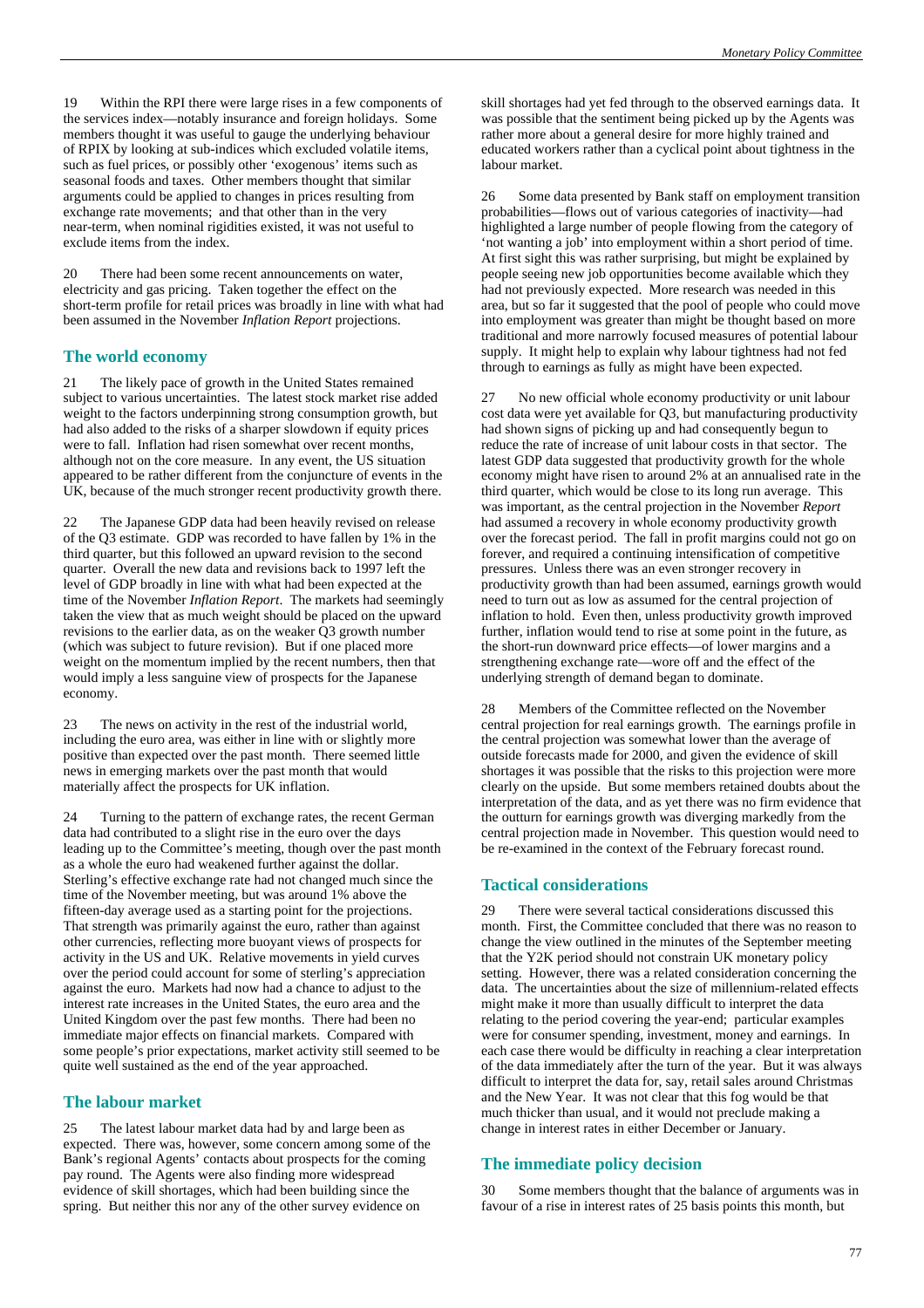attached different weights to the various supporting factors. First, for those members who had contemplated voting for a 50 basis point increase in interest rates in November (rather than 25), there did not need to be much news on the month to justify a further 25 basis point rise in rates now. Second, and related to this, the latest data did on balance suggest the central projection for inflation would be a little higher than thought a month ago. The latest evidence on activity was at least as strong as expected a month ago, and suggested that the pace of output growth might not slow as envisaged in the central case. In particular, world demand now seemed to be strengthening, and some of the influences on UK consumption growth—wealth, real incomes and borrowing seemed to have remained strong or to have strengthened over the past month. On prices, there had been signs of a compression of retail margins, and sterling had strengthened which would put further downward pressure on the price level. But the oil price had risen further. Third, the position of the UK economy looked very different from when the last reduction in interest rates had been made in June. It was unclear whether the 50 basis point rise in rates since the summer would be sufficient to slow the economy to a more sustainable pace, and a rise in rates now might helpfully affect expectations. Fourth, the projection for inflation made in November had an upward slope at the two-year horizon. The passage of each month meant that other things being equal the projection for inflation would be higher two years ahead. So even if there were no news on the month there could be a case for a rise in interest rates. Fifth, in the view of some members, the risks of making a big monetary policy mistake were greater on the upside, and stemmed from the potential for the tightening labour market to begin to feed through rapidly to wages and prices, which suggested raising rates sooner rather than later. Overall, the case for raising rates this month, rather than delaying, was not a matter of urgency, but on balance the evidence pointed to the need for a further rise in the repo rate of 25 basis points.

31 A second view was that there was no need for a change in interest rates this month. On this view, the news on demand and output was broadly as expected at the time of the *Inflation Report*, albeit with the risks perhaps now slightly more on the upside. The news on labour market quantities was also slightly tighter than expected. However, the likely short-term profile for inflation was if anything a little lower than thought a month ago. Indeed, the downward effects on prices from reductions in utilities prices, removal of fuel and tobacco escalators and increasing competition could well be larger than had been built into the published central projection in November. Overall, neither the news on demand nor that on prices this month was conclusive. The data continued to highlight the same short-run trade-off puzzle between output and prices discussed last month in the *Report* and the minutes of the Committee's previous meeting. Looking forward, the prospects were still for rising inflation at the two-year horizon, so a further

tightening would probably be needed at some stage if the economy continued along the path outlined in the published November central projection. In particular, given the latest news on labour market quantities and skill shortages, it was possible that the central projection for earnings growth in 2000 made at the time of the November *Inflation Report* was now too low. But there would be more hard evidence on earnings fairly soon as many settlements were agreed early in the New Year, and the risk of waiting another month or two would be unlikely to give rise to a big policy mistake given the saucer-shaped projection for inflation. There was time to wait and see if signs of earnings and price pressures emerged. There was therefore no need to change interest rates this month.

32 A third view also led to a conclusion that no change in interest rates was needed this month. On this view, the latest indicators were consistent with a slowdown in the rate of growth of domestic demand and output through the fourth quarter of 1999 and beyond, and the short-term profile for inflation was at least as weak as in the central projection in the *Inflation Report*. The exchange rate had appreciated compared with the central assumption, and was closest to the constant exchange rate profile described in the November *Inflation Report* (see pages 48 and 58). A higher exchange rate would put more downward pressure on prices than implied by the November central projection. On this view it was prudent to wait and gauge the impact of the two previous increases in interest rates since the summer, and to see whether there would be a further intensification of competitive pressures. A rise in interest rates now would risk pushing inflation further below the target.

33 The Governor invited members to vote on the proposition that the Bank's repo rate be maintained at 5.5%. Six members of the Committee (the Governor, David Clementi, Charles Goodhart, DeAnne Julius, Ian Plenderleith and Sushil Wadhwani) voted for the proposition. Mervyn King, Willem Buiter and John Vickers voted against, preferring a rise in rates of 25 basis points.

34 The following members of the Committee were present:

#### Eddie George, Governor

Mervyn King, Deputy Governor responsible for monetary policy David Clementi, Deputy Governor responsible for financial stability Willem Buiter Charles Goodhart DeAnne Julius Ian Plenderleith John Vickers Sushil Wadhwani

35 Gus O'Donnell was also present as the Treasury representative.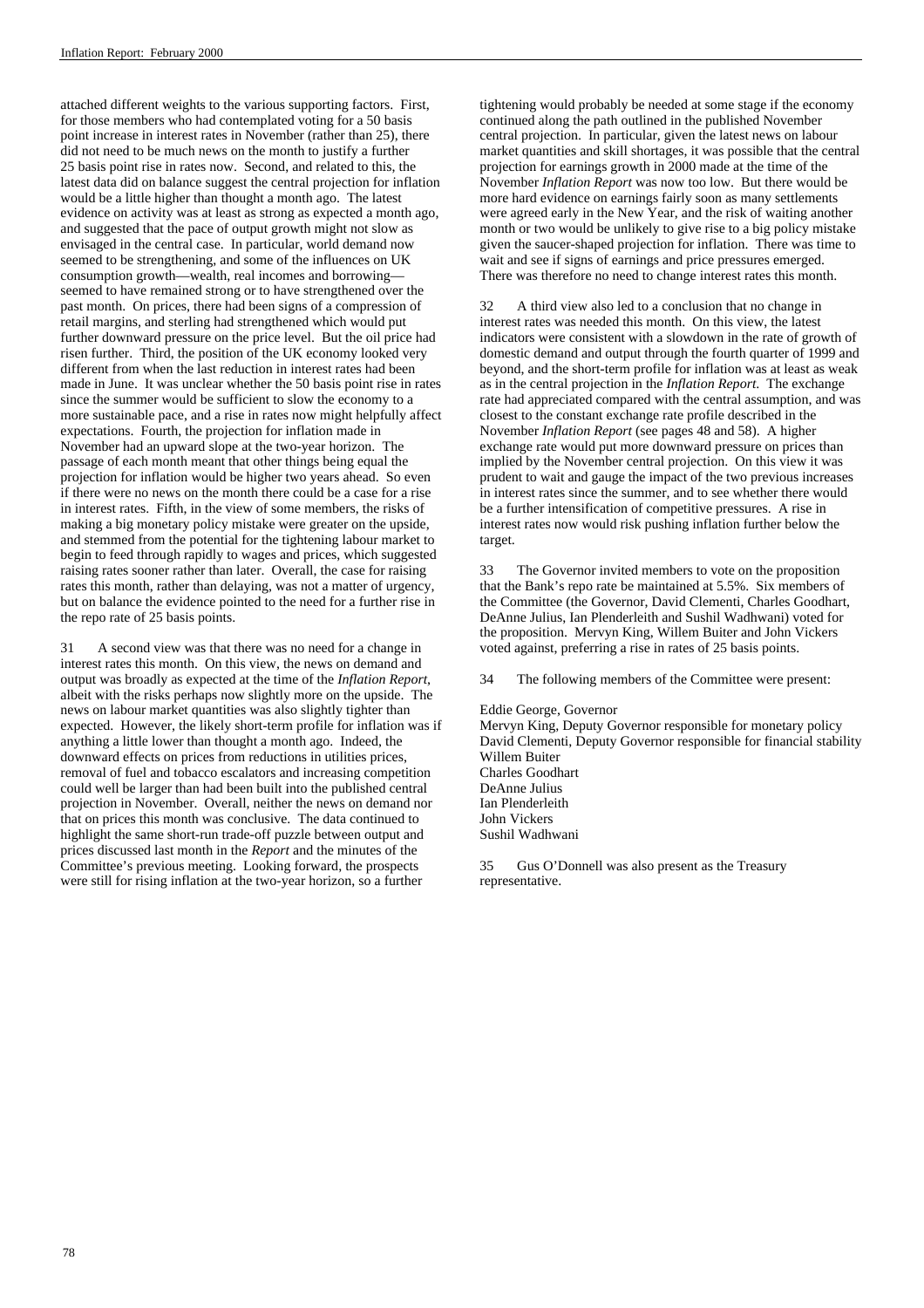# **Annex: Summary of data presented by Bank staff**

This Annex summarises the analysis presented by the Bank staff to the Monetary Policy Committee on 3 December, in advance of its meeting on 8–9 December 1999. At the start of the Committee meeting itself, members were made aware of information that had subsequently become available, and that information is included in this Annex.

### **I The international environment**

2 Growth in the United States in Q3 had been stronger than expected, but GDP had fallen in Japan, and there had been a mixed picture in the euro area, with activity stronger in France than in Germany. The latest data from the US and Japan had suggested that growth in gross trade volumes had remained at relatively high levels, though might have fallen back slightly in recent months. Oil prices had risen again in November, reflecting stronger global demand prospects, high compliance rates with the agreement among OPEC members to limit supply, and lower oil stocks in OECD countries. World food prices had fallen.

3 US GDP growth in Q3 had been revised upwards to 1.4%, largely reflecting higher contributions from net trade and stockbuilding. Annual growth in industrial production had risen to 3.3% in October. Although the index of capacity utilisation in the National Association of Purchasing Managers' survey had been stable over the last year, the survey had been pointing to lengthening delivery times and a rising backlog of orders, consistent with a rather stronger outlook for activity. Consumer confidence had risen in November, on the back of strong income expectations. Unemployment had continued to fall, reaching 4.1% in October, and had remained unchanged in November. Producer prices had fallen by 0.1% in October, reflecting falls in food and energy prices. Annual consumer price inflation had remained unchanged in October, at 2.6%.

German GDP had risen by 0.7% in Q3, and growth rates in Q1 and Q2 had been revised upwards. French industrial and consumer confidence indicators had grown by considerably more than those in Germany in October and November. Annual growth in industrial production in the major three euro area economies had fallen slightly to 0.9% in September, reflecting growth of 3.1% in France, 0.3% in Germany and -0.7% in Italy. But a strong rise in German manufacturing orders in October and a rise of industrial production of 1.4% in the year to October had suggested a possible future pick up in German activity. The euro area broad money measure M3 had risen by 6.0% in the year to October. Annual inflation in the euro area had risen slightly in October to 1.4%, mainly reflecting the rise in energy prices over the year. Survey measures had suggested that inflation was expected to rise further in coming months.

5 Japanese GDP had fallen by 1% in Q3, a steeper fall than market expectations, although the level of GDP in the previous quarter had been revised up substantially. Industrial production had fallen by 2.3% in the month to October, but it had still been 1.7% higher than a year ago, and overtime hours had risen in recent months. Inventories had continued to decline, falling by 8.8% in the year to October. The unemployment rate had remained unchanged at 4.6% in October. Base money growth had slowed to 5.5% in the year to October, but growth in broader measures had picked up slightly, and bank lending had continued to recover from the low in August. The consumer price index had fallen by 0.7% in the year to October, but excluding food had fallen by only 0.1%. The Economic Planning Authority had released details of a further ¥18 trillion economic revival package.

### **II Monetary and financial conditions**

6 Narrow money had grown strongly in November. After adjustment for seasonality and the introduction of the new 50p and £2 coins, notes and coin had increased by 1.4% on the month, and the twelve-month growth rate had risen to 8.9%, the highest since 1980. The usual practice of current updating of seasonal adjustment meant that part of the rise in the seasonally unadjusted data in November had been treated as a seasonal effect, depressing the seasonally adjusted figure relative to an alternative measure based on non-updated seasonal factors. Part of the pick up in November had reflected special effects, such as a temporary increase in cash holdings relating to government Winter Allowance payments. But even after adjusting for an estimate of the quantitative impact of these factors, narrow money growth had still been unusually strong, consistent with evidence from other sources of robust growth in retail sales.

The stock of M4 had risen by  $£4.2$  billion (0.5%) in October. The twelve-month rate had picked up slightly to 3.0%. M4 lending (excluding securitisations) had grown by £7.6 billion (0.8%) in October, and the twelve-month rate had risen to 7.2%. Robust lending growth had been driven by the continuing strength in lending to households and a rise of some £3 billion in lending to other financial corporations (OFCs) on the month.

8 Households' M4 deposits had risen by £2.2 billion (0.4%) in October. M4 lending to households (excluding securitisations) had remained strong, rising by £4.1 billion (0.8%) in October. The twelve-month rate had picked up to 8.8%, the highest rate since 1991 Q3, as net secured lending had continued to grow strongly. Within total lending to individuals, net secured lending had risen by £3.6 billion (0.8%) in October, and the twelve-month growth rate had increased to 7.9%. The value of loan approvals had also been strong (at £10.4 billion). October's net secured lending and loan approvals data, combined with the historically high level of the stock of loan approvals, were consistent with continued housing market strength. Total unsecured lending had also been strong, growing by £1.0 billion (0.9%) in October, but growth had weakened over the past year. According to provisional Bank estimates, mortgage equity withdrawal had risen sharply to £2.4 billion in Q3, leaving 'total borrowing for consumption' (defined as mortgage equity withdrawal plus unsecured lending) at its highest level as a percentage of disposable income since 1990.

The M4 deposits of private non-financial corporations (PNFCs) had risen by £1.7 billion (1.4%) in October, and the twelve-month rate had risen sharply to 6.9%. M4 lending to PNFCs had grown more slowly, rising by £0.4 billion (0.2%) in October. But PNFCs' total borrowing, including foreign currency borrowing and capital market finance, had remained strong.

10 OFCs' M4 deposits had risen by £0.3 billion (0.2%) in October, although the twelve-month rate had remained very weak at -7.2%, reflecting the sharp rundown earlier in the year. OFCs' M4 borrowing had been much stronger in October, rising by £3.1 billion (1.6%) on a month earlier, and by 6.0% on a year earlier.

11 Short-term nominal forward rates at maturities up to five years had fallen following the 25 basis point rise in the repo rate and the publication of the *Inflation Report* in November. But market rates had risen again following the release of the MPC minutes, most markedly at maturities of around one year. The falls in long nominal rates seen in late October had continued in the first week of November. This had partly reflected a global bond rally, but the fall in UK gilt yields had been greater than in other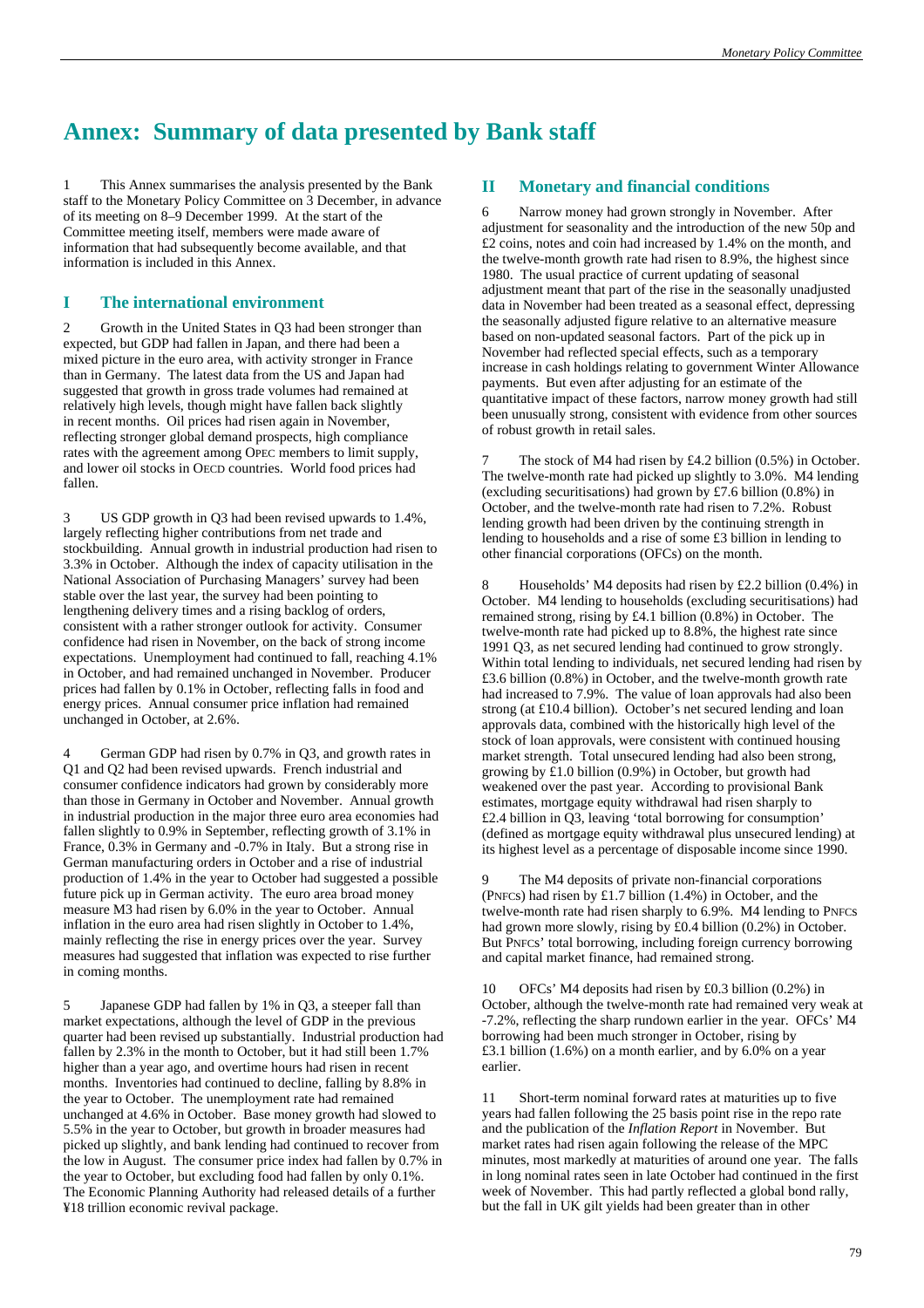countries. Corporate bond yields at comparable maturities had also fallen. Long real interest rates derived from the index-linked gilt market had shown a similar pattern to long nominal rates. Although market expectations of inflation in the short to medium term (derived from nominal and index-linked gilts) had fallen immediately after November's MPC meeting, the decline had largely been unwound later in the month. Survey measures of inflation expectations for 2000 had been broadly unchanged on the month.

12 Quoted retail rates data had suggested that the November rate rise had been almost fully passed through to standard variable mortgage rates. Fixed-rate mortgages had risen by less, reflecting movements in swap rates.

13 The FTSE All-Share index had risen by 6.2% since the November meeting. Small capitalisation stocks had outperformed the FTSE 100 and All-Share indices, rising by 12.2%.

14 The sterling effective exchange rate index had appreciated by 0.3% since the November MPC meeting, and by 0.8% compared with the starting point for the November *Inflation Report* projection. Over the month, sterling had appreciated against the euro, but had fallen against the dollar and yen. Monetary news had appeared to explain much of the move in the euro-sterling bilateral rate.

### **III Demand and output**

15 Quarterly GDP growth at constant market prices had been unrevised, at 0.9%, in Q3. The annual growth rate had also been unchanged at 1.8%. Total industrial production had risen by 1.2% in Q3 and by 0.3% on a year earlier. Manufacturing output had grown by 1.0% in Q3, the first time since 1995 Q2 that manufacturing output growth had been higher than services, though the level of manufacturing output had still been 0.2% lower than a year earlier. Services output had grown by 0.9% in Q3, revised down from 1.0% in the first release, with annual growth at 2.4%. Construction output had grown by 0.5% in Q3.

16 The expenditure breakdown of GDP had shown domestic demand growing by 0.7% in Q3. Changes in inventories had contributed 0.2 percentage points to growth, so final domestic demand had grown by 0.5%.

17 Private consumption had grown by 0.6% in 1999 Q3, and annual growth had been 4.4%. This had been stronger than expected at the time of the November *Inflation Report*, partly because of an unexpectedly small fall in vehicle expenditure. The seasonal pattern of vehicle expenditure in 1999 had been affected by the change in registration dates for new cars. The ONS had included an estimate of the size of this seasonal shift in their estimate of total Q3 spending. But a similar adjustment had not yet been made to Q1 or Q2 in light of the latest data. Total new car registrations over the first eleven months of the year had been 1.8% lower than a year earlier. A complete breakdown of consumption growth had not yet been published, but retail sales had grown by 1.2% in Q3. Government consumption had risen by 0.5% in Q3, down from 0.6% in Q2.

18 Total investment had grown by 0.2% in Q3. Business investment had fallen by 1.3%, though it had remained 4.3% higher than a year earlier. Within this, manufacturing investment had fallen by 5.2% in Q3, and service sector investment had fallen by 0.6%. The fall in business investment had been puzzling, but the investment data had tended to be revised upwards in recent years. The gross operating surplus of corporations had risen by 2.3% in Q2, and the annual rate of decline had moderated to -5.0%.

Inventories had made a positive contribution to GDP growth in Q3, reflecting a slowdown in the pace of decline. Including the alignment adjustment, inventories had fallen by £0.7 billion in Q3,

compared with a fall of £1.2 billion in Q2. The CBI monthly survey in November had reported that manufacturers still perceived their stocks to be more than adequate.

20 Net trade had contributed 0.2 percentage points to GDP growth in Q3, the second consecutive positive quarterly contribution. Total exports of goods and services had grown by 6.2%, and imports had grown by 4.9%. The rise in goods exports had been more broadly based than in Q2, with exports to non-EU countries growing by 10.1% and exports to the EU rising by 7.0%.

21 The Bank's regional Agents had conducted a survey of their contacts to help assess the nature of the export recovery. A sample of mostly manufacturing firms with export-related business had been selected. Of the 121 firms responding to the survey, slightly more than half had indicated that their export volumes had not grown over the past six months. Demand had been reported to be strongest in North America, followed by Asia and other markets. Europe remained the weakest market, but had been recovering slowly. A large number of exporters to Europe had noted that lower profit margins had been a factor affecting export volumes in the past six months.

22 On the assumption that the exchange rate remained unchanged, the expected growth in export volumes over the next six months had varied across regions. Around 40% of respondents exporting to Europe expected volumes to fall, with an additional 30% expecting growth to slow but remain positive. Those exporting to regions outside Europe had been more optimistic, with around three-quarters expecting positive export growth.

23 Turning to indicators of Q4 activity, manufacturing output had risen by 0.1% in October and retail sales volumes had risen by 0.5%. Retail sales volumes had grown by 1.2% in the three months to October compared with the previous three months, and by 4% compared with a year earlier. Growth in retail sales volumes had continued to exceed that of retail sales values. The CBI Distributive Trades survey had shown a balance of +24 respondents reporting higher activity in November, and further growth had been expected in December. The MORI measure of consumer confidence had risen to +4 in November, but the GfK confidence index (which was less volatile and had a bigger sample) had fallen to -1.5.

24 Housing data had been mixed in November, with the Halifax house price index falling by 0.5%, but the Nationwide measure rising by 1.9%. Indicators of housing activity had also been mixed, but generally pointed to continued high levels of activity. Particulars delivered had risen by 4.1% in October and had been 17.4% up on a year earlier. But the seasonally adjusted net balance of respondents reporting an increase in net reservations compared to a year ago had fallen to +29 in the October House Builders' Federation survey, from +45 in September. The Royal Institute of Chartered Surveyors seasonally adjusted sales balance had remained high at +32. Private housing starts had risen by 4.5% in the three months to October compared to the previous three months, and by 9.0% compared to a year earlier.

25 The latest survey-based estimate produced by Bank staff had suggested GDP growth of 0.8%–0.9% in Q4. The estimate of three-month on three-month GDP growth produced by the National Institute of Economic and Social Research had been 0.9% in October and projected to be 0.8% in November. Turning to the individual surveys, the output expectations balance in the CBI Monthly Trends survey had fallen back a little to +6 in November from +12 in October. The total orders balance had been above its average at -16, but export order books had been at -33, below their long run average. The October CBI Industrial Trends survey had shown that manufacturing investment intentions had weakened as the balance of expected capital expenditure on plant and machinery had fallen to -11 in Q3 from -8 in Q2, well below the long-run average.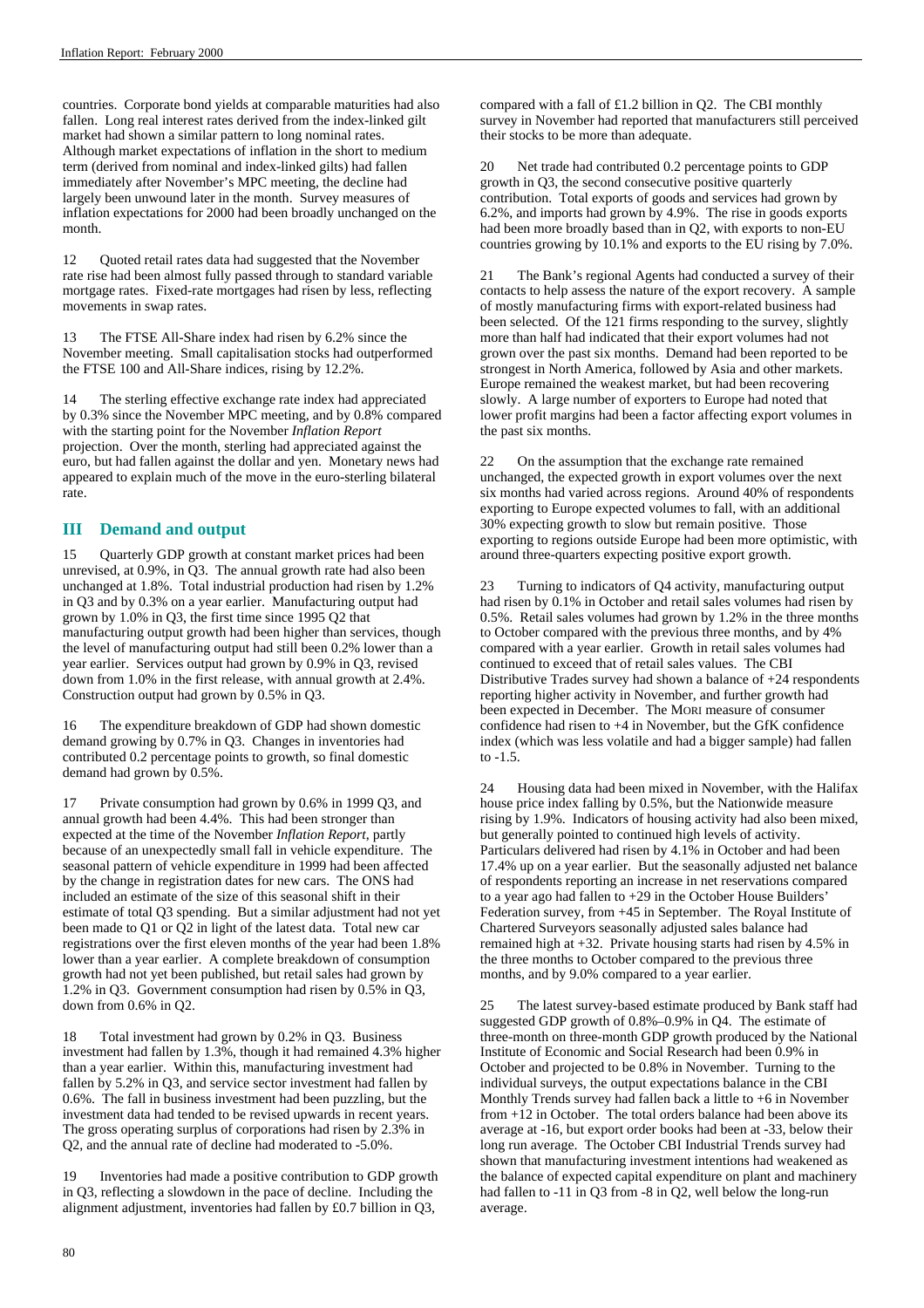26 The headline index of the Chartered Institute of Purchasing and Supply (CIPS) manufacturing survey had risen slightly to 54.2 in November. The output index had been 57.4, above the no-change value of 50 for the ninth consecutive month, and the highest level since February 1997. The survey had suggested rather less buoyant export growth than the official data, with the index at 53.1. Stocks of finished goods had fallen in November, after rising in October for the first time since July 1998. The CIPS services survey had strengthened to 59.5 in November, the highest level since June 1997, with business activity rising throughout the sector. The CIPS construction index had also been strong at 57.5 in November, with housing and commercial orders remaining robust. But construction new orders had fallen by 5% in the three months to September compared with the previous three months, and had been 16% below their level in the same period in 1998.

27 In its latest Pre-Budget Report, published on 9 November, HM Treasury had revised down its forecast of Public Sector Net Borrowing in 1999/00 by around £6 billion. Forecast receipts had been revised upwards, reflecting an improved cyclical outlook. Projections for total public sector spending out to 2001/02 had been little changed, although a £0.7 billion underspend in 1998/99 had been carried forward into 1999/00.

28 The Chancellor had announced that the automatic road fuel and tobacco duty escalators would no longer be applied: decisions on any real increases in these duties would be made by the Chancellor in subsequent Budgets. Removing the escalators from the fiscal projections had reduced projected receipts by  $£1<sup>1</sup>/<sub>4</sub>$  billion in 2000/01, rising to £6 billion in  $2003/04$ .

29 The lower overall projections for borrowing had not reflected a tightening of the Government's desired fiscal stance, which would only be reassessed in the next Budget. Projections for the structural deficit over the next three years had been little changed. The Treasury had published a separate document prior to the Pre-Budget Report assessing the outlook for trend output growth over the next five years. This had suggested that trend growth could be  $2\frac{1}{2}\%$  per annum compared with the  $2\frac{1}{4}\%$  per annum assumed in recent Treasury fiscal forecasts. Nevertheless, the fiscal forecasts in the Pre-Budget Report had continued to assume trend growth of 21 /4% per annum, as would those in the next Budget.

### **IV The labour market**

30 According to the Labour Force Survey (LFS), there had been a sharp increase in employment of 110,000 (0.4%) in Q3, following growth of 0.2% in Q2. After making an adjustment for the difference in average hours worked by full and part-time staff, employment growth in full-time equivalent terms had been the strongest for more than a year. Total hours worked had risen by 0.3% during the quarter. The proportion of the working-age population in employment had risen slightly in Q3, but had remained below the spring 1990 peak.

31 CIPS survey measures of employment growth had been little changed in November. The surveys suggested that manufacturing employment had again remained stable, services employment had continued to rise moderately, and growth in construction sector employment had remained robust.

32 Unemployment had continued to fall in Q3, by 38,000 on the LFS measure and by 57,000 on the claimant count measure. Almost the entire fall in the LFS measure had been accounted for by a reduction in the number of short-term unemployed (those unemployed for fewer than six months). The pace of decline in claimant count unemployment had appeared to slow in the most recent data (the claimant count had fallen by 11,000 during September and October, compared with a total of 54,000 in the preceding two months). However, the ONS were reviewing the seasonal adjustment of these data.

33 According to the Federation of Recruitment and Employment Services (FRES) survey of recruitment agencies, staff shortages had continued to intensify in November. The Bank's regional Agents had also reported evidence of rising shortages of both skilled and unskilled staff, particularly in the South.

The headline measure of annual growth in average earnings per head, a three-month moving average, had fallen from 4.9% in August to 4.7% in September. Within the total, the service sector headline measure had fallen by 0.4 percentage points to 5.0%, while the manufacturing measure had risen 0.3 percentage points to 4.0%. The Reward index had risen by 0.1 percentage points to 3.5% in October. According to the FRES survey, there had been little change in the rate of earnings growth of either permanent or temporary staff in November.

35 There had been little new information on settlements. The Bank's AEI-weighted twelve-month mean settlement had remained at 3.5% in October. Further details had become available on the proposed three-year deal at Ford. It had been reported that the first year would combine a pay increase of 4.0% with a cut in basic hours worked. This would be above the average rate of recent manufacturing settlements in the Bank's database.

36 Historically, much of the variation in nominal earnings growth had reflected changes in inflation expectations. The latest data had suggested that real average earnings growth, after adjustment for the surveyed inflation expectations of trade union leaders, might have levelled off at around 2%.

## **V Prices**

37 The Bank's oil-inclusive commodity price index had fallen by 1.0% in October, taking the annual inflation rate from 13.2% to 12.9%. The monthly fall had reflected price falls in crude oil and all the other major components of the index. The non-oil index had fallen by 1.3% in October, but had risen by 1.5% on a year earlier. Metal prices had fallen for the first time since June, and domestic food price inflation had remained weak.

38 Seasonally adjusted manufacturing input prices had fallen by 0.1% in October, but the annual inflation rate had increased to 6.3% from 5.8%. The latest CIPS manufacturing survey input price index had risen to 57.1 in November, the highest for four years. Seasonally adjusted total output prices excluding excise duties (PPIY) had risen by 0.1% in October, to give an annual inflation rate of 0.9%. The seasonally adjusted CBI output price expectations balance had risen to -7 in November, the highest since February 1998. In November's CIPS services survey, the average prices charged index had risen to 53.2, the highest for two and a half years.

39 Prices of exports and imports of goods had risen by 1.5% and 1.0% respectively in the three months to September. Stripping out the oil component, export prices had fallen by 0.7% and import prices had risen by 0.2% over the same period.

40 The annual rate of change of the GDP deflator had been 1.8% in Q3, the same as in Q2. Larger rises in the household expenditure and investment deflators had been offset by smaller increases in the government consumption deflator. The retail sales deflator had fallen by 0.9% in the year to October, the lowest inflation rate in this series on record. The stronger decline in recent months had reflected slower food price inflation.

41 RPIX inflation had risen by 0.1 percentage points to 2.2% in October. The gap between services and goods inflation had widened to its highest level since September 1992. RPIX service price inflation had risen to 3.9%, largely as a result of higher insurance premiums. RPIX goods price inflation had fallen to 0.4%, mainly reflecting lower food prices. In the latest CBI Distributive Trades survey, the balance of retailers' expected prices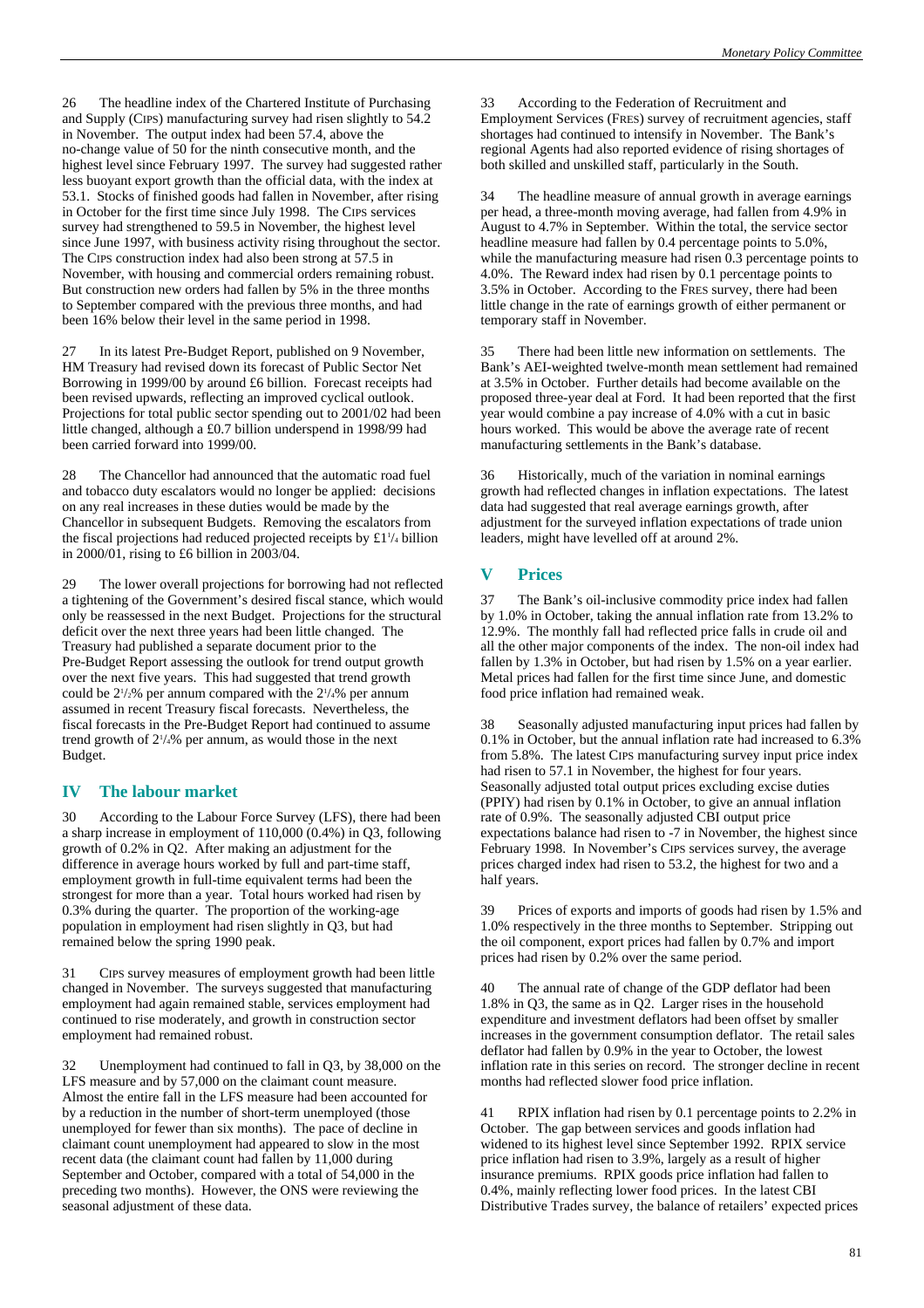had fallen substantially to -1, the lowest figure since the survey had begun in 1983.

### **VI Reports by the Bank's regional Agents**

42 The Bank's regional Agents had reported a continued moderate recovery in retail sales, though not as strong as the official data had indicated. Strong demand had continued for computers and mobile phones, and sales of household and electrical goods had risen, reflecting stronger housing activity. But turnover in the clothing sector had remained weak, and demand for new and used car sales had been below expectations. It had been reported that customers might be delaying purchases because of expected price reductions in the new year. Millennium-related stockbuilding had been only moderate, with the exception of food and drink, and pharmaceutical goods. Consumer demand for millennium events had also been weaker than had earlier been expected by contacts.

43 Manufacturing investment had continued to be targeted at productivity improvements and opportunities for overseas production. There had been mixed reports regarding IT investment. Some firms had reported a pause ahead of the New Year, but it was widely expected that IT investment would pick-up strongly from January. Reports of increases in input prices had become more widespread, but manufacturers had continued to find it difficult to pass these price increases on, and margins had been squeezed further. This had been particularly true for export-orientated firms. Downward price pressure had continued in most parts of the retail sector.

44 There had been evidence of a further tightening in the labour market. Skill shortages had continued to increase, particularly in the southern regions of England. In many service sector industries, forthcoming settlements and other pay awards were expected to be higher than a year ago, reflecting skill shortages and greater

profitability. But in other sectors, such as engineering, where profits had been relatively weak, settlements were expected to be rather lower than in services. It was widely expected that any upward pressures on wages would have to be absorbed by the employer.

### **VII Market intelligence**

45 Market expectations of, and uncertainty over, future interest rates in the UK, the US and the euro area—as measured by the implied rates and implied volatilities on short term interest rate futures respectively—had fallen in early November, following the rises in official interest rates. The fall in implied volatilities had been greater than that usually seen following monetary policy announcements. A number of possible reasons for these declines had been suggested in the markets, including a view that interest rates may not be changed again until the New Year, and improved confidence that liquidity needs across the millennium would be met.

46 Interest rates implied by UK short sterling futures had risen again later in the month. This had reflected renewed uncertainty about near-term rate prospects following the publication of the MPC minutes, reported rises in house prices, upward revisions to international growth forecasts, and a growing view that the millennium date change need not deter the MPC from changing policy in December. Market prices, surveys and anecdote had suggested some expectation of a December rate rise, although it was seen in the market as less than an even chance.

47 Merger and acquisition news had been supportive for sterling at some points during the month. Changes in risk reversals traded in the foreign exchange options market had been small over the month, but had suggested that the markets perceived some risk that sterling would rise further against the euro, but fall against the dollar.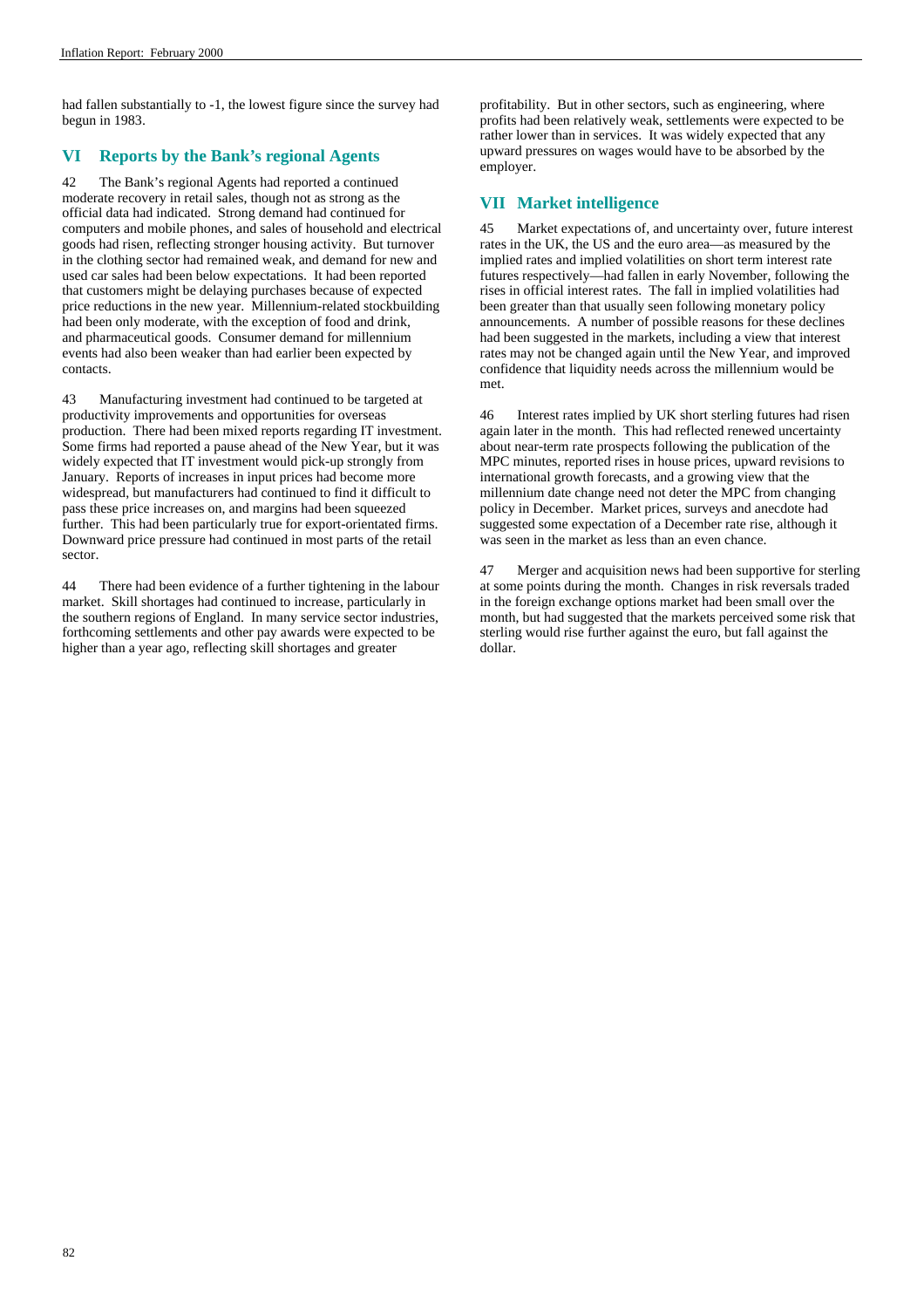# **Text of Bank of England press notice of 9 December 1999 Bank of England maintains interest rates at 5.5%**

The Bank of England's Monetary Policy Committee today voted to maintain the Bank's repo rate at 5.5%.

The minutes of the meeting will be published at 9.30 am on Wednesday 22 December.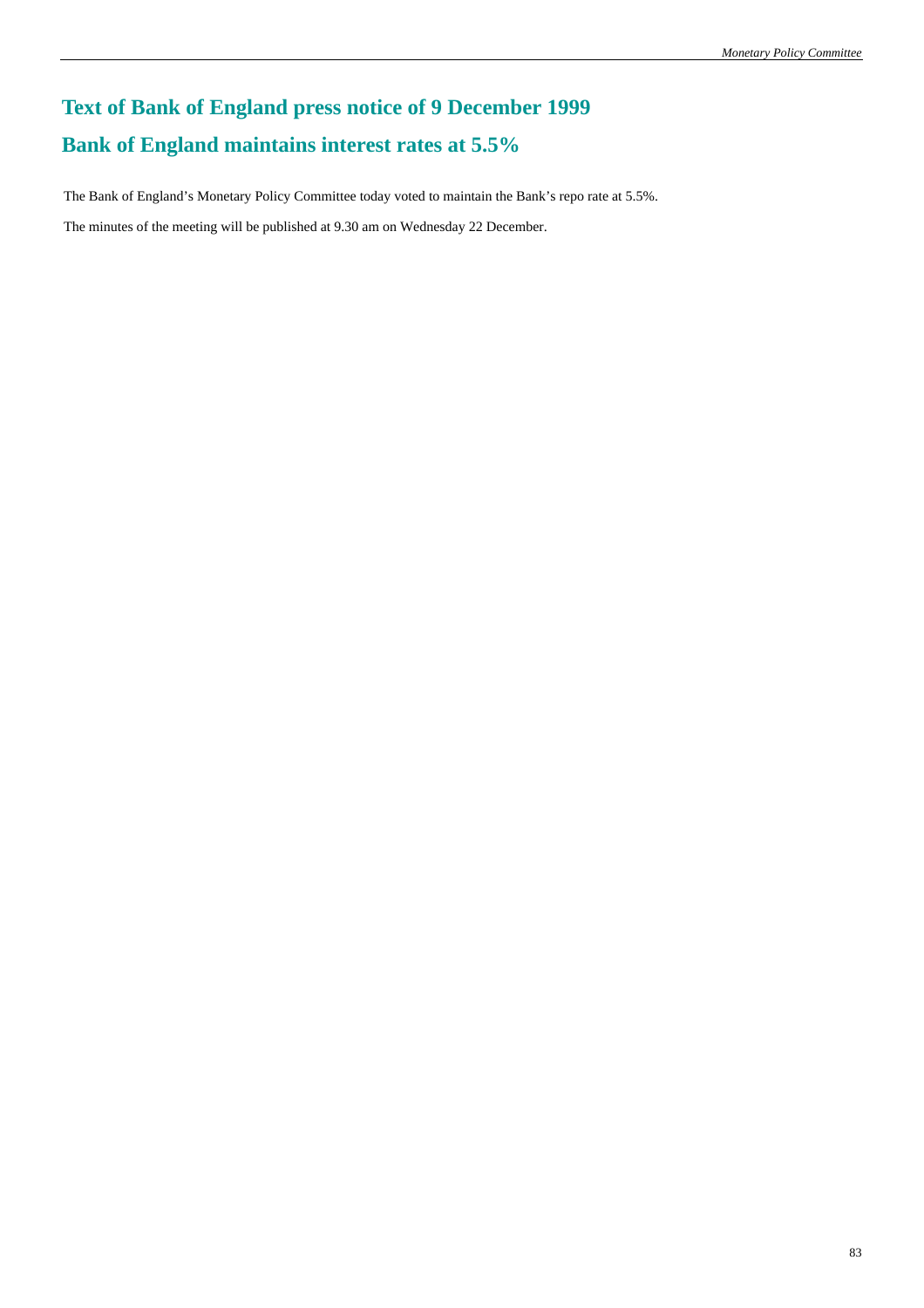# **Minutes of the Monetary Policy Committee meeting on 12–13 January 2000**

1 Before turning to its immediate policy decision, the Committee discussed the world economy; money and asset prices; demand and output; the labour market; prices and costs; and other considerations relevant to its decision.

### **The world economy**

2 The Committee considered developments in the world economy since the publication of the November *Inflation Report*. Outside Japan activity in Asia had strengthened perceptibly, as it had in the euro area, which was the single most important market for UK exporters. According to the most recent estimates, euro-area GDP had increased by 1% on a quarterly basis in 1999 Q3, with growth in the previous quarter revised up to 0.6%. The recovery now seemed to be spreading to Italy and Germany, in the latter case confirming the more buoyant picture shown by business confidence indicators and orders data, both of which had risen further in recent months.

3 GDP growth in the US in 1999 Q3 had been very strong, at 1.4% on a quarterly basis. More recently, in December US consumer confidence, as measured by the Conference Board, had risen to its highest level for over 30 years, and non-farm payrolls had continued to increase rapidly. While labour market data suggested considerable pressure on resources, this was not reflected in the capacity utilisation measures themselves.

4 Although both oil and non-oil commodity prices were rather stronger than had been expected in November, there had as yet been limited pass-through into prices further along the supply chain, particularly at the retail level. This might reflect lags, or the persistence of spare capacity in the world economy, putting downward pressure on margins. Alternatively, it might be related to stronger productivity growth, especially in the US. Following the extensive revisions to past data, most estimates of trend GDP growth in the US had been revised up. Equity prices might also suggest that expectations of sustainable growth were stronger than previously, but it was too soon to be sure whether such a rerating was valid, or whether stock markets had overshot on the upside.

5 To the extent that the rise in the price of technology stocks reflected expectations of rapid improvements in productivity, the boost to demand associated with the rise in share prices might be greater, at least in the short run, than the supply-side effects from higher future productivity. The extent to which the rise in the price of technology stocks may have affected consumption was unclear, although increases in wealth more generally helped to explain the low US personal savings ratio.

6 The Committee discussed the implications of these developments for the US balance of payments. If trend growth in the US were indeed higher, the present current account deficit might narrow once the improvements on the supply side, which were perhaps already being anticipated by higher demand, began to feed through. If these improvements did not materialise, portfolio investment and capital flows linked to mergers and acquisition business could rapidly reverse, especially if stock markets fell back, with a risk that the dollar might decline sharply.

The Committee concluded that while the risks from a fall in stock markets and from current account imbalances remained significant, these had been present for some time and had not changed in degree over the past month or so. These risks aside, the outlook for world economic growth was now stronger than it had been, and the recovery in Continental Europe, which seemed to have become more firmly based over the past month, was of

particular importance to the UK through its prospective effects on net trade.

### **Money and asset prices**

Narrow money had surged in December, with notes and coin increasing by more than  $4\frac{1}{2}\%$  in the month, and with the twelve-month growth rate (of  $12\frac{1}{2}\%$ ) at its highest for twenty years. This appeared to reflect end-year or end-millennium effects, including greater-than-normal stocking of ATMs and higher cash holdings by the public. A sharp reversal in the level of notes and coin now seemed to be under way in January. The Committee agreed that these movements were unlikely to have wider implications for the rest of the economy; both these and the pattern of retail sales around the turn of the year might be examples of seasonal or millennium 'fog' which obscured the underlying position. By contrast, once allowance was made for the weak growth of deposits by Other Financial Corporations (OFCs), the underlying growth in broad money was rather stable, at around 6%.

9 M4 lending to households had again been strong, with the twelve-month growth rate the highest for eight years, and the Bank's estimate for mortgage equity withdrawal had been revised up to £3.8 billion in 1999 Q3.  $\overline{B}$  for consumption  $\overline{B}$  —a measure which combined estimates of mortgage equity withdrawal and unsecured lending—was at nearly 5% of disposable income in Q3, its highest level since late 1990.

10 The housing market remained buoyant, with prices rising some 131 /2% over the last year on both the Halifax and Nationwide measures, and with house price strength now more widely spread across the UK than before, although significant regional differences remained. Measures of turnover and housing activity showed a less clear trend, however, and a survey of house prices by the Royal Institute of Chartered Surveyors (RICS) for December recorded a rather lower figure for the balance of estate agents reporting a rise in house prices.

11 Two-year interest rates had risen by around 30 basis points since the December meeting. The rise in interest rates had not been offset by a rise in inflation expectations. Other things being equal, the rise in real interest rates along the yield curve would tend to dampen demand, including via its effect on new fixed-rate mortgages. So monetary conditions in the UK had clearly tightened over the past month. This might in part reflect the stronger prospects for world economic activity.

12 In addition, the effective exchange rate index had risen by around 11 /4% over the month. This would exacerbate the impact on net trade of the earlier appreciation, although it would be offset at least in part by the pick-up in world demand. Meanwhile equity prices in the UK had been rather volatile, rising during December and then falling back, but on balance were little changed over the month, and remained well above the central projection in the November *Inflation Report.*

### **Demand and output**

The latest National Accounts data included revisions for the period from 1998 Q1. While estimates of the level of GDP in 1999 Q3 were little changed, growth in 1998 Q4 had been revised down, with more of a recovery in the following two quarters. GDP at constant market prices was now estimated to have grown by 0.8% in 1999 Q3 (as against the previous figure of 0.9%) but the year-on-year figure had been revised up to 1.9% (from 1.8%).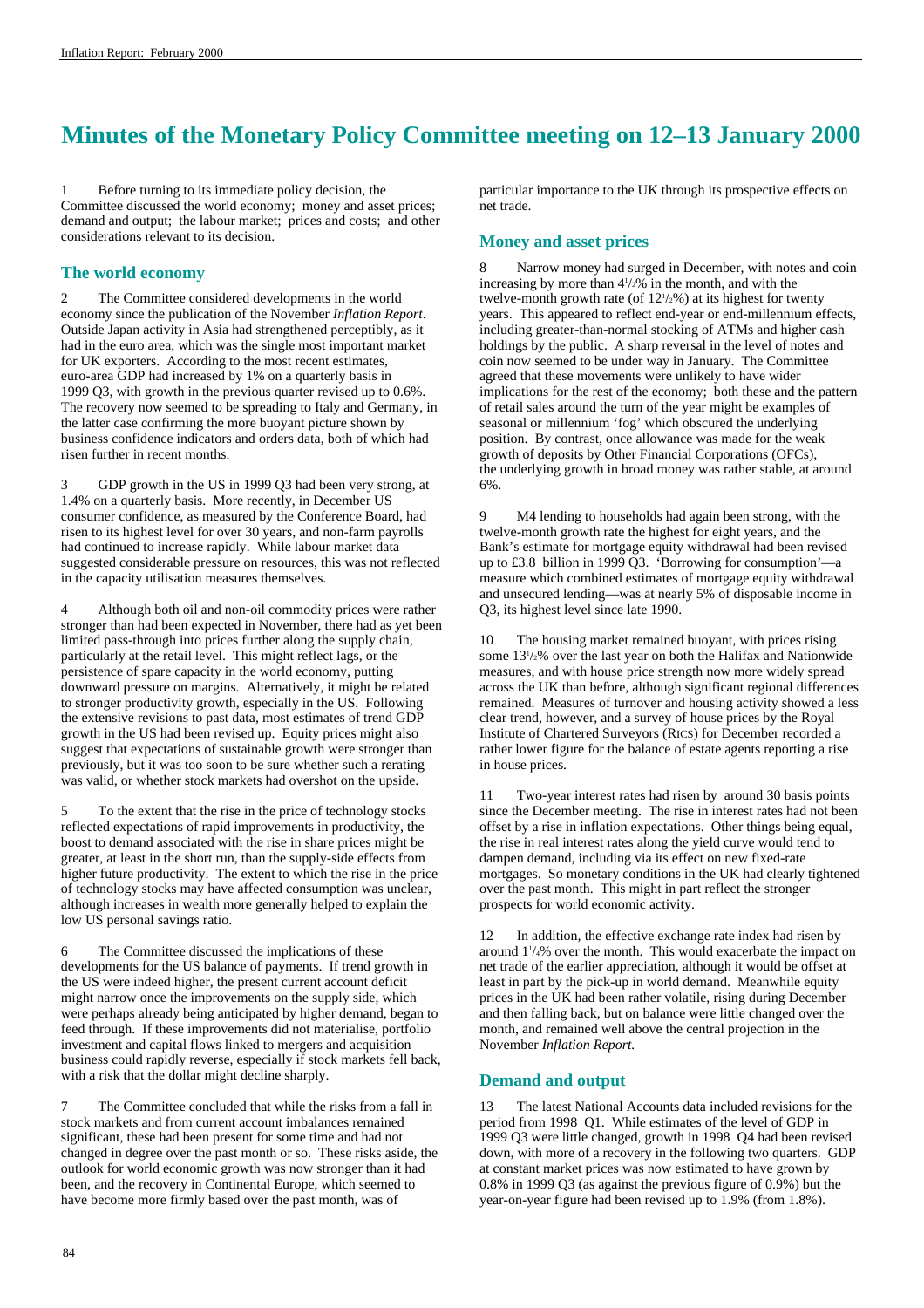14 Household consumption was still estimated to have risen by 0.6% in 1999 Q3, but the level of consumption was now 0.6% lower than previously estimated, in part reflecting a downward revision to expenditure on cars earlier in 1999 following the changes in the seasonal pattern for vehicle registration. Business investment had fallen in Q3, and growth in investment as a whole in the quarter was barely positive. Within the total, manufacturing investment continued to fall, perhaps reflecting past pressure on margins, and there had also been a slight decline in investment by the services sector, after previous estimates had been revised up to show more rapid growth over the previous year. It was possible that some of the weakness in business investment reflected a pause in IT spending ahead of the new millennium. Government investment had increased sharply in Q3, although it remained well below planned levels. The level of government consumption expenditure had been revised down, though growth in Q3 was stronger than previous estimates.

15 Final domestic demand in Q3 was now estimated to be 3.2% above its level of a year earlier, compared with 4.1% in Q2, a figure which had itself been revised down from 4.5% in the previous estimate. Moreover, it seemed unlikely on present indications that year-on-year growth would pick up significantly from the 3%–31 /2% range either in 1999 Q4 or the present quarter. While such growth was likely to be too high to be sustainable in the long run, it was significantly lower than the  $4\% -4\frac{1}{2}\%$  rates reported earlier in 1999, before the latest revisions had been made. The quarterly growth rate of final domestic demand had slowed more sharply, from 1.2% in 1999 Q1 to 0.4% in Q3, which if it persisted would no longer be above its sustainable rate. However, surveys and other evidence suggested that it could pickup in Q4.

16 While final domestic demand growth had fallen back, net external demand had been stronger in Q2 and Q3, making a positive contribution to GDP growth on a quarterly basis (though this might not continue into Q4). As a result growth in GDP on a year ago was only 0.7 percentage points lower in Q3 than growth in domestic demand, compared with a gap of 2.6 percentage points in 1999 Q1. To that extent the recovery was now better balanced. The stronger performance of net exports might, if sustained, tend to put pressure on resources unless domestic demand growth continued to moderate. However, there was spare capacity in many export and manufacturing sectors following their recent downturns.

17 There was also some evidence of better balance in the economy from the output data, with both manufacturing and industrial output up 1.2% over the previous quarter in Q3, while the services sector had grown by 0.6%. Such a recovery in industrial output was consistent with the upturn in external demand from Continental Europe; but the slowdown in services, which was in part due to lower growth in the financial and business services category, was less easy to explain, unless it reflected a pause ahead of the new millennium.

Growth in retail sales volumes (which excluded spending on vehicles) continued to slow on a three month on three month basis, while still running at around 4% at an annual rate. As always, it was difficult to gauge the underlying pattern of sales over the Christmas and New Year period, and it would be sensible to look at data for December and January together when these became available. This was even truer this year, given the uncertainties over the impact of the millennium date change. However, most of the determinants and indicators of consumption (such as real labour incomes, financial and non-financial wealth and household borrowing, as well as consumer confidence) appeared either to be strengthening or to have remained strong, suggesting that consumer spending might continue to grow relatively rapidly in the near future; this was in line with survey data on retail sales for December. But car sales seemed to be weak, with some consumers apparently delaying purchases in the hope that prices might fall sharply in the near future.

### **The labour market**

Whole-economy headline earnings had risen by 4.9% in the year to October, with private sector earnings up by 5.1%. The headline figures represented a three-month average; taking the data for October alone, whole-economy earnings were up 5.1% on a year earlier, even though October was not a month in which bonus payments were typically large. There could be further upwards pressure on the Average Earnings Index in the next few months, if bonus payments were unusually high, for instance for millennium-related reasons. In any case, the figures for October suggested an upward revision to the profile for earnings contained in the central projection in the November *Inflation Report*.

20 There was some evidence of a recovery in labour productivity in the most recent data, at least part of which was expected for cyclical reasons. The *Inflation Report* had built in a recovery in productivity growth, and the increase seen in Q3 provided some support for that assumption. But unless productivity continued to improve, or pressure on margins intensified further, or the exchange rate continued to strengthen, stronger nominal earnings growth would lead to higher inflation in the medium term. Other indicators of wage pressure were more mixed, and as usual for the time of year there was little new information on settlements.

21 Employment had continued to increase, but at a rather slower pace than in the previous two months, with Labour Force Survey (LFS) employment up 0.2% in the three months to October compared with the previous three months, and other survey data also pointing to slower growth. Unemployment had fallen again, but on the LFS measure had remained at 5.9%, with some of the rise in employment reflecting, in an accounting sense, a reduction in the numbers of those previously inactive who wanted a job. The Bank's regional Agents continued to report that skills shortages had—at least in some areas—increased further but evidence the previous month from both the CBI Industrial Trends survey and the recently introduced CBI/Deloitte Services survey had suggested that skilled labour shortages were still below historical averages. Figures for turnover in the labour market, constructed from P45 job separation data, suggested that job creation might be increasing in gross terms. A weighted index of employment in manufacturing, services and construction based on data from the Chartered Institute of Purchasing and Supply (CIPS) suggested continuing, but rather modest, growth in employment in December, in line with other surveys, such as that by the Recruitment and Employment Confederation.

22 The Committee agreed that the labour market remained tight, and that in underlying terms earnings growth was becoming uncomfortably high, particularly if productivity growth did not pick up further. This strength might be exaggerated by erratic factors (such as unusually large one-off bonuses) in the coming months, part of which might be millennium-related.

### **Prices and costs**

23 Despite the path of labour costs and oil and other commodity prices, retail price inflation remained subdued, with RPIX growing at 2.2% in November, below the  $2\frac{1}{2}\%$  target for the eighth month in succession. The strength of the exchange rate was one possible cause; another was the impact of competition (including via the Internet) which might act to restrain prices. Such 'e-tailing' was now being talked about as increasingly important not just for goods such as books and CDs, but was also seen as likely to become more important for other sectors such as electrical equipment and cars. By shortening the supply chain e-tailing might drive down costs for consumers who bypassed the distributors, and depress margins for the more traditional retailers and other intermediaries. An overall reduction in distribution costs through greater business-to-business e-commerce might show up as higher productivity in coming years. Alternatively, the effects of such competition might prove either to be transitory or merely to redistribute profits between retailers; and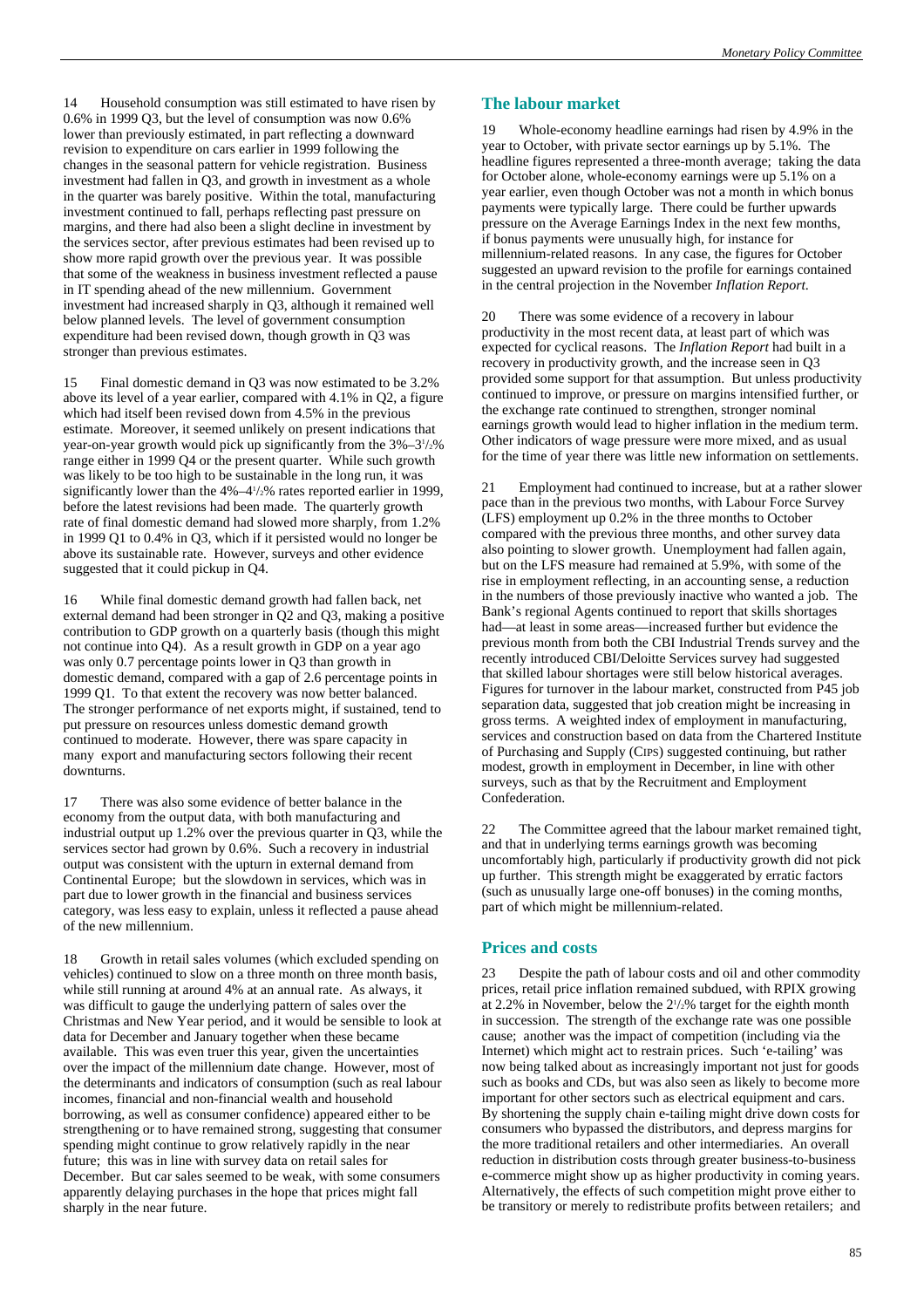reports of squeezes on margins at retailers might suggest that some of these adjustments had already occurred.

24 The Committee noted that the inflation expectations of the general public, as measured in the latest Barclays BASIX survey, had increased in Q4, the first increase since 1998 Q3. However, since the inflation measure was not specified, this might be no more than a reflection of the widely-expected rise in the RPI measure of inflation, which included mortgage interest payments.

### **Other considerations**

25 The Committee discussed whether the change of millennium had given rise to problems of data interpretation, over and above the normal difficulties in identifying underlying developments over the Christmas and New Year period.

26 At its previous meeting, the Committee had reaffirmed that there was no reason for the Y2K period to constrain monetary policy setting in the UK, and had also noted that it was unclear whether any 'fog' around the year-end would be much thicker than usual. So far any Y2K uncertainties had indeed appeared to be rather limited. While some figures had clearly been affected, such as the narrow money data, adjustments could be made to take account of the distortions. The pattern of retail sales was not yet clear, but this was typical at this time of year. The prospect of the new millennium might have had some impact on investment, for instance in IT, though this remained unclear. That said, many of the backward-looking data were still for periods before the turn of the year, so further distortions in the data might perhaps be expected.

27 The Committee also noted that during the next month it would carry out a new quarterly forecast for the February *Inflation Report*. This would allow it to analyse some of the puzzles in the data in more detail, such as the continuing coexistence of relatively subdued retail price inflation, above-trend growth in demand, and a pick-up in earnings growth and commodity prices. To the extent that uncertainties surrounding some of these issues might soon diminish in a way which informed the policy decision, there was a case for waiting until this had been done. But to the extent that the news since the previous meeting warranted an increase in rates, there was no reason for a delay, and some members of the Committee had felt that a rise in rates had been needed already in December.

### **The immediate policy decision**

28 The external environment for the UK had strengthened over the past month, as had most of the determinants of domestic demand, including wealth, labour income and household borrowing. At the same time, final domestic demand in Q3 had slowed, and inflation remained below the  $2\frac{1}{2}\%$  target. The Committee discussed the implications of these developments.

29 On one view, the repo rate should be increased by 25 basis points this month. Various considerations were advanced to support this view, with different members of the Committee placing differing weights on the factors identified.

For some, the choice this month was between raising rates by 25 or 50 basis points, but on balance there was no need to move by more than 25 basis points now. Since the previous meeting, the change in the economy had not been dramatic. The strengthening in the outlook for the world economy, especially in the euro area, had produced better balanced growth in the UK, but meant that domestic demand growth would need to slow further from its present 3%-3<sup>1</sup>/<sub>2</sub>% annual rate if it were to be sustainable. In addition, a more generalised pick-up in world activity might place further upward pressure on commodity prices. While the very fast growth in narrow money in December seemed largely to reflect transitory factors, the credit figures were more of a concern. The

sharp pickup in borrowing for consumption, from 2% of personal disposable income at the start of 1999 to almost 5% in Q3, coupled with house prices and equity prices well above the central projection in the November *Inflation Report*, would tend to support robust consumption growth. This would put upward pressure on inflation in the future, despite a further rise in sterling and a welcome recovery in estimates of productivity growth to rather closer to the long-run trend. With annual retail sales growth remaining around 4%, further pressure would be placed on resources in the short term if investment recovered following the millennium change. In addition there was now some evidence that the tightening in the labour market was beginning to feed through into earnings. Average earnings in the private sector were growing at more than 5% on a year earlier, implying earnings growth well above the central projection in the November *Inflation Report*. Nevertheless, with inflation at present subdued, the costs of waiting a further month before deciding whether a further change in rates was going to be needed were small; the February *Inflation Report* provided an opportunity to carry out more analysis. Given the uncertainties, a tightening of policy this month by 25 basis points was the appropriate response.

31 Other members of the Committee agreed that an increase of 25 basis points was needed this month, but felt the outlook, particularly for inflation, was rather more benign. The pace of domestic demand appeared to be slowing and the recent news on GDP growth was in the surprisingly strong export figures, where the economy still had considerable room for growth. Inflation was still expected to remain below the  $2\frac{1}{2}\%$  target for some time. Sterling had strengthened further, and some thought that it might rise even more, which would help to restrain prices. So too might structural changes in the economy over a number of years, perhaps reflecting stronger global competition and greater price sensitivity of consumers as a result of the enhanced price transparency brought about by Internet use. It was plausible that the growth of business-to-business e-commerce would lead to a significant reduction in costs. Average earnings might rise further in coming months, but this would partly reflect one-off factors such as bonuses; it would be important also to look at settlements data, as well as further microeconomic evidence on margins and productivity. It was also suggested that if the neutral level of real interest rates were around 3%, as some historical work suggested, and inflation expectations were firmly anchored at  $2^{1/2}\%$ , a neutral nominal rate would be around  $5\frac{1}{2}\%$ . Given the strengthening of the world economy and many of the determinants of UK consumption it was appropriate for monetary policy to be tighter than neutral at present, but not by a great deal, especially given the strength of sterling, and this justified a 25 basis point increase in the repo rate.

32 On another view, an increase of 50 basis points was needed now. The recovery in the world economy and the remarkable strength in the principal determinants and indicators of consumption—such as real wages, secured and unsecured credit to households, wealth, and consumer confidence—suggested that in the absence of a tightening in monetary policy GDP would continue to grow above trend. Against this background the slowdown in final domestic demand in Q3 might well prove to be erratic. Given the strength of nominal earnings growth, it seemed likely that, in the absence of a stronger exchange rate, significant further improvements in productivity growth, or an intensification of the squeeze on margins, greater upward pressure would be placed on inflation in the medium term, even though at present RPIX was rising at less than  $2\frac{1}{2}\%$ . An increase in rates of 25 basis points had been needed last month, and given developments since then more was needed now. The arguments for waiting a further month, for more data and the analysis underlying the February *Inflation Report*, were insufficient reason for delay: an increase of 50 basis points in the repo rate was required this month.

33 The Governor invited members of the Committee to vote on the proposition that the Bank's repo rate be increased by 25 basis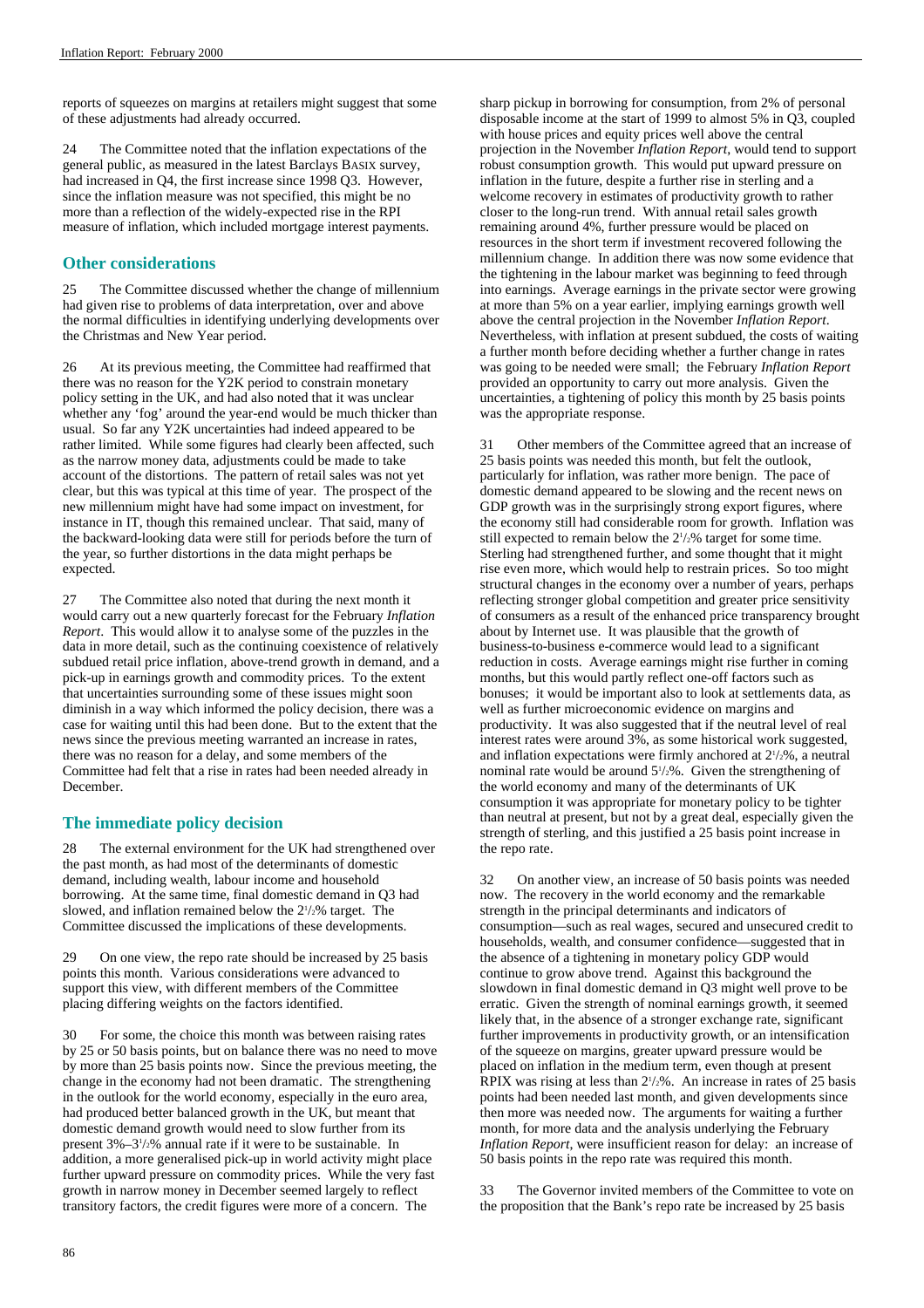points to 5.75%. Eight members of the Committee (the Governor, Mervyn King, David Clementi, Charles Goodhart, DeAnne Julius, Ian Plenderleith, John Vickers and Sushil Wadhwani) voted for the proposition. Willem Buiter voted against, preferring an increase of 50 basis points.

34 The following members of the Committee were present: Eddie George, Governor

Mervyn King, Deputy Governor responsible for monetary policy David Clementi, Deputy Governor responsible for financial stability Willem Buiter Charles Goodhart DeAnne Julius Ian Plenderleith John Vickers Sushil Wadhwani

35 Gus O'Donnell was present as the Treasury representative.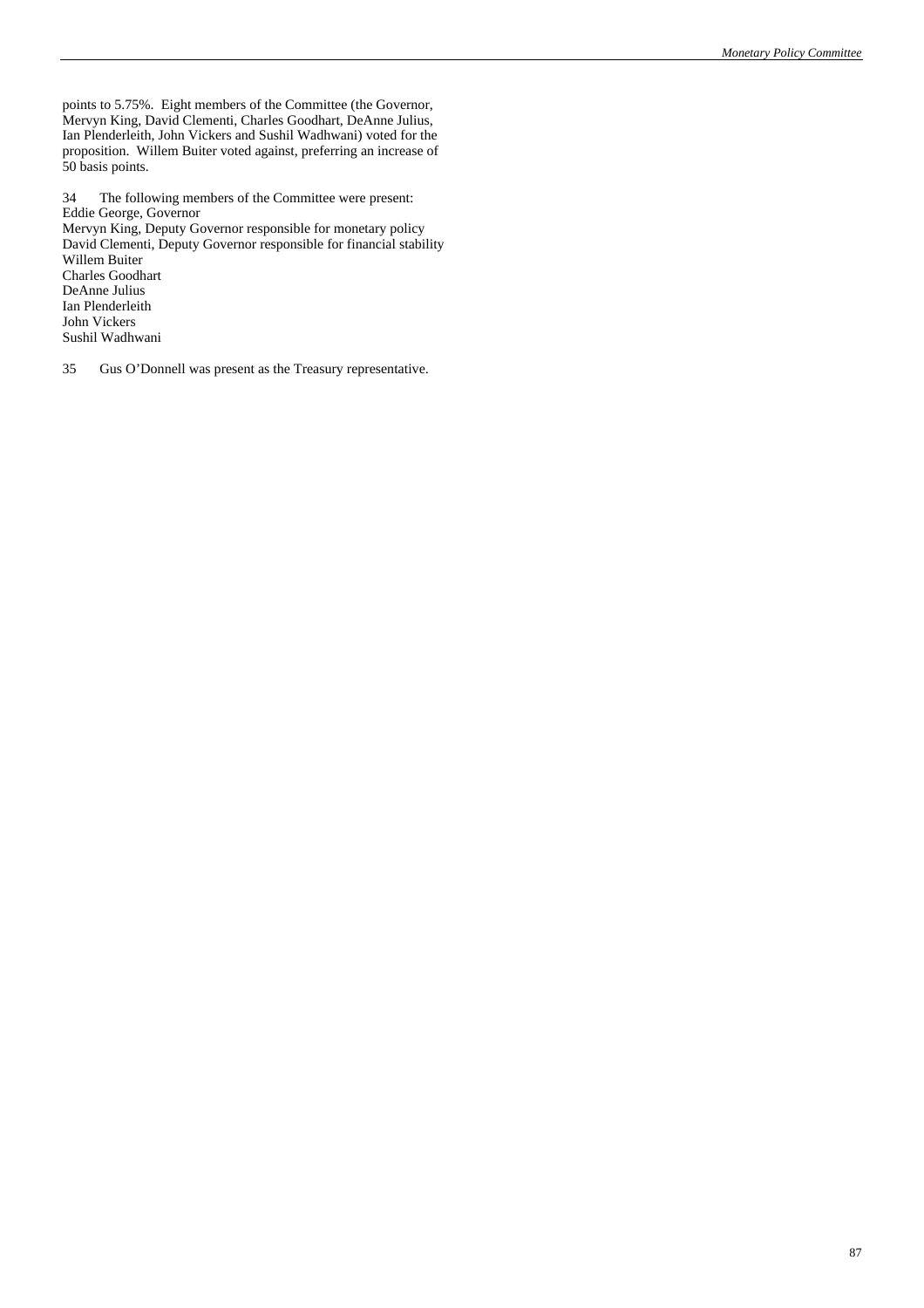# **Annex: Summary of data presented by Bank staff**

1 This Annex summarises the analysis presented by the Bank staff to the Monetary Policy Committee on 7 January, in advance of its meeting on 12–13 January 2000. At the start of the MPC meeting itself, members were made aware of information that had subsequently become available, and that information is included in this Annex.

### **I The international environment**

The global economy had continued to strengthen. Growth in the United States and in the euro area had been robust in Q3; the Japanese economy however remained fragile. There had also been further signs of a strengthening of the recovery in Asia and a turn around in Latin America. But it was not yet clear whether some of the strength in activity in Q4 was related to Y2K effects, which would be unwound in 2000, or reflected more permanent developments. There were still few signs of global inflationary pressure. Oil prices had fallen back somewhat in early January from the levels achieved in November and December. Interest rates implied by futures contracts had increased in the United States, Japan and the euro area since early December.

3 US GDP growth in Q3 had been revised up further on an annualised basis, but the quarterly growth rate was unchanged. Investment growth in Q3 had been revised down to 1.7% from 2.0%. Investment in equipment and software had been strong in Q3, increasing by 3.7%. Consumer confidence had risen to 141.4, the highest since its all-time high of 142.3 in October 1968. Consumer confidence had been positively correlated with equity prices in recent years. US non-farm payrolls had risen 315,000 in December after a rise of 222,000 in November; the unemployment rate had remained at 4.1%. Annual consumer price inflation had remained at 2.6% in November, although core CPI inflation had risen to 2.2% from 2.1%.

4 Euro-area GDP had risen by 1.0% in Q3. Final domestic demand and net trade had both made significant positive contributions to the rise in GDP. In the three largest euro-area economies (Germany, France and Italy) there had been a similar pattern of quarterly growth in Q3. Euro-area industrial confidence had increased in December, while consumer confidence had remained unchanged. German industrial production had increased 2.0% in the year to November, following an increase of 1.3% in the year to October. Strong growth in German manufacturing orders, increasing 12.5% in the year to November, and a pick-up in the IFO survey measure had suggested a further strengthening in activity. Euro-area unemployment had remained at 9.8% in November. Annual inflation in the euro area had risen to 1.6% in November, from 1.4% in October. The rise in inflation mainly reflected higher energy price inflation.

5 Japanese GDP had fallen by 1.0% in Q3 but was 0.9% higher than a year earlier. Private demand had remained weak in Q3; private consumption had fallen by 0.2% and non-residential investment had fallen by 0.3%. According to the December Tankan survey, enterprises' view of business conditions had improved, although manufacturers' sentiment had improved by more than that of non-manufacturers. Retail sales had fallen by 2.4% in November, a decline of 2.9% on a year earlier. The unemployment rate had fallen by 0.1 percentage point to 4.5% in November, although measured unemployment continued to be depressed by rises in inactivity. The consumer price index had fallen by 1.2% in the year to November, but excluding food had fallen by only 0.2%.

### **II Monetary and financial conditions**

6 Narrow money had grown very rapidly in December. Notes and coin had increased by 4.6% on the month, after adjustment for seasonality and the introduction of the new 50p and £2 coins. The twelve-month growth rate had risen to 12.5%, the highest since 1979. Anecdotal evidence had suggested that a large proportion of December's growth reflected increased holdings by banks and building societies; in particular, ATM stocks were thought to have been higher than normal for the time of year. But the size of these additional bank holdings had been uncertain. ATM withdrawals had also been consistent with higher cash holdings by the public than over a typical Christmas period.

7 The stock of M4 had risen by £2.6 billion (0.3%) in November, and the twelve-month rate had picked up slightly to 3.2%. The weakness of M4 reflected the fall in deposits by the other financial corporations' sector (OFCs) in November, but the M4 holdings of private non-financial corporations (PNFCs) had again risen strongly. M4 lending (excluding securitisations) had grown by £9.7 billion (1.0%) in November, and the twelve-month growth rate had risen sharply to 8.4%. Strong borrowing by households and OFCs continued to drive this robust lending growth.

Households' M4 deposits had risen by £2.6 billion  $(0.5\%)$  in November. M4 lending to households (excluding securitisations) had grown strongly, rising by £4.8 billion (0.9%) in November. The twelve-month growth rate had picked up to 9.2%, the highest rate since 1991 Q2. Within total lending to individuals, total net secured lending had risen by £3.8 billion (0.8%) in November, and the twelve-month growth rate had increased to 8.2%. The value of loan approvals had remained strong (at £10.4 billion). The stock of outstanding loan approvals had fallen (by £0.5 billion) for the first time since January 1999. This was thought to reflect both the relative strength of gross lending and a rise in cancellations in November.

9 Total unsecured lending had risen by £1.3 billion (1.2%) in November, but the twelve-month growth rate had declined again (to 13.4%) and had fallen by more than 4 percentage points in the past year. The Bank's estimate of mortgage equity withdrawal in 1999 Q3 had been revised upwards to £3.8 billion and 'total borrowing for consumption' (defined as mortgage equity withdrawal plus unsecured lending) grew strongly.

10 The M4 deposits of PNFCs had risen by £1.6 billion (1.3%) in November, and the twelve-month growth rate had picked up to 7.3%. In contrast, M4 lending to PNFCs had risen by only £0.3 billion (0.1%) in November, and the twelve-month growth rate had declined to 3.1%. But PNFCs' total borrowing (including foreign currency borrowing and capital market finance) had increased, with sterling capital issues being particularly strong.

11 OFCs' M4 deposits had fallen by £1.5 billion (-0.9%) in November, and the twelve-month growth rate had declined further to -7.0%. But M4 lending to OFCs had risen strongly, by £4.6 billion (2.2%), and the twelve-month growth rate had picked up sharply to 11.4%.

12 Nominal interest rates from gilts had risen between 30 and 50 basis points on the month, across all maturities. Short-term nominal forward rates at maturities up to five years had initially fallen following the December MPC meeting, but had subsequently firmed. Rising interest rate expectations, particularly at the long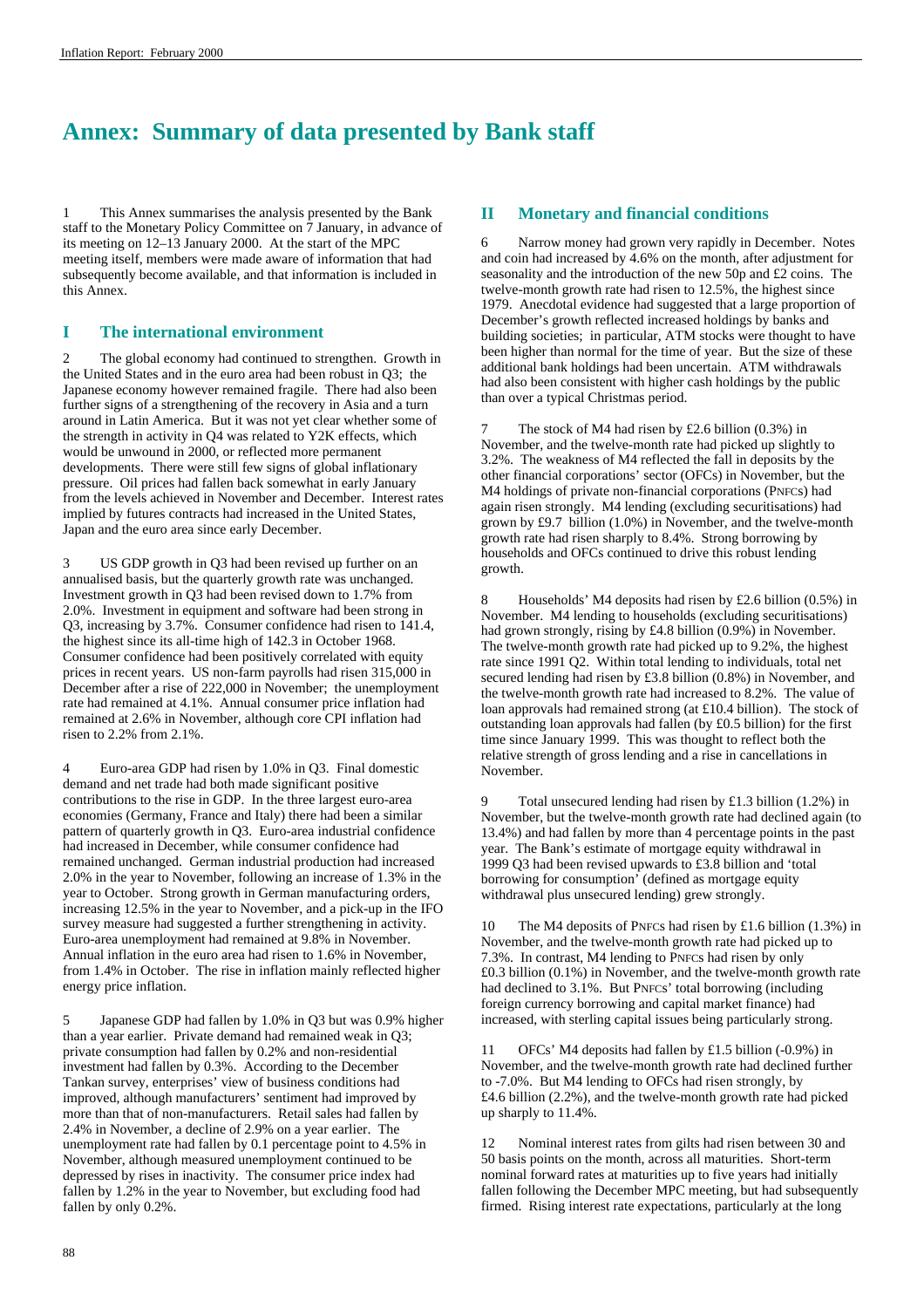end, had also been evident in other countries over this period. Corporate bond spreads had narrowed since the beginning of January. Real interest rates derived from index-linked markets had shown little change at the short end, rising slightly at longer maturities. Survey-based measures of short-term real interest rates had also shown a slight increase in 1999 Q4.

13 Quoted retail rates data suggested that the November rate rise had been fully passed through to time deposit rates, but only partially passed through to sight deposit rates. The November rate rise had now been fully passed through to standard variable mortgage rates. The rate on new fixed rate mortgages had risen a little, despite falls in swap rates of the same maturity.

14 Implied forward inflation expectations had risen slightly, mainly reflecting the firming of nominal interest rates. Changes in survey-based measures of inflation expectations had been, overall, quite mixed over the month, but had shown a small increase in the general public's inflation expectations over the next two years.

15 Over the month UK equity prices had exhibited volatility, rising before year-end and subsequently falling back. A similar pattern had been observed in other international equity markets. The FTSE All-Share index had been broadly unchanged since the December MPC meeting, but it had been 7.5% above the November *Inflation Report* level.

16 The sterling effective exchange rate index had appreciated by 1.3% on the month, and had been 2.6% above the November *Inflation Report* central projection. Over the month, there had been little change in sterling against the euro, but sterling had appreciated against the dollar and yen. Monetary news had not appeared to explain much of these movements, since global interest rate expectations had for the most part risen in parallel.

### **III Demand and output**

17 Quarterly GDP growth at constant market prices had been revised down by 0.1 percentage points in the third quarter to 0.8%. Revisions to previous quarters had reduced growth in 1998 Q4, but stronger growth in the first half of 1999 had left the level of GDP in Q3 little changed. Domestic demand growth had been revised down by 0.2 percentage points to 0.5% in Q3. This had been partly offset by the contribution made by net trade, which had been revised up from 0.2 to 0.3 percentage points. GDP in Q3 had been 1.9% higher than the same quarter a year earlier, revised up from 1.8%. Revisions to previous quarters had changed the pattern of annual GDP growth slightly, leaving the trough in 1998 Q4 and 1999 Q1 shallower.

18 Quarterly growth of household consumption expenditure (including non-profit institutions serving households) had been unchanged at 0.6% in Q3. However, revisions to previous quarters back to 1998 Q1 had reduced the level of consumption in Q3 by 0.6%. Much of the downward revision in 1999 Q1 and Q2 had reflected changes in the seasonal pattern of expenditure on cars (which had been significantly affected by the introduction of the new registration month in March 1999). Quarterly growth in investment in Q3 had been revised down by 0.1 percentage points to 0.1%, but upward revisions to previous quarters, mainly to investment by the 'other services' sector, had increased the level of investment in Q3. Growth in investment in the services sector had slowed during 1999, and manufacturing investment continued to fall in Q3. Government consumption expenditure growth had been revised upwards to 0.7% in Q3, but downward revisions to previous quarters had left the level 0.3% lower.

19 Final domestic demand in Q3 had been slightly weaker than domestic demand growth because the change in inventories (revised up slightly) had contributed 0.1 percentage points to quarterly GDP growth. Revisions to previous quarters reduced the amount of destocking in 1998. Excluding the alignment adjustment,

inventories had risen by £230 million in Q3. The revisions made little difference to the pattern of inventories as a proportion of output.

20 The deficit on trade in goods and services had narrowed in Q3 to £2.9 billion. Revisions to 1998 data had reduced the overall current account balance for the year to a £0.5 billion deficit from a surplus of £0.1 billion. Both import and export volumes growth had been strong in Q3 at 4.5% and 6.0% respectively. Monthly goods data had shown that export volumes had fallen 2.4% in October, while import volumes had remained high. Exports to non-EU countries had bounced back slightly in November.

21 Within the household sector, real post tax income had fallen by 2.0% in Q3, but there had been considerable volatility in recent quarters reflecting sharp changes in dividend income. The household saving ratio had fallen to 4.5% as a result of the fall in income. Growth in the gross operating surplus of corporations had been revised up in Q3 to 3.5%. The level of the gross operating surplus in Q3 had been revised up by 5.7%. Net borrowing by PNFCs had increased as a percentage of GDP in Q3 compared with a year ago.

22 Retail sales volume growth had increased by 0.2% in November, following an upwardly-revised 0.8% rise in October. The three-month on three-month growth rate had continued to slow. The CBI distributive trades survey had shown a positive net balance of 41% of retailers reporting increased sales volumes in December, and a balance of 21% expecting volumes to rise in January. Consumer confidence remained high: the GfK measure rose by 3 points to a net balance of +1.7 in December. Figures from the Society of Motor Manufacturers and Traders had shown total new car registrations in December 12.2% up on a year ago, although this comparison had been affected by the new registration month. Registrations for the whole of 1999 had been 2.2% lower than in 1998.

23 The Nationwide measure of annual house price inflation had remained unchanged in December at 13.3%. The Halifax measure had increased to 13.6%, the highest annual growth rate since August 1989. The monthly growth rate of the Halifax index had been 2.6% in December, but this followed a fall in November. Housing transactions, measured by the number of particulars delivered, had increased in December, but remained well below the levels seen in the late 1980s. Data from the Royal Institute of Chartered Surveyors had shown a fall in the seasonally-adjusted net balance of estate agents reporting price rises in the three months to December. The sales balance had indicated a fall in the number of transactions.

24 Data on economic activity in the fourth quarter of 1999 had remained strong in general. The Chartered Institute of Purchasing and Supply (CIPS) manufacturing activity index had increased to 56.1 in December, from 54.7 in the previous month, although the output balance had been broadly flat over the last six months. The CBI monthly industrial trends survey showed a slight strengthening of orders and output expectations. The CIPS construction index rose to 58.2 in December, and although the CIPS services index had fallen to 58.3 in December it continued to indicate growth.

### **IV The labour market**

25 Employment growth had been more subdued than it had seemed from the previous two months' data. LFS employment had increased by 66,000 (0.2%) in the three months to October compared to the previous three months. Workforce jobs had fallen by 48,000 during Q3. Both the slower LFS employment growth (by comparison with previous, overlapping, LFS data) and the decline in workforce jobs had been driven by a large fall in self-employment. Workforce jobs, however, were generally more volatile than LFS employment. Most of the increase in LFS employment had been in full-time employment, which rose by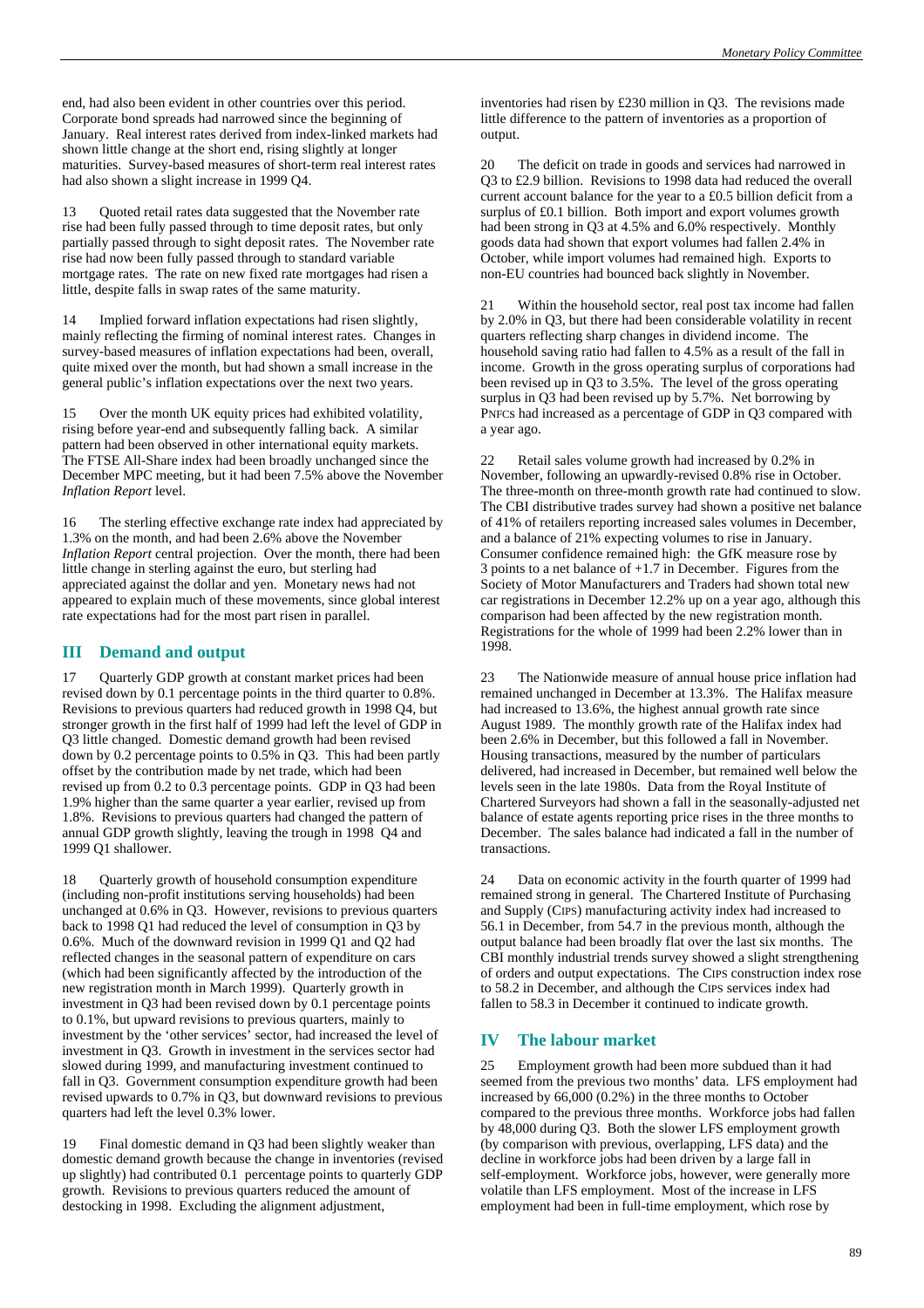62,000 (0.3%). Part-time employment had risen by 4,000 (0.1%). As a result, employment growth in full-time equivalent terms had also increased. Total hours worked had fallen by 0.3% in the three months to October compared with the previous three months, and average hours had fallen.

26 Workforce jobs had been revised following the annual benchmarking exercise to make the data consistent with the most recent Annual Employment Survey. The impact of these revisions on the data, however, had been relatively small. Annual productivity growth, calculated using workforce jobs, had increased 0.5 percentage points in Q3, to 1.2%.

27 Survey data confirmed the weaker picture on employment growth. The CIPS manufacturing survey in December had shown manufacturing employment falling again, after two months of stability. In the CIPS services and construction surveys employment had continued to grow, but more slowly than in recent months. The Manpower survey for Q4 had indicated a slowdown in employment growth in all sectors.

28 Despite the weaker employment growth, skill shortages persisted. The Recruitment and Employment Confederation (REC) survey in December had shown that shortages of agency staff had increased again. Similarly, the Bank's Agents had reported that skills shortages persisted and, in some areas, had worsened. New vacancies reported to jobcentres had also fallen in November, while outflows (including placings) had risen, although both flows were volatile.

29 Unemployment had continued to fall on both the LFS and claimant count measures. LFS unemployment had fallen by 12,000 and the unemployment rate by 0.1 percentage point in the three months to October compared to the previous three months. Claimant count unemployment had fallen by 10,600 in November from the previous month. Short-term LFS unemployment had fallen a little, while long-term unemployment had risen. Dispersion of unemployment rates across regions had declined slightly in Q3. However, dispersion of unemployment rates at the county and travel-to-work area level suggested that regional data may understate the increase in dispersion in recent years.

30 Inactivity had fallen by 17,000 during this period compared to the previous three months, due mainly to a decline in the number of people who wanted a job, but were either not seeking or not available to start. This reversed the pattern of the previous two quarters.

31 Earnings growth had increased in most sectors. Whole-economy headline earnings growth had risen 0.2 percentage points to 4.9% in the year to October. Headline earnings growth in the private sector had risen 0.3 percentage points to 5.1%, while public sector growth had been unchanged at 3.9%. Earnings growth in both manufacturing and services was also higher. However, the Reward index had again grown by only 3.5% in November.

32 Wages and salaries per head, calculated from the National Accounts, had grown by 4.7% in Q3, the same rate as the Average Earnings Index. Following revisions, growth in unit wage costs had been falling since a peak in 1998 Q4. The FRES/REC survey had indicated that earnings growth for permanent staff supplied by agencies had remained broadly flat in December, while earnings growth for temporary/contract staff had fallen slightly.

33 There was little new information on settlements, as was typical of this time of year. The Bank's AEI-weighted twelve-month mean had fallen 0.1 percentage point to 3.4% in November. Public sector and private sector settlement means had both fallen slightly.

### **V Prices**

34 Commodity prices had risen in the last month. The Bank oil-inclusive commodity price index had risen by 2.9% in November, more than recovering the fall in October, and taking the annual inflation rate to 16.8%, its highest since this series began in 1990. Most of the increase was accounted for by the rise in the price of crude oil. While the prices of 'hard' commodities (fuels and metals) had been rising month-on-month for some time, the prices of 'soft' commodities (mainly food) also rose in November. This meant that the Bank oil-exclusive index, which had been broadly flat since the end of 1998, had also risen in November. Oil prices rose only slightly in December but were around 150% higher than a year earlier. There was no evidence to suggest that these price rises were linked to pre-millennium stockpiling, as inventories did not appear to be abnormally high.

35 Manufacturing input prices had risen by 1.7% in November, in part reflecting higher oil prices, taking the annual inflation rate to 9.1%—its highest since September 1995. The CIPS input price index had fallen slightly in December.

36 There had been a slight pick-up in output price inflation (PPIY), largely reflecting higher prices of petroleum products. The CBI output price expectation balance, however, had remained well below its long-run average.

37 There had been significant revisions to the National Accounts deflators. The GDP deflator had risen by 2.4% in the year to 1999 Q3, revised up from 1.8%. This mainly reflected upward revisions to both the government and consumers' expenditure deflators since the start of 1998. The consumers' expenditure deflator had risen by 2.4% in the year to Q3, revised up from 1.8%; on the revised data, inflation on this measure eased between Q2 and Q3, in line with RPIX inflation. The retail sales deflator had risen by 0.2% in November, the first rise in 9 months, leading to a slight fall in the annual rate of deflation.

38 RPIX inflation was 2.2% in November, unchanged from October. RPIX service price inflation had remained at 3.9%, while RPIX goods price inflation had picked up slightly to 0.5%.

### **VI Reports by the Bank's regional Agents**

39 The Bank's regional Agents reported a continued moderate recovery in manufacturing activity, although volume growth had been stronger than value growth in many cases. There had been little evidence of capacity constraints in manufacturing firms. Service sector output growth had stabilised at a high rate. IT-related activity had been flat approaching the year-end but it was expected to resume strongly in the New Year. There had been some evidence of increased capacity constraints in the service sector, mostly as a result of skill shortages. Construction activity had remained strong overall, but with wide regional variations.

40 Agents reported an improvement in retailers' year-on-year sales growth in December, with early indications that there had been solid Christmas trading. New car sales had been broadly flat and the used car market had also remained weak.

41 Manufacturers had continued to find it difficult to pass on increases in input prices, and margins had been squeezed further. In the service sector, input price increases remained easier to pass through to consumers. There had been further downward pressure on retail goods prices, particularly food, clothing and electrical goods. Manufacturing pay settlements in early 2000 were expected to be no higher than a year earlier. But stronger pressure had been seen in the service sector, mostly reflecting skill shortages. City bonuses were expected to be much higher than last year.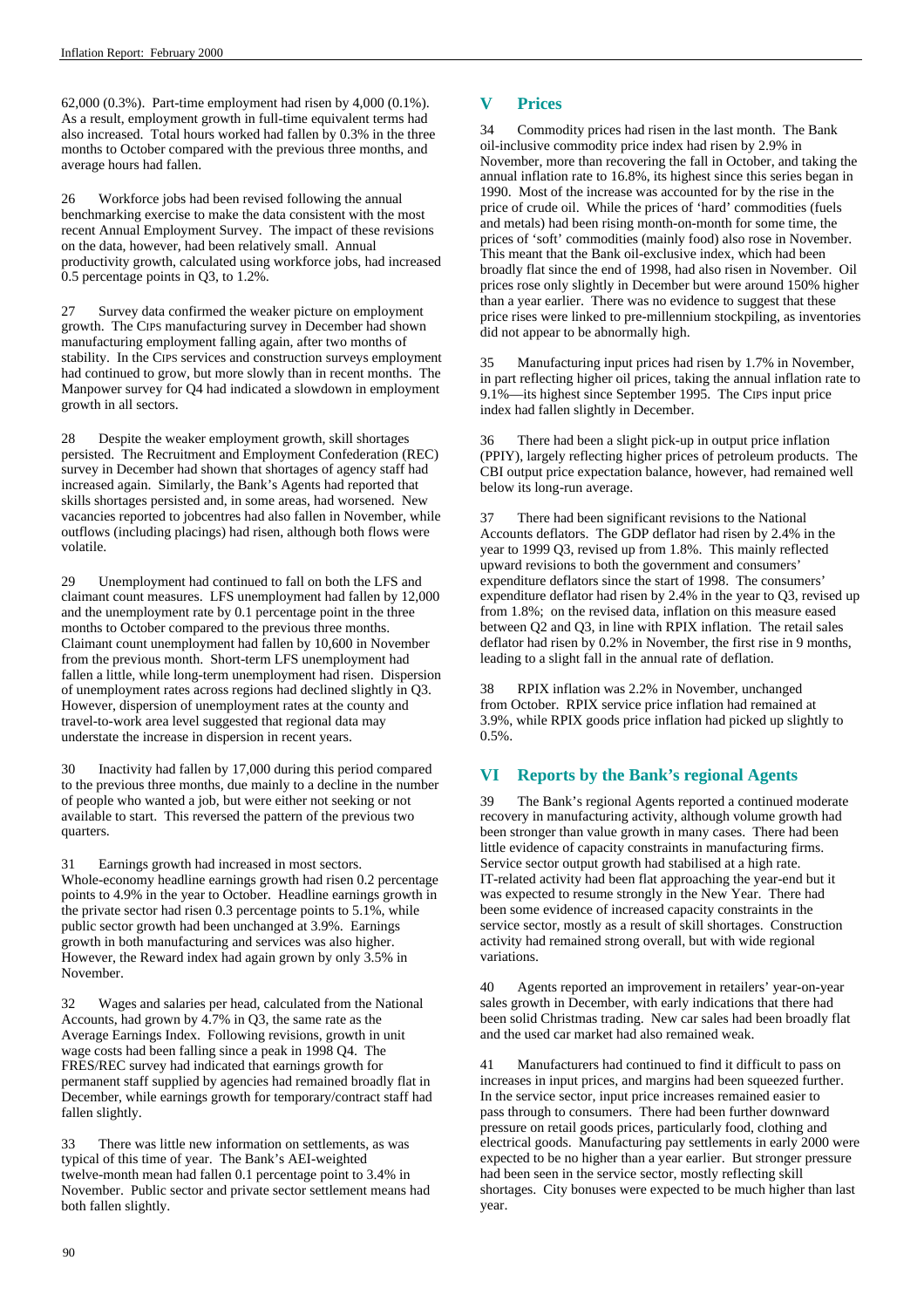### **VII Market intelligence**

42 Market expectations of official UK interest rates implied by short sterling futures contracts had risen since the previous meeting of the Committee; most of this movement had occurred in early January. A large majority of market participants expected the Committee to increase official interest rates by 25 basis points at its next meeting; a few predicted a 50 basis point rise. Interest rate expectations had also risen sharply in the US and euro area, with futures contracts implying that interest rates in each would be increased by a total of 50 basis points in the first quarter of 2000. The smooth transition to the Year 2000 had reinforced expectations of rate rises, particularly in the US. Data releases

in the UK, US, and euro area had been interpreted as signalling stronger global economic prospects.

43 Sterling had appreciated against the dollar during the month. It had risen less against the euro, although in late December sterling had reached a new high against the euro. Some market participants had commented that they expected the euro to appreciate over the next year. Data releases indicated that the German economy was recovering, and structural reforms in the euro area were in prospect. On balance, market forecasts for 2000 were for the sterling-dollar exchange rate to remain broadly stable, and for the euro to appreciate against both sterling and the dollar.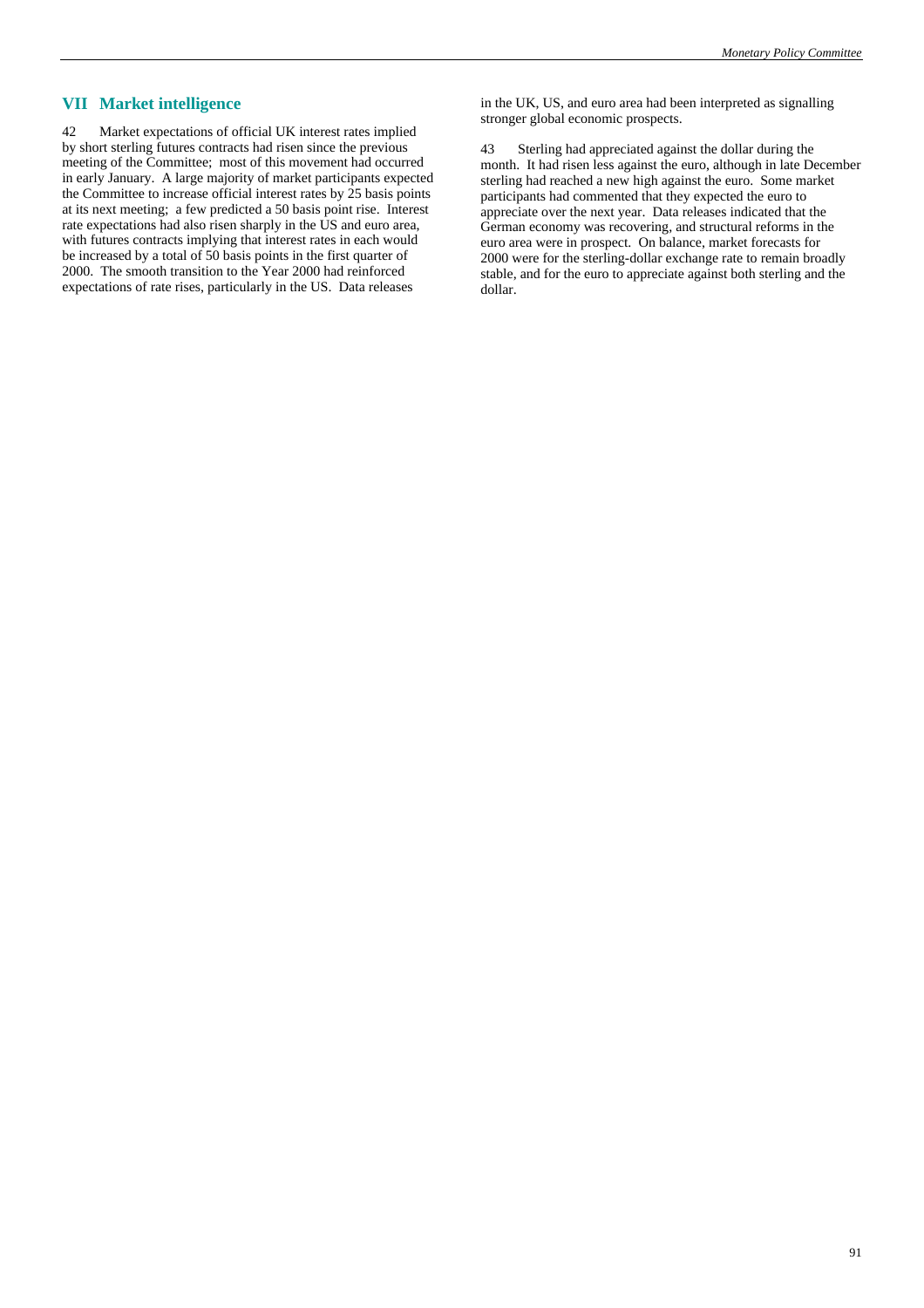# **Text of Bank of England press notice of 13 January 2000 Bank of England raises interest rates by 0.25% to 5.75%**

The Bank of England's Monetary Policy Committee today voted to raise the Bank's repo rate by 0.25% to 5.75%.

The Committee reviewed monetary and economic developments since its previous meeting. The outlook for world economic activity has strengthened. Prospective growth in domestic demand remains strong: increases in wealth, labour income and household borrowing all suggest that consumer spending will continue to grow robustly. Inflation is currently below the  $2\frac{1}{2}\%$  target and is expected to remain so for a while, but it is likely to rise above target further ahead, reflecting developing pressures in the labour market and on productive capacity. Accordingly the Committee concluded that an increase in interest rates of 0.25% to 5.75% was needed to meet the inflation target in the medium term.

The minutes of the meeting will be published at 9.30 am on Wednesday 26 January.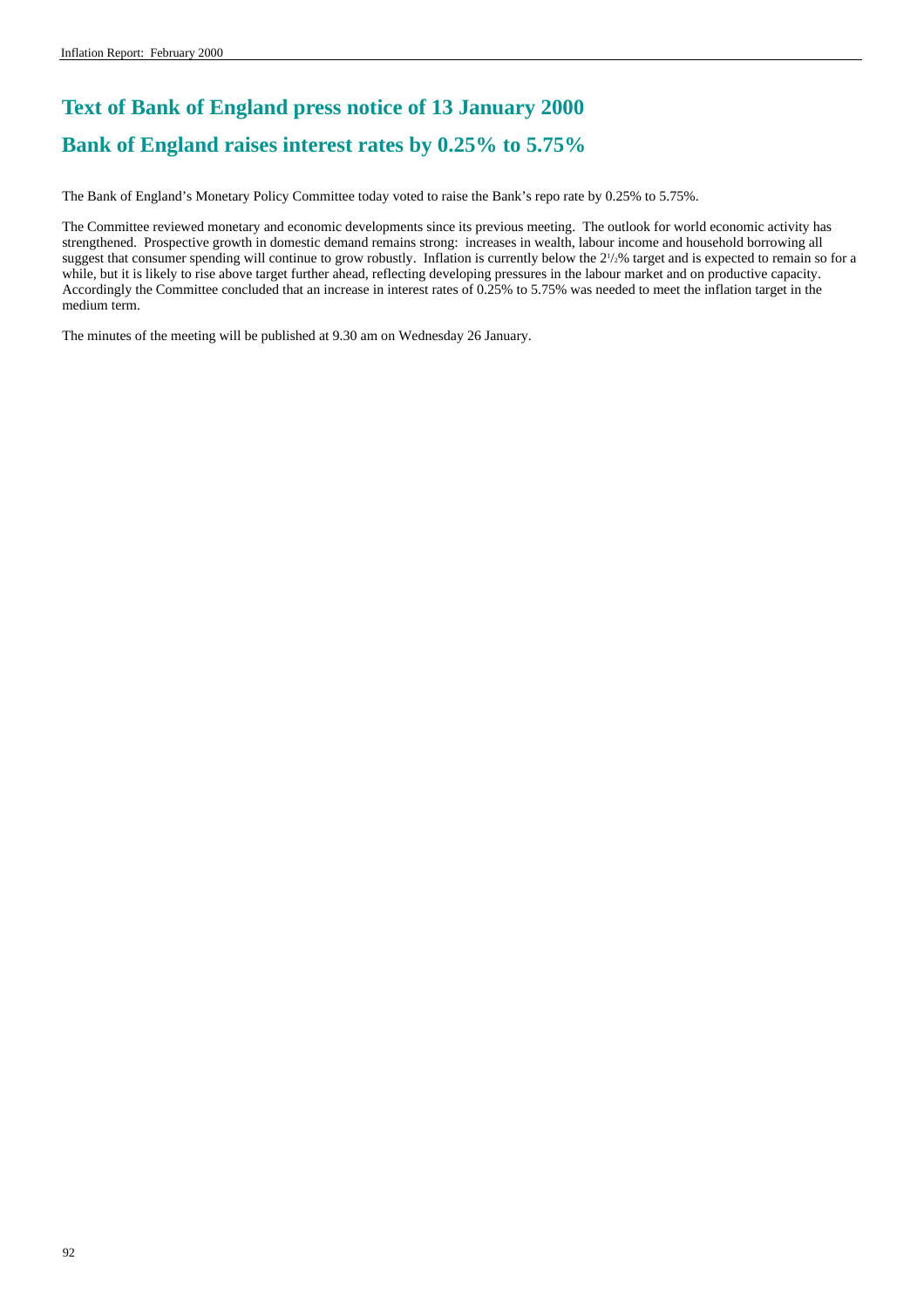# **Text of Bank of England press notice of 10 February 2000 Bank of England raises interest rates by 0.25% to 6.0%**

The Bank of England's Monetary Policy Committee today voted to raise the Bank's repo rate by 0.25% to 6.0%.

The Committee's latest inflation and output projections will appear in the *Inflation Report* to be published on Thursday 17 February.

The minutes of the meeting will be published at 9.30 am on Wednesday 23 February.